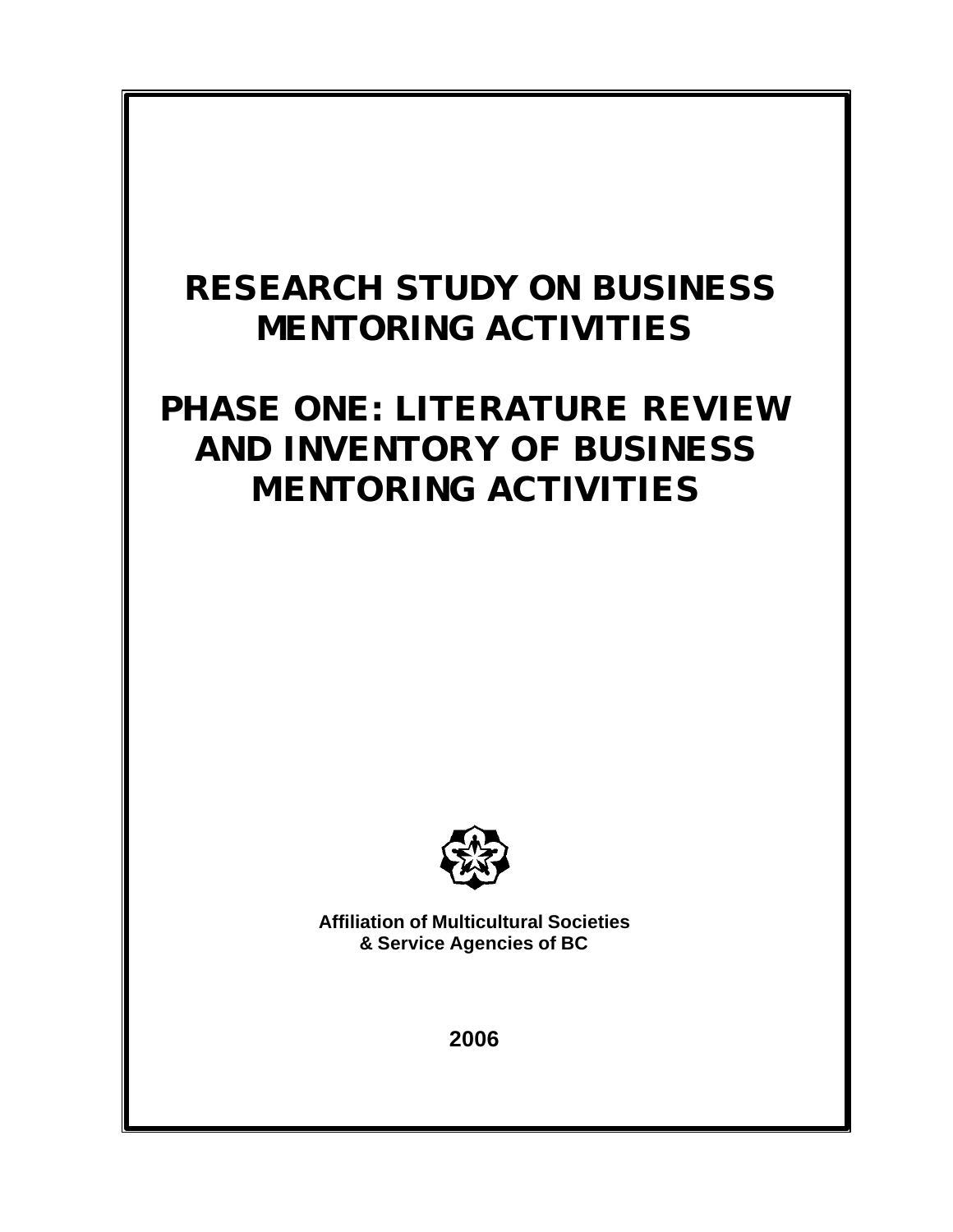# RESEARCH STUDY ON BUSINESS MENTORING **ACTIVITIES** Phase One: Literature Review and Inventory of Business Mentoring Activities

*Lead Consultant:* Penny Handford *French Language Consultant:* Moussa Magassa Legal Consultant: **Richard Bridge** 

*For:*



**Affiliation of Multicultural Societies & Service Agencies of BC**

*Project funded by:*

Citizenship and Immigration Canada

**March 2006**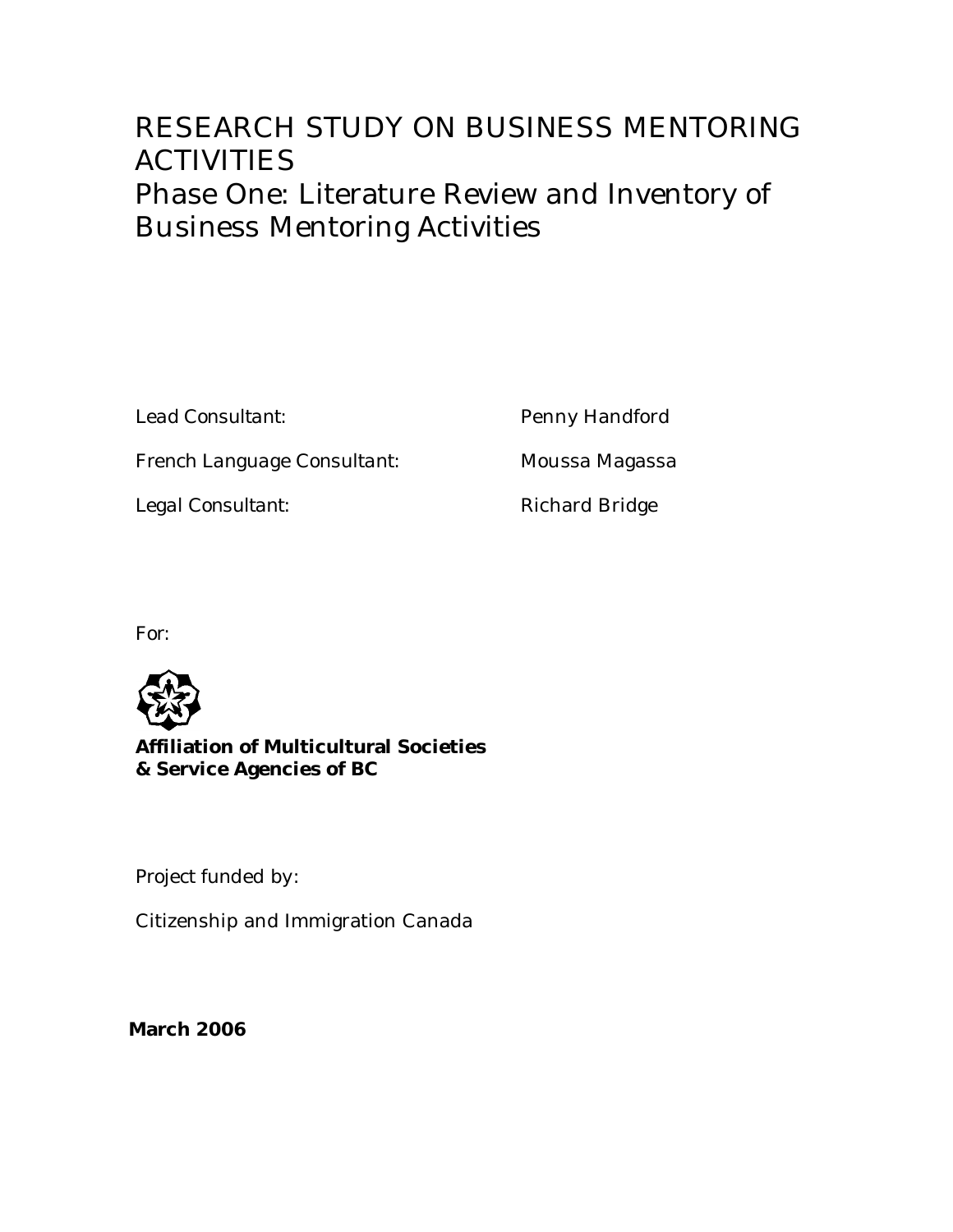| <b>TABLE OF CONTENTS</b>                                                                                                                                           |  |  |
|--------------------------------------------------------------------------------------------------------------------------------------------------------------------|--|--|
|                                                                                                                                                                    |  |  |
|                                                                                                                                                                    |  |  |
|                                                                                                                                                                    |  |  |
| 2 <sub>1</sub>                                                                                                                                                     |  |  |
| 3. WHAT DOES MENTORING MEAN? $\frac{10}{10}$                                                                                                                       |  |  |
|                                                                                                                                                                    |  |  |
|                                                                                                                                                                    |  |  |
|                                                                                                                                                                    |  |  |
|                                                                                                                                                                    |  |  |
|                                                                                                                                                                    |  |  |
|                                                                                                                                                                    |  |  |
|                                                                                                                                                                    |  |  |
|                                                                                                                                                                    |  |  |
| TABLE 4 INSTRUMENTAL AND PSYCHOSOCIAL FUNCTIONS OF MENTORING____ 19<br>TABLE 5 MENTORING RELATIONSHIPS BY FUNCTION ___________________________________21           |  |  |
|                                                                                                                                                                    |  |  |
| SUGGESTED PROGRAM GUIDELINES 1: THE MEANING OF MENTORING __________ 28                                                                                             |  |  |
|                                                                                                                                                                    |  |  |
| 4.2 DIMENSIONS OF THE MENTORING RELATIONSHIP ______________________ 29                                                                                             |  |  |
| SUMMARY OF DIMENSIONS OF THE MENTORING RELATIONSHIP ____ 32<br>TABLE 6                                                                                             |  |  |
| <b>4.3 FACTORS WHICH AFFECT THE SUCCESS AND FAILURE OF A MENTORING</b><br><b>RELATIONSHIP</b>                                                                      |  |  |
| TABLE 7 FACTORS ASSOCIATED WITH THE SUCCESS _______________________________33<br>TABLE 8 FACTORS WHICH RESULTED IN NEGATIVE EXPERIENCES __________________________ |  |  |
| TABLE 9 MENTORING PARTNERSHIPS: A "ROAD MAP" FOR MENTORS __________35                                                                                              |  |  |
|                                                                                                                                                                    |  |  |
| TABLE 10 PHASES IN THE LIFE CYCLE OF A MENTORING RELATIONSHIP ______ 39                                                                                            |  |  |
| 4.5 INFORMAL AND FORMAL MENTORING<br>TABLE 11 A COMPARISON OF FORMAL AND INFORMAL MENTORING<br>41                                                                  |  |  |
|                                                                                                                                                                    |  |  |
| TABLE 12 LIST OF ACTIVITIES OF HOST PROGRAM CO-ORDINATORS _________ 42                                                                                             |  |  |
| SUGGESTED PROGRAM GUIDELINES 2: MENTORING RELATIONSHIP_____________47                                                                                              |  |  |
| 5. GROUP MENTORING 48                                                                                                                                              |  |  |
|                                                                                                                                                                    |  |  |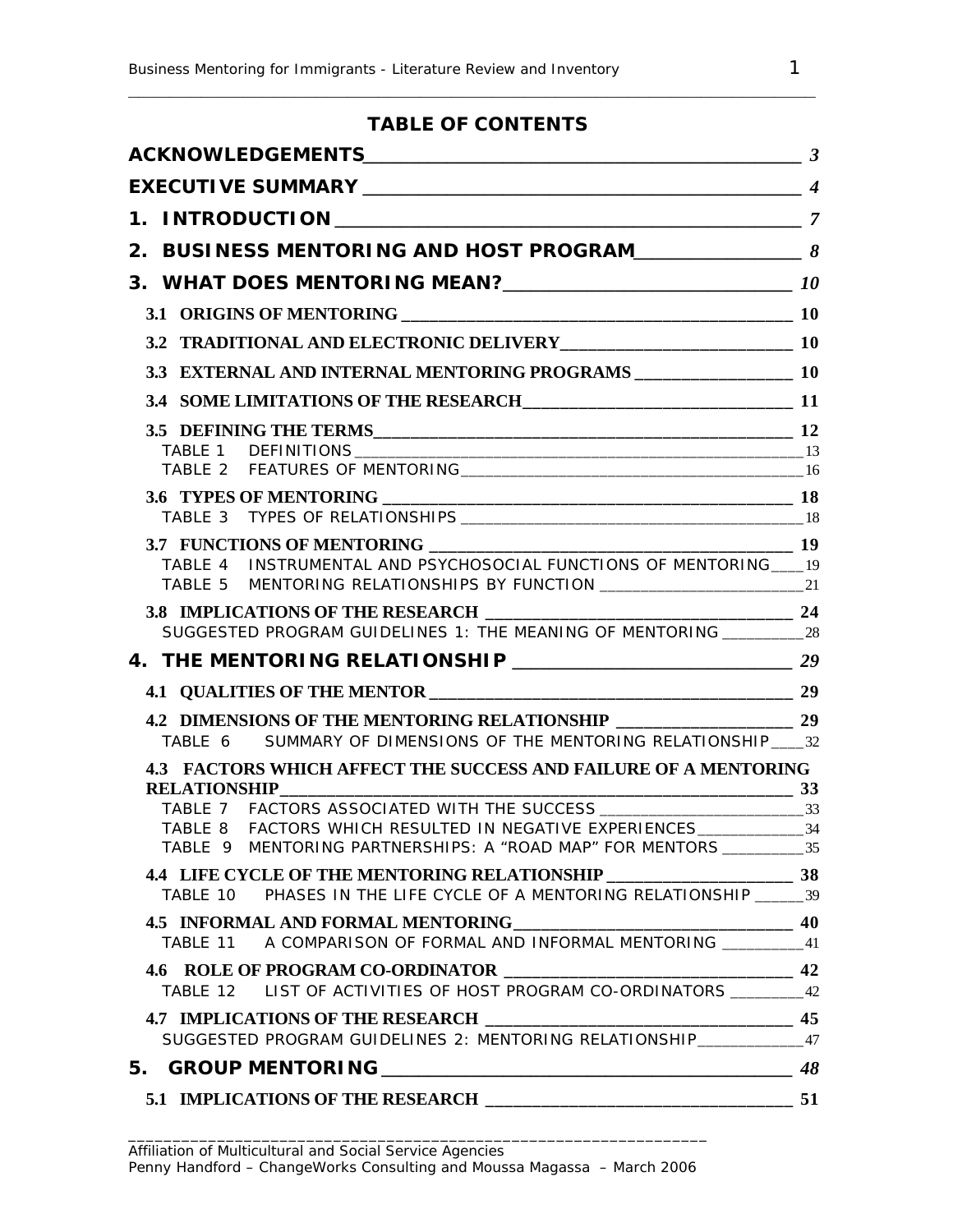**\_\_\_\_\_\_\_\_\_\_\_\_\_\_\_\_\_\_\_\_\_\_\_\_\_\_\_\_\_\_\_\_\_\_\_\_\_\_\_\_\_\_\_\_\_\_\_\_\_\_\_\_\_\_\_\_\_\_\_\_\_\_\_\_**

| SUGGESTED PROGRAM GUIDELINES 3: GROUP MENTORING ____________________51                                                                               |     |
|------------------------------------------------------------------------------------------------------------------------------------------------------|-----|
|                                                                                                                                                      |     |
|                                                                                                                                                      |     |
|                                                                                                                                                      |     |
|                                                                                                                                                      |     |
|                                                                                                                                                      |     |
|                                                                                                                                                      |     |
| TABLE 13 ETHNOCENTRICITY AND ETHNORELATIVISM _________________________71<br>TABLE 14 A CULTURAL ORIENTATIONS FRAMEWORK____________________________72 |     |
|                                                                                                                                                      |     |
| SUGGESTED PROGRAM GUIDELINES 4: MENTORING AND DIVERSITY __________77                                                                                 |     |
|                                                                                                                                                      |     |
|                                                                                                                                                      |     |
| SUGGESTED PROGRAM GUIDELINES 5: PRINCIPLES OF ADULT LEARNING ______ 78                                                                               |     |
| 10. MENTORING PROGRAMS ARE VOLUNTEER PROGRAMS ____ 79                                                                                                |     |
| TABLE 15 BEST PRACTICES FOR VOLUNTEER PROGRAMS______________________80                                                                               |     |
| SUGGESTED PROGRAM GUIDELINES 6: ADOPTING THE BEST PRACTICES OF                                                                                       |     |
|                                                                                                                                                      |     |
|                                                                                                                                                      |     |
| SUGGESTED PROGRAM GUIDELINES 7: ROLE OF BUSINESS____________________89                                                                               |     |
| 12. MODELS AND ACTIVITIES FOR A BUSINESS MENTORING                                                                                                   |     |
|                                                                                                                                                      |     |
| TABLE 16 COMPARISON OF MODELS - SOME THOUGHTS ________________________93                                                                             |     |
|                                                                                                                                                      |     |
| Table 17 SUGGESTED PROGRAM GUIDELINES___________________________________94                                                                           |     |
|                                                                                                                                                      |     |
|                                                                                                                                                      |     |
| APPENDIX 1INVENTORY OF PROGRAMS FOR IMMIGRANTS__________________ 99                                                                                  |     |
| APPENDIX 2INVENTORY OF PROGRAMS FOR WOMEN _________________________ 103                                                                              |     |
|                                                                                                                                                      |     |
| <b>APPENDIX 4INVENTORY OF PROGRAMS FOR PEOPLE WITH DISABILITIES 113</b>                                                                              |     |
|                                                                                                                                                      |     |
| <b>FRENCH BIBLIOGRAPHY</b>                                                                                                                           | 118 |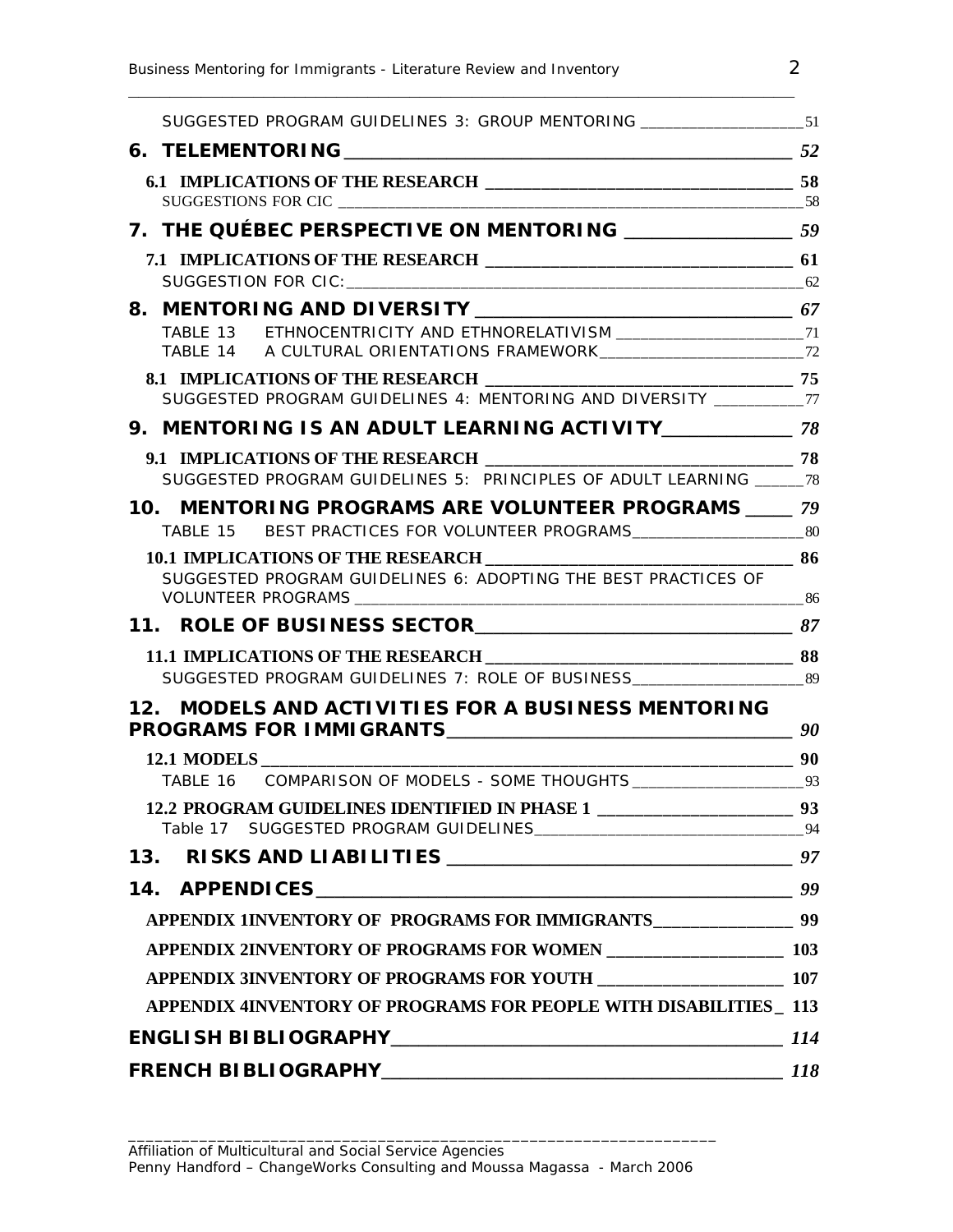## **ACKNOWLEDGEMENTS**

**\_\_\_\_\_\_\_\_\_\_\_\_\_\_\_\_\_\_\_\_\_\_\_\_\_\_\_\_\_\_\_\_\_\_\_\_\_\_\_\_\_\_\_\_\_\_\_\_\_\_\_\_\_\_\_\_\_\_\_\_\_\_\_\_\_\_**

The author of this report is grateful for the advice and information provided by the Advisory Committee.

The Advisory Committee included:

Lynn Murrell, Regional Program Advisor, CIC Ontario Region

Sue Thomas, Regional Program Advisor, CIC Atlantic Region

Jerry Wu. Manager, Community Bridging. Immigrant Services Society of BC

Mario Calla, Executive Director, COSTI

Carolyn Norberg, Mentoring Program Manager, Association for New Canadians

Nicole Melby, Host Program Coordinator, Regina Open Door Society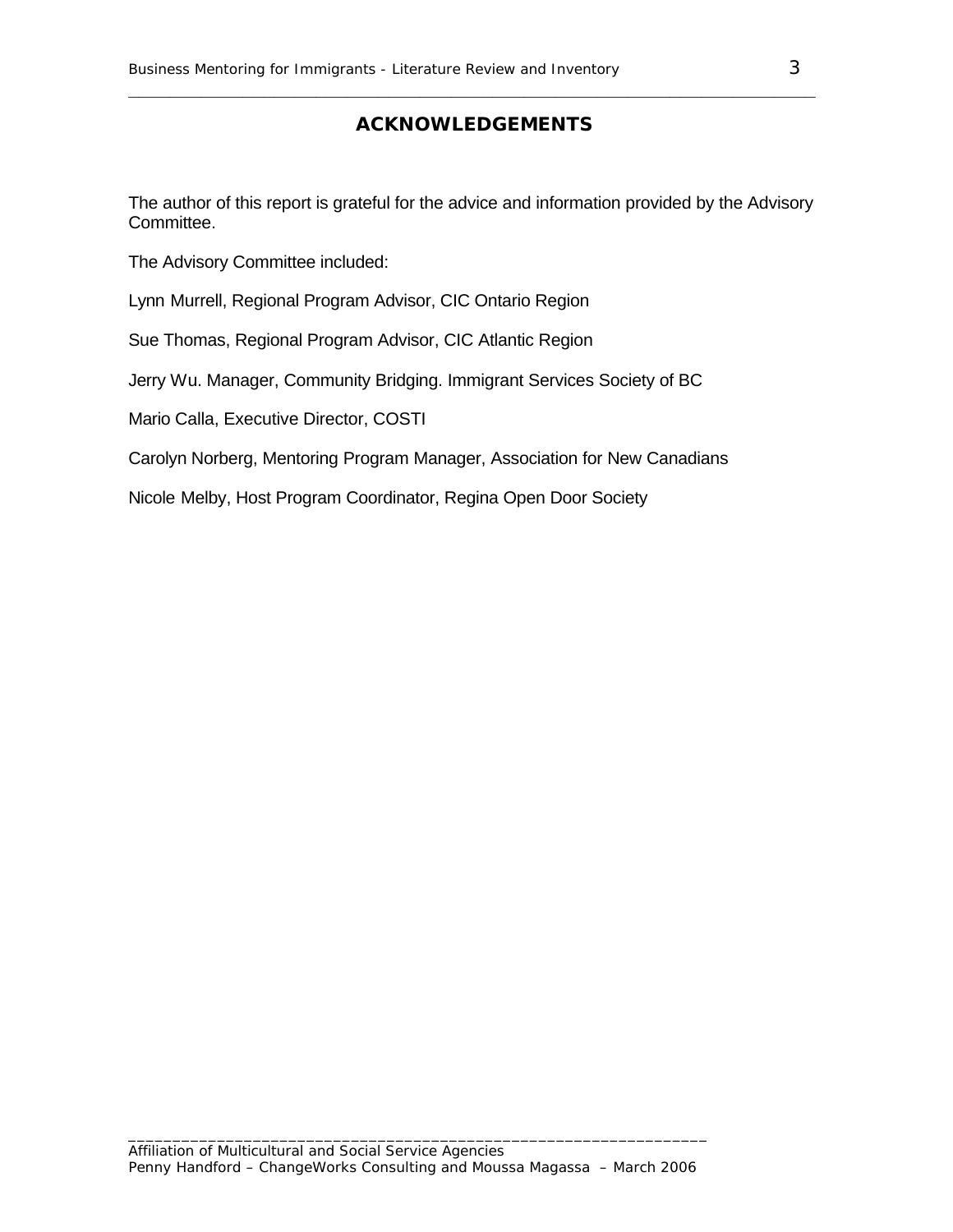## **EXECUTIVE SUMMARY**

Finding a job is of critical importance to newcomers to Canada. Professionally trained immigrants face many barriers to obtaining employment in their field. Citizenship and Immigration Canada (CIC) has identified business mentoring as one strategy to address this complex issue. This literature review and inventory comprises Phase I of a two-phase project the goal of which is to recommend models and guidelines for a business mentoring program delivered through Host programs across Canada.

**\_\_\_\_\_\_\_\_\_\_\_\_\_\_\_\_\_\_\_\_\_\_\_\_\_\_\_\_\_\_\_\_\_\_\_\_\_\_\_\_\_\_\_\_\_\_\_\_\_\_\_\_\_\_\_\_\_\_\_\_\_\_\_\_\_\_**

The goal of the business mentoring program for immigrants, suggested in the Call for Proposals, is to "accelerate immigrants finding work for which they are trained and capable."

The suggested objectives of the program are:

- to build immigrants' social capital and understanding of the Canadian labour market;
- to reduce barriers to employment by reducing racial stereotypes through increased cross cultural understanding.

The goal and objectives will be achieved by connecting skilled immigrants (mentees) with established professionals in both the public and private sectors who share the same occupation (mentors).

Mentoring programs can be delivered in a "traditional" fashion or they can be electronic. Traditional mentoring involves face to face meetings, telephone calls, and email in any combination. The vast majority of the research has been conducted on traditional mentoring programs.

Leading scholars are increasingly using the term telementoring for mentoring using primarily electronic means. Telementoring includes email, web sites, electronic bulleting boards and/or chat rooms. There are indications that telementoring may be useful for immigrants with a technological background and good English skills, immigrants who live in rural areas and for potential immigrants overseas.

Most of the mentoring programs in the literature are *internal* to an organization. The mentor is therefore in a strong position to assist the mentee. In a business mentoring program for immigrants, the mentee will always be *external* to the organization. This reduces the amount of information and assistance the mentor can offer to the newcomer.

The literature review reveals a variety of definitions for "mentor," some of them conflicting. As well, the literature describes various types of mentoring. In the field of business mentoring programs for immigrants, the evolving meaning of the term is very specific to the sector. The meaning of the word "mentor" is: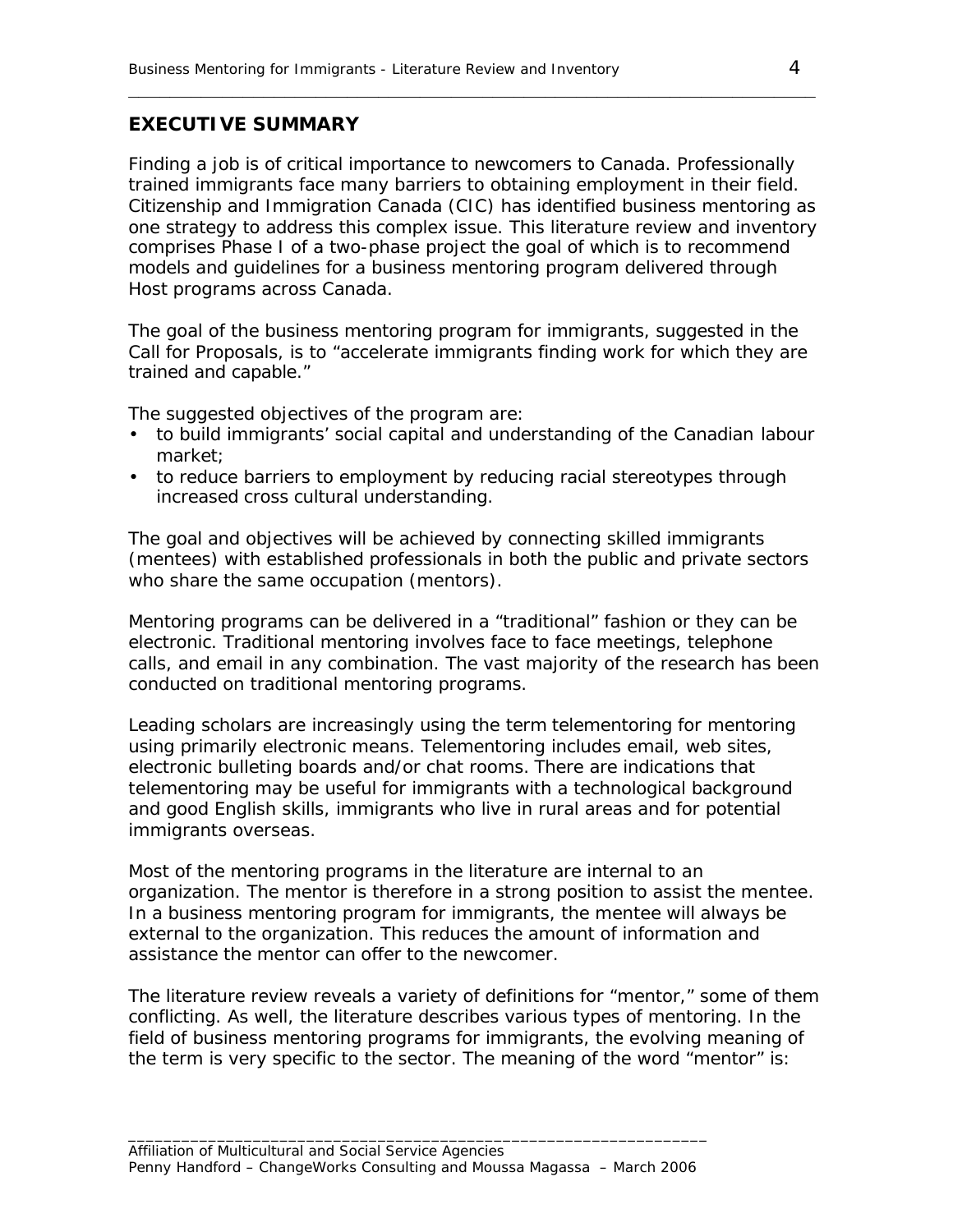"…someone who can explain the system but is not in a position to champion the mentee."

**\_\_\_\_\_\_\_\_\_\_\_\_\_\_\_\_\_\_\_\_\_\_\_\_\_\_\_\_\_\_\_\_\_\_\_\_\_\_\_\_\_\_\_\_\_\_\_\_\_\_\_\_\_\_\_\_\_\_\_\_\_\_\_\_**

A suggested program definition of the term is:

A person with successful experience with the Canadian labour market who is eager to share and transfer her/his knowledge and skills to immigrants or refugees in Canada. This is based on a personal motivation to help and support the newcomer to develop and achieve her/ his personal and professional objectives.

Peer mentoring is also a possibility. Peer mentoring takes place between people who are more or less at the same level and has many of the features of selfhelp.

The concept of group mentoring could also be useful. Group mentoring involves groups of mentors and mentees which meet regularly.

In the literature, the functions of the mentor are said to be informational (delivering information), instrumental (enhancing career advancement), and psychosocial (helping the newcomer to adjust and integrate into the Canadian labour market.) It is expected that the psychosocial aspects of mentoring in a business mentoring program for immigrants delivered through the Host program will place less emphasis on the psychosocial factors. This is because the timeframe for the relationship is short and the newcomer can find this kind of support elsewhere.

The literature clearly shows that mentoring relationships are most successful when the two individuals select each other. This is difficult to accomplish in business mentoring program for immigrants but, whenever possible, ways should be found to give the mentor and mentee the opportunity to select each other.

The report identifies business mentoring programs for immigrants as both adult learning programs and volunteer programs and recommends that the principles and best practices from both areas be followed.

The findings in the literature regarding the meaning of mentorship, the mentoring relationship, and mentoring and diversity are synthesized into guidelines which fall under the headings of marketing, selection, training, supporting and monitoring. These are summarized in Table 17 in Section 12 of the report.

No material was found in the literature concerning the role of the Program Coordinator. However, the experience of the Mentoring Partnership and input from people who are running business mentoring programs for immigrants, indicates that this role involves two separate sets of job functions and with differing skill sets. The first role involves promoting the program to business and recruiting mentors from the corporate sector. The second involves screening mentors and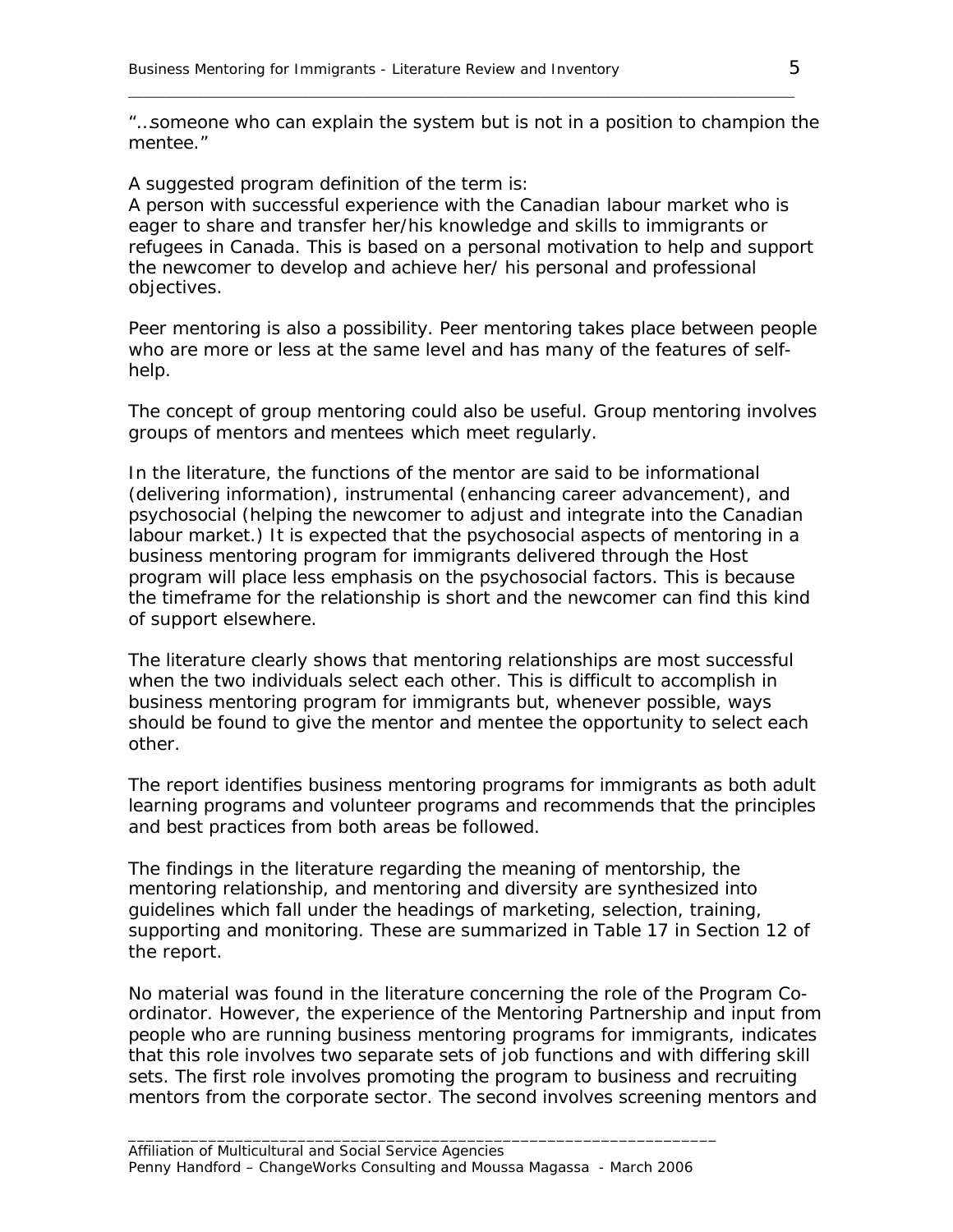mentees, training, matching, supporting, and monitoring relationships. The two skill sets required are not often found in the same person.

**\_\_\_\_\_\_\_\_\_\_\_\_\_\_\_\_\_\_\_\_\_\_\_\_\_\_\_\_\_\_\_\_\_\_\_\_\_\_\_\_\_\_\_\_\_\_\_\_\_\_\_\_\_\_\_\_\_\_\_\_\_\_\_\_**

The survey of business mentoring programs for immigrants, which was possible in the short time frame for this phase of the project, revealed four possible models each of which address this issue in different manner. The difference between the four models lies in the organization structure. The models are:

- *Single Deliverer/Single Department/Single Individual:* One person carries out both roles.
- *Singe Deliverer/Single Department/Multiple Individuals*: One person carries out the mentor recruitment role, another has the responsibilities for the mentor/mentee relationship but these people are in the same department.
- *Single Deliverer /Multiple Department:* One person carries out the mentor recruitment role, another has the responsibilities for the mentor/mentee relationship but these people are in different departments, probably the department responsible for the Host Program and the department responsible for labour market integration.
- *Model Multiple Partnership:* The roles are distributed between the partners.

The models involve varying degrees of complexity and are appropriate in different situations. They will be further investigated in Phase 2.

In Québec, business mentoring has a much more significant place in public policy than it does in English Canada. CIC may wish to encourage the appropriate federal government department to develop a national policy and/or framework which would provide a societal context for business mentoring programs for immigrants.

The primary liability issues related to a business mentoring program for immigrants lie in two areas: advice giving and workplace visits. Section 13 examines these issues.

Attached, as Appendices, are inventories of current or past business mentoring programs features of which may be of relevance to the development of a business mentoring initiative offered through the Host program.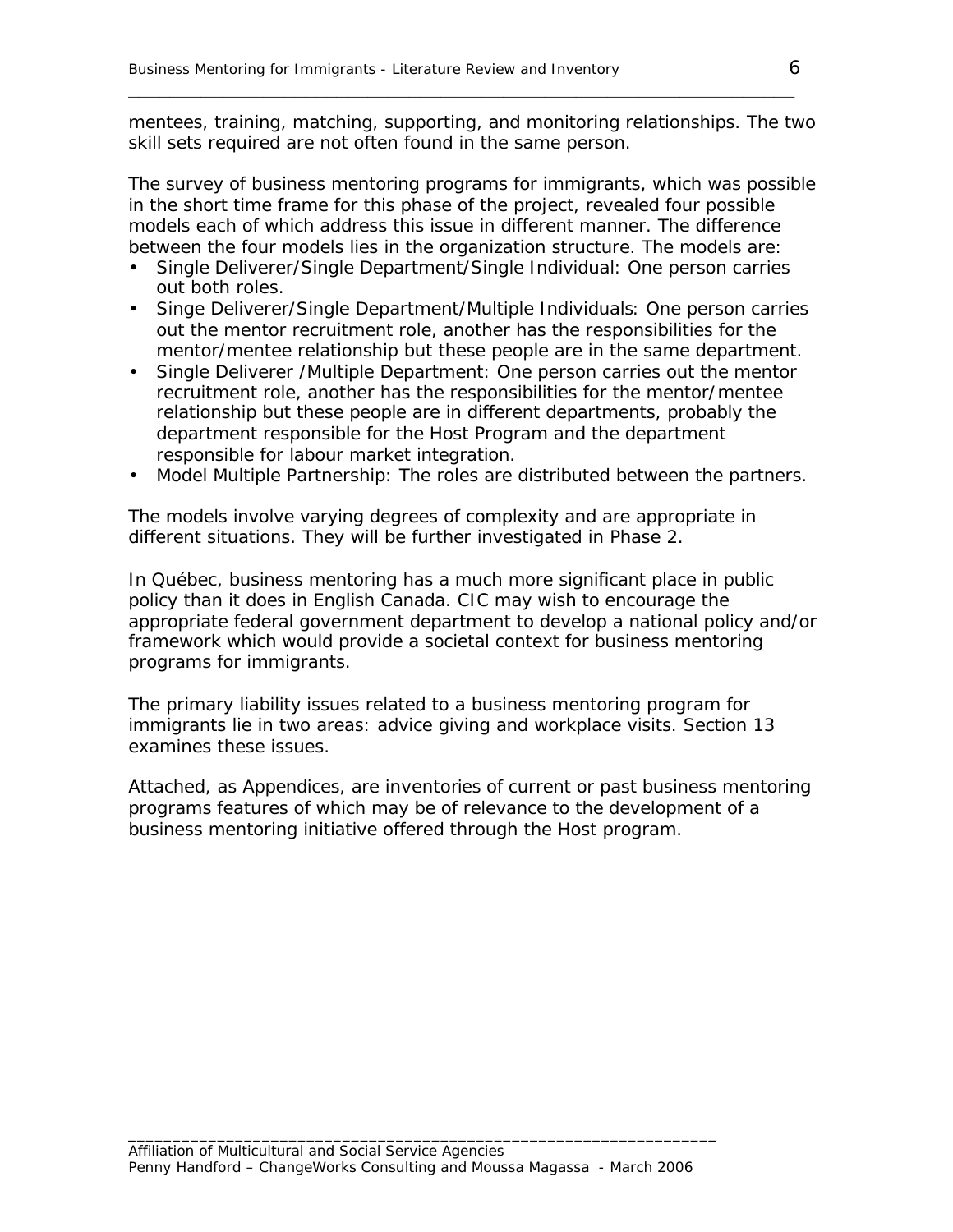# **1. INTRODUCTION**

Finding a job is of critical importance to newcomers to Canada. Professionally trained immigrants face many barriers to obtaining employment in their field. Citizenship and Immigration Canada (CIC|) has identified business mentoring as one strategy to address this complex issue. CIC is interested in developing a model for a business mentoring program which can be offered through the Host program by Host program service providers.

**\_\_\_\_\_\_\_\_\_\_\_\_\_\_\_\_\_\_\_\_\_\_\_\_\_\_\_\_\_\_\_\_\_\_\_\_\_\_\_\_\_\_\_\_\_\_\_\_\_\_\_\_\_\_\_\_\_\_\_\_\_\_\_\_\_\_**

In the Call for Proposals, CIC defines business mentoring as

"… a way to build true bridges that will accelerate immigrants finding work for which they are trained and capable by connecting skilled immigrants with established professionals in both the public and private sectors who share the same occupation, helping to build their social capital and more effectively understand and access the Canadian labour market."

At the same time,

"… business mentoring will help to reduce racial stereotypes, one of the many barriers to employment, by increasing cross-cultural understanding."

This literature review and inventory comprises Phase I of a two-phase project. Phase 2 will identify models of service delivery for business mentoring within the terms and conditions of the Host program and guidelines for implementation.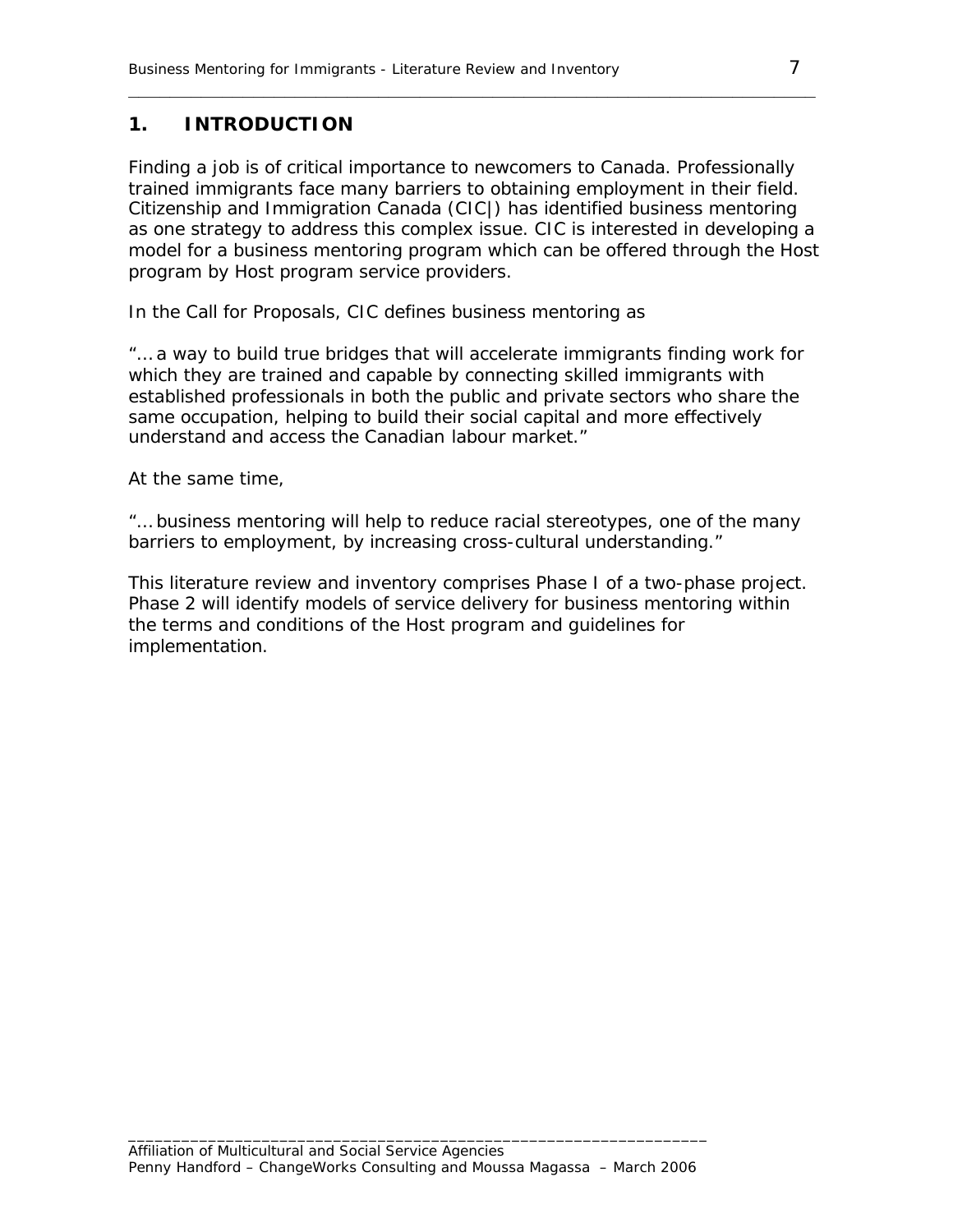## **2. BUSINESS MENTORING AND HOST PROGRAM**

#### **Host Program**

The Host program is a volunteer-based matching program.

Volunteers hosts are Canadian citizens or permanent residents who are established in the community and who have a genuine desire to help newcomers through the early stages of their settlement.

Generally, volunteers and immigrants are asked to make a commitment of 6 months to the match.

**\_\_\_\_\_\_\_\_\_\_\_\_\_\_\_\_\_\_\_\_\_\_\_\_\_\_\_\_\_\_\_\_\_\_\_\_\_\_\_\_\_\_\_\_\_\_\_\_\_\_\_\_\_\_\_\_\_\_\_\_\_\_\_\_\_\_**

Service Provider Organizations receive funds to recruit, train, match, and monitor Canadians who volunteer to serve as hosts.

Each Host program has a full or part-time program co-ordinator.

#### **Suggested Goals and Objectives for a Business Mentoring Program**

The goal of the business mentoring program for immigrants, suggested in the Call for Proposals, is to "accelerate immigrants finding work for which they are trained and capable."

The suggested objectives of the program are:

- to build immigrants' social capital and understanding of the Canadian labour market;
- to reduce barriers to employment by reducing racial stereotypes through increased cross cultural understanding.

The goal and objectives will be achieved by connecting skilled immigrants (mentees) with established professionals in both the public and private sectors who share the same occupation (mentors).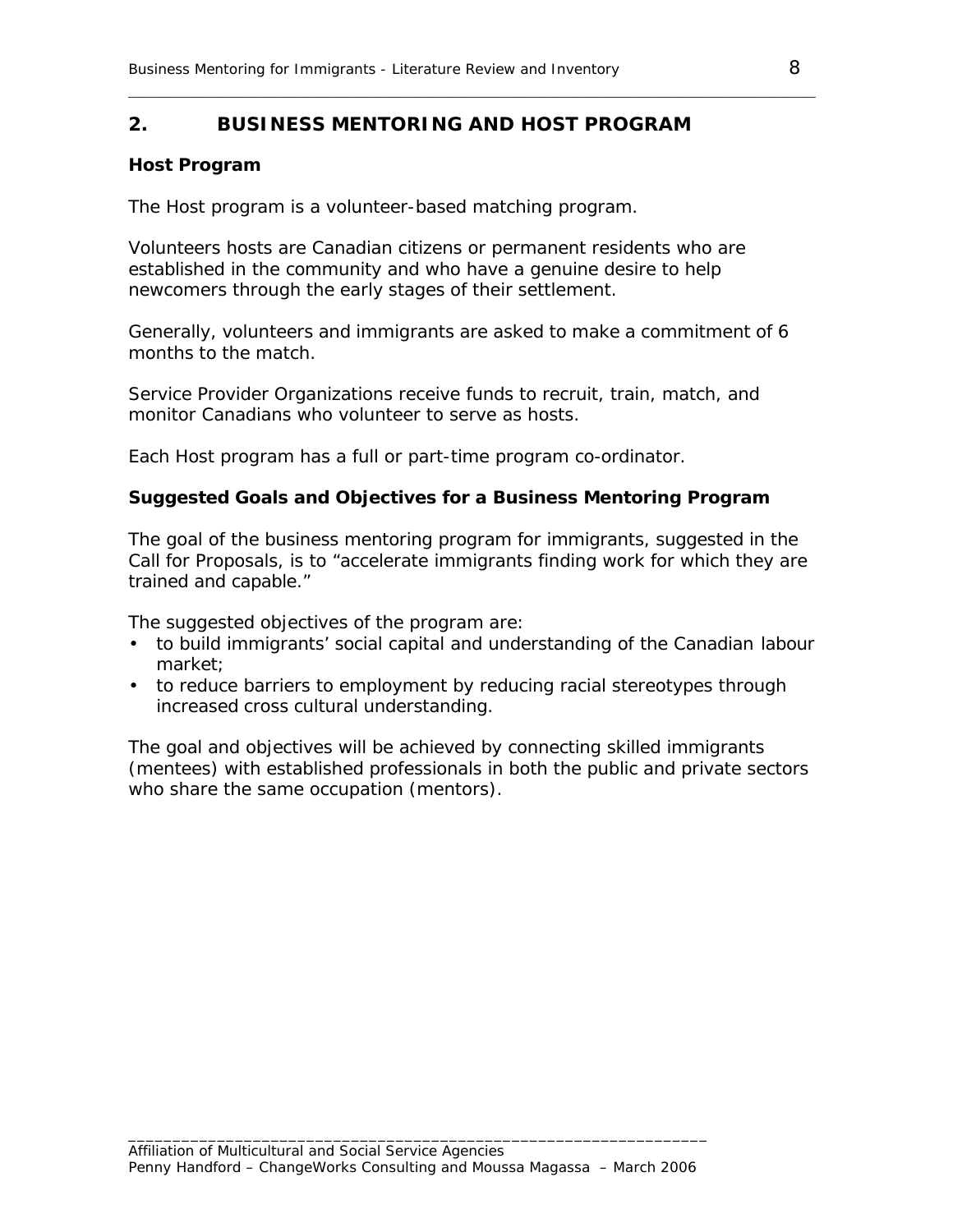# **Example 1: The Association for New Canadians (ANC)**

**\_\_\_\_\_\_\_\_\_\_\_\_\_\_\_\_\_\_\_\_\_\_\_\_\_\_\_\_\_\_\_\_\_\_\_\_\_\_\_\_\_\_\_\_\_\_\_\_\_\_\_\_\_\_\_\_\_\_\_\_\_\_\_\_\_\_**

# **A Business mentoring Program Delivered by a Settlement Agency**

Although this program is not delivered by the Host program, this is an example of a settlement agency developing a business mentoring program for immigrants

The ANC is currently developing a Mentoring for Employment program, known as *Mentoring Link* to assist internationally trained professionals in their quest for knowledge of the Canadian workplace and to help their search for relevant employment in the St. John's area. It is a face to face program.

The objective is to match newcomers with volunteer mentors working in their fields of expertise who would support and guide these individuals as they conduct their job search and prepare to enter the labour market.

# *Mentors*

· Canadian citizens;

· Working professionals with at least three years of Canadian work experience in their field of expertise who have an in-depth understanding of today's labour market trends;

· Aware of the challenges of immigrating to Canada and have an interest in other cultures;

- · Able to offer time and expertise to help newcomers;
- · Possess good interpersonal and communication skills.

## *Mentees*

- · Educated outside of Canada;
- · Possess a job ready resume;
- · Have a proven track record with respect to employment search strategies;
- · Lack access to professional networks;
- · Are ready and eager to participate in the program.

Mentees are pre-screened in terms of credentials and language level (Benchmark Level 6 or 7). All mentees go through a Career Connections Program to assist them with job search strategies and communication skills.

Goals of the program range from exposing the mentee to occupation specific networks and advice to learning how the Canadian workplace operates. The ultimate outcome is to find sustainable employment in their field of training. It is intended that the mentoring initiative will increase the likelihood of employment.

The pattern of the mentoring interactions varies from relationship to relationship, but typically a minimum of 2 hours is spent on the job per week and another 2 hours on the phone/email or coffee. These terms are outlined in a Partnership Agreement that both parties sign before starting the mentoring process.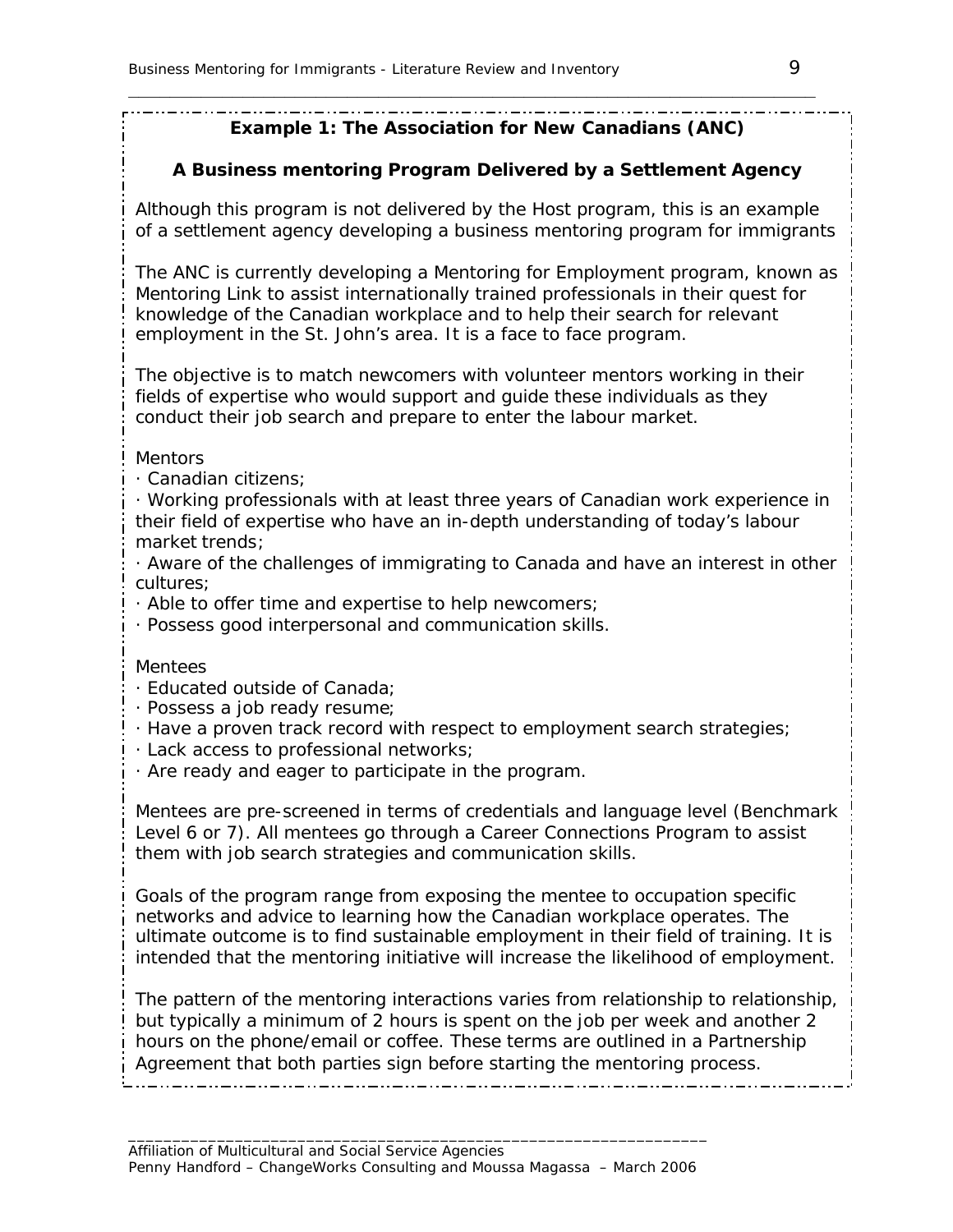# **3. WHAT DOES MENTORING MEAN?**

# **3.1 ORIGINS OF MENTORING**

Most of the literature roots the current concepts of mentoring in Greek mythology. Telemachus was the son of Odysseus and Penelope. In Homer's epic poem the Odyssey, when Odysseus set off for the Trojan War he entrusted guardianship of his son Telemachus to his servant/advisor Mentor. Mentor serves as a model, counsellor, and teacher to Telemachus who was his apprentice, disciple, and student.

**\_\_\_\_\_\_\_\_\_\_\_\_\_\_\_\_\_\_\_\_\_\_\_\_\_\_\_\_\_\_\_\_\_\_\_\_\_\_\_\_\_\_\_\_\_\_\_\_\_\_\_\_\_\_\_\_\_\_\_\_\_\_\_\_\_\_**

However, some scholars believe that the modern use of the term 'mentoring' is more likely to have come from the work of 18<sup>th</sup> century French writer Fenelon.

African scholars have noted that mentors were commonplace in Africa, long before the ancient Greek civilization.

# **3.2 TRADITIONAL AND ELECTRONIC DELIVERY**

Mentoring programs can be delivered in what the author of this paper is calling a "traditional" fashion or they can be electronic.

Traditional mentoring involves face to face meetings, telephone calls, and email in any combination. The vast majority of the research has been conducted on traditional mentoring programs.

Mentoring using electronic means is known variously as cybermentoring, ementoring, or telementoring. Leading scholars are increasingly using the term telementoring and so this terminology will be used here. Telementoring includes email, web sites, electronic bulleting boards and/or chat rooms.

A separate section of this report will address the issue of telementoring.

# **3.3 EXTERNAL AND INTERNAL MENTORING PROGRAMS**

Most of the mentoring programs in the literature are *internal* to an organization. The mentor is therefore in a strong position to assist the mentee. The mentor cannot only offer information about the profession he or she shares with the employee but also can explain the operation of the organization and is in a position to act as a champion for the mentee.

In a business mentoring program for immigrants, on the other hand, the mentee is always *external* to the organization. This reduces the amount of information and assistance the mentor can offer to the newcomer.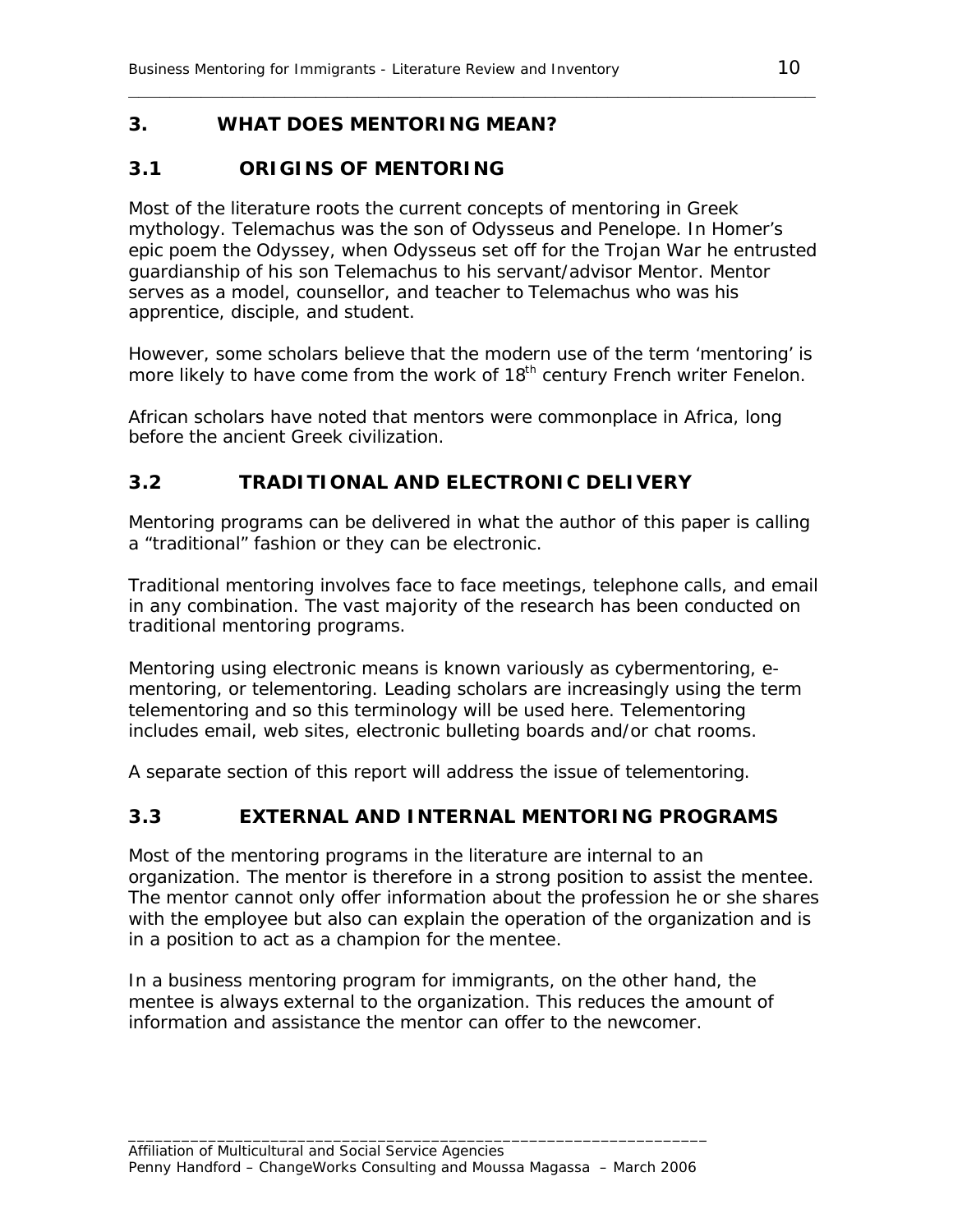# **3.4 SOME LIMITATIONS OF THE RESEARCH**

Because the vast majority of the research has been conducted on traditional mentoring programs which are internal to organizations, some of the research findings are not directly transferable to the Host program model as it exists in 2006. Wherever possible, within the short time frame of this project, programs and elements of programs have been identified which have direct application to a business mentoring program offered by the Host program.

**\_\_\_\_\_\_\_\_\_\_\_\_\_\_\_\_\_\_\_\_\_\_\_\_\_\_\_\_\_\_\_\_\_\_\_\_\_\_\_\_\_\_\_\_\_\_\_\_\_\_\_\_\_\_\_\_\_\_\_\_\_\_\_\_**

The report contains the opinions of both the author and the Advisory Committee concerning adapting the theoretical into practical applications for a business mentoring program offered through the Host program.

These ideas will be further explored in Phase 2.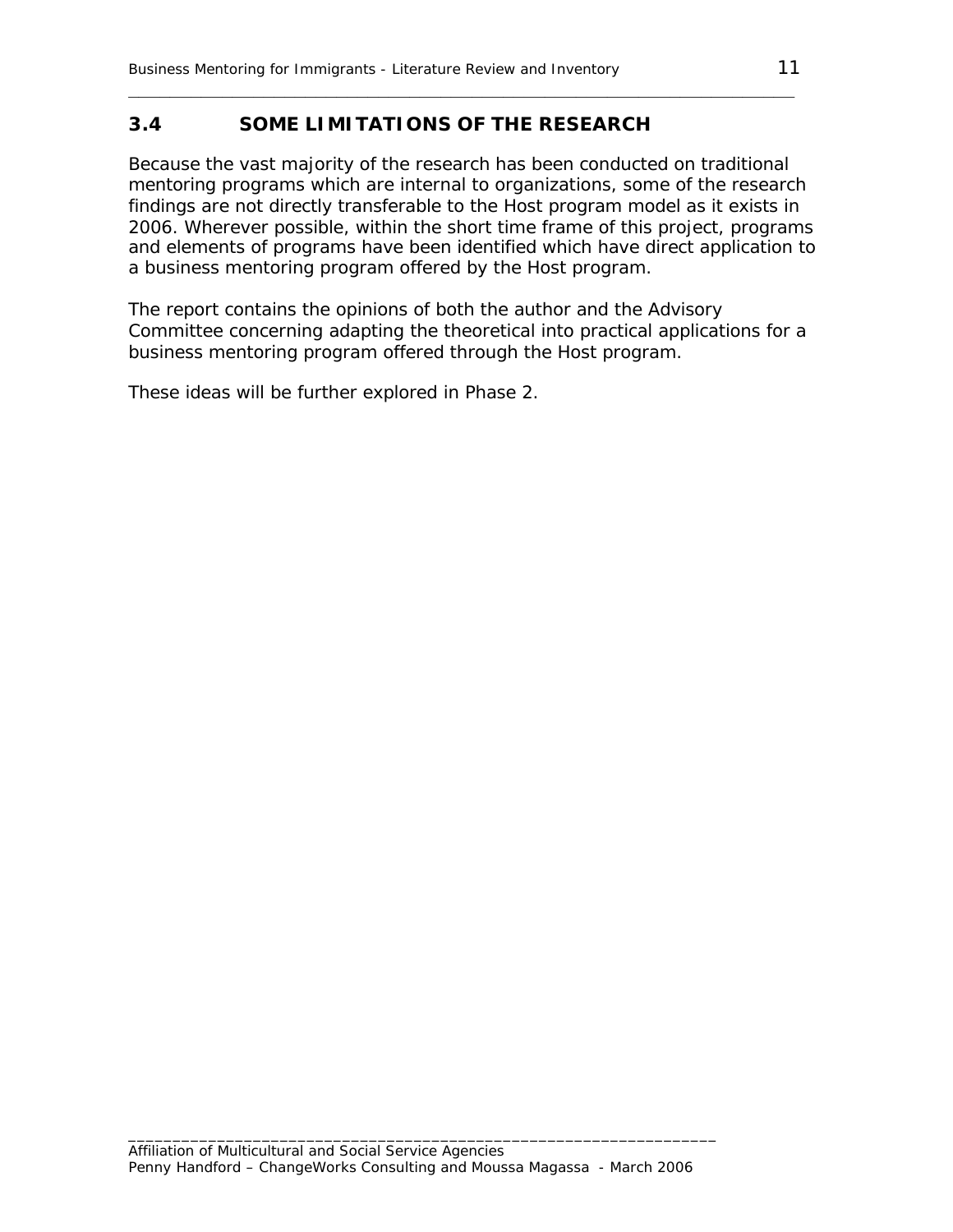# **3.5 DEFINING THE TERMS**

As commonly understood, mentoring refers to a senior individual (mentor) assisting a junior individual (mentee) – primarily in business organizations and academia.

**\_\_\_\_\_\_\_\_\_\_\_\_\_\_\_\_\_\_\_\_\_\_\_\_\_\_\_\_\_\_\_\_\_\_\_\_\_\_\_\_\_\_\_\_\_\_\_\_\_\_\_\_\_\_\_\_\_\_\_\_\_\_\_\_\_\_**

The literature reveals a variety of definitions of "mentors" and "mentoring." Merrian (1983) states that "the phenomenon of mentoring is not clearly conceptualized, leading to confusion..." Some of the varieties of definitions in the literature are set out in Table 1 (below).

In the literature, a person who is advised by mentor is variously called protégé, mentee, learner, novice, and junior. "Mentee" is the term used in this report.

The mentee is a person seeking to accomplish and attain her/ his personal and professional goals. The mentee is willing to use the knowledge, skills, and wisdom offered by the mentor.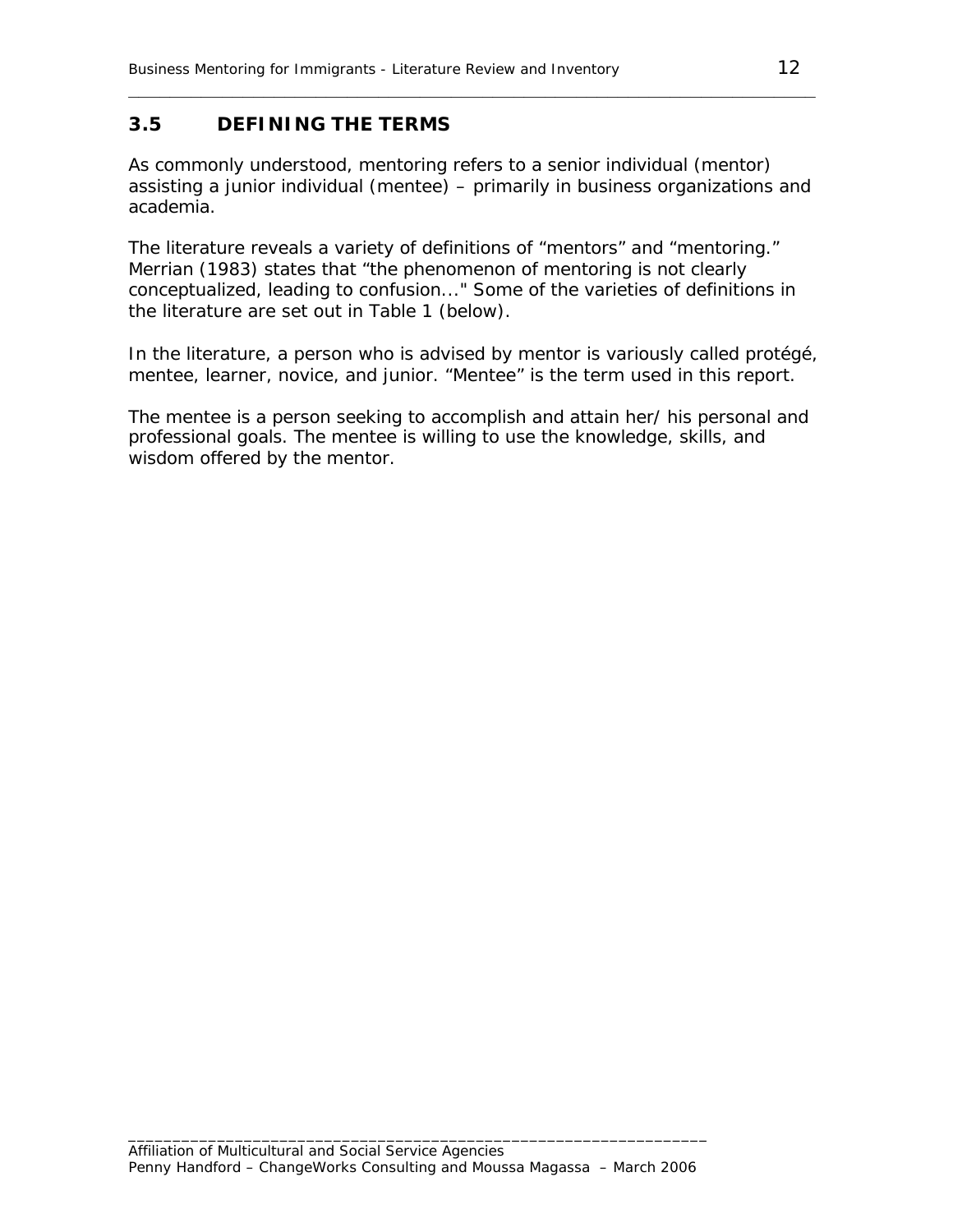# *TABLE 1 DEFINITIONS*

\*Cited by Boschke 2001 \*\* Cited by Crosby 1999

| From              | *Levinson (1978): " a transitional figure who invites and                                                                                                                                                                                                                                                                                                                                                                                                                                                                          |  |  |
|-------------------|------------------------------------------------------------------------------------------------------------------------------------------------------------------------------------------------------------------------------------------------------------------------------------------------------------------------------------------------------------------------------------------------------------------------------------------------------------------------------------------------------------------------------------|--|--|
| <b>Psychology</b> | welcomes a young man into the adult world. He serves as a<br>teacher, guide, or sponsor. He represents skill, knowledge,<br>virtue, and accomplishment - the superior qualities a young man<br>hopes to someday acquire. The mentor relationship is one of the<br>most complex, and developmentally important, a man can have<br>in early adulthood."                                                                                                                                                                              |  |  |
|                   | *Burton (1978): (from a psychoanalysis perspective) "a mentor<br>is not a teacher or a guide but a person who stands in a special<br>relationship to another and who also offers peership, friendship,<br>and opportunity to creatively perform together. A mentor is a<br>person with a phenomenological presence; his mentoring<br>influence is never merely the sum of his biology and psychology.<br>But it is clear that the mentor is older, more experienced, more<br>powerful, more creatively productive, more intuitive" |  |  |
|                   | *Speizer (1981): " the terms mentor and sponsor are often used<br>interchangeably to indicate older people in an organization or<br>profession who take younger colleagues under their wings and<br>encourage and support their career progress until they reach<br>mid-life."                                                                                                                                                                                                                                                     |  |  |

**\_\_\_\_\_\_\_\_\_\_\_\_\_\_\_\_\_\_\_\_\_\_\_\_\_\_\_\_\_\_\_\_\_\_\_\_\_\_\_\_\_\_\_\_\_\_\_\_\_\_\_\_\_\_\_\_\_\_\_\_\_\_\_\_**

| <b>From Higher</b><br><b>Education</b> | *Blackwell (1989): "mentoring  is a process by which persons<br>of superior rank, special achievements and prestige instruct,<br>counsel, guide, and facilitate the intellectual and/or career<br>development of persons identified as proteges."                                                                                                                                                                                                                        |
|----------------------------------------|--------------------------------------------------------------------------------------------------------------------------------------------------------------------------------------------------------------------------------------------------------------------------------------------------------------------------------------------------------------------------------------------------------------------------------------------------------------------------|
|                                        | *Cusanovich et al. (1991): " it becomes a personal relationship.<br>It involves professors acting as close, trusted and experienced<br>colleagues and guidesit recognizes that part of what is learned<br>in schools is not cognitive; it is a socialization to the values,<br>norms, practices and attitudes of a discipline and university; it<br>transforms the student into a colleague. It produces growth and<br>opportunity for both the mentor and the student." |
|                                        | *Lester et al. (1981): "mentoring as a function of educational<br>institutions can be defined as a one-to-one learning relationship<br>between an older person and a younger person that is based on<br>modeling behavior and extended dialogue between them."                                                                                                                                                                                                           |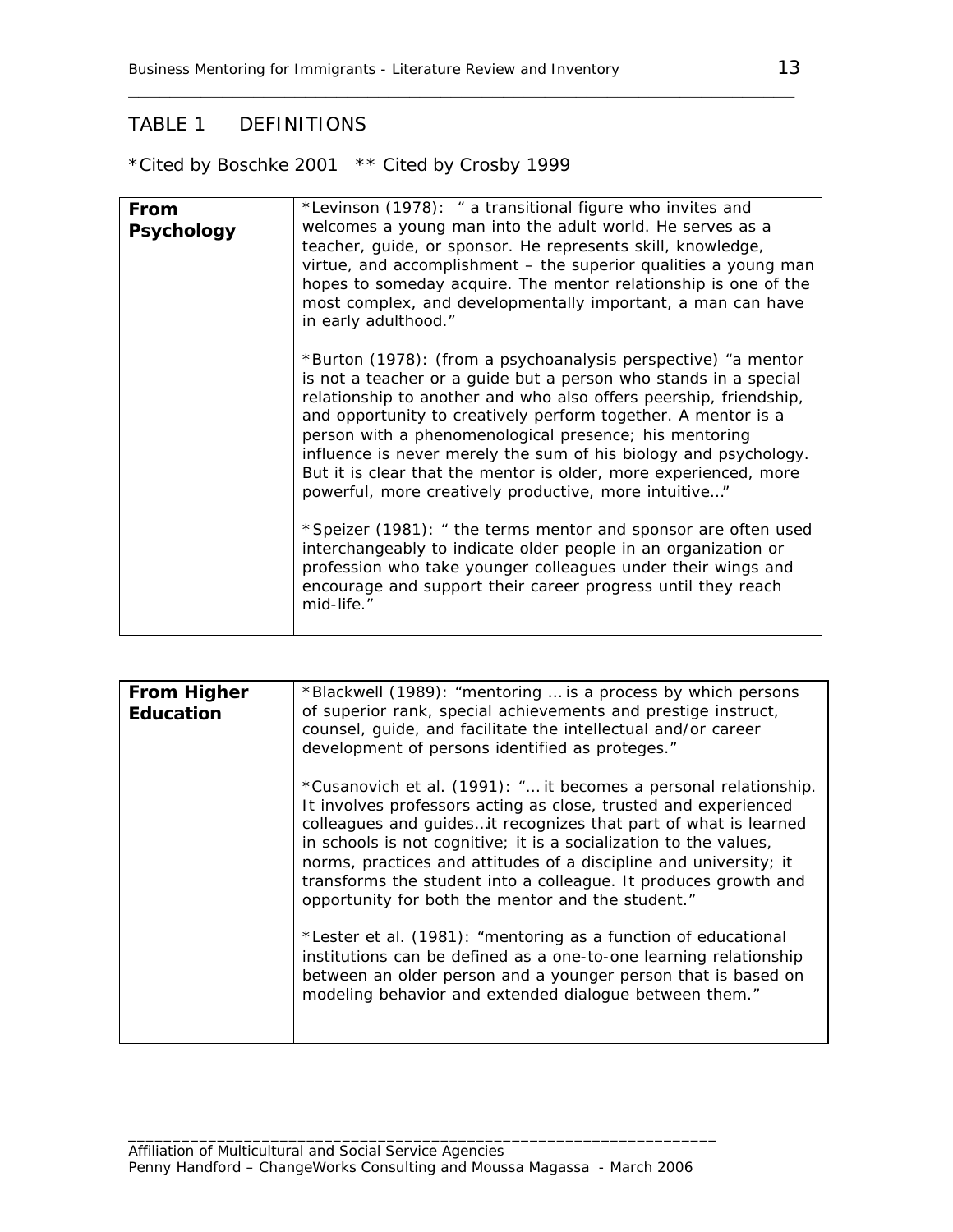| <b>From Adult</b><br><b>Education</b> | *Cohen (1995): "mentoring is a one-to-one interactive process<br>of guided developmental learning based on the premise that the<br>participants will have reasonably frequent contact and sufficient<br>time together. Mentors contribute to their knowledge, proficiency<br>and experience to assist mentees who are working towards<br>achieving their own objectives."                      |
|---------------------------------------|------------------------------------------------------------------------------------------------------------------------------------------------------------------------------------------------------------------------------------------------------------------------------------------------------------------------------------------------------------------------------------------------|
|                                       | *Daloz (1988): "in an atmosphere of care and support, the<br>teacher-mentor challengessupportsprovides vision for<br>students to examine their conceptions of self and the world to<br>formulate new, more developed perspectives. Thus, mentors are<br>interpreters of the environment, since they help students to<br>understand how higher education works and what it expects of<br>them." |

**\_\_\_\_\_\_\_\_\_\_\_\_\_\_\_\_\_\_\_\_\_\_\_\_\_\_\_\_\_\_\_\_\_\_\_\_\_\_\_\_\_\_\_\_\_\_\_\_\_\_\_\_\_\_\_\_\_\_\_\_\_\_\_\_**

| <b>From Distance</b> | *Mandell & Herman (1996): "the mentor, as a particular kind of    |
|----------------------|-------------------------------------------------------------------|
| <b>Education</b>     | teacher, helps students create courses and curricula from their   |
|                      | curiosity. In this view, the mentor is a scholar who enhances our |
|                      | understanding of the faculty role by directing wonder and the art |
|                      | of "not knowing" upon the meaning of learning itself."            |
|                      |                                                                   |

| From<br>Management/<br>Organizational<br><b>Behaviour</b> | *Bova et al. (1984): "mentors are those who practice most of<br>the following principles: try to understand, shape, and<br>encourage the dreams of their proteges, often give blessings to<br>the dreams and goals of their proteges, provide opportunities for<br>their proteges to observe and participate in their work by<br>inviting their proteges to work with them, and teach their<br>proteges the politics of getting ahead in the organization. A<br>mentor is usually a person of high status takes an active |
|-----------------------------------------------------------|---------------------------------------------------------------------------------------------------------------------------------------------------------------------------------------------------------------------------------------------------------------------------------------------------------------------------------------------------------------------------------------------------------------------------------------------------------------------------------------------------------------------------|
|                                                           | interest in the career development of the other."<br><i>*Fagenson (1989): "someone in a position of power who looks</i><br>out for you, or gives you advice, or brings your accomplishments<br>to the attention of other people who have power in the<br>company" (p. 312).                                                                                                                                                                                                                                               |
|                                                           | *Bowen (1985): "mentoring occurs when a senior person in<br>terms of age and experience undertakes to provide information,<br>advice, and emotional support for a junior person in a<br>relationship lasting over an extended period of time and marked<br>by substantial emotional commitment by both parties. If the<br>opportunity presents itself, the mentor also uses formal and<br>informal forms of influence to further the career of the protégé"<br>$(p.31)$ .                                                 |
|                                                           | Kram (1985): "derived from Greek mythology, the name implies<br>a relationship between a young adult and an older, more<br>experienced adult that helps the younger individual to navigate                                                                                                                                                                                                                                                                                                                                |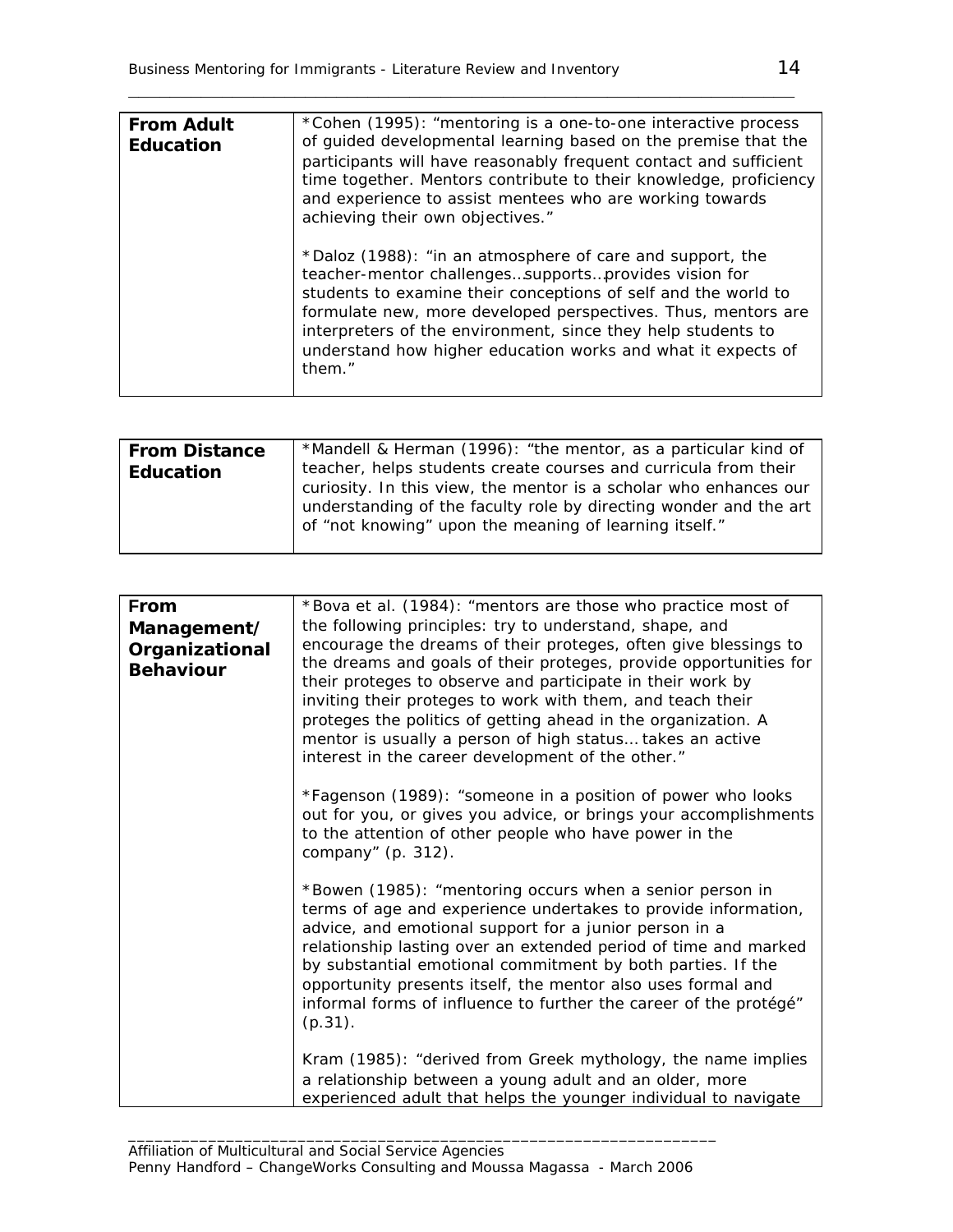| in the adult world and world of work. A mentor supports, guides,<br>and counsels the young adult as he or she accomplishes this<br>important task."                                                                                                                                                                                                                                                                                                                                                                                                               |
|-------------------------------------------------------------------------------------------------------------------------------------------------------------------------------------------------------------------------------------------------------------------------------------------------------------------------------------------------------------------------------------------------------------------------------------------------------------------------------------------------------------------------------------------------------------------|
| *Olian et al. (1988): "a senior member of the profession or<br>organization who shares values, provides emotional support,<br>career counselling, information and advice, professional and<br>organizational sponsorship, and facilitates access to key<br>organizational and professional networks."                                                                                                                                                                                                                                                             |
| **Atkinson et al. (1994)" A mentor can be defined as a trusted<br>and experienced supervisor or advisor who by mutual consent<br>takes an active interest in the development and education of a<br>younger and less experienced individual. A mentor differs from a<br>traditional supervisor or advisor ion that a mentor proactively<br>seeks to enhance the development and education of a protege<br>while a traditional supervisor or advisor only promotes the<br>developmental and education of a supervisee to the extent<br>demanded by their position." |
| ** Kalbfleisch & Davis (1991): "Member of the profession or<br>organization who shares values, provides emotional support,<br>career counselling information and advice, professional and<br>organizational sponsorship, and facilitates access to key<br>organizational and professional networks"                                                                                                                                                                                                                                                               |

**\_\_\_\_\_\_\_\_\_\_\_\_\_\_\_\_\_\_\_\_\_\_\_\_\_\_\_\_\_\_\_\_\_\_\_\_\_\_\_\_\_\_\_\_\_\_\_\_\_\_\_\_\_\_\_\_\_\_\_\_\_\_\_\_**

| Francophone<br><b>Definitions</b> | Colloque Mentorat Québec (2002) cited by LaFranchise (2002):<br>A voluntary and interactive relationship in a context of win-win<br>situation. The mentoring relationship develops between an<br>experienced person (the mentor) who agrees to help and<br>support another person less experienced (the mentee), in order<br>for the latter to succeed in her/ his endeavors. Although the<br>mentorship relation appears to benefit only the mentee, it can<br>also contribute to the spiritual and professional growth of the<br>mentor as it help to self evaluate and reflect. This mentoring<br>relationship needs to develop in an environment of mutual trust<br>and respect, where the participants have sufficient qualitative<br>and quantitative interactions. |
|-----------------------------------|---------------------------------------------------------------------------------------------------------------------------------------------------------------------------------------------------------------------------------------------------------------------------------------------------------------------------------------------------------------------------------------------------------------------------------------------------------------------------------------------------------------------------------------------------------------------------------------------------------------------------------------------------------------------------------------------------------------------------------------------------------------------------|
|                                   | Cuerrier (2002): Business mentoring is a privileged relationship<br>which develops in the long term; it grows between a trustworthy<br>and experienced person and a less experienced one; it supposes<br>that the person who chooses to be a mentee is available and<br>willing to accept the support and advice of the mentor, in order<br>to help and facilitate her/ him professional growth and social<br>integration.<br>Jacques Parisien (2004) former president of the Montreal Board<br>of Trade of Metropolitan Montreal (Chambre de Commerce du<br>Montréal Métropolitain): Mentoring is a dynamic model of<br>transmission of knowledge from one generation to another.                                                                                        |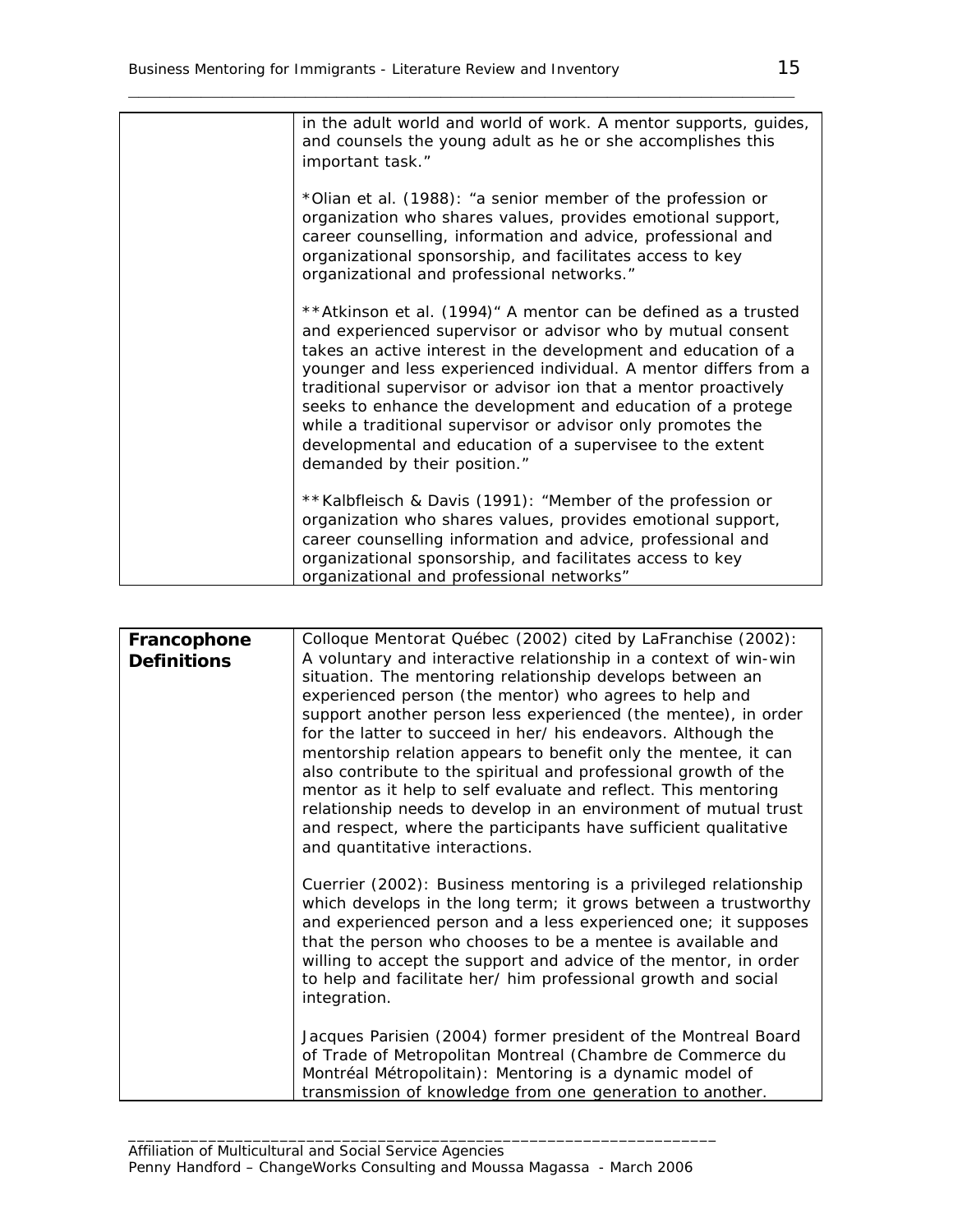## **Mentoring Features**

A good summary of mentoring features, contained in the above definitions, can be found online at www.mentors.ca (Available March 2006). This summary could be useful when identifying the features of a business mentoring program for immigrants.

**\_\_\_\_\_\_\_\_\_\_\_\_\_\_\_\_\_\_\_\_\_\_\_\_\_\_\_\_\_\_\_\_\_\_\_\_\_\_\_\_\_\_\_\_\_\_\_\_\_\_\_\_\_\_\_\_\_\_\_\_\_\_\_\_**

# *TABLE 2 FEATURES OF MENTORING*

- a deliberate, conscious, voluntary relationship:
- that may or may not have a specific time limit;
- that is sanctioned or supported by the corporation, organization, or association (by time, acknowledgement of supervisors or administrators, or is in alignment with the mission or vision of the organization);
- that occurs between an experienced, employed, or retired person (the mentor) and one or more other persons (the partners);
- and typically takes place between members of an organization, corporation, or association, or between members of such entities and individuals external to or temporarily associated with such entities;
- who are generally not in a direct, hierarchical or supervisory chain-ofcommand;
- where the outcome of the relationship is expected to benefit all parties in the relationship (albeit at different times) for personal growth, career development, lifestyle enhancement, spiritual fulfillment, goal achievement, and other areas mutually designated by the mentor and partner;
- with benefit to the community within which the mentoring takes place;
- such activities taking place on a one-to-one, small group, or by electronic or telecommunication means; and
- typically focused on interpersonal support, guidance, mutual exchange, sharing of wisdom, coaching, and role modeling.

# **Some Conflicting Descriptions of the Features Of Mentoring**

There is some disagreement about the features of "mentoring" as opposed to "coaching" and "advising" in the literature.

According to Mason (2005),

"Mentoring [is] assigning a respected and competent individual (other than the direct boss) to provide guidance and advice in order to help someone cope with and grow in the job" (Truelove 1992)."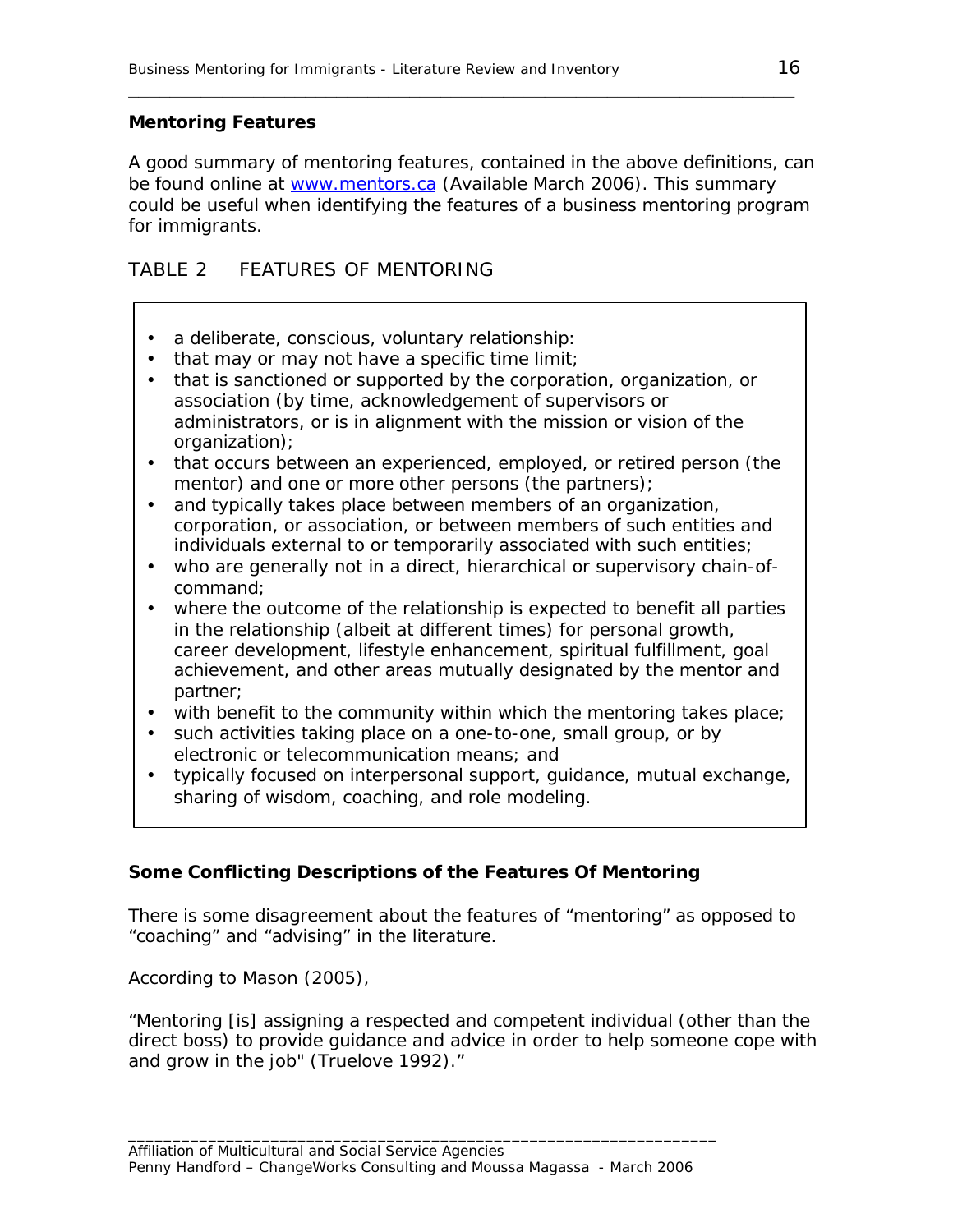Whereas,

"Coaching [is] taking someone through the experiential learning cycle in a systematic way with the intention of improving the capability to apply specific skills or deal with problematic situations."

**\_\_\_\_\_\_\_\_\_\_\_\_\_\_\_\_\_\_\_\_\_\_\_\_\_\_\_\_\_\_\_\_\_\_\_\_\_\_\_\_\_\_\_\_\_\_\_\_\_\_\_\_\_\_\_\_\_\_\_\_\_\_\_\_**

Shenkman (2003) states,

"…mentors are not coaches that help leaders "perform" better, have better managerial skills, or even give better speeches. The one big difference is this: Mentors are willing to let their charges fail at those tasks… Mentors have the luxury of allowing failure. What they do not want as a result of such failures is for their charges to lose heart, or to forget the big picture, or to be too timid about risks of leadership. So, a big difference between coaches and mentors is that mentors are not judges about the tasks of managerial proficiency. Instead, they are guides in the experience …"

Rosinski (2003) says,

"Mentors talk about their own personal experience, assuming this is relevant for the mentees."

## **Whereas**

"Coaches listen, ask questions, and enable coachees to discover for themselves what is right for them."

However, when distinguishing between advice and mentoring, the definition of mentoring given by Robinson (2005) is very similar to Rosinski's definition of coaching. Rosinski states that mentoring

 "… allows the mentee to process the information and generate a conclusion/solution that may or may not be in accordance with how the mentor handled the situation."

Whereas advice is,

"usually given with the intent that the mentee will utilize a similar strategy when in a similar situation"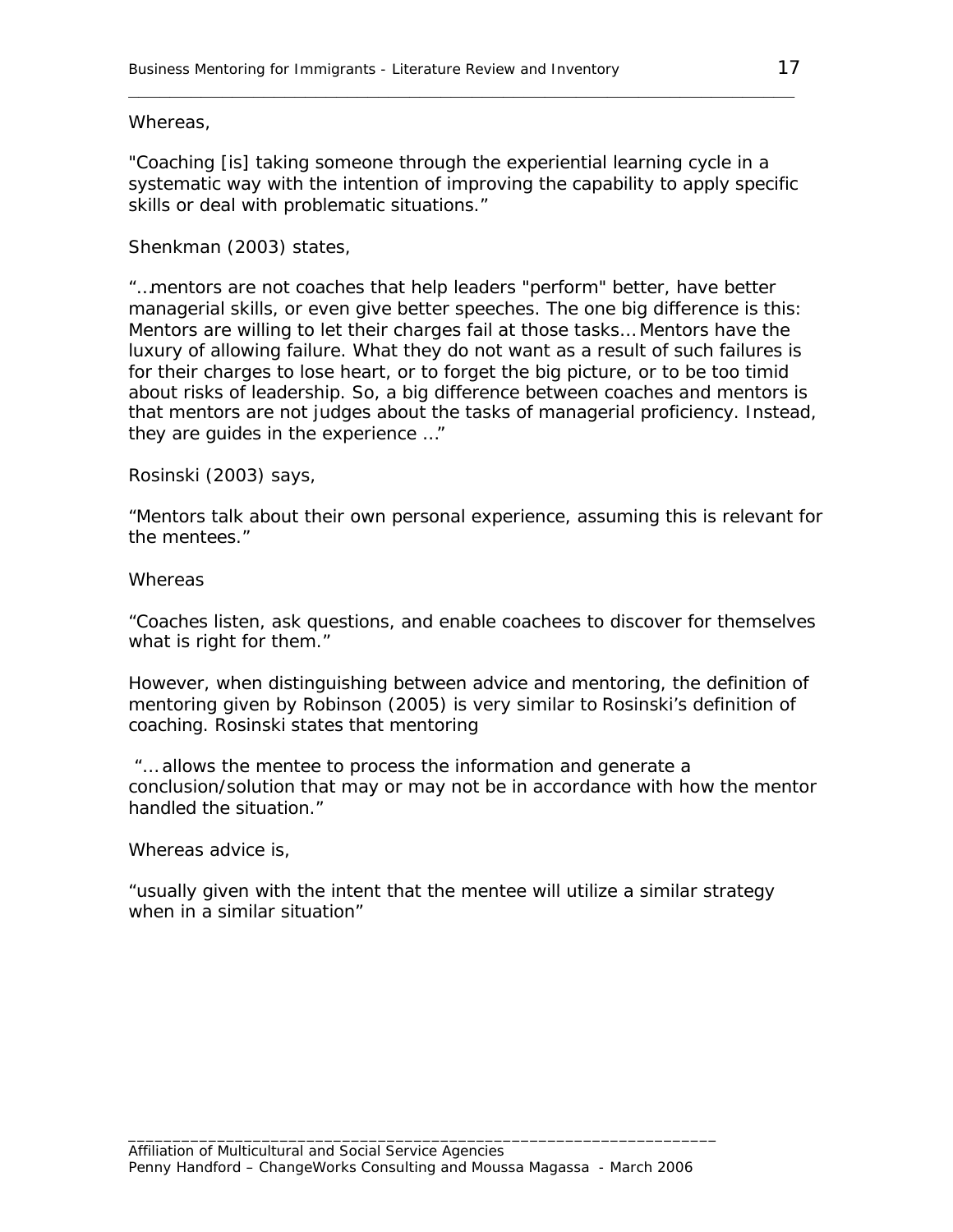# **3.6 TYPES OF MENTORING**

Various researchers have refined the concept of mentoring. Shapiro et al. (1978) have identified four types.

**\_\_\_\_\_\_\_\_\_\_\_\_\_\_\_\_\_\_\_\_\_\_\_\_\_\_\_\_\_\_\_\_\_\_\_\_\_\_\_\_\_\_\_\_\_\_\_\_\_\_\_\_\_\_\_\_\_\_\_\_\_\_\_\_**

| Гуре            | <b>Description</b>                                                                                                             |
|-----------------|--------------------------------------------------------------------------------------------------------------------------------|
| <b>Peer Pal</b> | Someone at the same level as the<br>protégé who shares information,<br>strategy; there is mutual support for<br>mutual benefit |
| Guide           | Someone who can explain the system<br>but is not in a position to champion<br>the protégé                                      |
| <b>Sponsor</b>  | Someone who tries to promote and<br>shape the career of a protégé but<br>who is less powerful than a mentor                    |
| <b>Mentor</b>   | An influential person who uses<br>his/her power to help the protégé to<br>advance in his/her career                            |

# *TABLE 3 TYPES OF RELATIONSHIPS*

Merrian (1983) states that,

"Mentors in the classical sense are relatively rare. When thought of as a "sponsor" or "helper" mentoring is common."

## **Peer Mentoring**

Peer helping can include a variety of approaches and is often used with children and youth. According to Peer Resources found online www.peer.ca (Available March 2006), the term "peer helping" is a generic term which includes activities or titles such as: peer tutoring, peer support, peer facilitation, peer mediation, peer conflict resolution, peer counselling, peer education, peer ministry, peer health workers, peer ambassadors, and peer leaders.

Although the term is primarily used to refer to programs for children and adolescents Shapiro's *Peer Pal* is a peer helping type of mentoring. Some examples of peer mentoring between adults have been found in the literature and have been included.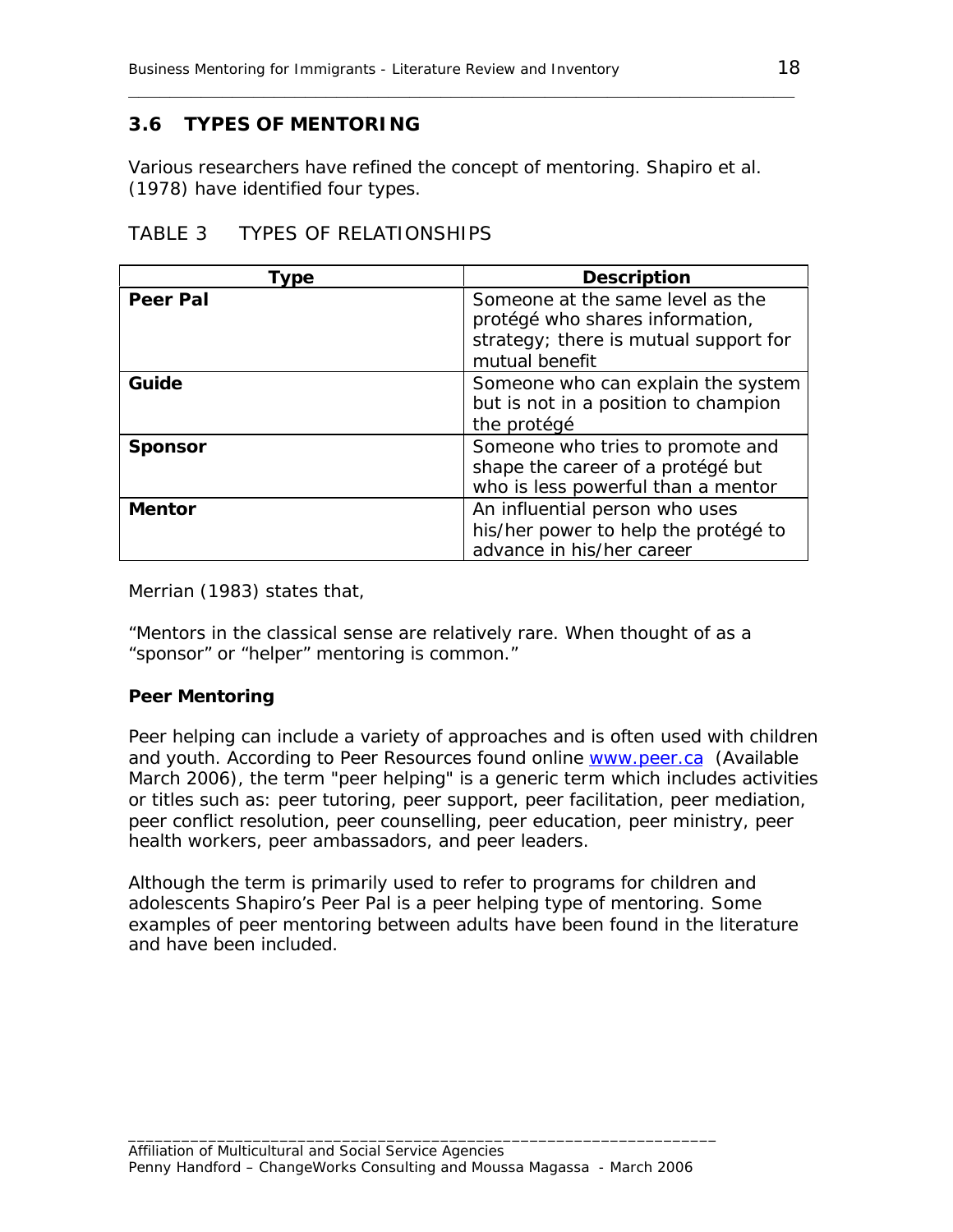# **Example 2: Peer Support for Women in Québec Femmes Regroupées en Options Non Traditionnelles**

The mentoring program at Femmes Regroupées en Options Non Traditionnelles (FRONT, 2002) is a blend of one to one and peer support.

**\_\_\_\_\_\_\_\_\_\_\_\_\_\_\_\_\_\_\_\_\_\_\_\_\_\_\_\_\_\_\_\_\_\_\_\_\_\_\_\_\_\_\_\_\_\_\_\_\_\_\_\_\_\_\_\_\_\_\_\_\_\_\_\_**

The program's purpose is to support women to enter non-traditional professional occupations.

In the peer support component, the group of mentees takes on a collective project such as participating in building an association, studying topics together such as women rights, union rules etc and sharing of knowledge and resources.

# **3.7 FUNCTIONS OF MENTORING**

## **Functions of Mentoring from the Point of View of the Mentee**

# **Instrumental and Psychosocial Functions**

Kram (1983, 1985) has carried out the seminal research into the functions of mentoring.

Kram differentiates between instrumental functions and psychosocial functions:

- *Instrumental Functions* are those aspects of the relationship that primarily enhance career advancement.
- *Psychosocial Functions* are those aspects of the relationship that primarily enhance sense of competence, clarity of identity, and effectiveness in managerial style.

## *TABLE 4 INSTRUMENTAL AND PSYCHOSOCIAL FUNCTIONS OF MENTORING*

| <b>Instrumental Functions</b> | <b>Psychosocial Functions</b> |
|-------------------------------|-------------------------------|
| Sponsorship                   | Role modeling                 |
| Exposure and visibility       | Acceptance and confirmation   |
| Coaching                      | Counselling                   |
| Protection                    | Friendship                    |
| Challenging assignments       |                               |

## **Informational Function**

Researchers are now including an informational function in addition to the instrumental and psychosocial functions.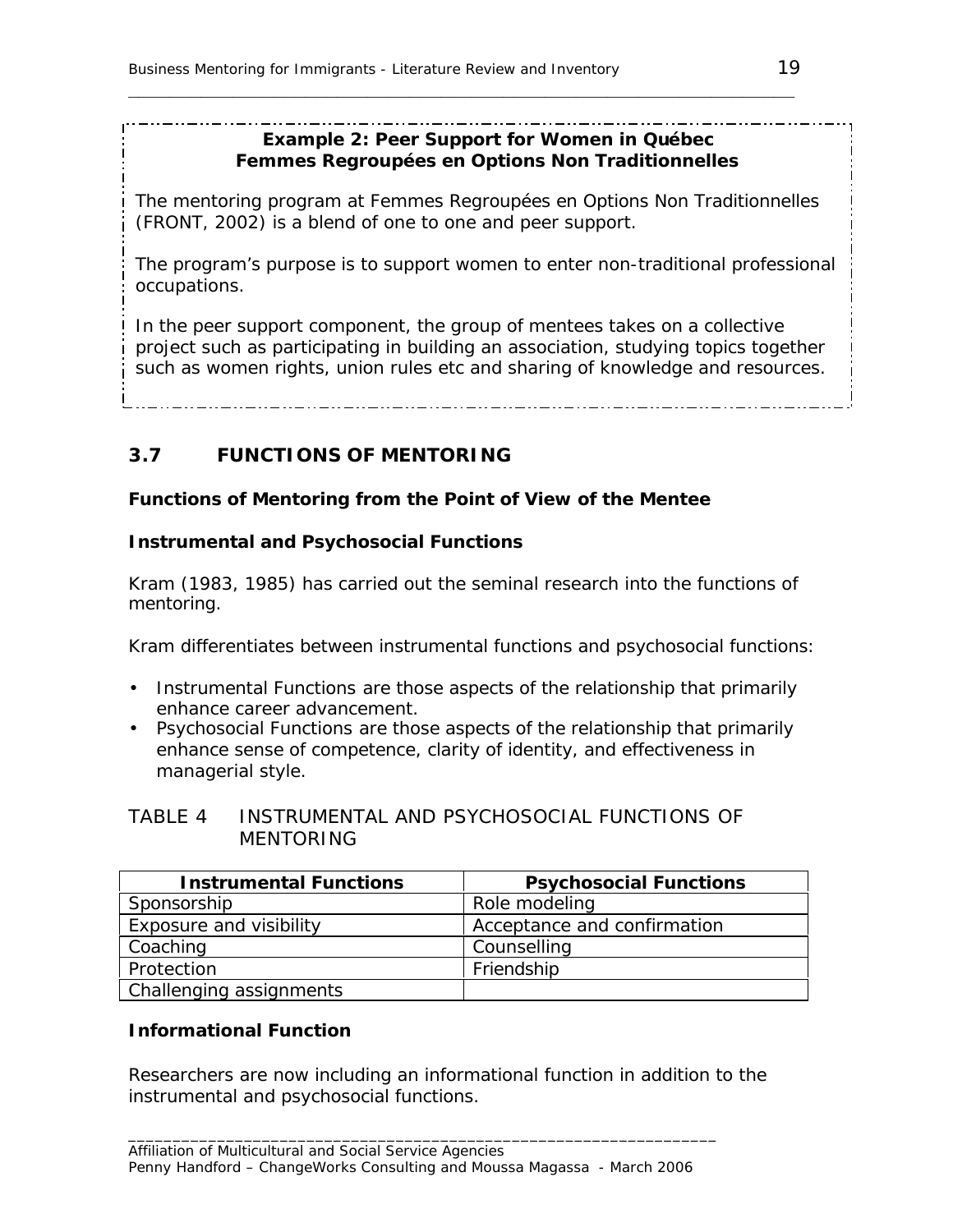According to Single & Single (2005), the informational function refers to the exchange of knowledge between mentor and mentee. The informational function can support the instrumental and/or the psychosocial function.

**\_\_\_\_\_\_\_\_\_\_\_\_\_\_\_\_\_\_\_\_\_\_\_\_\_\_\_\_\_\_\_\_\_\_\_\_\_\_\_\_\_\_\_\_\_\_\_\_\_\_\_\_\_\_\_\_\_\_\_\_\_\_\_\_**

Mincemoyer & Thomson (1998) report that mentors who frequently shared a variety of information were perceived as contributing to successful mentoring relationships. Mentors who shared limited information on an as-needed basis appeared to inhibit the success of the relationship. Knox and McGovern (1988) cited in Mincemoyer & Thomson in identified willingness to share knowledge as an important characteristic of a mentor.

# **Function is a Critical Issue**

The issue of the function of the business mentoring relationship in a program for immigrants is a critical one. The function of the mentoring relationship will greatly influence the design of the program.

Kram's research involved mentoring within an organization which made possible the instrumental functions of "protection" and providing "challenging assignments" possible. These two functions do not seem feasible in a business mentoring program for immigrants. The instrumental function of "exposure and visibility" may be possible if the mentorship evolves and lasts over time or if the mentor is a high profile person.

Bowman et al. (1999) and McCambley (1999) believe that "at the heart of the matter is trust, comfort, and rapport." Moreover, for these researchers the nature of the match between the mentor and the mentee has a direct influence upon the how well the functions are carried out. Bowman et al. hypothesize that senior people might more readily act as instrumental sponsors than as psychosocial confidants for someone who differs from them on important dimensions of identity do. Similarly, they suggest that junior people may feel more suspicious of, and behave more awkwardly around, senior people who are different from them than around senior people who resemble them and this would inhibit the psychosocial functions.

Scholars like Ragins (1989) and Ibarra (1995) cited in Crosby (1999) have noted that under some conditions career advantages for a protégé can derive simply from having a senior person undertake instrumental functions on his or her behalf. In these cases, the psychosocial functions are not as significant. In other circumstances, warm feelings may also be very important to the mentee.

Crosby (1999) has identified the functions of the types of mentorship types as she defines them. These are set out in Table 5.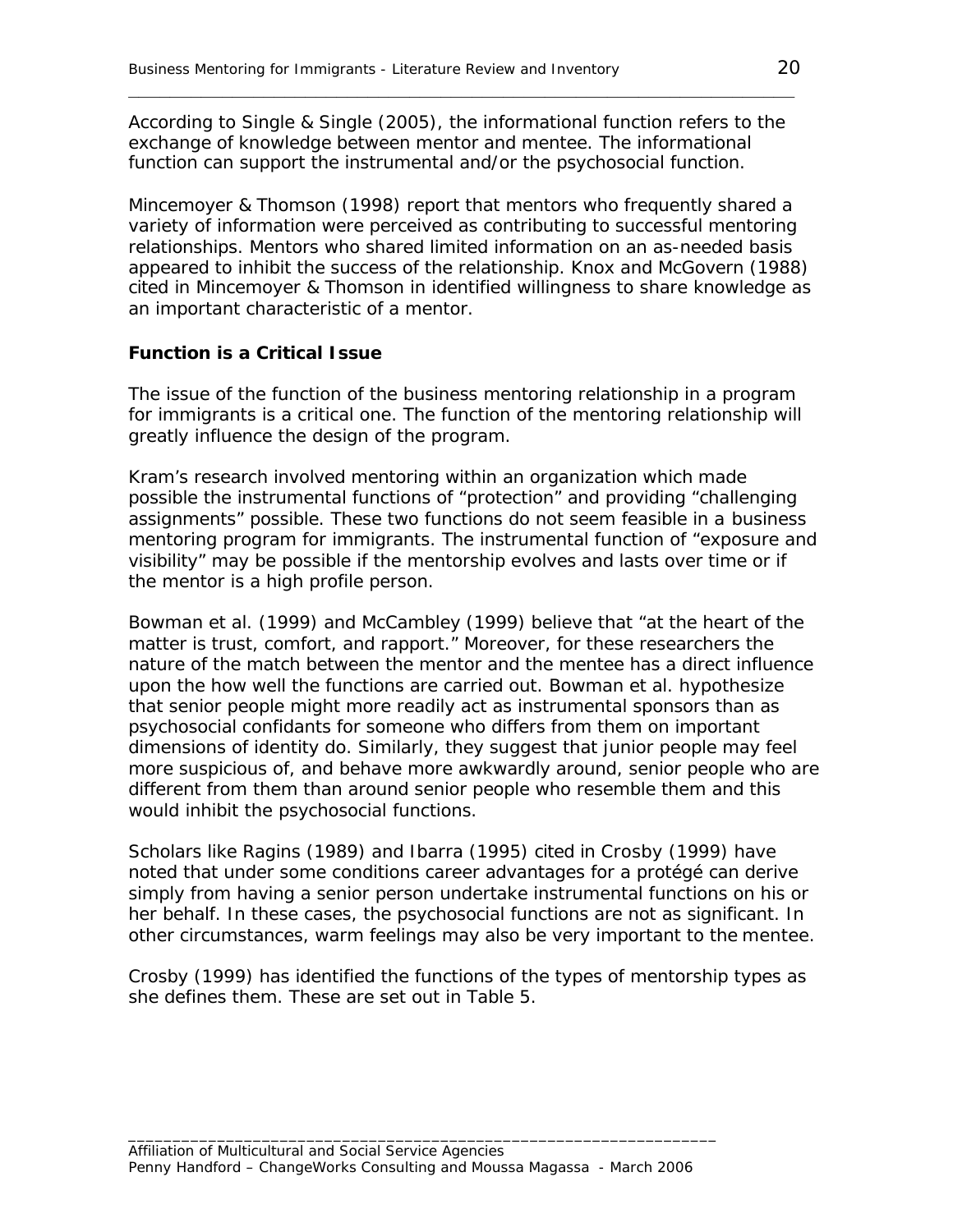|            | <b>Functions</b>                                                                                                                                            | Instrumental                     | Psychosocial                                                                                                                               |
|------------|-------------------------------------------------------------------------------------------------------------------------------------------------------------|----------------------------------|--------------------------------------------------------------------------------------------------------------------------------------------|
| Role Model | A senior person<br>with whom a more<br>junior person<br>identifies<br>emotionally and<br>whom the more<br>junior person<br>wishes to emulate<br>in some way | No.                              | <b>No</b><br>May feel no<br>emotional<br>attachment to the<br>junior - may not be<br>aware that they are<br>a role model for<br>the junior |
| Sponsor    | A person who gives<br>instrumental help<br>to a more junior<br>person.                                                                                      | Yes                              | Minimal<br>Junior person<br>must be able to<br>trust the sponsor<br>but there may be<br>no other emotional<br>ties                         |
| Mentor     | A senior person<br>who has an<br>emotional<br>investment in the<br>development of the<br>junior person.                                                     | Yes as much as the<br>mentor can | Interpersonal trust<br>and emotional<br>attachment on both<br>sides                                                                        |

**\_\_\_\_\_\_\_\_\_\_\_\_\_\_\_\_\_\_\_\_\_\_\_\_\_\_\_\_\_\_\_\_\_\_\_\_\_\_\_\_\_\_\_\_\_\_\_\_\_\_\_\_\_\_\_\_\_\_\_\_\_\_\_\_**

# *TABLE 5 MENTORING RELATIONSHIPS BY FUNCTION*

## **Mentors are only one part of a person's network**

In a survey of employees in a large corporation McGuire (1999) found that respondents listed an average of 5 employees who gave them career, job, or emotional support. However, the average number of mentors they listed was only one.

When focusing on mentoring it is important to remember that people may have other connections (through religious institutions, extended family etc.) which can fulfill functions not addressed by the mentoring relationship.

## **Functions of Mentoring from the Point of View of the Mentor**

Crosby (1999) states that very few academic studies have approached the topic of mentoring from the point of view of the mentor.

Mentors in the research are generally older than their mentees and Kram (1983) examined this. Kram states that, for the mid life individual, mentoring serves the important function "generativity."

Kram refers to Erikson's description of the mid life task of "generativity versus stagnation." The person in mid life re-appraises past and comes to see themselves as senior adults with knowledge and wisdom to share. Being a mentor provides the opportunity to share this knowledge and wisdom and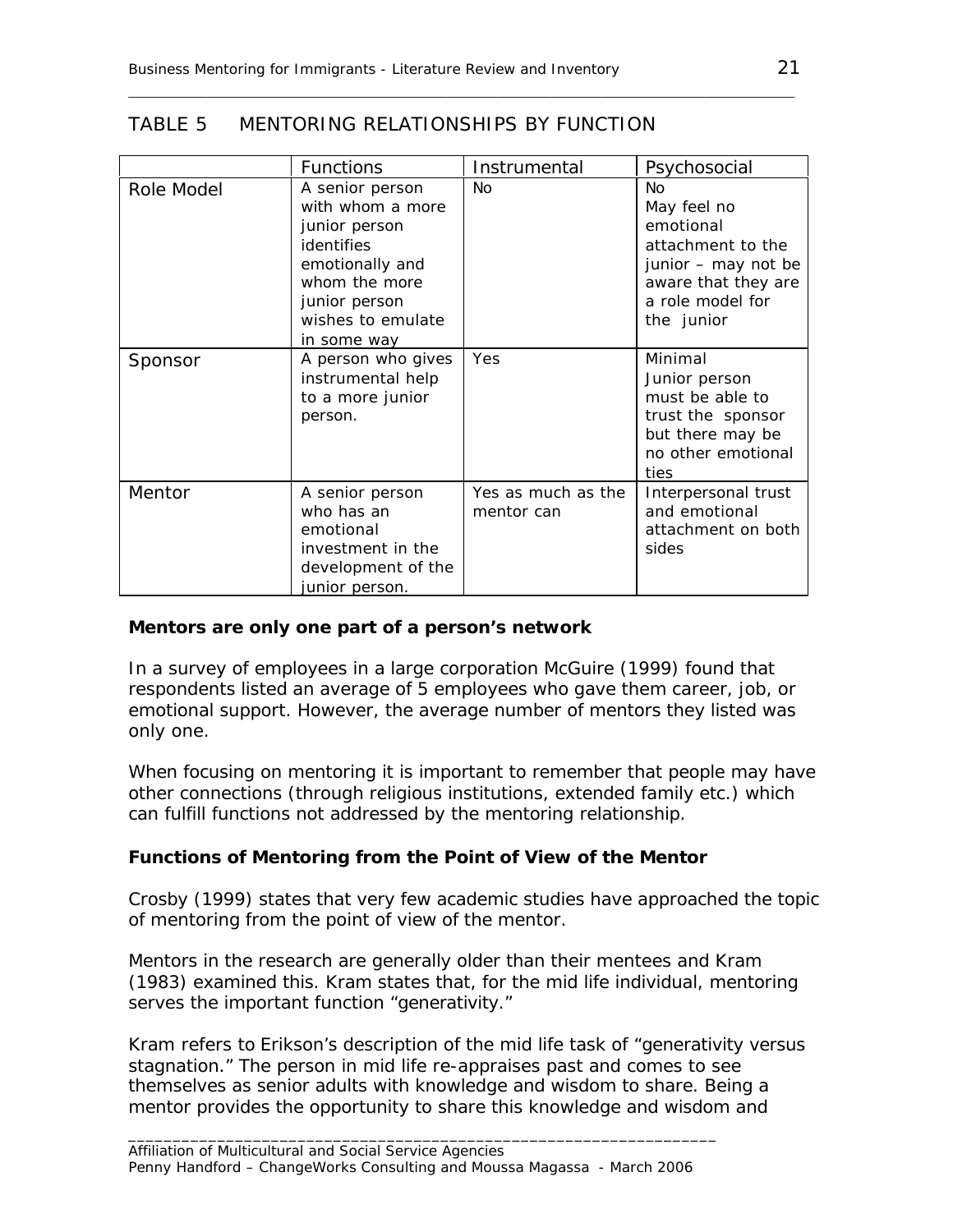provides the mentor with stimulation, challenges, and the opportunity to be creative.

**\_\_\_\_\_\_\_\_\_\_\_\_\_\_\_\_\_\_\_\_\_\_\_\_\_\_\_\_\_\_\_\_\_\_\_\_\_\_\_\_\_\_\_\_\_\_\_\_\_\_\_\_\_\_\_\_\_\_\_\_\_\_\_\_**

# **Example 3: Toronto Region Immigrant Employment Council (TRIEC) The Mentoring Partnership**

The Mentoring Partnership involves TRIEC, corporate partners and community agencies in the City of Toronto, Peel Region and York Region.

TRIEC is a multi-stakeholder council working to improve access to employment for immigrants in the Toronto region.

A primary goal of the Mentoring Partnership is To help new immigrants to Canada overcome workplace challenges and barriers and smoothly integrate in the Canadian workplace in their chosen occupation.

### *Mentors*

Mentors are people who have a combination of knowledge and business experience and can bring wisdom to the learning process. They are not necessarily senior executives but have clearly established themselves in their current roles and likely have a reputation for developing others. They have well-developed interpersonal skills and are continuous learners. And, most of all, they are comfortable enough with themselves and their role in the process to set their needs aside and focus on the mentee.

### *Mentees*

Mentees are people who have the language, knowledge and business experience to succeed in the workplace, but need help getting their foot in the door. Most of all, mentees are willing to listen, learn and share.

#### *Circle of Champions*

A number of civic leaders from the GTA have come forward as champions and agreed to mentor a skilled immigrant and/or to help promote The Mentoring Partnership to a wider audience of mentors through their position, credibility and reputation within a specific occupation or sector.

#### *Corporate Partners*

Corporate Partners of the Mentoring Partnership are involved in recruiting mentors and promoting the practice of mentoring. The actions of each partner are different but may include: engaging employees or members to become mentors; marketing The Mentoring Partnership internally to employees or members; or hosting orientation events for the mentors from the partner organization.

## *Duration of Mentoring Relationship*

Mentors and mentees commit to meet for 24 hours over a four-month period.

*Informational and Instrumental Functions are Primary* The mentoring relationships are highly focused on informational and instrumental functions.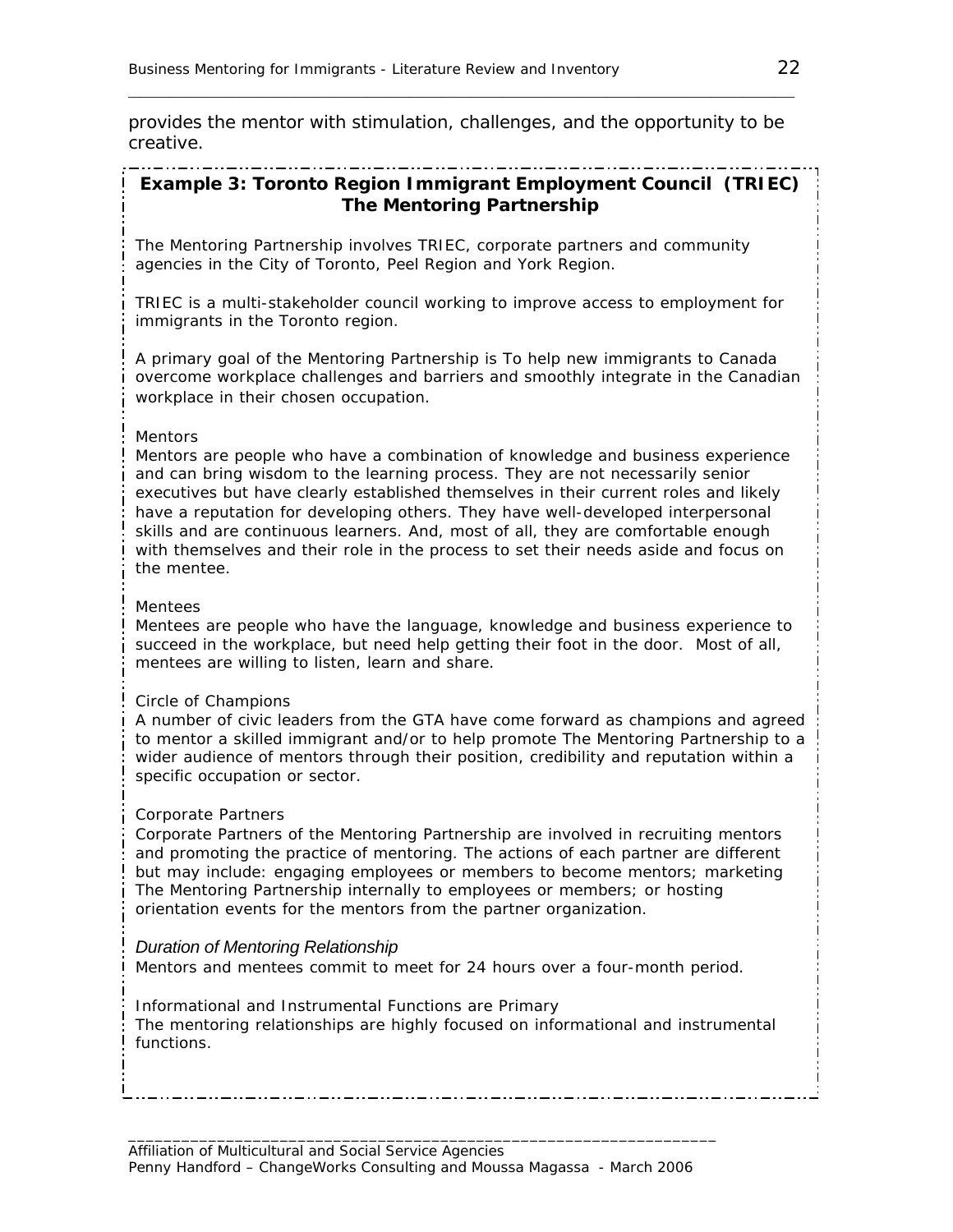# **Example 3: The Mentoring Partnership - Continued**

**\_\_\_\_\_\_\_\_\_\_\_\_\_\_\_\_\_\_\_\_\_\_\_\_\_\_\_\_\_\_\_\_\_\_\_\_\_\_\_\_\_\_\_\_\_\_\_\_\_\_\_\_\_\_\_\_\_\_\_\_\_\_\_\_\_\_**

*How the Program Works*

Once an individual has decided to become a mentor, he or she fills in a form and sends it to TRIEC (this can be done online.) The information is entered in a database which can be accessed by all community partners. If a community agency has a potential match, the coach interviews the potential mentor and enters the a profile onto the data base. Once the coach has confirmed the interest of both potential mentor and potential mentee. Bot are then invited to a separate 1.5 hour orientation sessions. The sessions are held at the same time in the same location when they are finished the mentors and mentees meet each other for the first time for about half an hour. They then begin a 4 month relationship.

*Challenges*

- Despite all the high profile support, The Mentoring Partnership has the usual challenge finding mentors. Some corporate partners have not provided the number of mentors they promised.
- There is also a challenge in that the mentees are heavily drawn from retail professions.

*Successes*

- The goal is 1000 matches by May 2006. As of February 28, 2006 the numbers were:
	- 732 registered mentors and 656 matches
	- 439 pairs have completed their four month relationship
	- 332 mentees have found jobs
	- 35 corporate partners
- An evaluation comparing a control group (those on the waiting list) and those who have been through the four month partnership.
	- Mentees spent thrice as much time on their job search when compared to the control group.
	- Mentees increased their income by double. The average income of a mentee (post mentoring) is \$55,000 as compared to the average income of \$22,000 for those in the control group.
	- 84% of the control group did not have a job in their desired occupation as compared to 33% in those who had completed the four month partnership.
	- Those who had completed the four month partnership had job titles that included system engineer, SAP Project Manager, Regional Sales Manager and Project Accountant. While those in the control group included, general labor, Pizza baker, telemarketer, Data entry and security jobs.
- 80% of the mentors have returned to mentor again.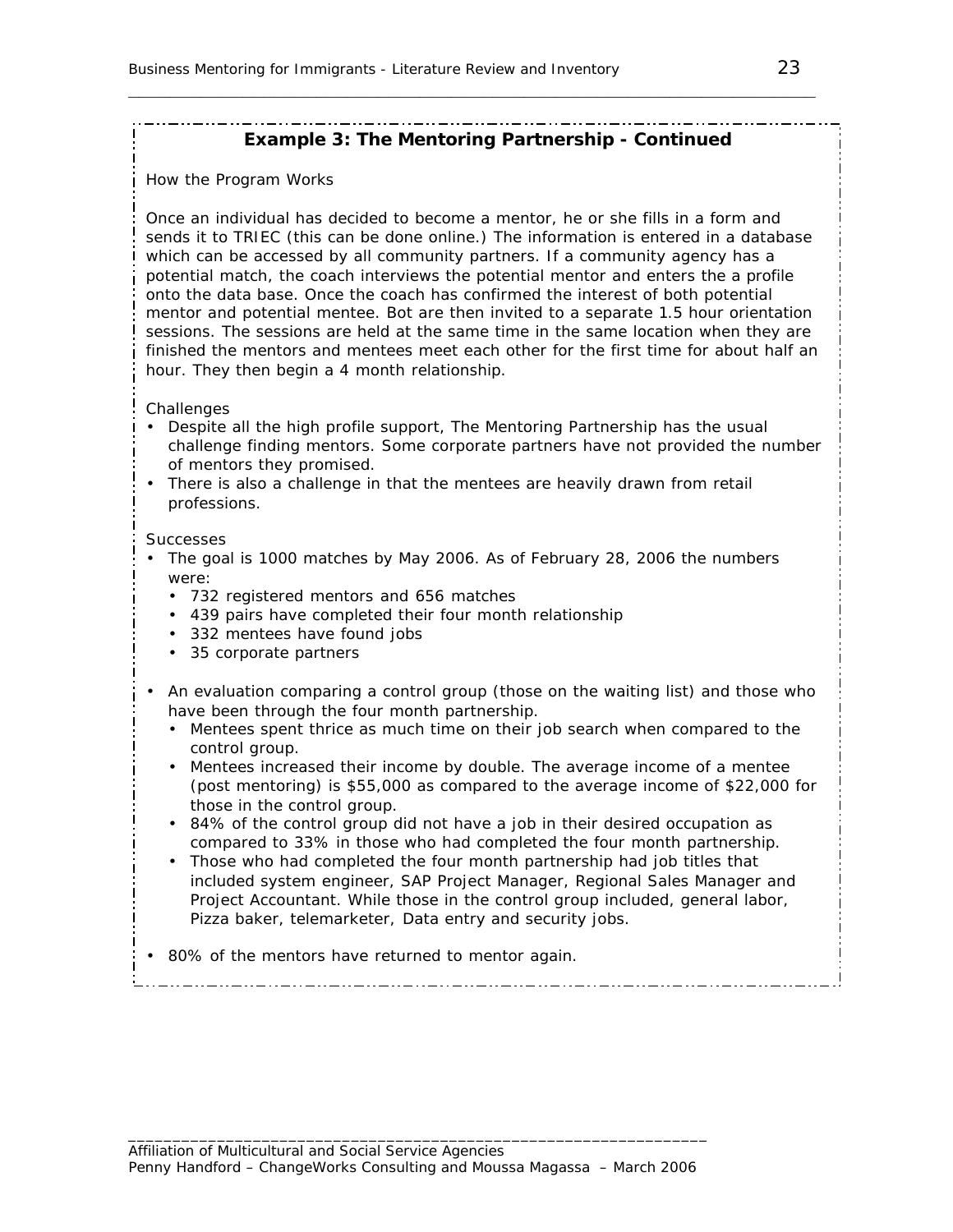# **3.8 IMPLICATIONS OF THE RESEARCH**

# **Defining the terms**

It appears that the definition of mentoring adopted by the immigrant serving sector differs from those in the literature.

**\_\_\_\_\_\_\_\_\_\_\_\_\_\_\_\_\_\_\_\_\_\_\_\_\_\_\_\_\_\_\_\_\_\_\_\_\_\_\_\_\_\_\_\_\_\_\_\_\_\_\_\_\_\_\_\_\_\_\_\_\_\_\_\_\_\_**

## **Defining Mentors and Mentees**

A typical definition of mentor, in the literature, is that provided by Cuerrier (2002), who states that,

"a mentor is an experienced person with assurance and wisdom who is eager to share and transfer her/his knowledge and skills to others with less experience. This is based on a personal motivation to help and support a younger person to develop and achieve her/his personal and professional objectives" (Translated).

There are a number of points in which the definition of mentor may vary in a business program for immigrants:

- *Knowledge and Skills*: The mentor may or may not have more experience, assurance, and wisdom than the mentee. For example, the experience of the Mentoring Partnership is that mentees often have more education than their mentor. In a business mentoring program for immigrants, what the mentor has to offer is knowledge and skills relevant to the *Canadian* labour market.
- *Age*: The mentor may be younger than the mentee.
- *Motivation*: In addition to the mentor's traditional motivation to help another person develop and achieve his or her professional objectives, the mentor must also have:
	- the desire to help someone from another country;
	- an interest in learning about another culture;
	- the willingness to address the challenges of a cross cultural match.

A possible definition for the mentor in a business mentoring program for immigrants is:

*A person with successful experience with the Canadian labour market who is eager to share and transfer her/his knowledge and skills to immigrants or refugees in Canada. This is based on a personal motivation to help and support the newcomer to develop and achieve her/his personal and professional objectives.*

# **External Relationship**

Another difference is the external nature of the mentoring relationship. As stated above, in most of the mentoring programs in the literature, the mentor and mentee are both in the same organization. Therefore, the mentoring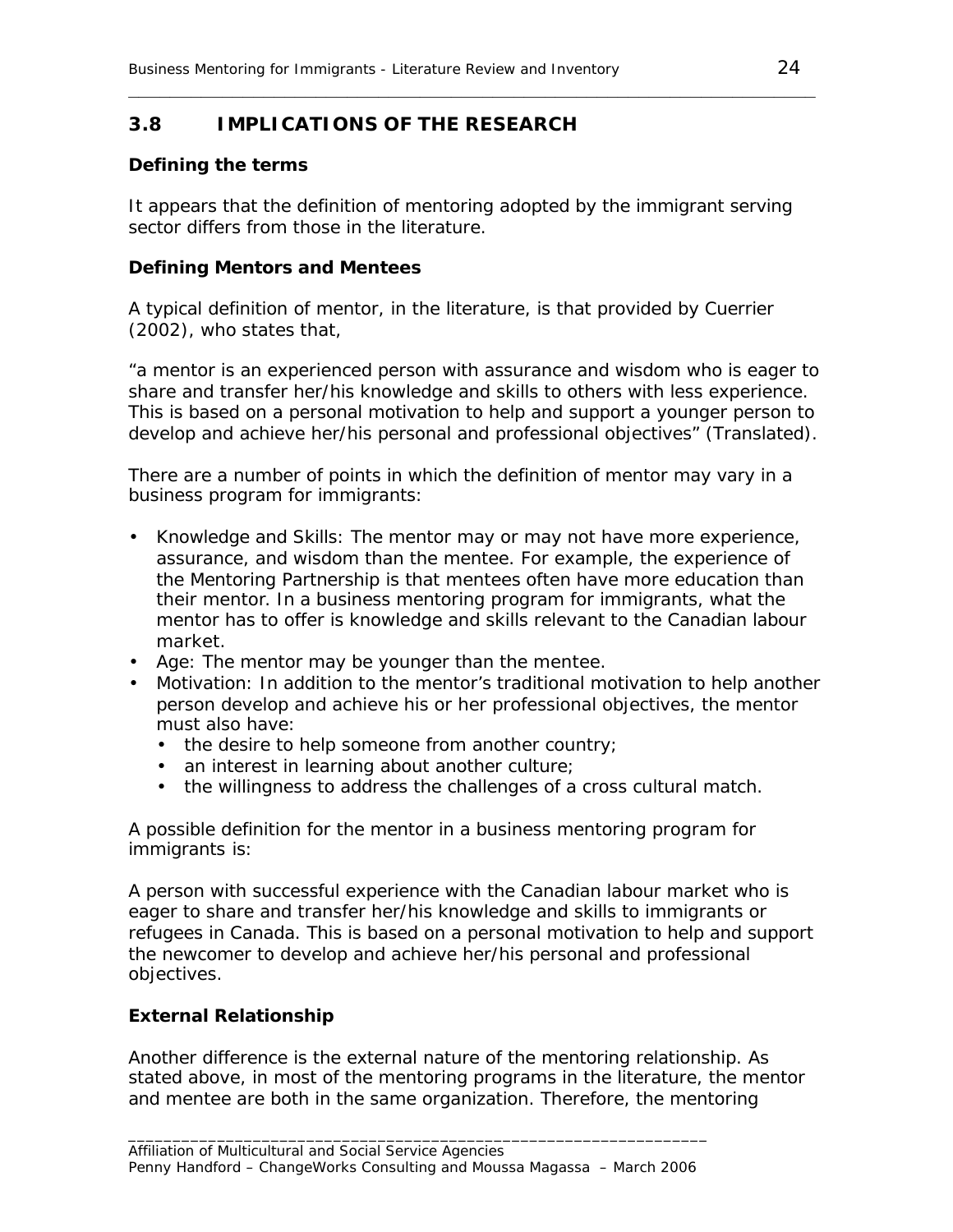relationship is *internal* to an organization. As a result, the mentor is in a strong position to assist the mentee. The mentor offer information about the profession he or she shares with the employee, can explain the operation of the organization, and is in a position to act as a champion for the mentee.

**\_\_\_\_\_\_\_\_\_\_\_\_\_\_\_\_\_\_\_\_\_\_\_\_\_\_\_\_\_\_\_\_\_\_\_\_\_\_\_\_\_\_\_\_\_\_\_\_\_\_\_\_\_\_\_\_\_\_\_\_\_\_\_\_**

In a business mentoring program for immigrants, on the other hand, the mentee is always *external* to the organization. This reduces the amount of information and assistance the mentor can offer to the newcomer.

In order to give the newcomer a better understanding of the working environment the programs offered by both the Association of Newcomers to Canada (ANC) and the Mentoring Partnership recommend that the mentor and mentee meet, at least some of the time, at the mentors workplace. There are some liability issues related to this which are discussed under section 16 *"Risks and Liabilities."*

# **"Mentoring" "Coaching" and "Advising"**

There is disagreement in the literature about the definitions and importance of "mentoring" "coaching" and "advising."

In a business mentoring program for immigrants, the relative weight given to each will probably vary, as the relationships between the mentor and mentee will be significantly different from one another. However, given the limited time commitment of 6 months, it is likely that there will be little opportunity for the dyad to engage in the more time consuming, "hands on," activity of coaching.

## **Managing Expectations**

In the literature which, as previously stated, usually concerns mentoring internal to an organization, the mentor is able to act as a "champion" for the mentee. That is the mentor can be an advocate for the mentee and can actively help his or her career progress.

Immigrants are often looking for a champion to assist them to enter their field of expertise. However, a business mentoring program for immigrants will be an external program and the opportunity for the mentor to champion the mentee will rarely arise. In addition, because of the short duration of the relationship, the mentor may not have enough information about the mentees competency to give the mentor the confidence to act on the mentee's behalf.

It will be very important to repeatedly reinforce that a mentor in a business mentoring program for immigrants is *not* a champion.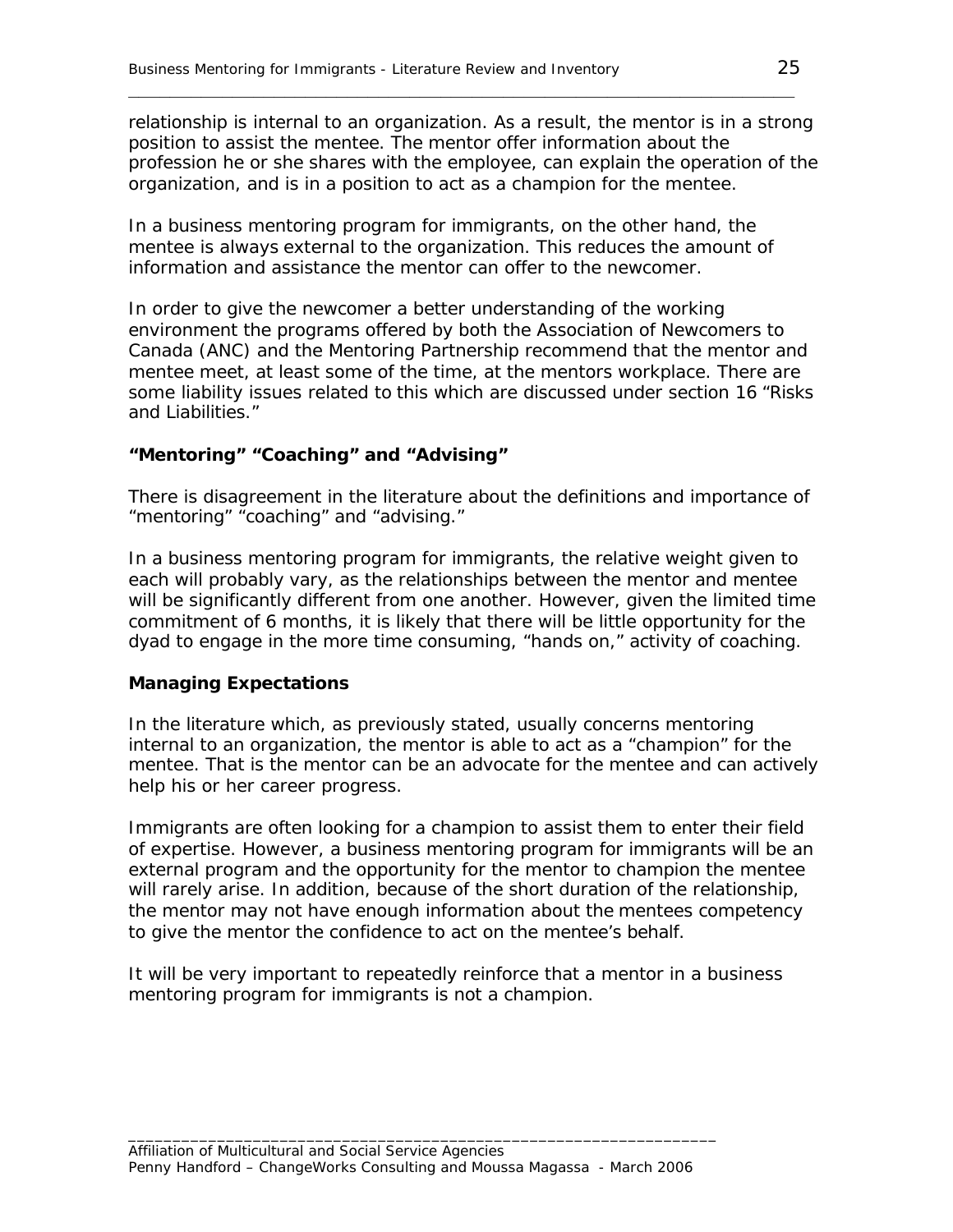# **Type of Mentoring**

The type of mentoring role, which appears to fit a model for business mentoring delivered through the Host program, is the "Guide" described by Shapiro et al. (1978). By this definition a mentor is,

**\_\_\_\_\_\_\_\_\_\_\_\_\_\_\_\_\_\_\_\_\_\_\_\_\_\_\_\_\_\_\_\_\_\_\_\_\_\_\_\_\_\_\_\_\_\_\_\_\_\_\_\_\_\_\_\_\_\_\_\_\_\_\_\_**

"Someone who can explain the system but is not in a position to champion the protégé."

This is not the usual meaning of "mentor" in the literature; however, it appears to have the best "fit" with the proposed program.

The specificity of the definition for mentoring will require that great care be taken to make sure that everyone fully understands the terminology. It will be particularly important to make sure that the newcomer fully comprehends the boundaries of the role.

In addition, there is a place for "peer support" in a business mentoring program for immigrants. This could take the form of meetings of mentees. The Mentoring Partnership and ANC mentoring programs offer such groups. Peer support is essentially "self help" and would provide the kind of support that can only be obtained from others who are currently sharing similar experiences.

## **Identifying the Functions**

It is clear that the information function will be important when mentoring immigrants.

It is also plain that instrumental functions, those aspects of the relationship that primarily enhance career advancement, are the crux of the mentoring relationship.

However, it is less apparent what role psychosocial functions should play in business mentoring relationships with newcomers. Psychosocial functions cover all the issues related to personal adjustment to the labour market environment: gaining a psychological and social, as well as an intellectual understanding, of the labour market in Canada and all the accompanying frustrations, disappointments, and successes. However, for the newcomer, these are so tightly bound up with the settlement issues of adjustment and integration that it is difficult to determine where one starts and the other ends. Some business mentors will not be interested in helping the newcomer with personal issues; some will.

A number of researchers think that the nature of the match between the mentor and the mentee has a direct influence upon how well the psychosocial functions are carried out. For example, senior people might be more reluctant to be the confidant in emotional matters if the mentee is someone who differs from them in important aspects of identity. Similarly, they suggest that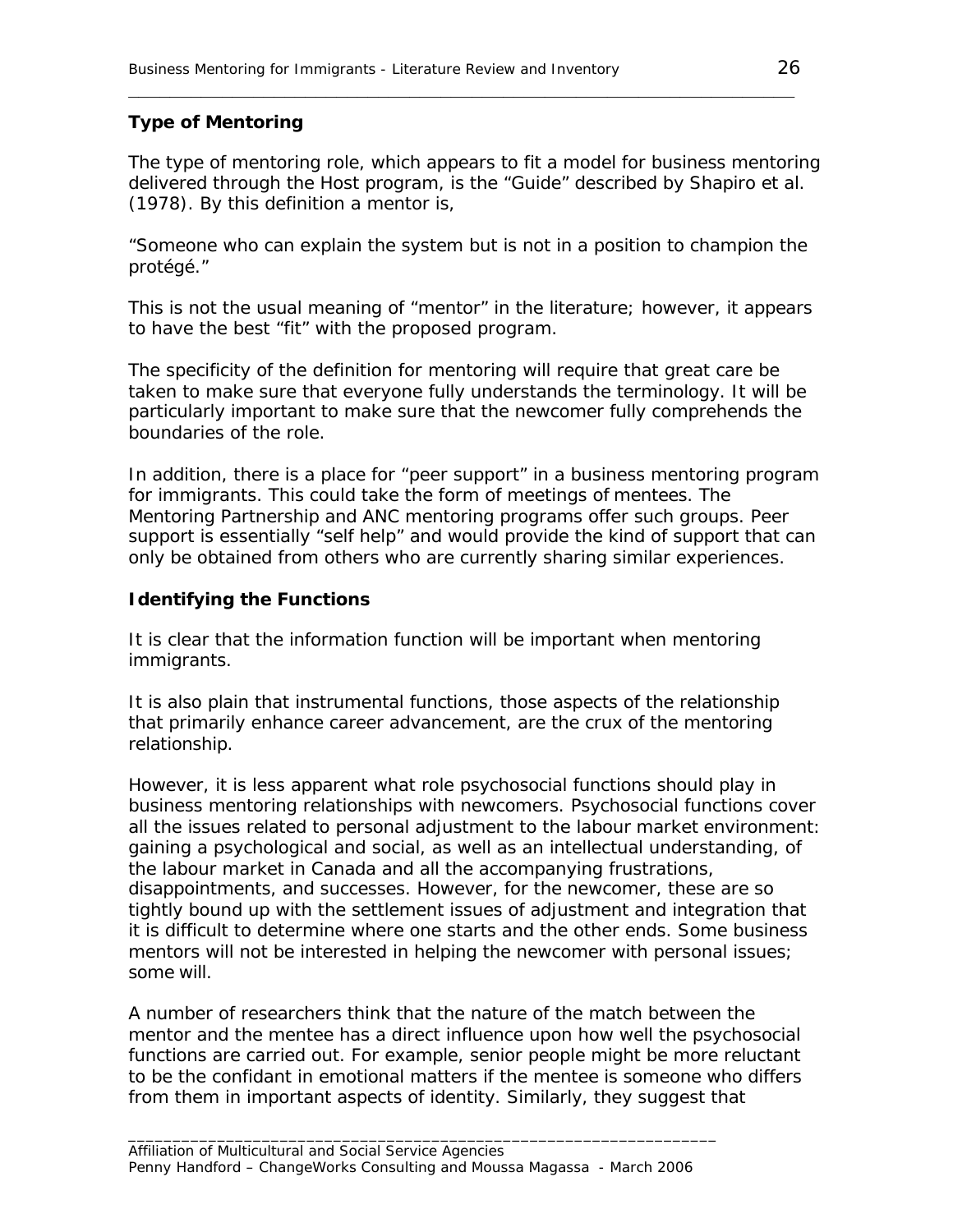mentees may feel less trusting of senior people who do not resemble them than of senior people with whom they identify. This has implications for matching; it will be important to understand what similarities are significant to the mentor and mentee.

**\_\_\_\_\_\_\_\_\_\_\_\_\_\_\_\_\_\_\_\_\_\_\_\_\_\_\_\_\_\_\_\_\_\_\_\_\_\_\_\_\_\_\_\_\_\_\_\_\_\_\_\_\_\_\_\_\_\_\_\_\_\_\_\_**

The initial success of the Mentoring Partnership with dyads which are highly focused on the instrumental and informational functions, indicates that this model is worth serious consideration.

It is important to remember that people have other social connections which can fulfill functions not addressed by the mentoring relationship. It may be that, if the mentoring relationship does not include psychosocial issues, the mentee will be able to draw the needed support from other relationships.

Finally, it is important to remember that for the midlife person the mentoring relationship can fulfil the important function of giving that individual an opportunity to pass on knowledge and wisdom as the person moves into their senior years.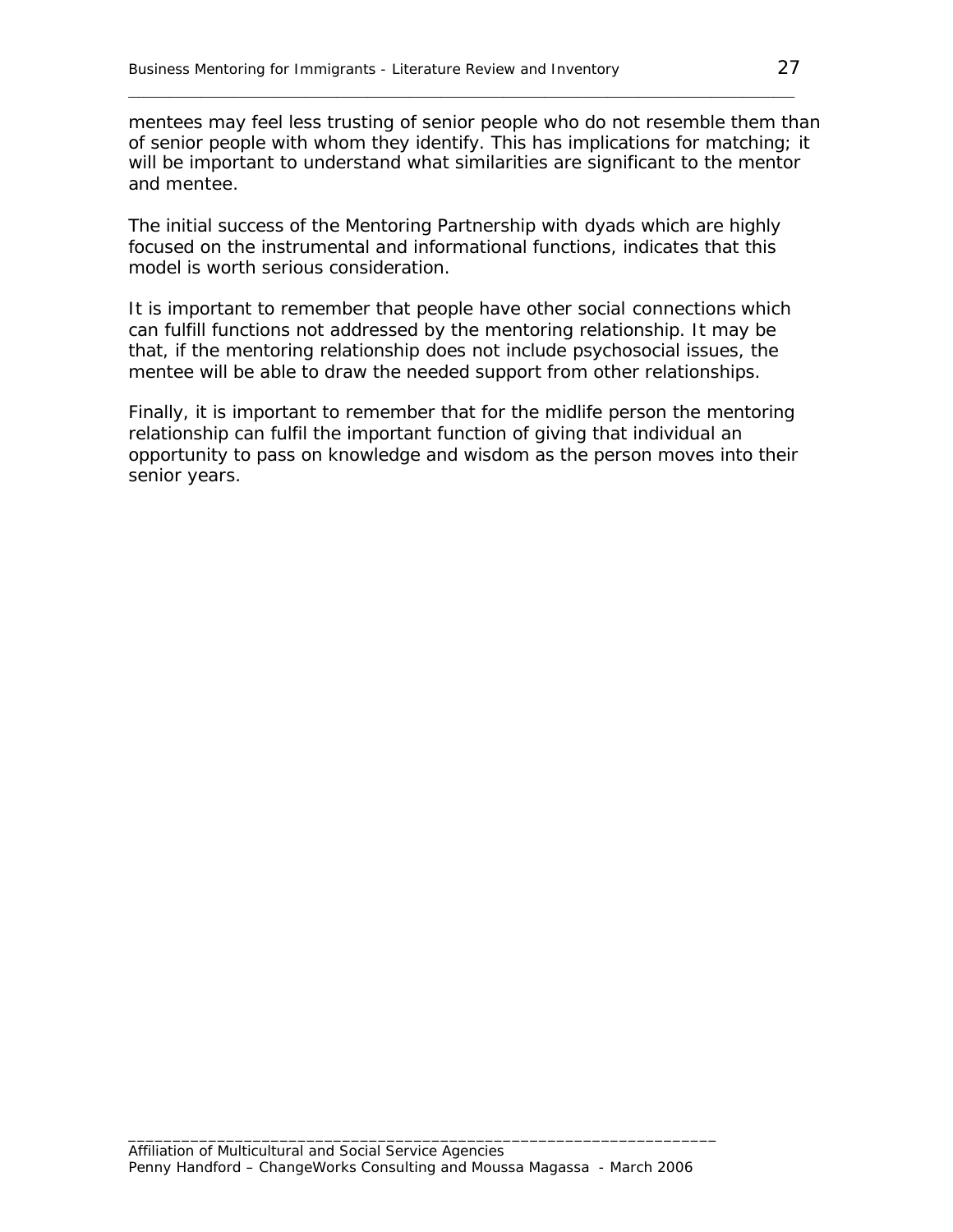*SUGGESTED PROGRAM GUIDELINES 1: THE MEANING OF MENTORING*

**\_\_\_\_\_\_\_\_\_\_\_\_\_\_\_\_\_\_\_\_\_\_\_\_\_\_\_\_\_\_\_\_\_\_\_\_\_\_\_\_\_\_\_\_\_\_\_\_\_\_\_\_\_\_\_\_\_\_\_\_\_\_\_\_\_\_**

- 1. Definition of the Word "Mentor": A mentor is someone who can explain the system but is not in a position to champion the protégé.
- 2. Program Definition of Mentor:

*A person with successful experience with the Canadian labour market who is eager to share and transfer her/his knowledge and skills to immigrants or refugees in Canada. This is based on a personal motivation to help and support the newcomer to develop and achieve her/ his personal and professional objectives.*

3. Role of the Mentor:

The role of the mentor is to explain the system. The mentor is not expected to act as a "champion" for the mentee. In varying degrees, there will be a focus on informational, instrumental and psychosocial issues. The mentor:

- is expected to provide the mentee with as much information as possible in order to assist the mentee to find employment for which he or she is trained and capable;
- may offer emotional support to the mentee if it seems appropriate.

# 4. Goals of the Mentoring Relationship:

The mentor and mentee will agree to goals for their relationship and these goals will be consistent with the goals of the business mentoring program.

5. Workplace:

The mentor and mentee will meet, at least some of the time, at the mentors workplace. (This will depend on the resolution of liability issues.)

- 6. Matching:
	- When matching the mentor and the mentee, it will be important to understand what similarities are significant to the mentor and mentee.
	- If it is possible, it is preferable to match an older mentor with a younger mentee.
- 7. Training for Mentors and Mentees:
	- It will be important to make sure that the mentor and mentee understand that the focus of the mentoring relationship is that the mentee will learn about the Canadian labour market.
	- It will be important to discuss the primarily "information giving" and "advising" nature of the role of the mentor and the boundaries to this role.
	- It will also be important to discuss the fact that the mentor could be younger, less educated, and less experienced than the mentee. This may be uncomfortable for one or both of them, however, as this could also be the situation in the workplace, it can be viewed as a learning experience.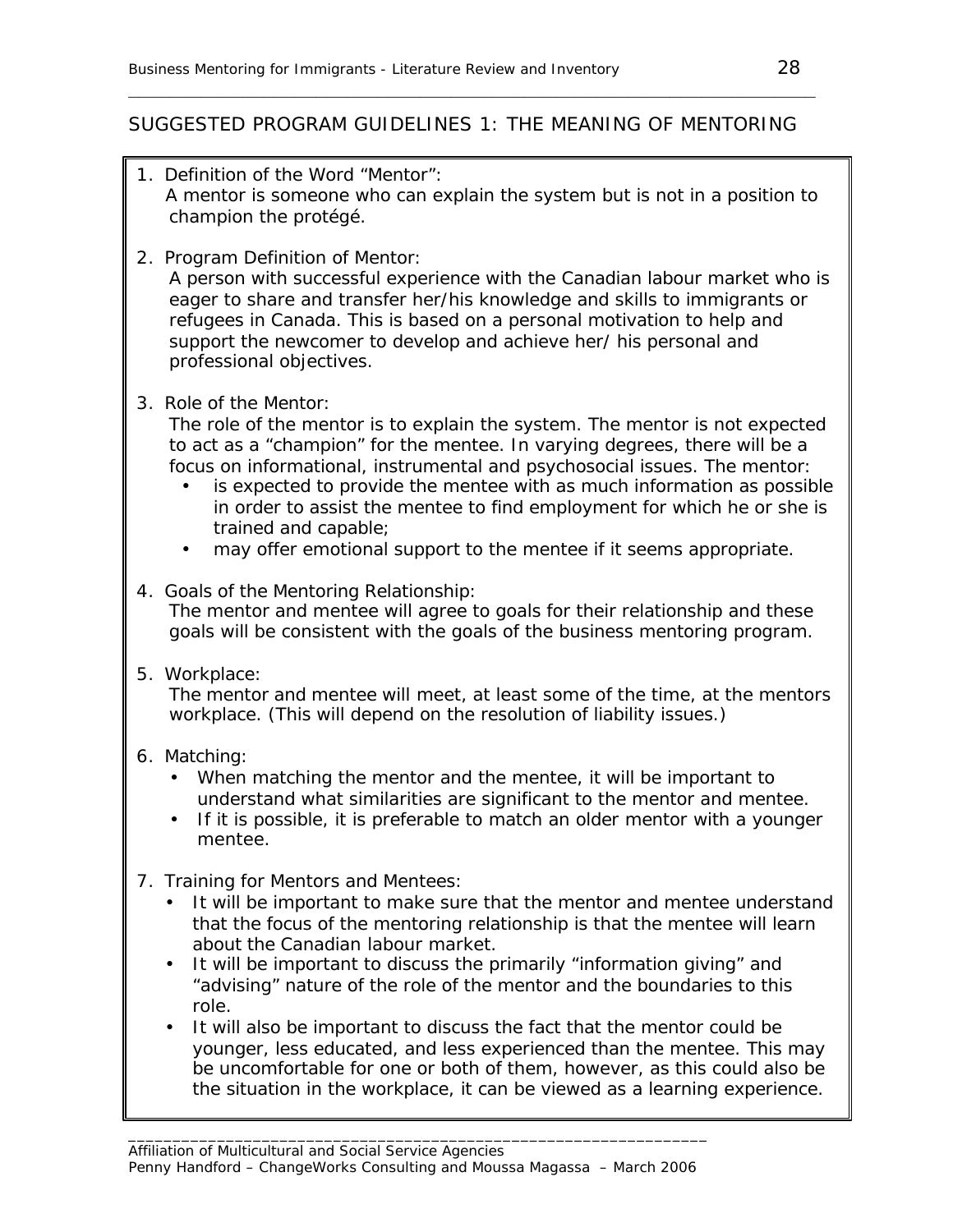# **4. THE MENTORING RELATIONSHIP**

The fundamental attitudes of the relationship are based on exchanges that build on an honest and open-minded communication.

**\_\_\_\_\_\_\_\_\_\_\_\_\_\_\_\_\_\_\_\_\_\_\_\_\_\_\_\_\_\_\_\_\_\_\_\_\_\_\_\_\_\_\_\_\_\_\_\_\_\_\_\_\_\_\_\_\_\_\_\_\_\_\_\_\_\_**

# **4.1 QUALITIES OF THE MENTOR**

According to Allen et al. (1999) cited in Boschke (2001) the qualities of mentors that contribute to a successful mentoring relationship are:

- Listening and communication skills
- **Objectivity**
- Influence
- Patience
- Honest/trustworthy
- Self confidence
- People oriented
- Common sense
- Openness
- Leadership qualities
- Vision
- Understanding
- Caring

Levinson (1978), Osborn et al., (1999), and Owens et al. (1998) also cited in Boschke 2001 add to this list:

- Nurturing
- Common interests
- Mutual affirmation
- Virtue
- Generativity

LaFranchise (2002) argues that the qualities of a mentor should also include the following:

- Humility
- Respect of the other person's world views and values
- Sense of responsibility

# **4.2 DIMENSIONS OF THE MENTORING RELATIONSHIP**

Kochan (2002) states that there are three primary dimensions that must be present for mentoring endeavors to be successful at the individual level. These dimensions are Relational, Reflective, and Reciprocal.

## **Relationship**

There are three important aspects to the mentoring relationship: commitment, caring, and collegiality.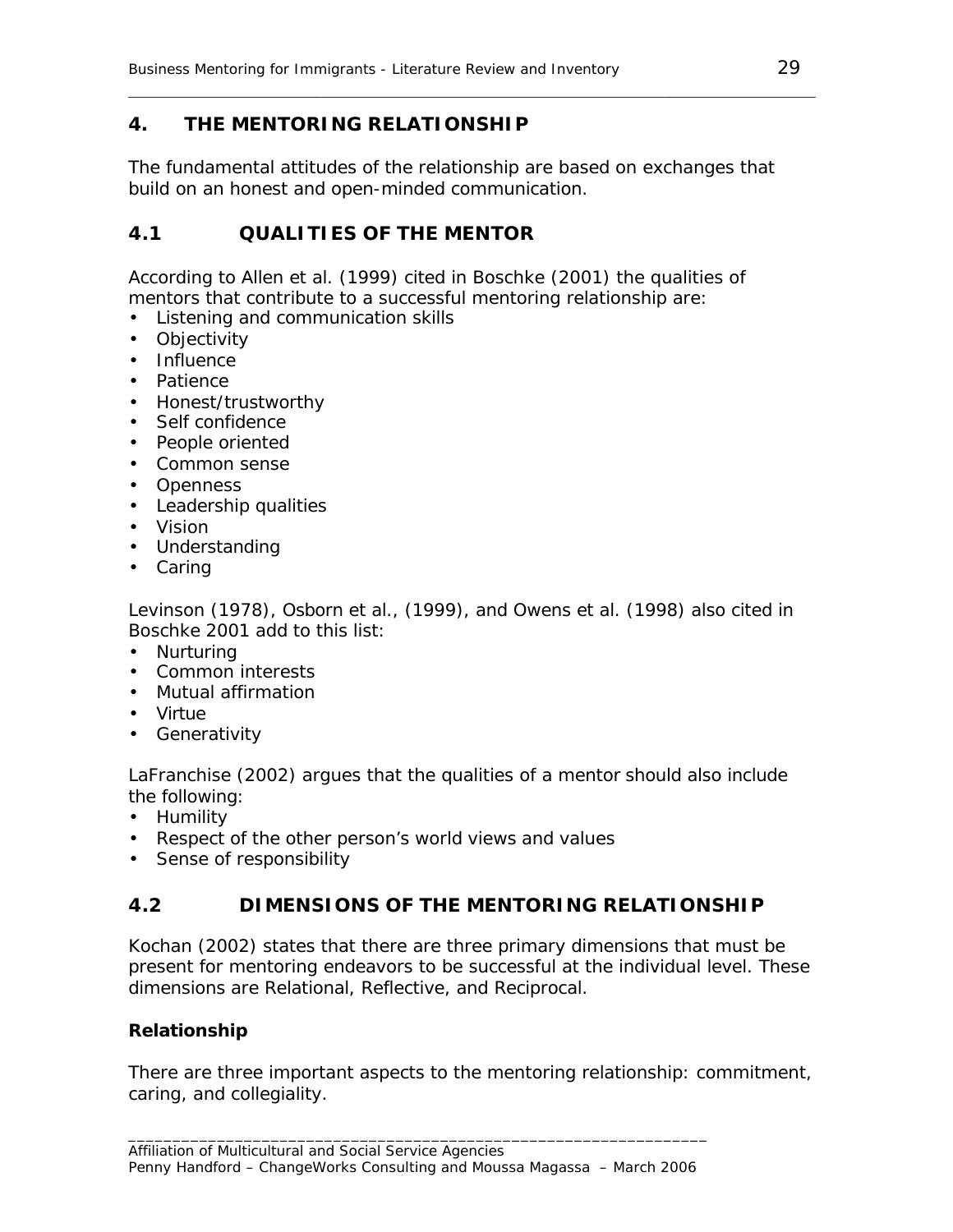### • *Commitment*

Among the most important elements in the mentoring relationship is the commitment that both mentor and mentee must have to the relationship and to one another. Most of the authors identified the importance of having time to meet and share and indicated how difficult it is for people to find time to do so. Thus, mentoring relationships often require sacrifice. Therefore, unless both parties are committed to making it work, the relationship will not grow and develop into full fruition.

**\_\_\_\_\_\_\_\_\_\_\_\_\_\_\_\_\_\_\_\_\_\_\_\_\_\_\_\_\_\_\_\_\_\_\_\_\_\_\_\_\_\_\_\_\_\_\_\_\_\_\_\_\_\_\_\_\_\_\_\_\_\_\_\_**

## • *Caring*

In addition to a mutual commitment to mentoring and being mentored, it appears that successful mentoring relationships include a sense of caring. The emotional side of mentoring should not be minimized and people must be prepared for this aspect of the experience. Within this element of caring is the ability to trust one another, the notion of respect, and the willingness to go beyond the surface to confront when necessary, comfort when needed and openly share the good and the bad. An inability or unwillingness to do so results in surface relationships, frustration, and disappointment.

# • *Collegiality*

A third important element that seems essential in building successful mentoring relationships is collegiality. The word as used here is very broad in scope. It involves being comfortable working together. Various authors have referred to it as "clicking," "compatibility," "engagement," "sharing a common vision of the purpose of the relationship," and "enjoying one another as people." Although mentors and mentees do not always agree with one another on every issue, their relationships are comfortable and compatible.

## **Reflection**

It appears that mentoring relationships are most successful when both parties are willing to engage in reflecting upon the purposes, the mentoring relationship, and the progress being made. No matter what the structure of the reflective process, it appears to be an essential element in successful mentoring practices.

## • *Purposes*

One of the most important topics for reflection is the purposes of the mentoring relationship. It appears imperative that both mentor and mentee have an agreement about why the mentoring is occurring and what their roles are in the process. A lack of such reflection causes many difficulties.

## • *Partnership Functioning*

The purposes of mentoring are not static so they should be reexamined throughout the relationship and revised as needed. This leads to a second important topic for reflection: the functioning of the mentoring relationship itself. Personal and professional growth and change should be occurring as the mentoring progresses. That change will impact why mentoring is occurring and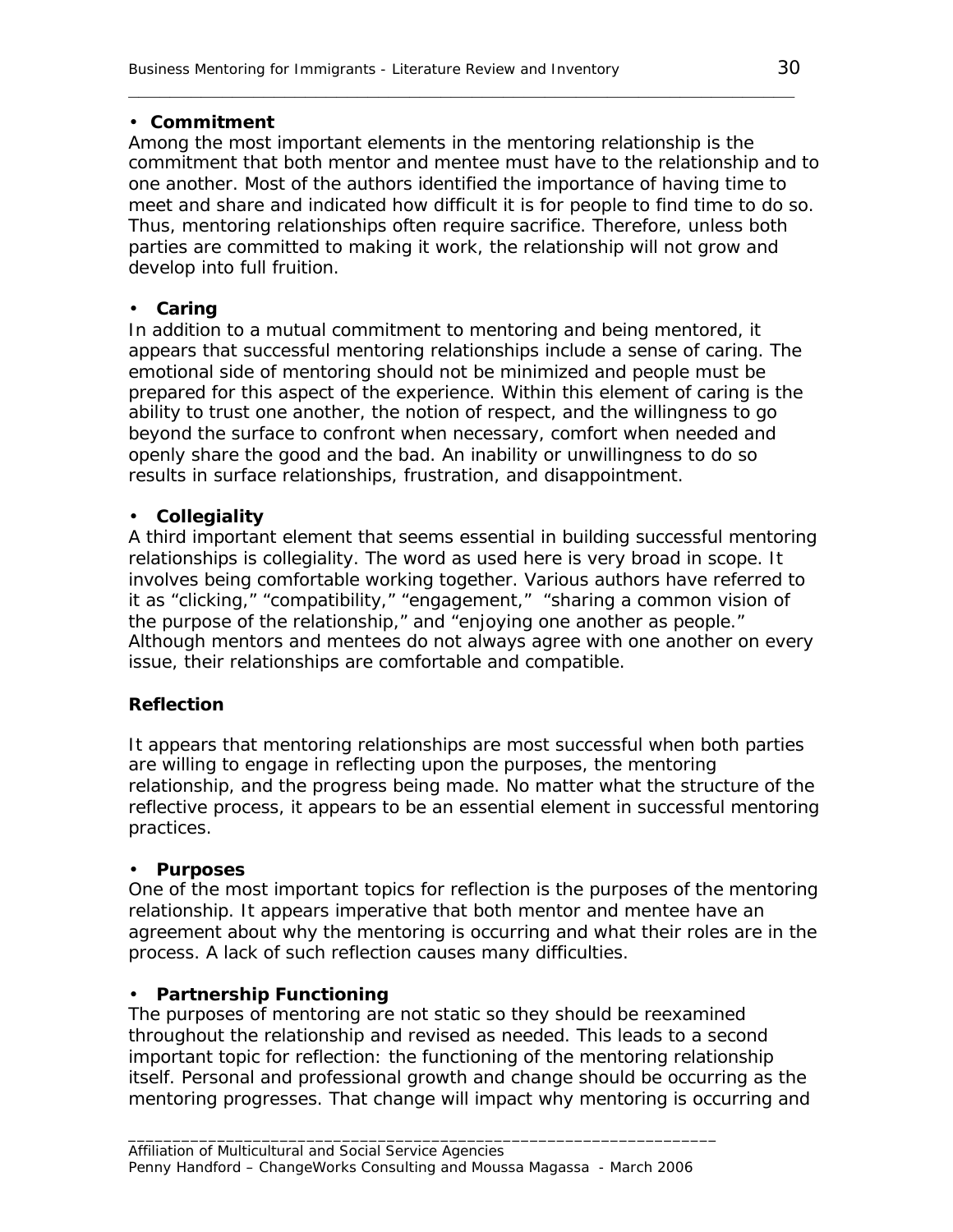the content of the conversations and actions taking place. Some researchers stress the importance of examining these relationships particularly in terms of power inequities and their influence upon the mentee.

**\_\_\_\_\_\_\_\_\_\_\_\_\_\_\_\_\_\_\_\_\_\_\_\_\_\_\_\_\_\_\_\_\_\_\_\_\_\_\_\_\_\_\_\_\_\_\_\_\_\_\_\_\_\_\_\_\_\_\_\_\_\_\_\_**

Mentoring requires a safe environment in which individuals can take risks. It also requires openness, trust, and honesty. These are not static in any relationship. Therefore, it is important for mentors and mentees to take time to reflect upon their relationship and the extent to which it is flourishing, stagnating, or being hindered.

# • *Progress*

Those involved in mentoring partnerships should also reflect upon the degree to which the purposes are being met. There is strong evidence that successful partnerships keep their eye on the goal and the degree to which progress is being made.

# **Reciprocity within Relationships**

Reciprocity connotes a relationship that is jointly shared and mutuality beneficial. There appear to be three elements within this dimension: common values, mutual respect, and joint benefits.

# • *Common Values*

The first important element of reciprocity is a common set of values related to the importance of the mentoring relationship and a willingness to accept responsibility for it. This is closely related to commitment and to caring, but is slightly different because it involves both parties having similar values. Successful mentoring relationships seem to be the strongest when both parties believe in the concept of mentoring, are willing to share their thoughts, ideas, and needs, and believe and willingly accept responsibility for the success of the endeavor. They demonstrate this commonality by showing consideration for one another, thinking about one another's needs, and having a common desire to have the mentee prosper.

Also seeing one's profession and the ways in which one succeeds in a similar way seems to be an important issue in working together successfully.

# • *Mutual Respect*

A second essential element of reciprocity in mentoring relationships involves mutual respect. While the mentor has knowledge and understandings the mentee is seeking to acquire, it appears to be very important that the mentee is valued as someone who also has knowledge and expertise and perhaps, in some cases, can actually teach the mentor.

Mentees or mentors may have much to contribute to one another if they are of different genders or come from differing cultural or ethnic backgrounds. Mutual respect appears to involve not only an awareness of the skills and abilities of another but also includes an acceptance that in some sense denotes equality of personhood.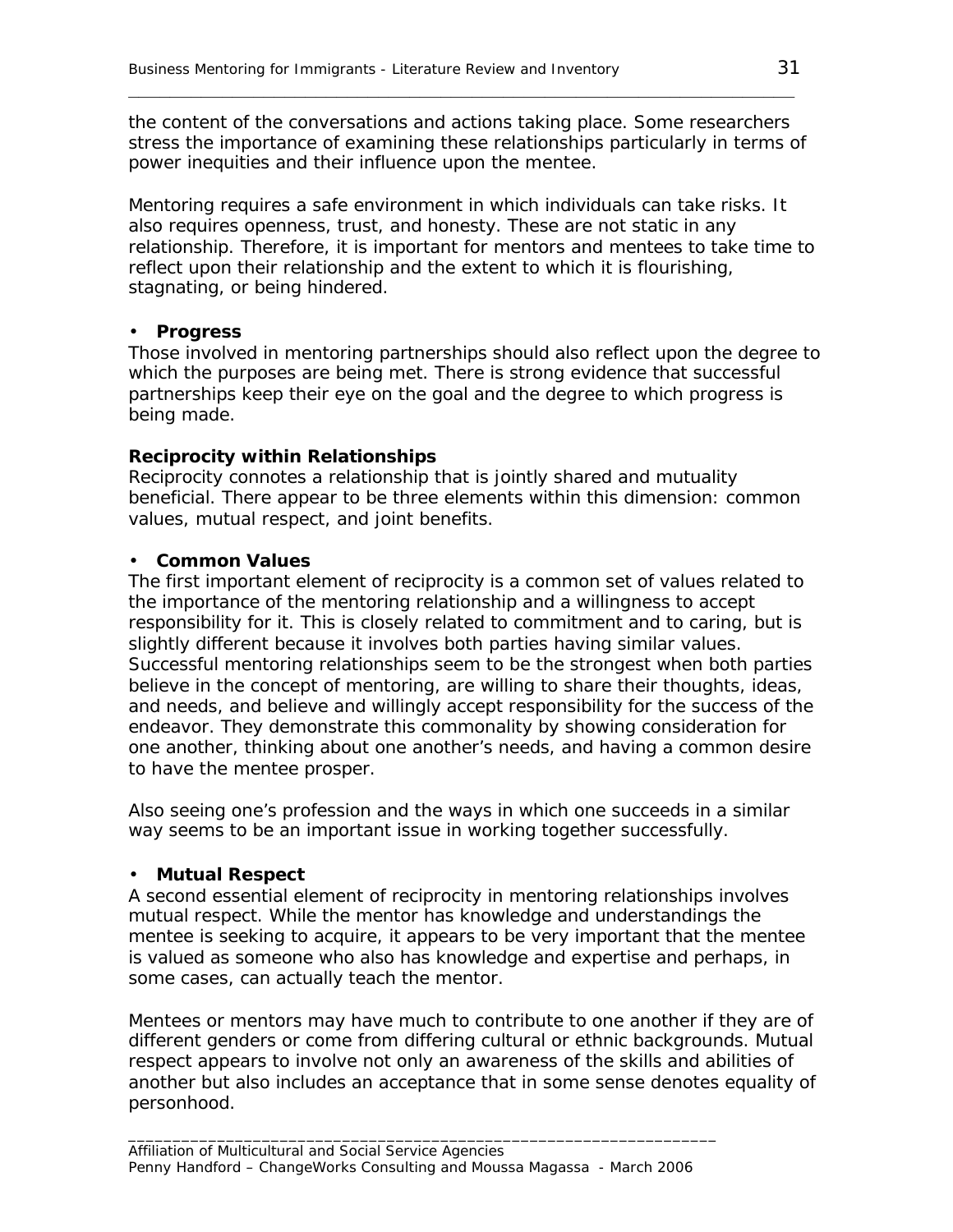## • *Benefits*

In addition to mutual respect, reciprocity connotes that the relationship is in some way beneficial for both individuals.

**\_\_\_\_\_\_\_\_\_\_\_\_\_\_\_\_\_\_\_\_\_\_\_\_\_\_\_\_\_\_\_\_\_\_\_\_\_\_\_\_\_\_\_\_\_\_\_\_\_\_\_\_\_\_\_\_\_\_\_\_\_\_\_\_**

- Engaging in mentoring relationships can result in personal and professional growth and development.
- In some cases, an organization provided concrete benefits such as giving incentives to mentors who worked with mentees.
- In some situations, when the mentee gained expanded skills or moved up in the organization, the mentor gained stature by being acknowledged as a person who recognizes talent and has the skills to help others.
- For some, a powerful outcome of their professional and personal development was an increase in confidence and a sense of empowerment and taking control of their own destiny.
- In some cases the changes in the mentee, and even the mentor, resulted in transformation of thinking and improved practice.

*TABLE 6 SUMMARY OF DIMENSIONS OF THE MENTORING RELATIONSHIP*

| <b>Dimension</b> | <b>Elements</b>                                                 |
|------------------|-----------------------------------------------------------------|
| Relational       | Commitment<br>Caring<br>Collegiality                            |
| Reflective       | Purposes<br>Partnership<br>Progress                             |
| Reciprocal       | <b>Common Values</b><br><b>Mutual Respect</b><br>Joint Benefits |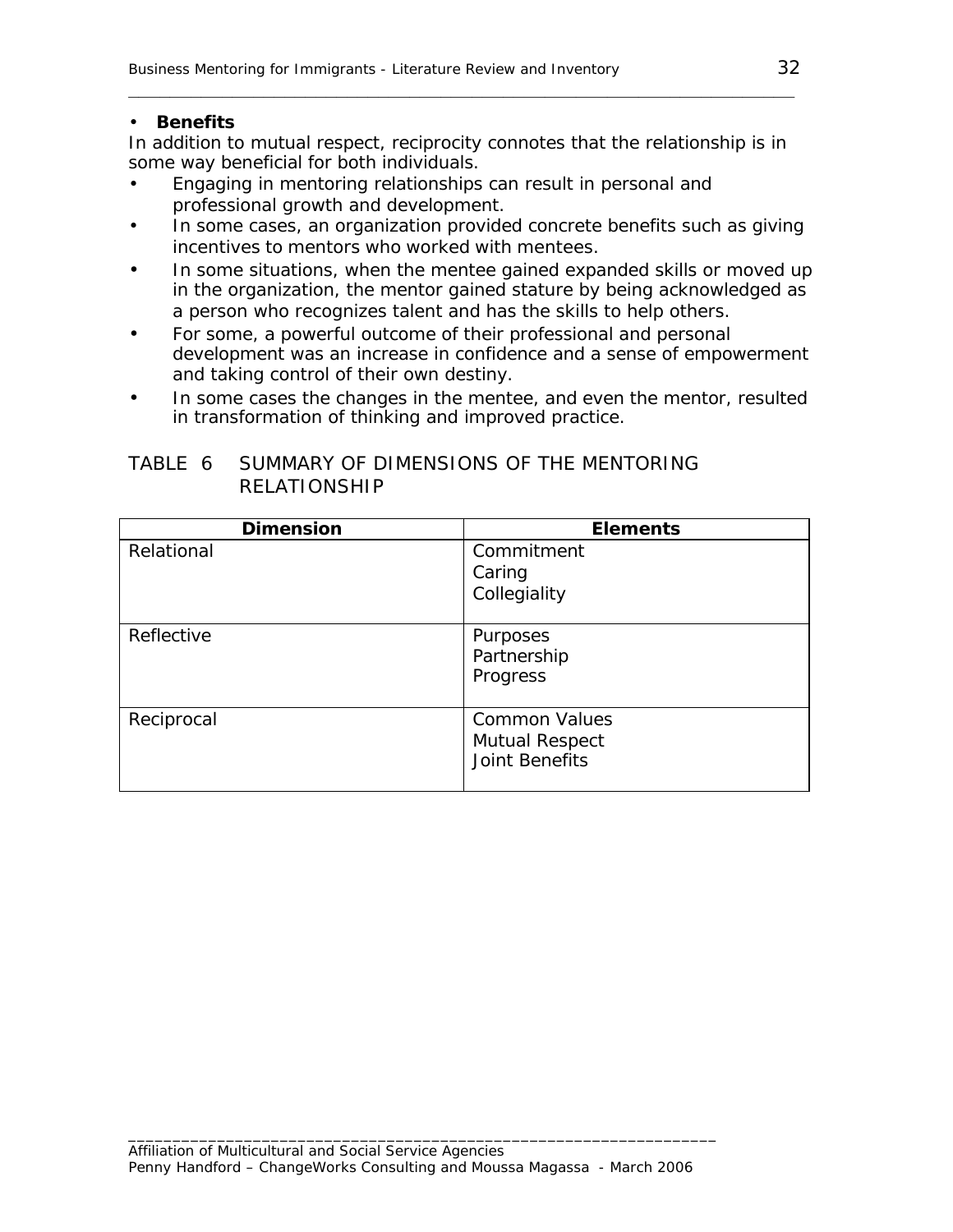# **4.3 FACTORS WHICH AFFECT THE SUCCESS AND FAILURE OF A MENTORING RELATIONSHIP**

**\_\_\_\_\_\_\_\_\_\_\_\_\_\_\_\_\_\_\_\_\_\_\_\_\_\_\_\_\_\_\_\_\_\_\_\_\_\_\_\_\_\_\_\_\_\_\_\_\_\_\_\_\_\_\_\_\_\_\_\_\_\_\_\_**

## **Factors Associated with Success**

According to a study done by Mincemoyer and Thomson (1998) the following factors are associated with success:

| <b>Success Factor</b> | <b>Explanation</b>                                      |  |
|-----------------------|---------------------------------------------------------|--|
| Similar programmatic  | Having similar responsibilities for programs and        |  |
| responsibilities      | projects increased the ability of the mentor and        |  |
|                       | mentee to communicate with each other.                  |  |
| Geographic proximity  | Because face to face meetings are important,            |  |
|                       | geographical proximity is highly relevant.              |  |
| Frequency and type of | Mentors who shared a variety of information             |  |
| information shared    | frequently were perceived as contributing to            |  |
|                       | successful mentoring relationships. Mentors who         |  |
|                       | shared limited information on an as-needed basis        |  |
|                       | appeared to inhibit the success of the relationship.    |  |
| Initiation of the     | The Initiation Phase is critical. Successful initiation |  |
| relationship          | of the relationship affects the perceived success of    |  |
|                       | the relationship. Making contact as soon as possible    |  |
|                       | and having early face-to- face meetings are             |  |
|                       | important. In Mincemoyer's study, in those              |  |
|                       | relationships where the initiation phase was not        |  |
|                       | successful, the subsequent relationship was             |  |
|                       | perceived by the mentee as not being helpful.           |  |
| Some structure to the | After the initial contact, the mentees in               |  |
| Interaction           | Mincemoyer's study indicated that regular               |  |
|                       | structured interaction would support an effective       |  |
|                       | mentoring relationship.                                 |  |
| Ability to Establish  | A friendly, empathetic relationship is identified by    |  |
| Mentor/Protege        | mentees as a characteristic of an effective             |  |
| Friendship            | mentoring relationship.                                 |  |

# *TABLE 7 FACTORS ASSOCIATED WITH THE SUCCESS*

## **Factors Which Resulted in Negative Experiences for the Mentees**

The negative experiences of mentees reported by Eby, et al. (2000) are instructive despite the fact that her research took place within an organization and some of her findings would not apply to a business mentoring program for immigrants.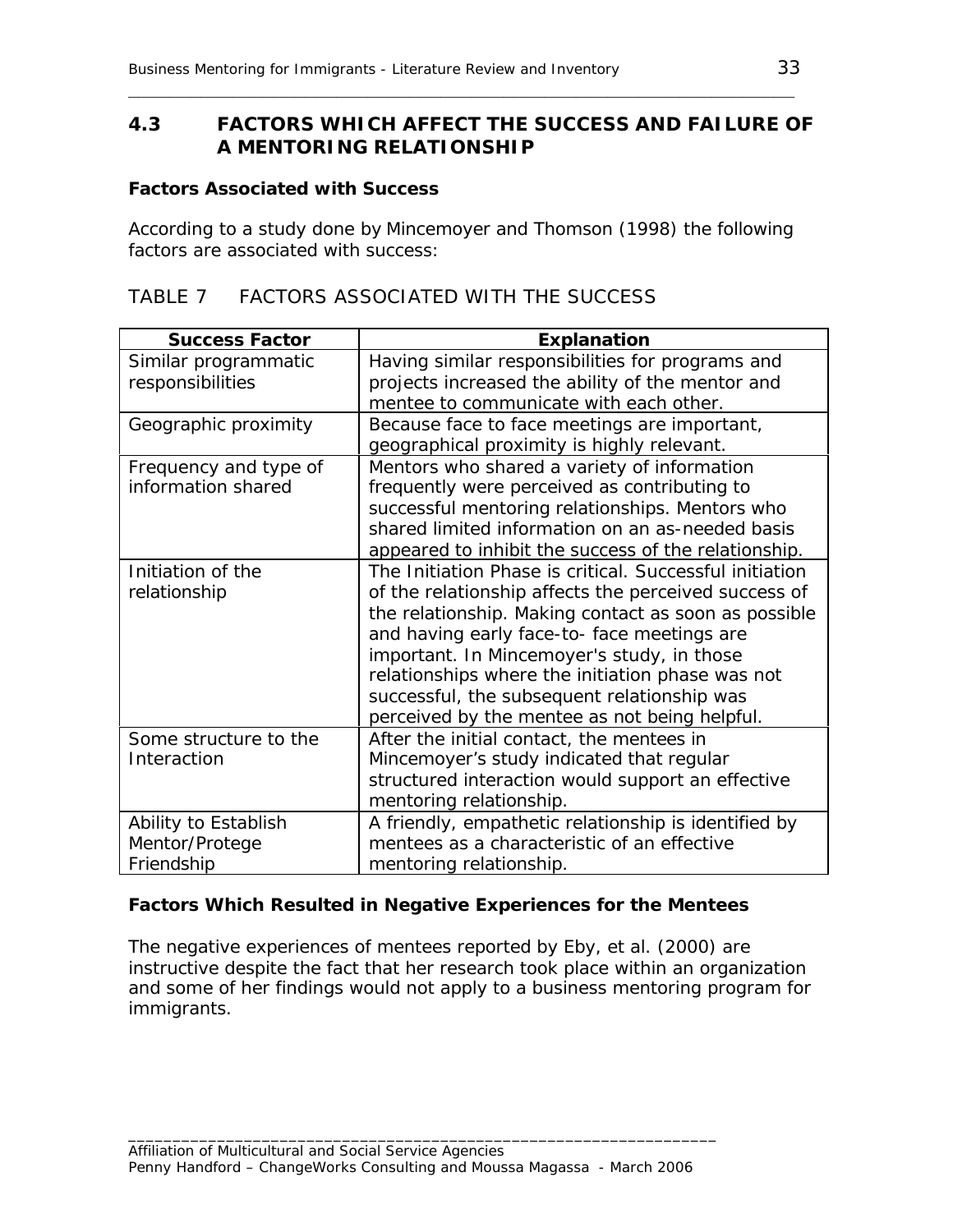# *TABLE 8 FACTORS WHICH RESULTED IN NEGATIVE EXPERIENCES*

**\_\_\_\_\_\_\_\_\_\_\_\_\_\_\_\_\_\_\_\_\_\_\_\_\_\_\_\_\_\_\_\_\_\_\_\_\_\_\_\_\_\_\_\_\_\_\_\_\_\_\_\_\_\_\_\_\_\_\_\_\_\_\_\_**

| <b>General Area</b>                | <b>Specific Area</b> | <b>Quotations from Mentees</b>                                                                                 |
|------------------------------------|----------------------|----------------------------------------------------------------------------------------------------------------|
| Matching within the<br><b>Dyad</b> | Values               | "did not value differences in people and<br>had trouble getting past some narrow<br>minded ideas (prejudices)' |
|                                    | Work style           | " very different views about what<br>successful management looks like"                                         |
|                                    | Personality          | "Our work styles were very different"                                                                          |
| <b>Distancing Behaviour</b>        | Neglect              | " Little or no feed back" "Evasive"<br>"Uninterested in my career"                                             |
|                                    | Self                 | "Mentor was excessively focused on his                                                                         |
|                                    | absorption           | own career"                                                                                                    |
|                                    | Intentional          | - "Mentor played favorites with some                                                                           |
|                                    | exclusion            | excluded others"                                                                                               |
| Manipulative<br><b>Behaviour</b>   | Tyranny              | "This manager was from the old school of<br>managing by intimidation"                                          |
| <b>Position of Power</b>           | Inappropriate        | "He would often give others assignments                                                                        |
|                                    | delegation           | that he should have done himself"                                                                              |
|                                    | Sabotage             | "Mentor started to talk to others in a                                                                         |
|                                    |                      | negative way "She would actually do                                                                            |
| Politicking                        |                      | things wrong and blame me without my<br>knowing"                                                               |
|                                    | Credit taking        | "My mentor was using my ideas in other<br>forums and calling them his own"                                     |
|                                    | Deception            | "I discovered on several occasions that                                                                        |
|                                    |                      | my mentor had lied to me and could not<br>be trusted"                                                          |
| <b>Lack of Mentor</b>              | Interpersonal        | "Does not communicate well at all"                                                                             |
| <b>Expertise</b>                   | Incompetency         |                                                                                                                |
|                                    | <b>Technical</b>     | The first question he ever posed to me                                                                         |
|                                    | Incompetency         | was 'What is this balance sheet thing? It                                                                      |
|                                    |                      | looks like a waste of time to me"                                                                              |
| General                            | <b>Bad Attitude</b>  | "A lot of energy was wasted by spending                                                                        |
| <b>Dysfunctionality</b>            |                      | time being critical of what others were or<br>were not doing"                                                  |
|                                    | Personal<br>Problems | "Allowed drinking to interfere with work"                                                                      |

## **Mitigating Against Negative Experiences**

Birkett Morris (2003) reports a mentee as saying,

"One way to avoid the downside (of mentoring) is to take the relationship for what it is … good advice, based on experience, and done with the intent of being beneficial in a vocational and personal nature. It's important to acknowledge that the mentor may not have all the answers. And assuming so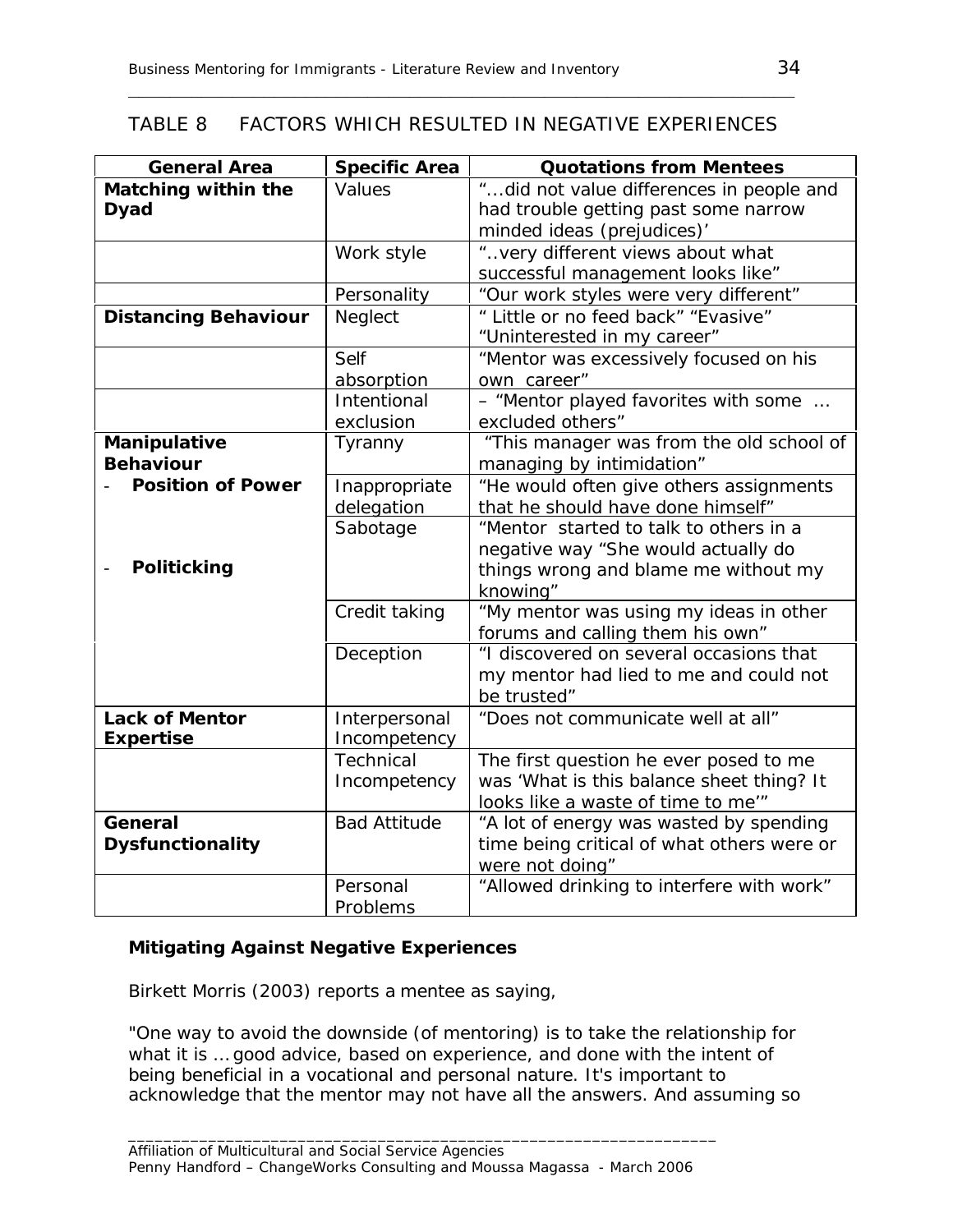just puts more pressure on both parties… (my mentor's) advice has always been valuable and based on his experience. But that doesn't mean that it will always apply to my experience."

**\_\_\_\_\_\_\_\_\_\_\_\_\_\_\_\_\_\_\_\_\_\_\_\_\_\_\_\_\_\_\_\_\_\_\_\_\_\_\_\_\_\_\_\_\_\_\_\_\_\_\_\_\_\_\_\_\_\_\_\_\_\_\_\_**

## **Structuring the Relationship**

After the initial contact, the mentees in Mincemoyer's study indicated that regular structured interaction would support an effective mentoring relationship. The business mentoring programs for immigrants researched all contained this element.

TRIEC has a very clearly articulated structure for the mentoring relationships. This reproduced in Table 9.

| Month 1                                                   |                                                                                                                                                                                                                                                                                                                                                                                                          |  |
|-----------------------------------------------------------|----------------------------------------------------------------------------------------------------------------------------------------------------------------------------------------------------------------------------------------------------------------------------------------------------------------------------------------------------------------------------------------------------------|--|
| <b>Goals: Mentee Assessment and Job Search Activities</b> |                                                                                                                                                                                                                                                                                                                                                                                                          |  |
| <b>Meeting 1</b><br><b>Introduction</b>                   | Share cultural background and work history<br>Review mentee cover letter and resume                                                                                                                                                                                                                                                                                                                      |  |
|                                                           | Provide mentee with practical suggestions for resume<br>Discuss previous job search conducted by mentee<br>Provide feedback on mentee's job search strategies<br>Help mentee set realistic weekly activity targets<br>Review job postings or advertisements<br>Complete Initial Assessment, Section A<br>Set/confirm next meeting date and location                                                      |  |
| <b>Meeting 2</b><br><b>Interview</b><br><b>Practice</b>   | Initiate practice interview sessions with mentee<br>Invite mentee to showcase his/her work<br>Provide feedback to mentee<br>Review mentee's job search activities<br>Make suggestions and practical recommendations for job search<br>activities<br>Complete Initial Assessment, Section B & C<br>Set/confirm next meeting date and location                                                             |  |
| <b>Meeting 3</b><br><b>Interview</b><br><b>Practice</b>   | Continue practice interview sessions with mentee<br>Provide feedback to mentee<br>Review mentee's job search activities<br>Make suggestions and practical recommendations for job search<br>activities<br>Set/confirm next meeting date and location<br>Complete Initial Assessment, Section D & E<br><b>Optional:</b> Arrange for other staff member(s) to participate in<br>practice interview session |  |

### *TABLE 9 MENTORING PARTNERSHIPS: A "ROAD MAP" FOR MENTORS*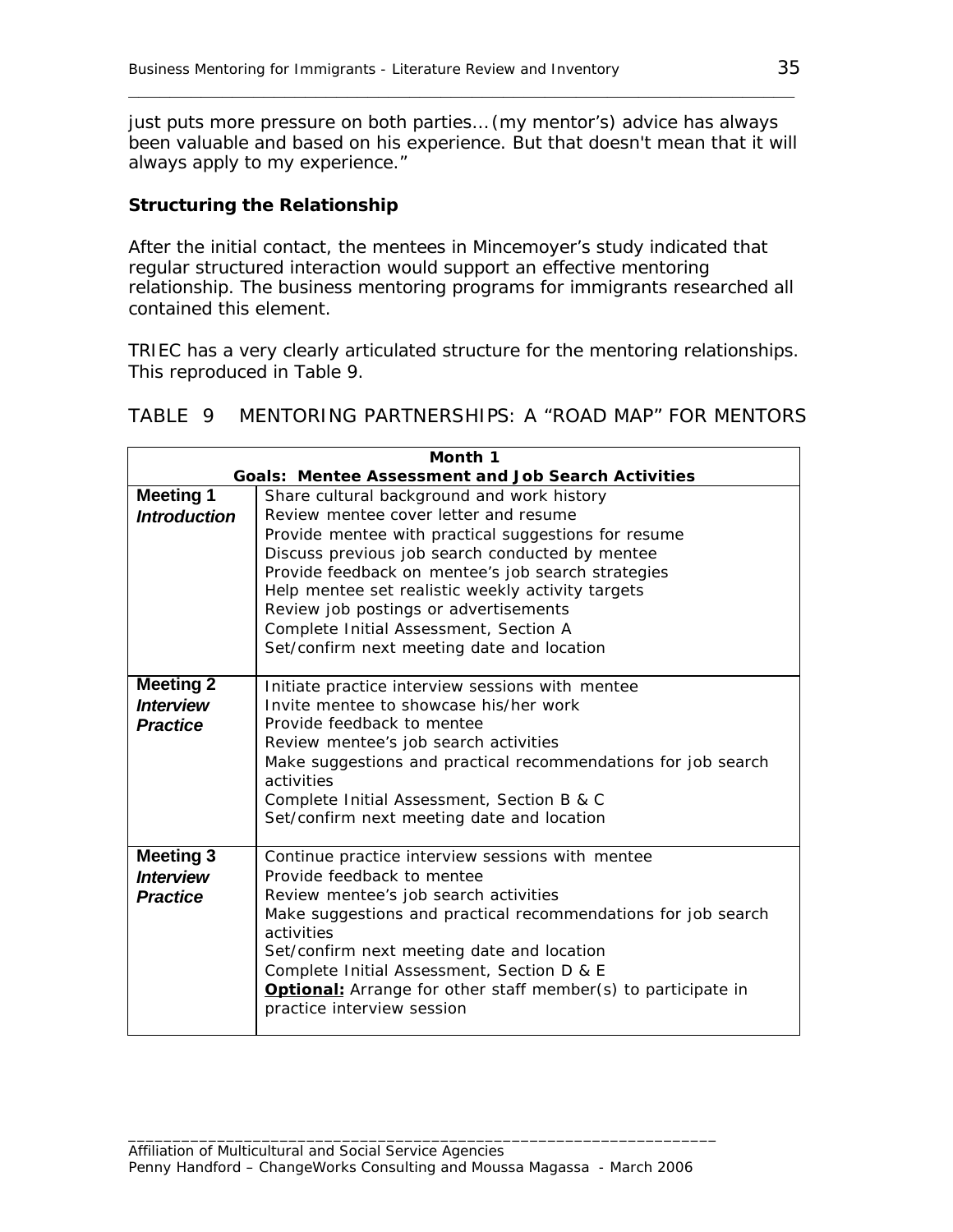| <b>Meeting 4</b>    | Share any relevant industry professional certification and/or         |
|---------------------|-----------------------------------------------------------------------|
| <b>Professional</b> | licensing requirements                                                |
| <b>Development</b>  | Recommend journals/publications/resources                             |
|                     | Discuss use of industry specific language/terminology                 |
|                     | Provide mentee with company's policy (if any) regarding email         |
|                     | etiquette                                                             |
|                     | Suggest current topics or articles to mentee                          |
|                     | Discuss articles mentee may have read                                 |
|                     | Review mentee's job search activities                                 |
|                     | Complete Initial Assessment, Section F                                |
|                     | Set/confirm next meeting date                                         |
|                     |                                                                       |
|                     | Month <sub>2</sub>                                                    |
|                     | <b>Goals: Employer Contact and Networking</b>                         |
| <b>Meeting 5</b>    | Discuss long term goals with mentee                                   |
| <b>Identifying</b>  | Clarify steps to achieving career goals                               |
| <b>Career Goals</b> | Discuss successful strategies related to achieving desired goals      |
|                     | Discuss what is important to employers and the industry in general    |
|                     | Review mentee's job search activities                                 |
|                     | Set/confirm next meeting date                                         |
|                     |                                                                       |
| <b>Meeting 6</b>    | Discuss networking                                                    |
| <b>Employer</b>     | Discuss networking strategies used in mentee's own country            |
| <b>Contact and</b>  | Suggest strategies for relationship management with employers         |
| <b>Networking</b>   | and hiring managers                                                   |
|                     | Discuss mentee's contact list                                         |
|                     | Review mentees networking activity                                    |
|                     | Discuss the responses/feedback s/he has obtained                      |
|                     | Discuss did wells/next times                                          |
|                     | Discuss options for mentee to start, to continue, or to stop doing    |
|                     | to improve impact and results/outcomes                                |
|                     | Review mentee's job search activities                                 |
|                     | Set/confirm next meeting date                                         |
| <b>Meeting 7</b>    | Discuss dos and don'ts of telephone interviews and voice              |
| <b>Telephone</b>    | messaging                                                             |
|                     | Have practice session with mentee on telephone interviews and         |
| <b>Etiquette</b>    | voicemail.                                                            |
|                     | Discuss did wells/next times                                          |
|                     |                                                                       |
|                     | Discuss options for mentee to start, to continue, or to stop doing    |
|                     | to improve impact and results/outcomes                                |
|                     | Review mentee's job search activities                                 |
|                     | Set/confirm next meeting date                                         |
|                     | Complete Initial Assessment, Section G                                |
|                     | <b>Optional:</b> Ask mentee to leave a voice mail confirming date and |
|                     | time of next meeting                                                  |
|                     |                                                                       |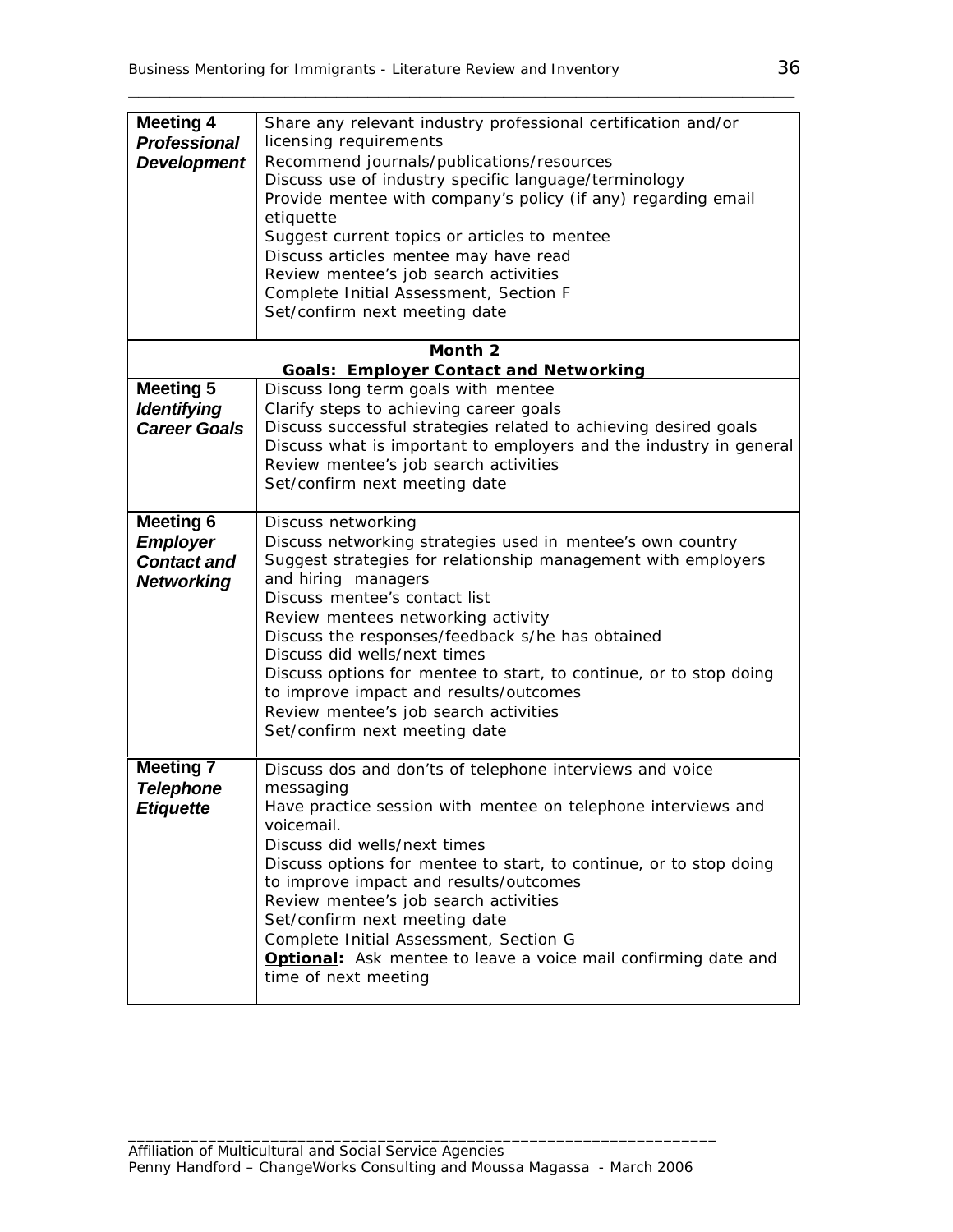| <b>Meeting 8</b>   | Practice telephone interview                                                                                |  |
|--------------------|-------------------------------------------------------------------------------------------------------------|--|
| <b>Telephone</b>   | Provide feedback to mentee                                                                                  |  |
| <b>Interview</b>   | Discuss options for mentee to start, to continue, or to stop doing                                          |  |
|                    | to improve impact and results/outcomes                                                                      |  |
|                    | Review mentee's job search activities                                                                       |  |
|                    | Complete Initial Assessment, Section H                                                                      |  |
|                    | Set/confirm next meeting date                                                                               |  |
|                    |                                                                                                             |  |
|                    | Month 3                                                                                                     |  |
|                    | <b>Goals: Networking and Information Interview</b>                                                          |  |
| <b>Meeting 9</b>   | Share personal/company's networking practices                                                               |  |
| <b>Information</b> | Initiate practice information interview                                                                     |  |
| <b>Interview</b>   | Provide feedback to mentee                                                                                  |  |
|                    | Discuss networking strategies and practices                                                                 |  |
|                    | Review mentee's job search activities                                                                       |  |
|                    | Set/confirm next meeting date                                                                               |  |
| <b>Meeting 10</b>  | Contact colleague or another mentor regarding meeting with                                                  |  |
| <b>Practice</b>    | mentee                                                                                                      |  |
| <b>Information</b> | Introduce mentee to colleague                                                                               |  |
|                    | Facilitate information interview                                                                            |  |
| <b>Interview</b>   | Provide feedback to mentee on information interview                                                         |  |
|                    |                                                                                                             |  |
|                    | Review mentee's job search activities<br>Set/confirm next meeting date                                      |  |
|                    |                                                                                                             |  |
| <b>Meeting 11</b>  | Share with mentee information about a networking event                                                      |  |
| <b>Networking</b>  | Discuss the dos and don'ts of networking                                                                    |  |
|                    | Discuss the use of safe small talk                                                                          |  |
|                    | Encourage mentee to join a professional association                                                         |  |
|                    | Review mentee's job search activities                                                                       |  |
|                    | Set/confirm next meeting date                                                                               |  |
|                    |                                                                                                             |  |
| <b>Meeting 12</b>  | Introduce mentee to colleagues                                                                              |  |
| <b>Networking</b>  | Observe mentee's interactions                                                                               |  |
|                    | Provide mentee with constructive feedback                                                                   |  |
|                    | Review mentee's job search activities                                                                       |  |
|                    | Set/confirm next meeting date                                                                               |  |
|                    |                                                                                                             |  |
|                    | Month 4<br><b>Workplace Culture and Closure</b>                                                             |  |
| <b>Meeting 13</b>  |                                                                                                             |  |
| <b>Workplace</b>   | Discuss mentee's experience at a networking event<br>Discuss cultural differences relating to the workplace |  |
| <b>Culture</b>     | Discuss effective workplace practices; e.g. how to integrate into                                           |  |
|                    | teams                                                                                                       |  |
|                    | Invite mentee to a presentation you are giving and ask for                                                  |  |
|                    | feedback                                                                                                    |  |
|                    | Lead mentee through what if scenario's that people face in the                                              |  |
|                    | workplace and strategize solutions                                                                          |  |
|                    | Review mentee's job search activities                                                                       |  |
|                    | Set/confirm next meeting date                                                                               |  |
|                    |                                                                                                             |  |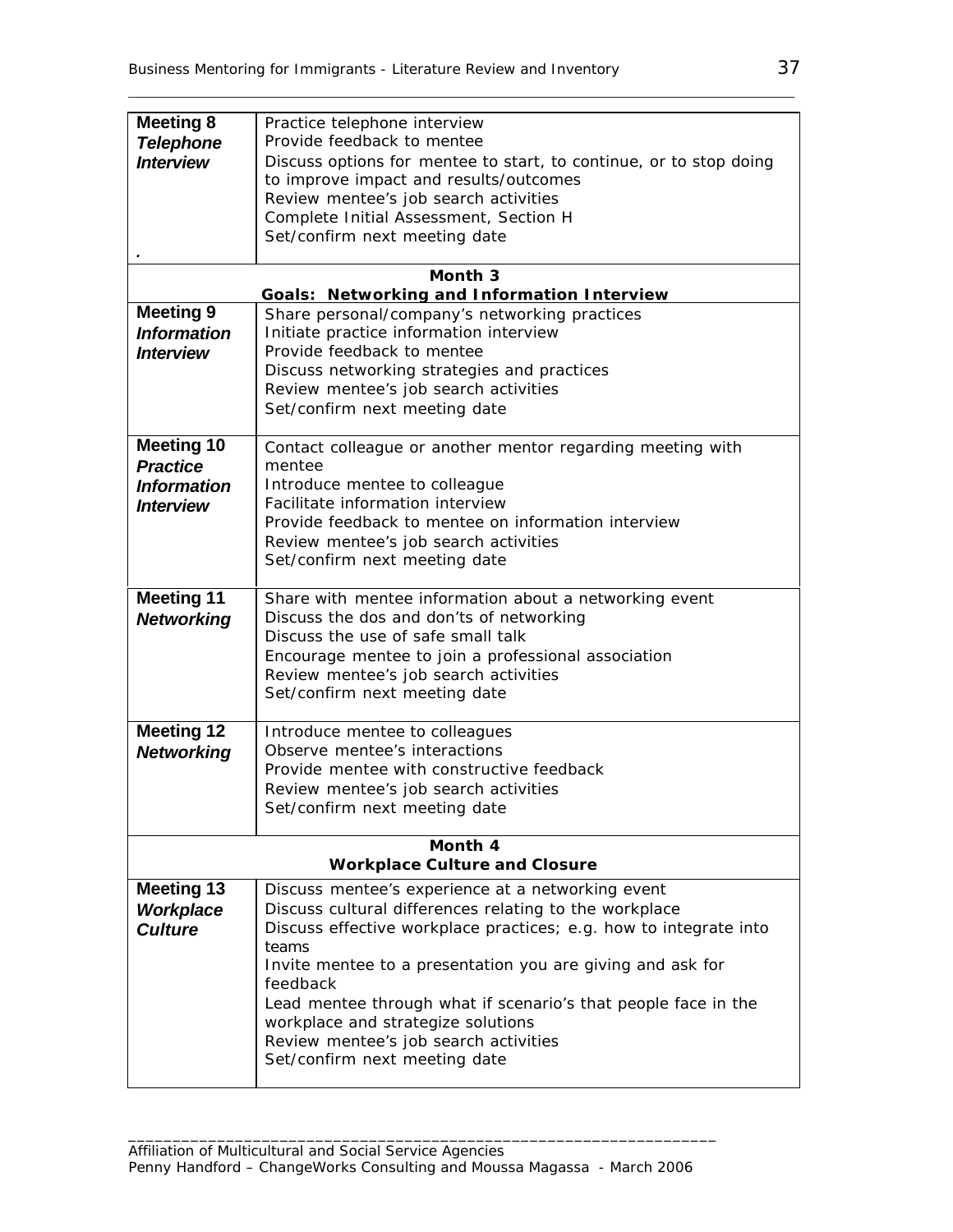| <b>Meeting 14</b><br><b>Job Shadow</b>                | Invite mentee to team meeting or to shadow you for half a day<br>Mentee observes meeting or shadows<br>Discuss mentee's observations<br>Discuss similarities and differences to mentee's own culture<br>Review mentee's job search activities<br>Set/confirm date for next meeting |
|-------------------------------------------------------|------------------------------------------------------------------------------------------------------------------------------------------------------------------------------------------------------------------------------------------------------------------------------------|
| <b>Meeting 15</b><br><b>Action</b><br><b>Planning</b> | Review effective workplace practices<br>Recommend articles on topic<br>Discuss any areas of concern mentee has<br>Ask mentee to prepare plan of action for the next few months<br>Review mentee's job search activities<br>Set/confirm date for next meeting                       |
| Meeting 16<br><b>Closure</b>                          | Review mentee's plan of action for future<br>Discuss key factors that contributed to success of partnership<br>Discuss what could have been done differently<br>Complete Final Assessment (A-H)                                                                                    |

# **4.4 LIFE CYCLE OF THE MENTORING RELATIONSHIP**

Mentoring relationships appear to have a life cycle with various phases or stages of development. However, there is no set period of time that is considered as the 'ideal' length for this type of association. Each mentoring relationship has its unique profile of trainee-mentor needs and the training program requirements in a specific setting (i.e., academic, non-profit, public). Some relationships may end quickly especially when trainees and/or mentors realize that substantial conflicts make interaction all but impossible. On the other hand, a relationship may evolve into a longtime collaborative partnership with no clear separation.

Regardless of the context of the relationship, the assumption is that the mentoring relationship is dynamic, continually evolving, changing the nature of the trainee-mentor interaction through time.

Kram (1985) describes individuals having different roles, expectations, and set of behaviors at each phase of the lifecycle. Successful advancement into a phase is dependent upon the successful resolution of the previous phase. In addition, the evolution of the relationship is complementary, affecting both mentees and mentors.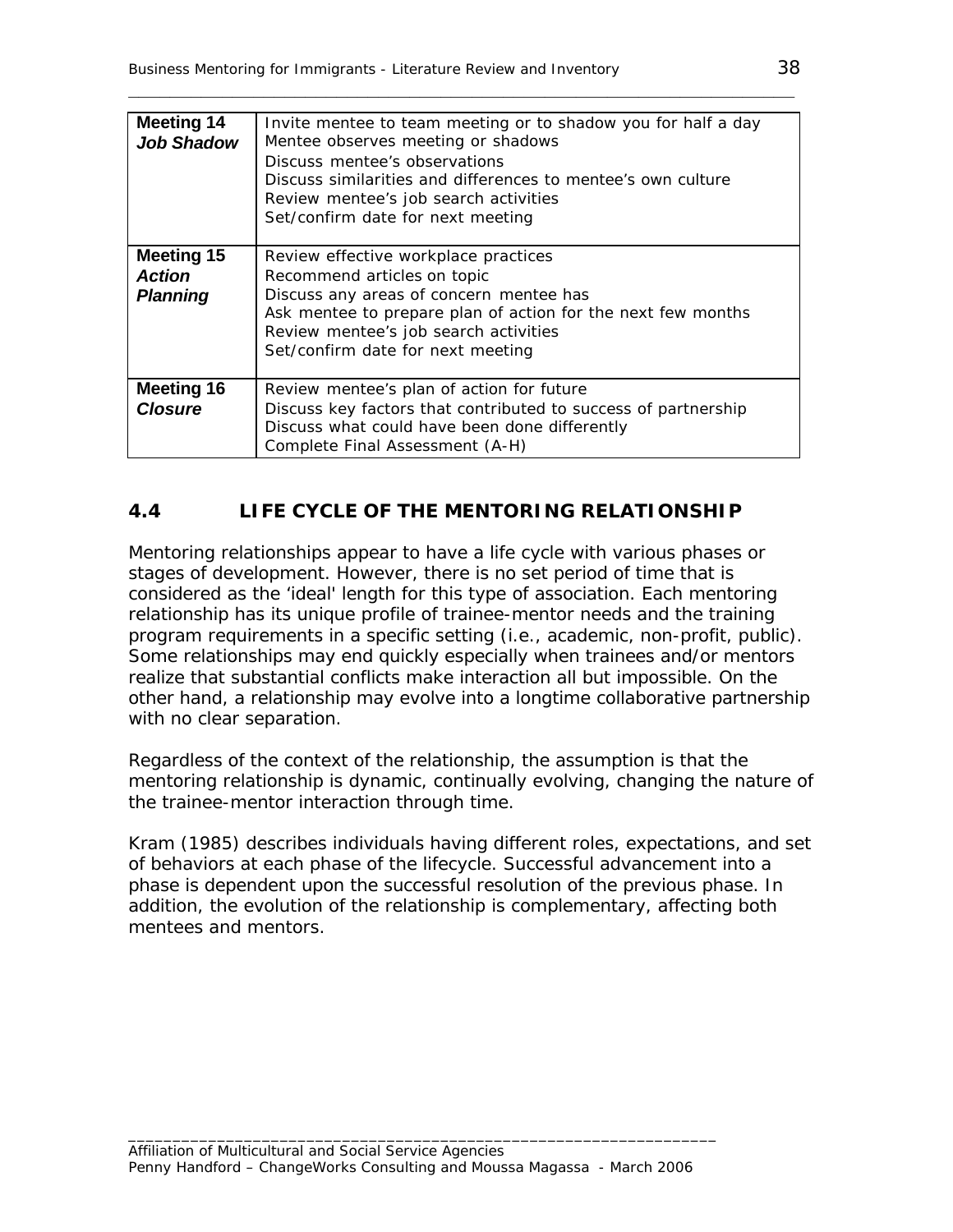# *TABLE 10 PHASES IN THE LIFE CYCLE OF A MENTORING RELATIONSHIP*

**\_\_\_\_\_\_\_\_\_\_\_\_\_\_\_\_\_\_\_\_\_\_\_\_\_\_\_\_\_\_\_\_\_\_\_\_\_\_\_\_\_\_\_\_\_\_\_\_\_\_\_\_\_\_\_\_\_\_\_\_\_\_\_\_**

| <b>Phase</b>       | <b>Time</b><br>Period | <b>Focus</b>                                                                                                                                                                                                                                                                  | <b>Mentor</b><br><b>Responsibilities</b>                                                                 | <b>Mentee Responsibilities</b>                                                                                                                                                        |
|--------------------|-----------------------|-------------------------------------------------------------------------------------------------------------------------------------------------------------------------------------------------------------------------------------------------------------------------------|----------------------------------------------------------------------------------------------------------|---------------------------------------------------------------------------------------------------------------------------------------------------------------------------------------|
| <b>Initiation</b>  | 6 mos.<br>to I yr.    | Bonding<br>$\bullet$<br>Establishing working<br>$\bullet$<br>terms                                                                                                                                                                                                            | Listening to<br>$\bullet$<br>the trainee<br>with<br>engagement in<br>order to assist<br>in goal setting. | Communicating goals<br>$\bullet$<br>and needs<br>Being open to<br>$\bullet$<br>suggestions<br>Providing feedback.<br>$\bullet$                                                        |
| <b>Cultivation</b> | $1 - 3$ yr.           | Maintaining and<br>$\bullet$<br>enriching the<br>relationship<br>Clarifying<br>$\bullet$<br>assumptions<br>Establishing and<br>$\bullet$<br>accomplishing work-<br>related goals.                                                                                             | Providing<br>$\bullet$<br>advice and<br>guidance                                                         | Being receptive to<br>$\bullet$<br>mentor's advice                                                                                                                                    |
| <b>Maturation</b>  | $2 - 5$ yr.           | Developing<br>$\bullet$<br>interpersonal<br>synergy.<br>Mentee moving<br>$\bullet$<br>towards<br>independence                                                                                                                                                                 | Assisting the<br>$\bullet$<br>mentee to<br>achieve career<br>goals<br>whenever<br>possible               | Developing competency<br>$\bullet$<br>Moving towards<br>$\bullet$<br>independence                                                                                                     |
| Separation         | $4 - 5yr$             | Significant change in<br>$\bullet$<br>the relationship<br>Healthy<br>$\bullet$<br>competitiveness<br>between trainee and<br>mentor                                                                                                                                            | Relinquishing<br>$\bullet$<br>direct influence<br>over the<br>trainee's<br>career.                       | Moving forward with<br>$\bullet$<br>career; may involve<br>moving to a new<br>location, organization<br>etc.<br>Relinquishing sense of<br>$\bullet$<br>security provided by<br>mentor |
| Re-<br>definition  |                       | Developing of a new<br>$\bullet$<br>relationship where<br>both parties see<br>each other as<br>colleagues and<br>equals. If the<br>trainee's experience<br>was less than<br>positive, the result<br>may be that the two<br>parties grow apart<br>and may even be<br>alienated | Supporting the<br>$\bullet$<br>mentee to<br>develop a<br>more equal<br>relationship                      | Developing a more equal<br>$\bullet$<br>relationship                                                                                                                                  |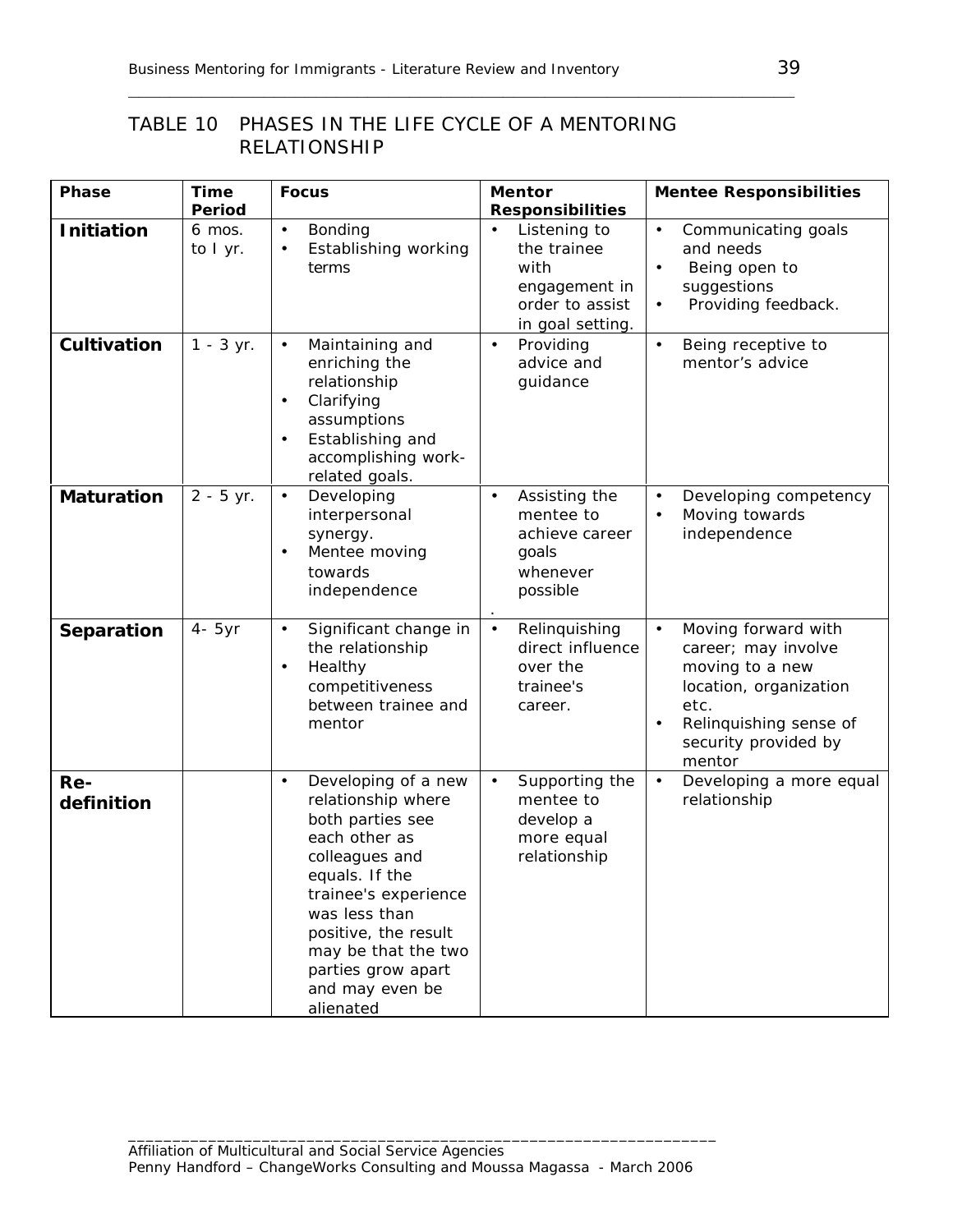Clearly the time frame for the lifecycle described by Kram has a much greater duration than a business mentoring program operated through the Host program could have.

**\_\_\_\_\_\_\_\_\_\_\_\_\_\_\_\_\_\_\_\_\_\_\_\_\_\_\_\_\_\_\_\_\_\_\_\_\_\_\_\_\_\_\_\_\_\_\_\_\_\_\_\_\_\_\_\_\_\_\_\_\_\_\_\_**

At the time of writing, the researcher had not been able to find any literature which discusses the lifecycle of a mentoring relationship which lasted 6 months to a year.

It is possible that the stages of the life cycle will compress if the mentor and mentees are aware of the time limitations. However, it is also possible that the mentoring pair will just have completed the initiation stage by the end of their commitment.

Further research is necessary into this issue.

# **4.5 INFORMAL AND FORMAL MENTORING**

Informal mentoring refers to spontaneously occurring mentoring relationships. In informal mentoring relationships, there is a natural attraction between a senior person and a junior person, usually - but not always - in the same organization.

A lot of the research into mentoring has taken the form of asking successful people to describe their mentors and their mentoring experiences. These mentoring relationships are informal. They have developed spontaneously with out the formal assistance of an organization or a structured program.

Kram (1985), Crosby (1999), McCambley (1999), Ragins (1999), and Birkett Morris (2003) all report that informal mentoring is more effective than formal mentoring programs.

Ragins says that formal mentoring is "…harmful if formal relationships are presented as substitutes for more effective informal relationships". McCambley states "Dictating trust and openness does not seem to be a successful strategy"

According to Kram, even if the match is not a poor one – that is, mentor and mentee like each other and want to build a relationship – both individuals can become anxious and confused about their new responsibilities as mentor or mentee. For example, mentors frequently have an idealized image of what mentoring entails and this image may cause considerable self-doubt and concern about their abilities to be successful.

Birkett Morris (2003) reports Thomas Buehner, senior consultant with R. L. Stevens & Associates International, a career-marketing firm in Louisville, as saying that naturally occurring mentoring relationships are the best kind. Buehner believes the strongest connections are not going to happen when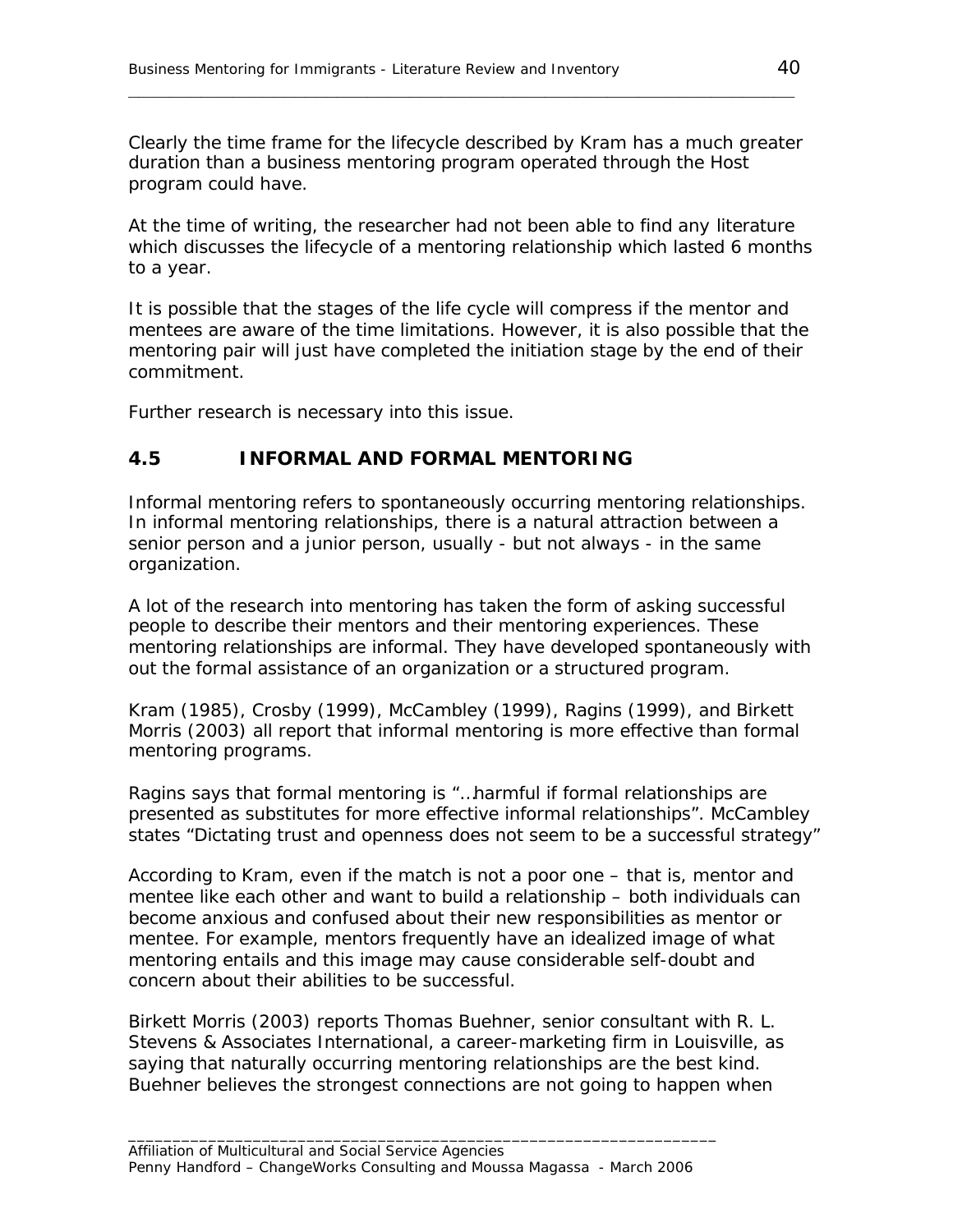strangers are assigned to meet with one another, as is the case with some mentoring programs. According to Buehner,

**\_\_\_\_\_\_\_\_\_\_\_\_\_\_\_\_\_\_\_\_\_\_\_\_\_\_\_\_\_\_\_\_\_\_\_\_\_\_\_\_\_\_\_\_\_\_\_\_\_\_\_\_\_\_\_\_\_\_\_\_\_\_\_\_**

"Signing up to be a mentor is like signing up to be a wife "

Birkett Morris quotes a mentor as saying,

"Much like any other relationship, they have to happen naturally… I know professionally that (the mentee) and I both have something to share, gain and build on… For that reason, it's a relationship I want to grow."

A summary and comparison of formal and informal mentoring, (Ragins,1999), is contained in the following table.

| TABLE 11 A COMPARISON OF FORMAL AND INFORMAL MENTORING |  |  |
|--------------------------------------------------------|--|--|
|                                                        |  |  |

| Formal                                 | <b>Informal</b>          |
|----------------------------------------|--------------------------|
| Develop with organizational            | Develop spontaneously    |
| assistance or intervention usually in  |                          |
| the form of voluntary assignment       |                          |
| Much shorter duration last less than a | Can go on for many years |
| vear                                   |                          |
| Less effective                         | More effective           |
| More effective for men than women      |                          |

The formality, or lack of it, in a business mentoring program for immigrants is a thorny issue. Almost by definition, a business mentoring program for immigrants, delivered through the Host program, is going to be a formal, structured, program.

However, the literature clearly shows that relationships that are self-selected are much more successful than those determined by a third party. However, it is very challenging to structure a program in such a way as to allow as much informality as possible.

The researcher was provided with information about a system in which mentors and proteges select each other. The two groups meet each other during a social function and they take responsibility for forming their own partnerships. Scotiabank offers this program. Telephone and email contact has been made but at the time of writing this report there has been no response.

Another idea could be to use a modification of a system such as that used by Volunteer Vancouver's Match. In this program, people who are interested in volunteering to be Board members of non profit societies post their qualifications and interests on the web site and similarly non-profits post their needs and requirements. The parties are responsible for contacting each other. Of course, in a business mentoring program for immigrants the mentors and mentees would have to be previously screened.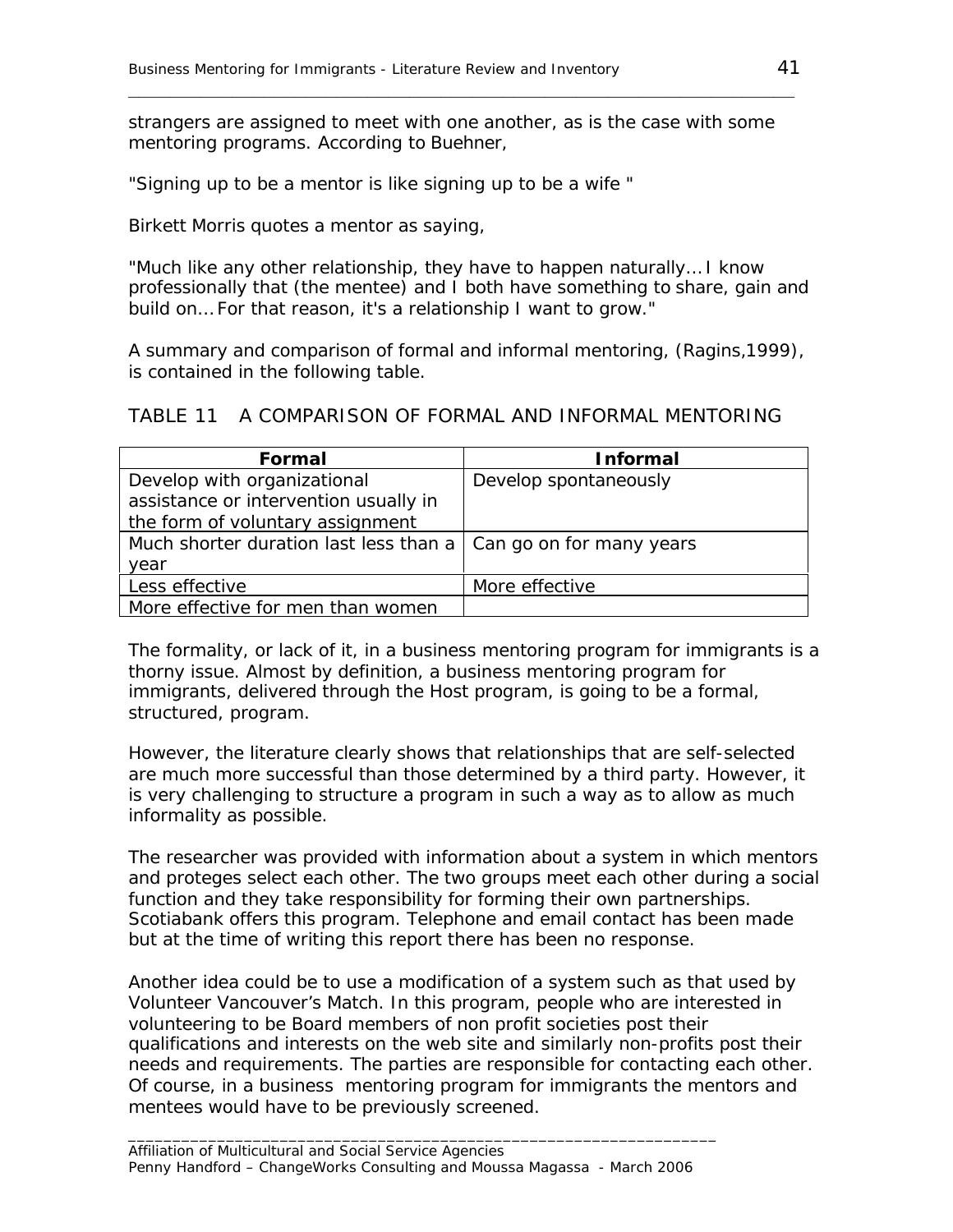The issue of how to balance informality and structure into a business mentoring program for immigrants needs considerable thought and discussion.

**\_\_\_\_\_\_\_\_\_\_\_\_\_\_\_\_\_\_\_\_\_\_\_\_\_\_\_\_\_\_\_\_\_\_\_\_\_\_\_\_\_\_\_\_\_\_\_\_\_\_\_\_\_\_\_\_\_\_\_\_\_\_\_\_**

# **4.6 ROLE OF PROGRAM CO-ORDINATOR**

It is interesting that none of the literature, reviewed within the timeframe of this project, contained research about the role of the program co-ordinator although the fact that there was a program co-ordinator in place was mentioned a number of times.

In currently operating Host programs, the program co-ordinator plays a significant role. The activities of the Host program co-ordinator are set out in Table 12.

## *TABLE 12 LIST OF ACTIVITIES OF HOST PROGRAM CO-ORDINATORS*

(These activities are listed by Handford (2003) and are drawn form the BC Community Bridging (Host) Program. While activities will not be identical across Canada, there will be more similarities than differences.)

| Area                                                 | Activity                                                                                                                                                                                                                                                                                                                                                                   |
|------------------------------------------------------|----------------------------------------------------------------------------------------------------------------------------------------------------------------------------------------------------------------------------------------------------------------------------------------------------------------------------------------------------------------------------|
| 1. Recruitment, Assessment and<br><b>Orientation</b> | Promote program and recruit<br>$\bullet$<br>participants from immigrant and<br>host communities.<br>Assess immigrant clients' and<br>$\bullet$<br>Host volunteers' needs and<br>suitability to participate.<br>Arrange for reference and<br>security checks.<br>Brief immigrant clients and Host<br>volunteers about the program<br>and clarify roles and<br>expectations. |
| 2. Training                                          | Provide training/workshops for<br>$\bullet$<br>Host volunteers to equip them<br>better to help immigrants.<br>Provide joint workshops /other<br>training activities for immigrants<br>and Hosts to allow for sharing<br>and discussion.                                                                                                                                    |
| 3. Placement and Matching                            | Organize special<br>gatherings/events to promote<br>cross-cultural interaction and<br>allow immigrants and Hosts to<br>get to know each other.<br>Place Host individual/family into<br>appropriate positions, either                                                                                                                                                       |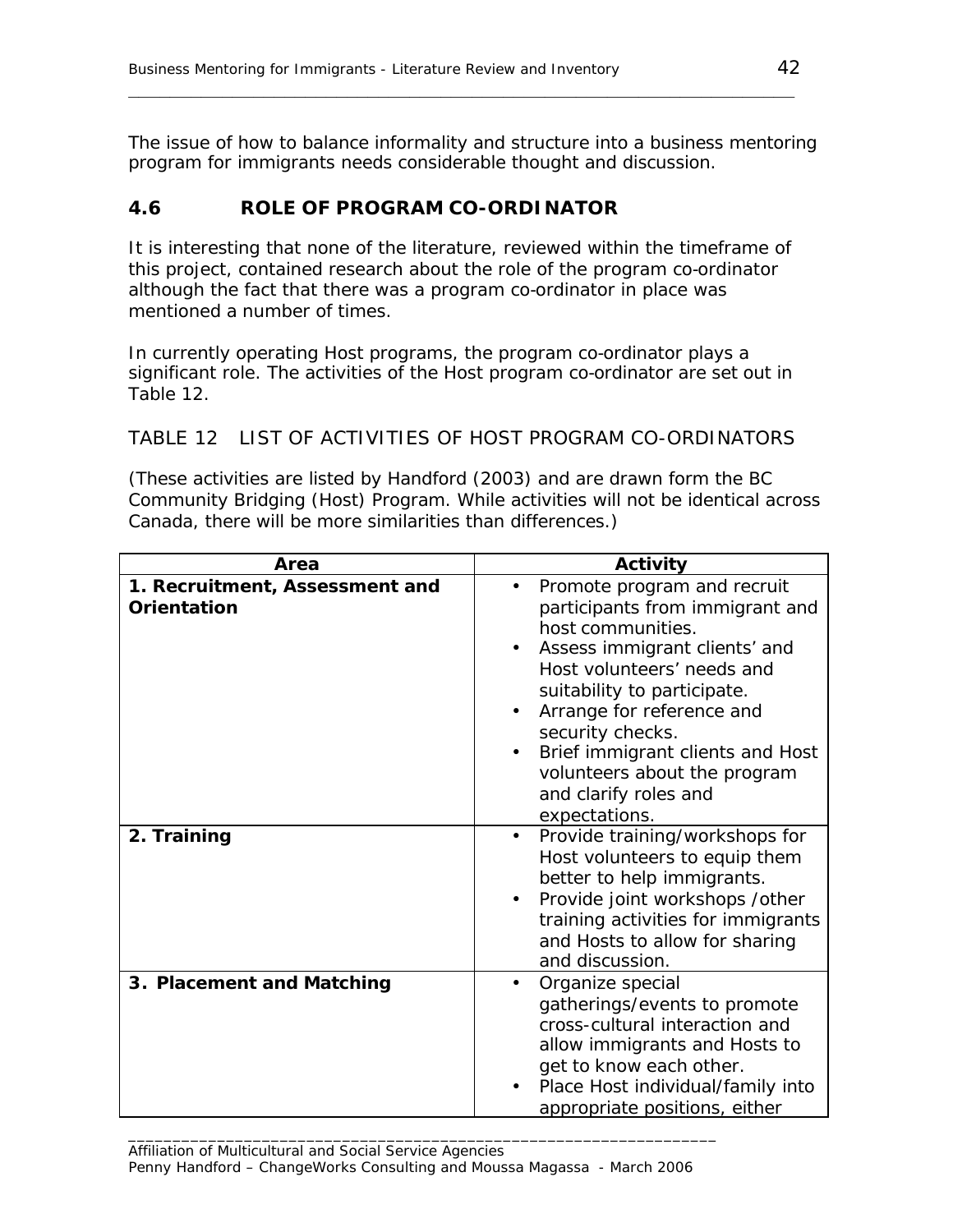| 4. Newcomer/Host Activities    | matching them with immigrant<br>individuals/families from<br>another culture (for activities in<br>pairs or small groups of<br>immigrants with one or more<br>volunteers), or placing them<br>into other volunteer services for<br>immigrants (such as assistance<br>with form filing, ESL classes,<br>conversation clubs, homework<br>clubs).<br>Assist the pairs or small groups<br>to establish some agreed-upon<br>goals that lead to intended<br>program outcomes.<br>Connect immigrant clients to<br>internal and external volunteer<br>positions that emphasize cross-<br>cultural opportunities.<br>Develop activity ideas with Host<br>$\bullet$<br>volunteers and immigrant<br>clients.<br>Monitor and support paired or<br>small group activities.<br>Connect the pairs or small<br>groups to other existing<br>community programs, activities,<br>and cultural events.<br>Organize occasional group<br>events to recognize the<br>volunteers and to further<br>promote cross-cultural<br>interaction.<br>Arrange occasional field trips to<br>educational, recreational and<br>cultural facilities. |
|--------------------------------|-----------------------------------------------------------------------------------------------------------------------------------------------------------------------------------------------------------------------------------------------------------------------------------------------------------------------------------------------------------------------------------------------------------------------------------------------------------------------------------------------------------------------------------------------------------------------------------------------------------------------------------------------------------------------------------------------------------------------------------------------------------------------------------------------------------------------------------------------------------------------------------------------------------------------------------------------------------------------------------------------------------------------------------------------------------------------------------------------------------------|
| 5. Referrals and Accompaniment | Refer immigrant clients to basic<br>$\bullet$<br>and specialized services and                                                                                                                                                                                                                                                                                                                                                                                                                                                                                                                                                                                                                                                                                                                                                                                                                                                                                                                                                                                                                                   |
|                                | community resources.<br>Accompany immigrant clients as                                                                                                                                                                                                                                                                                                                                                                                                                                                                                                                                                                                                                                                                                                                                                                                                                                                                                                                                                                                                                                                          |
|                                | they access community and                                                                                                                                                                                                                                                                                                                                                                                                                                                                                                                                                                                                                                                                                                                                                                                                                                                                                                                                                                                                                                                                                       |
|                                | government services - usually<br>delivered through Host                                                                                                                                                                                                                                                                                                                                                                                                                                                                                                                                                                                                                                                                                                                                                                                                                                                                                                                                                                                                                                                         |
|                                | volunteers                                                                                                                                                                                                                                                                                                                                                                                                                                                                                                                                                                                                                                                                                                                                                                                                                                                                                                                                                                                                                                                                                                      |
| 6. Service Bridging            | Build partnerships in the<br>community, e.g. work with                                                                                                                                                                                                                                                                                                                                                                                                                                                                                                                                                                                                                                                                                                                                                                                                                                                                                                                                                                                                                                                          |
|                                | schools or volunteer centres to                                                                                                                                                                                                                                                                                                                                                                                                                                                                                                                                                                                                                                                                                                                                                                                                                                                                                                                                                                                                                                                                                 |
|                                | share resources, information                                                                                                                                                                                                                                                                                                                                                                                                                                                                                                                                                                                                                                                                                                                                                                                                                                                                                                                                                                                                                                                                                    |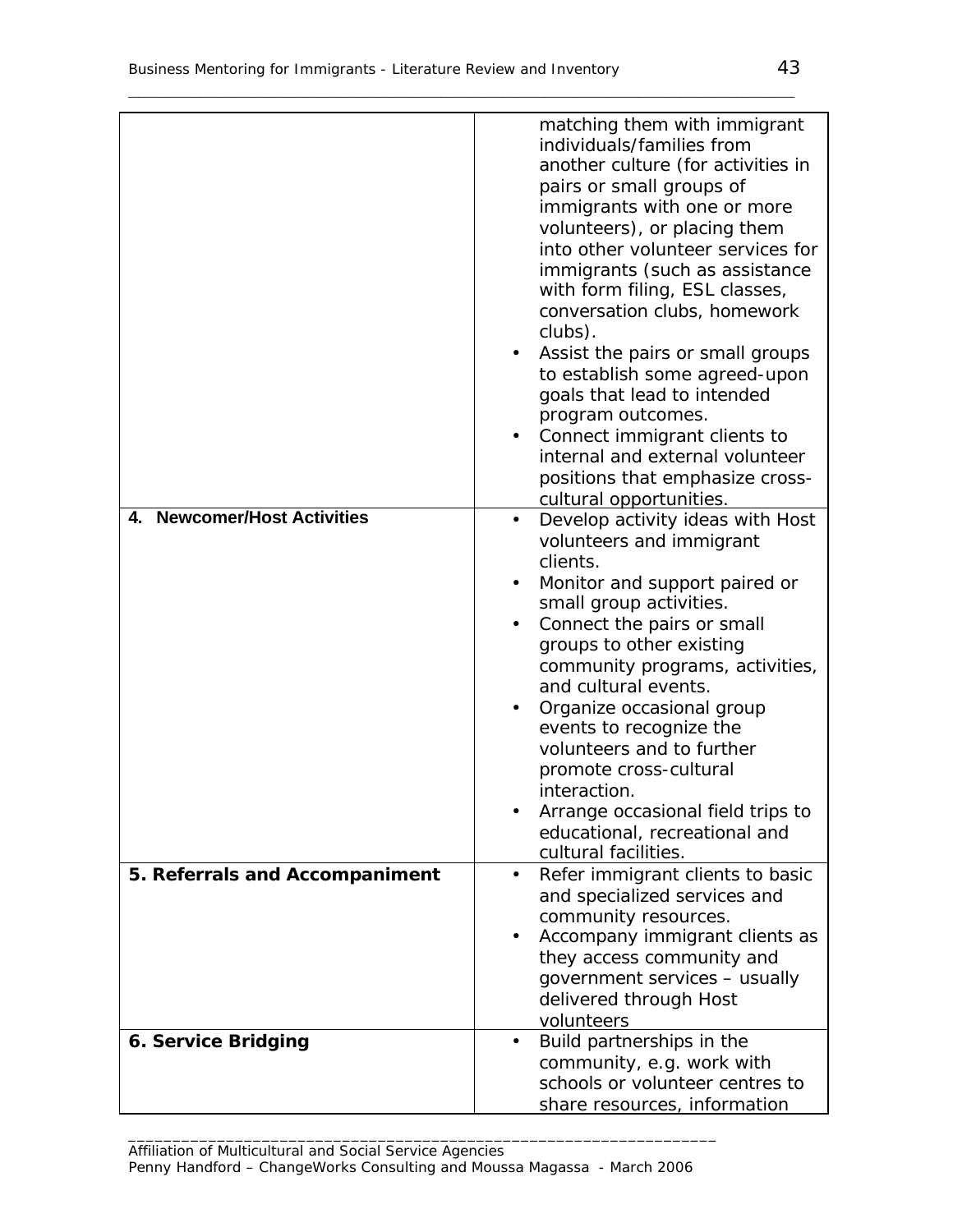|                    | and placement opportunities.<br>• Orient mainstream<br>organizations on the needs of<br>immigrant volunteers.<br>Work with mainstream<br>$\bullet$<br>organizations to address<br>accessibility barriers for<br>immigrant volunteers. |
|--------------------|---------------------------------------------------------------------------------------------------------------------------------------------------------------------------------------------------------------------------------------|
| 7. Service Support | Participate in, and contribute to<br>$\bullet$<br>community and government<br>consultations related to the<br>delivery and enhancement of<br>settlement services.<br>Participate in professional<br>$\bullet$<br>development.         |

It is clear, from the list of activities in Table 12 that being a Host program coordinator requires interviewing, screening, matching, supporting and monitoring skills, cross cultural conflict resolution and mediation skills, administration skills, and public relations skills.

It is likely that the program co-ordinator of a business mentoring program offered through the Host program will require these skills *plus* the ability to speak the language of business and to network with business people.

Often individuals who are skilled in working with people and who are drawn to work in the non-profit sector do not have knowledge of, and connections in, the business sector. A person who had been the co-ordinator of a traditional Host program talked about the enormous learning curve she encountered when she became the co-ordinator of a business mentoring program for immigrants.

The Mentoring Partnership addresses this dilemma by separating the function of business networking and mentor recruitment from the function of recruitment of mentees, matching, and managing the matches.

TRIEC and the corporate partners take care of the business networking and mentor recruitment. TRIEC promotes the programs to corporations which agree to become corporate partners. Corporate partners recruit mentors of the program. On the other hand, recruitment of mentees, matching and managing the matches are taken care of by program co-ordinators (called coaches) in the partnering community agencies.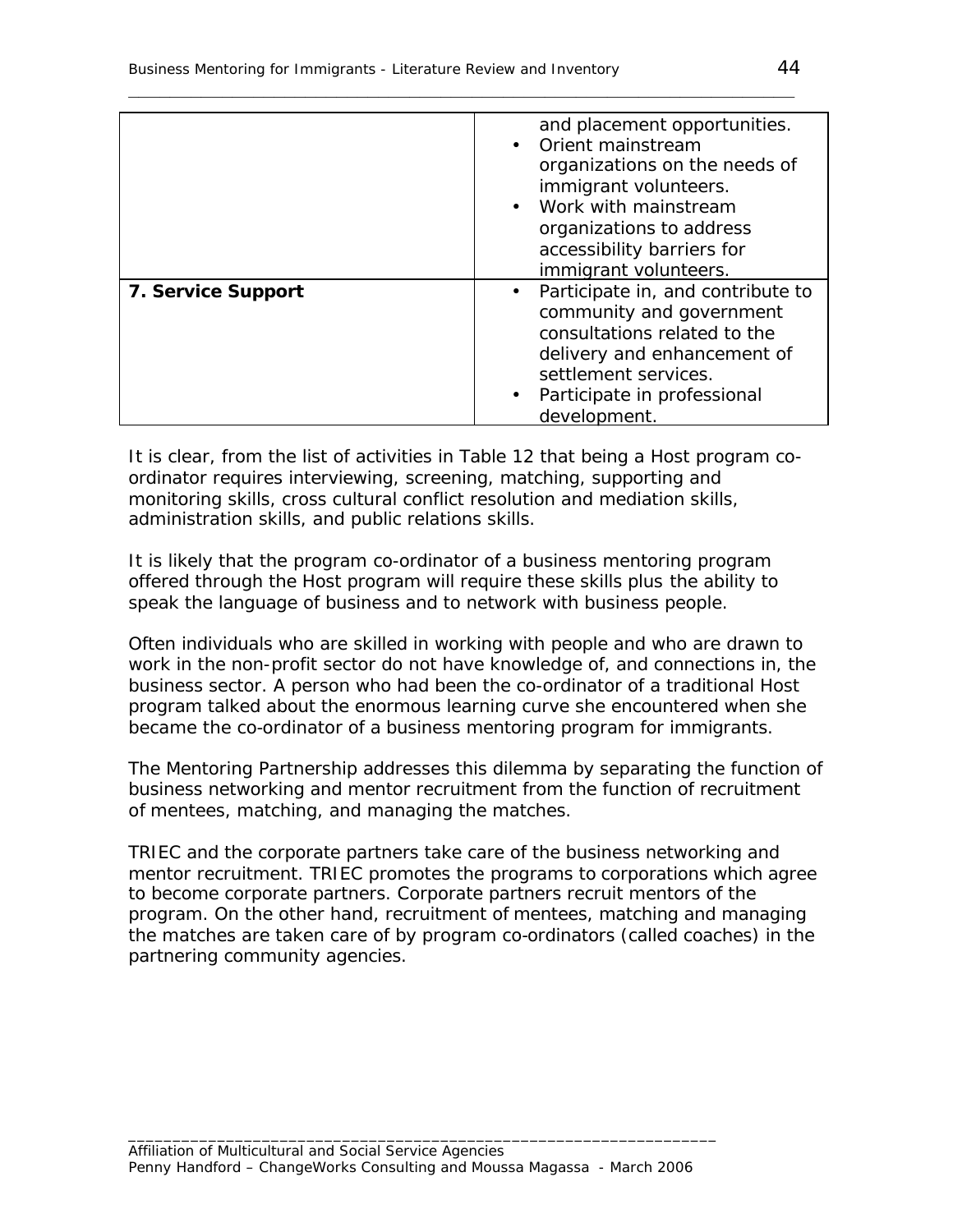# **4.7 IMPLICATIONS OF THE RESEARCH**

### **Mentor Characteristics which contribute to a Successful Mentoring Relationship**

**\_\_\_\_\_\_\_\_\_\_\_\_\_\_\_\_\_\_\_\_\_\_\_\_\_\_\_\_\_\_\_\_\_\_\_\_\_\_\_\_\_\_\_\_\_\_\_\_\_\_\_\_\_\_\_\_\_\_\_\_\_\_\_\_**

The characteristics of a mentor which result in successful mentoring relationships identified in the research can also be expected to be those needed in a business mentoring program for immigrants.

These characteristics are: listening and communication skills, objectivity, influence, patience, honest/trustworthy, self confidence, people oriented, common sense, openness, leadership qualities, vision, understanding, caring, nurturing, common interests, affirming, virtue, generativity, humility, respect of the other person's world views and values, and sense of responsibility.

These characteristics can be identified during the screening of potential mentors and can be further developed during mentor training.

#### **Other Factors that Contribute to the Success of Mentoring Relationships**

The success factors, and factors which contribute to negative experiences of the mentee, arise at different points in a business mentoring program for immigrants.

### • *Factors Relevant to Screening*

Issues for mentor screening are similar areas of interest; geographic proximity; values and work styles; the expertise of the mentor; and to some extent the successful functioning of the mentor in his or her personal life.

# • *Factors Relevant to Training*

The importance of frequent information sharing is something that should be explained to the mentor during training.

As well, an explanation of the relational, reflective, and reciprocal dimensions of the mentoring relationship could be provided to both the mentor and mentee during training sessions. An understanding of these dimensions will inform their behaviour.

# • *Factors Relevant to Monitoring*

The mentoring relationship should be routinely monitored so that positive behaviours (such as friendliness) can be supported and unhelpful behaviours of the mentor (such as distancing behaviour and manipulative behaviour) can be addressed at an early stage.

As well, the dimensions of relationship, reflection, and reciprocity could form a useful part of a framework for monitoring and evaluating relationships.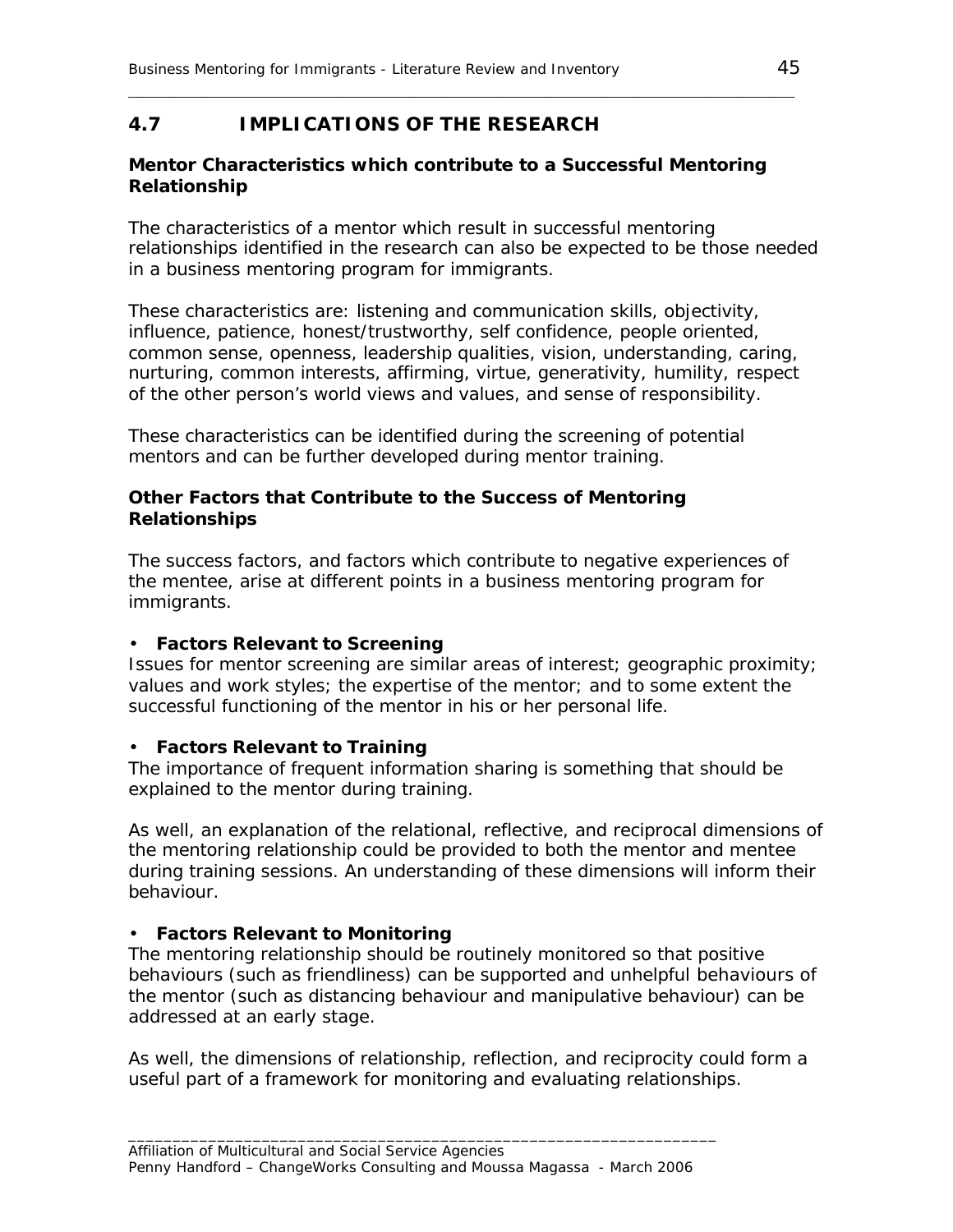### • *Factors Relevant to Program and Operational Issues*

The initiation and structuring of the relationship between mentors and mentees are programming and operational issues. The Mentoring Partnership model is excellent and perhaps could be modified and adopted.

**\_\_\_\_\_\_\_\_\_\_\_\_\_\_\_\_\_\_\_\_\_\_\_\_\_\_\_\_\_\_\_\_\_\_\_\_\_\_\_\_\_\_\_\_\_\_\_\_\_\_\_\_\_\_\_\_\_\_\_\_\_\_\_\_**

## **Formal versus Informal**

A business mentoring program for immigrants, delivered through the Host program, will necessarily be a formal, structured, program. However, the literature clearly shows that relationships which are self-selected are much more successful than those that are determined by a third party.

The feedback from the Advisory Committee was that the challenge of finding mentors, in most cases, means that mentee would not have the luxury of a choice. However, the research shows that wherever and whenever possible, ways should be found to give the mentor and mentee the opportunity to select each other.

### **Separating the Roles of the Program Co-ordinator**

No material was found in the literature concerning the role of the Program Coordinator. However, the experience of the Mentoring Partnership and input from people who are running business mentoring programs for immigrants, indicates that two separate sets of job functions and accompanying skill sets are required. That is, the role of promoting the program to business and recruiting mentors from the corporate sector and the role of recruiting mentees, matching, and monitoring relationships require different skill sets that are not often found in the same person.

Separating the functions, as has occurred in the Mentoring Partnership program is one solution. Another may be to locate the business mentoring program in organizations with successful labour market integration programs. In this case, the individual taking on the role of building corporate relationships and recruiting mentors could be located in the employment department, but would work in close partnership with the co-ordinator of the business mentoring program located in the Host program

Locating the business mentoring program for immigrants in an organization with a strong employment program would also ensure that newcomers have access to labour market preparation programs (resume writing, job search skills, interview skills etc.)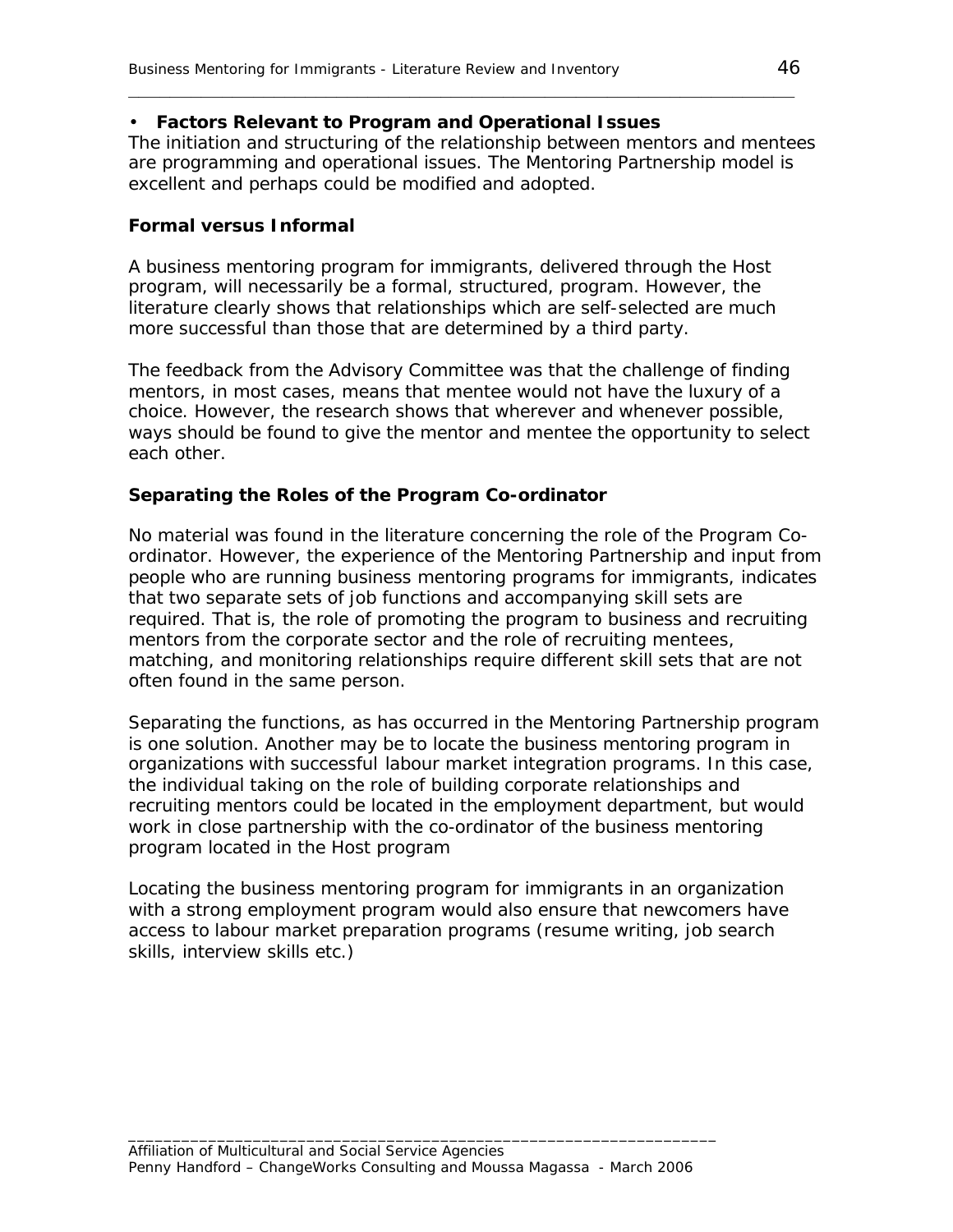# *SUGGESTED PROGRAM GUIDELINES 2: MENTORING RELATIONSHIP*

**\_\_\_\_\_\_\_\_\_\_\_\_\_\_\_\_\_\_\_\_\_\_\_\_\_\_\_\_\_\_\_\_\_\_\_\_\_\_\_\_\_\_\_\_\_\_\_\_\_\_\_\_\_\_\_\_\_\_\_\_\_\_\_\_\_\_**

- 1. Screening Mentors:
	- Characteristics to look for are: listening and communication skills, objectivity, influence, patience, honest/trustworthy, self confidence, people oriented, common sense, openness, leadership qualities, vision, understanding, caring, nurturing, common interests, affirming attitude, virtue, generativity, humility, respect of the other person's world views and values, and sense of responsibility.
	- Other relevant factors are: areas of interest, geographic proximity, values and work styles, the expertise of the mentor, and, to some extent, the successful functioning of the mentor in his or her personal life.
- 2. Matching:

Whenever possible, ways should be found to give the mentor and mentee the opportunity to select each other.

- 3. Training Mentors:
	- The importance of frequent information sharing should be explained.
	- An explanation of the relational, reflective and reciprocal dimensions of the mentoring relationship should be provided.
- 4. Structuring the Mentoring Relationship: Providing some structure for the interactions between mentors is important. The "Road Map" developed by the Mentoring Partnership is a very good example of this.
- 5. Monitoring Mentors:
	- Positive and unhelpful behaviours should be routinely observed during the monitoring of the mentoring relationship. Positive behaviours should be reinforced and unhelpful behaviors should be discussed with a view to encouraging behavioural change.
	- The dimensions of relationship, reflection, and reciprocity could form part of a framework for monitoring.
- 6. Role of Program Co-ordinator and the Role of Building Corporate Relationships: Wherever possible the functions of these two roles should be separated.
- 7. Placement of the Program:

It will be important to locate business mentoring programs in organizations with successful labour market integration programs (or in partnerships which contain them) in order to ensure that newcomers have access to labour market preparation programs and services.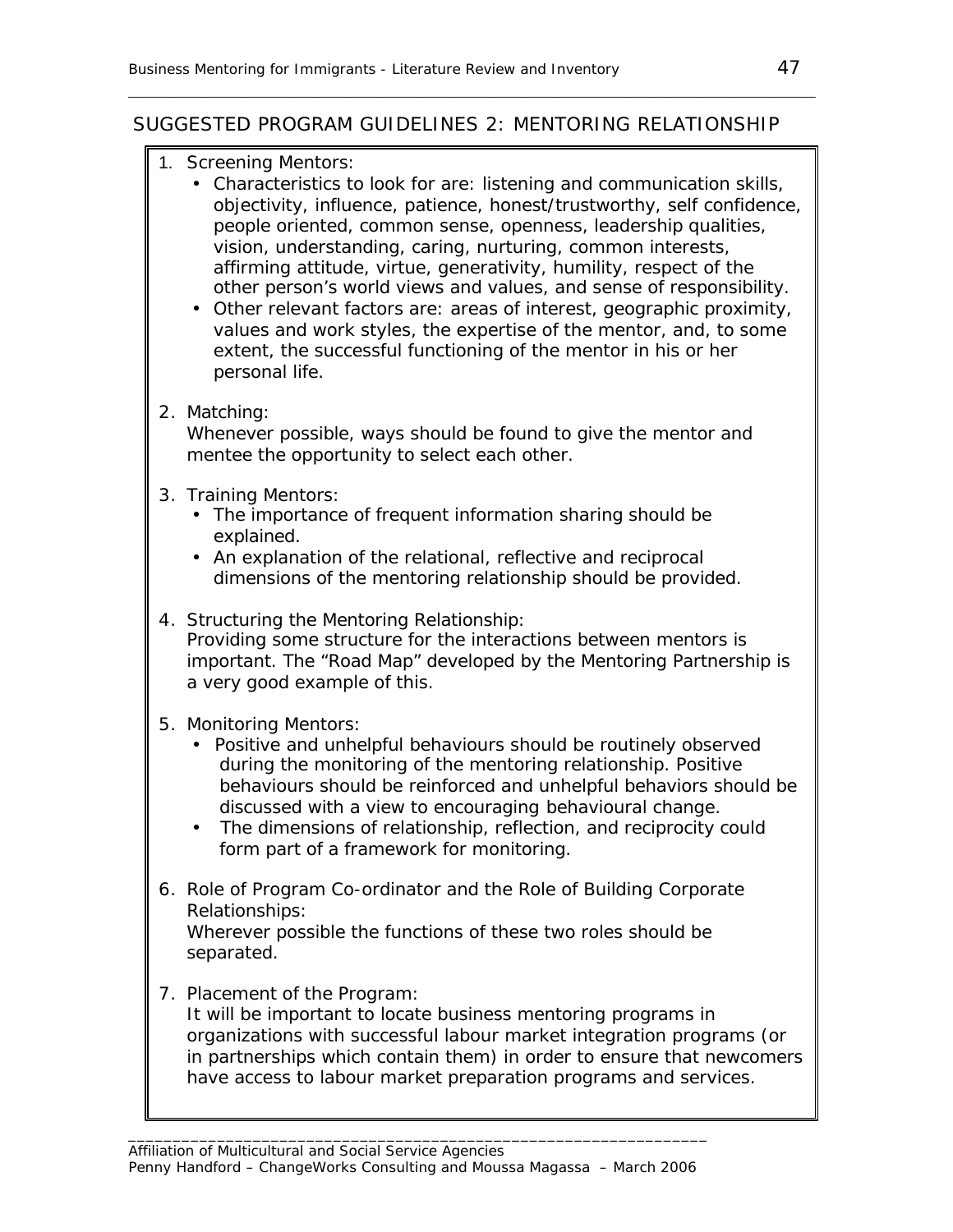# **5. GROUP MENTORING**

A few mentoring programs are primarily delivered through groups. Many mentoring programs use groups as an adjunct to one-to-one sessions.

Group mentoring appears to have some benefits for a business mentoring program for immigrants.

The mentoring program for immigrants offered by Le Comite d'adaptation de la main-d'oeuvre (CAMO) experienced challenges including:

**\_\_\_\_\_\_\_\_\_\_\_\_\_\_\_\_\_\_\_\_\_\_\_\_\_\_\_\_\_\_\_\_\_\_\_\_\_\_\_\_\_\_\_\_\_\_\_\_\_\_\_\_\_\_\_\_\_\_\_\_\_\_\_\_\_\_**

- difficulty recruiting volunteer mentors;
- managing the mentee's expectations that the mentor would help them find a job.

In response to these challenges, CAMO recommended that a group mentoring program be designed. Such a program would use a group mentorship model matching between 2 or 3 professionals and a group of immigrants.

This model is very similar to the "mentoring circle" offered by NYNEX and described by McCambley (1999) (See below).

As well, group mentoring is well suited to peer mentoring and it has been suggested previously that an element of peer mentoring might be a positive adjunct to a business mentoring program for immigrants which primarily uses one-to-one model.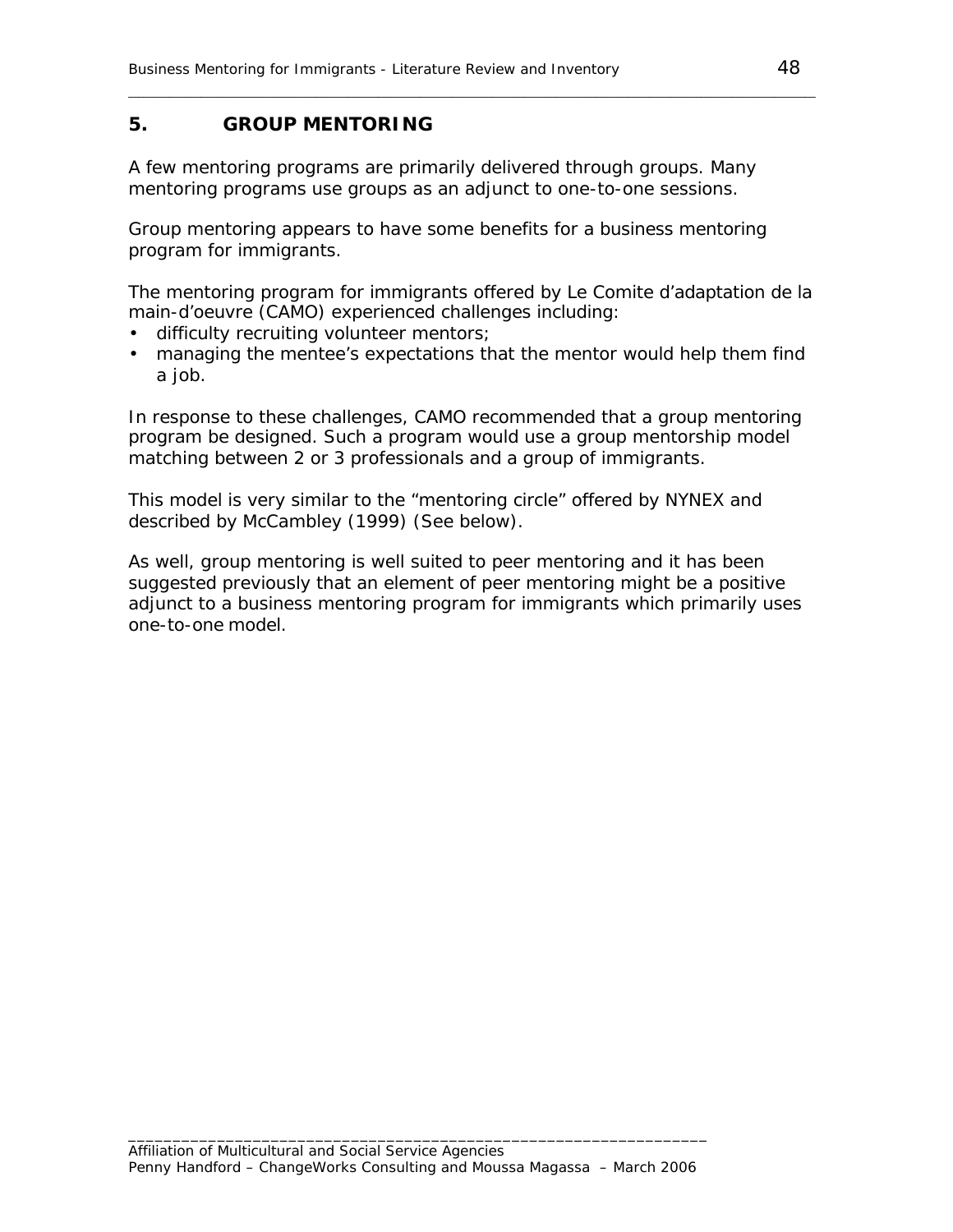#### **Example 4: Québec - Program for Immigrants Le Comité d'adaptation de la main-d'oeuvre –Personnes Immigrantes (CAMO)**

**\_\_\_\_\_\_\_\_\_\_\_\_\_\_\_\_\_\_\_\_\_\_\_\_\_\_\_\_\_\_\_\_\_\_\_\_\_\_\_\_\_\_\_\_\_\_\_\_\_\_\_\_\_\_\_\_\_\_\_\_\_\_\_\_\_\_**

The CAMO is an organization which supports the labour market integration of immigrants in Montreal and in Québec. The CAMO creates bridges within the sector, facilitating networks and resource-sharing between various service providers working with immigrants, and other stakeholders.

#### *Partners*

Some of these partners include:

Community: l'Hirondelle –Services d'accueil et d'intégration des immigrants in Montreal; Le Centre des femmes de Montréal the TCRI (Table de concertation refugiés et immigrants), CJE (Carrefours Jeunesse Emploi), CRE (Clubs de recherche d'emploi) Public Sector: Emploi-Québec, the *Ministère de l'immigration et des communautés culturelles.*

#### *Mentors*

Professionals and managers in the public sector

#### *Mentees*

Immigrants with similar professional backgrounds.

The project also includes a practicum program for professionals from minority groups to gain experience in the public sector organizations.

#### *Challenges*

The challenges faced by the program were:

- difficulty recruiting volunteer mentors
- managing the mentee's expectations that the mentor would help them find a job

#### *Recommendation*

Design business mentoring programs for immigrants using a group mentorship model matching between 2 or 3 professionals and a group of immigrants.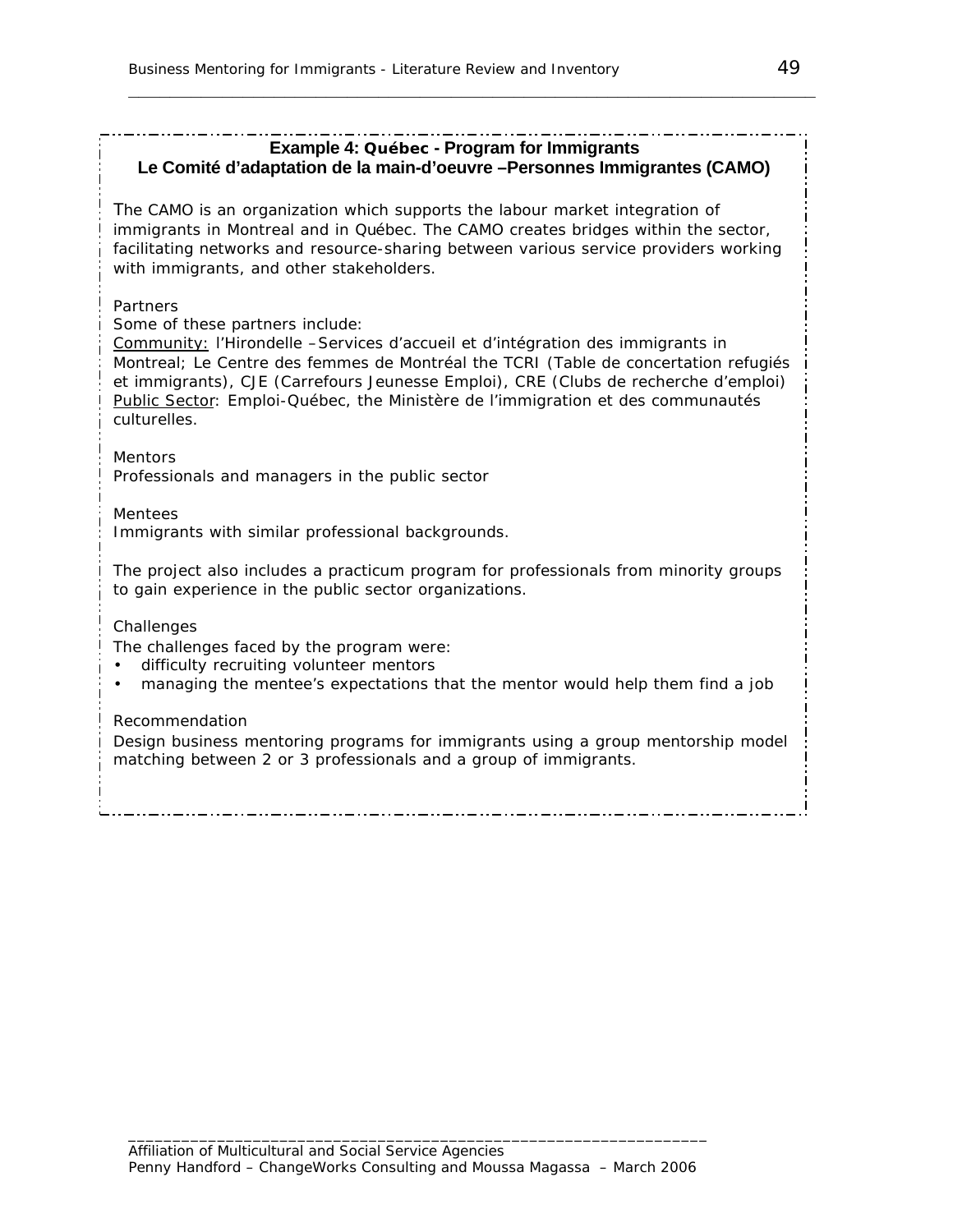# **Example 5: Mentoring Circles at NYNEX**

**\_\_\_\_\_\_\_\_\_\_\_\_\_\_\_\_\_\_\_\_\_\_\_\_\_\_\_\_\_\_\_\_\_\_\_\_\_\_\_\_\_\_\_\_\_\_\_\_\_\_\_\_\_\_\_\_\_\_\_\_\_\_\_\_**

### **Group Mentoring**

McCambley (1999) describes a group mentoring program for women offered by NYNEX (now called Bell Atlantic) The groups were called "mentoring circles"

Each mentoring circle consisted of 2-4 senior women (mentors) and 8-10 junior women (mentees). There were guidelines governing group composition. These were:

- No one was in circle with her immediate boss;
- As far as possible there was an employment level between the seniors and the juniors;
- There was an attempt to mix business units.

Each mentoring circle met on a regular basis with assigned topics and the assurance of confidentiality for six months. There were guidelines in place which were intended to create trust. These were:

- *Limited commitment* of 6 months;
- *Meeting regularity* Meetings took place before or after work or at lunch 5-6 weeks meet once a week. Later they could switch to once a month participants would decide on the discussion topic one week in advance;
- *Time boundaries* one hour exactly recorded by timekeeper who made sure everyone had the chance to talk.

In addition, at the beginning of the project:

- There was an evaluation procedure established;
- There was a procedure for what to do if the group got into trouble.

After two months, the groups became collegial and the women began to mentor each other. After a year, 8 out of ten groups were still going strong with 50 women on a wait list.

Later circles included men. These "were equally successful with a much different dynamic."

McCambley offers the following recommendations for developing mentoring groups:

- Keep circles small (no more than 12).
- Have firm guidelines without being rigid.
- Have clear quidelines for sharing the floor.
- Hold orientation sessions for mentors.
- If the groups are held before or after work or during lunch time, the program can operate without corporate support.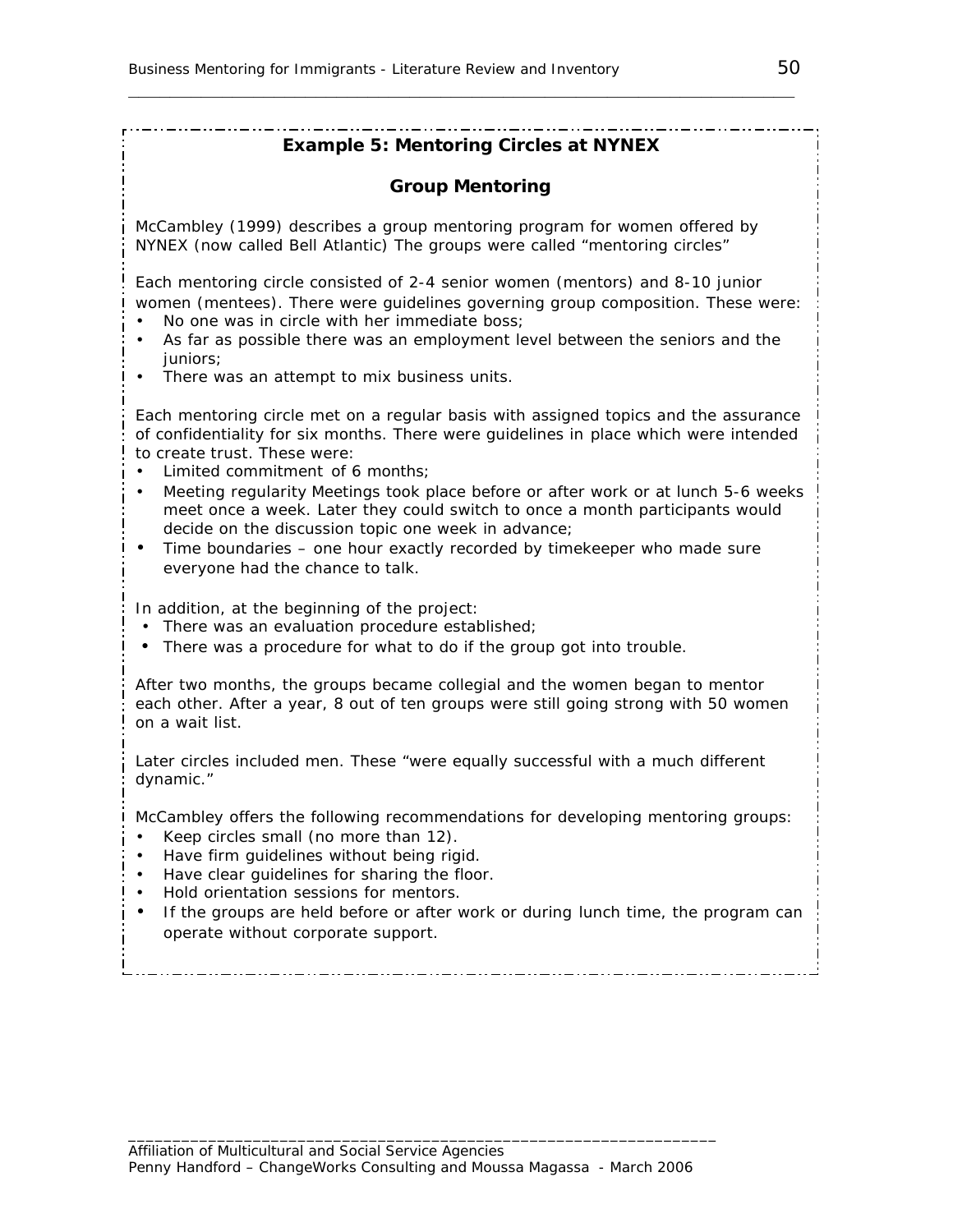# **5.1 IMPLICATIONS OF THE RESEARCH**

Business mentoring programs for immigrants are challenged by the difficulty in recruiting mentors. Group mentoring is potentially a strategy to address this challenge.

**\_\_\_\_\_\_\_\_\_\_\_\_\_\_\_\_\_\_\_\_\_\_\_\_\_\_\_\_\_\_\_\_\_\_\_\_\_\_\_\_\_\_\_\_\_\_\_\_\_\_\_\_\_\_\_\_\_\_\_\_\_\_\_\_\_\_**

Creating groups of mentees, and assigning three or four mentors to the group, would provide increased flexibility. For example, if a mentor were not available for a group meeting there would be other mentors present.

The group constituted this way would also provide some of the elements of peer mentoring for the mentees.

*SUGGESTED PROGRAM GUIDELINES 3: GROUP MENTORING*

Groups of mentors and mentees could be used as both a primary strategy and also as an adjunct to one to one mentoring.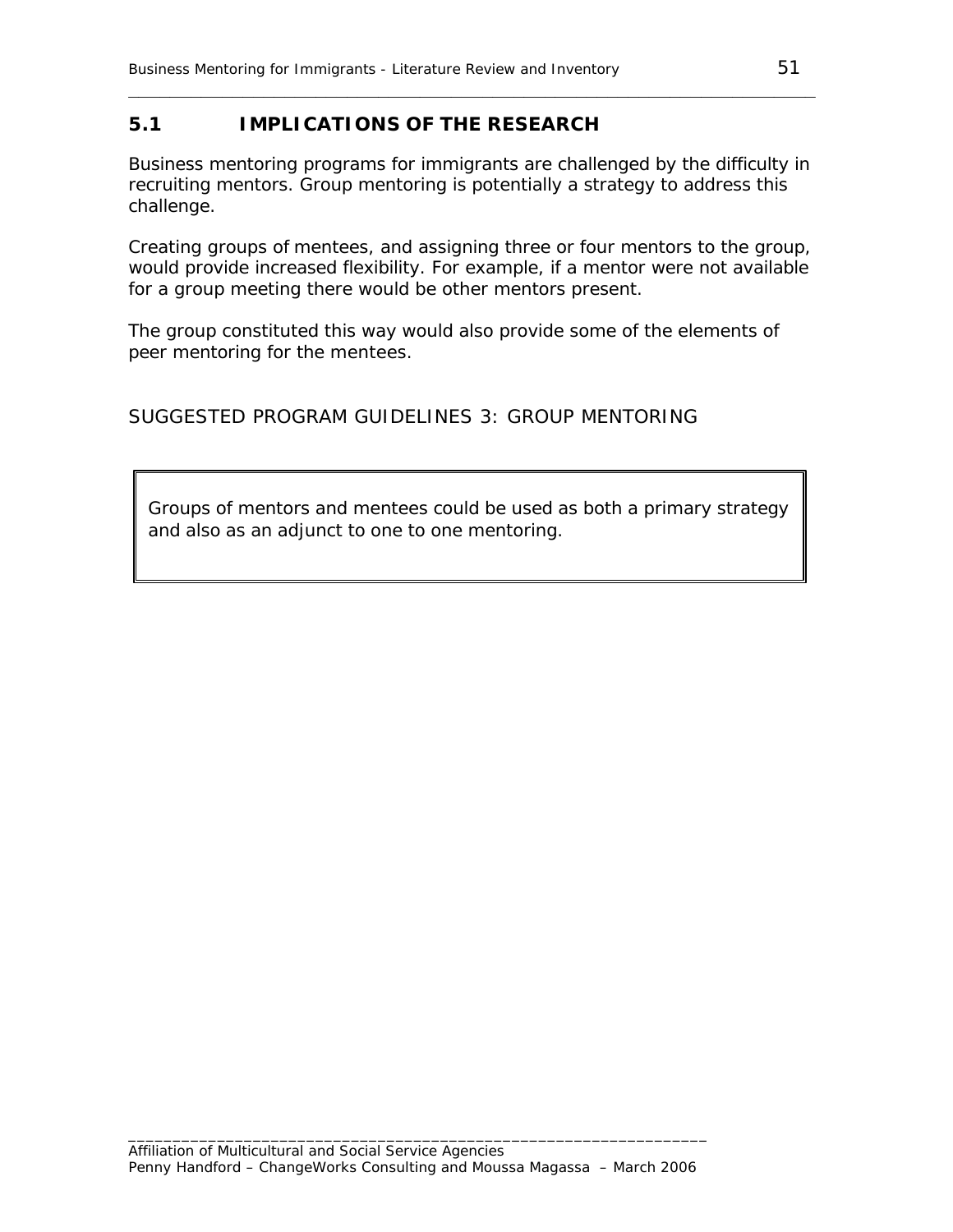# **6. TELEMENTORING**

As previously stated, mentoring using electronic means is known variously as cybermentoring, e-mentoring, or telementoring. Leading scholars are increasingly using the term telementoring and so this terminology will be used here. Telementoring includes email, web sites, electronic bulleting boards and/or chat rooms.

**\_\_\_\_\_\_\_\_\_\_\_\_\_\_\_\_\_\_\_\_\_\_\_\_\_\_\_\_\_\_\_\_\_\_\_\_\_\_\_\_\_\_\_\_\_\_\_\_\_\_\_\_\_\_\_\_\_\_\_\_\_\_\_\_**

The literature on telementoring at this time is primarily discussing its use in the field of education.

First definition was developed by Single and Muller (2001) cited in Single & Single (2005):

"E-mentoring occurs within a formalized program environment, which provides training and coaching to increase the likelihood of engagement in the ementoring process, and relies on program evaluation to identify improvements for future programs and to determine the impact on the participants."

Single & Single (2005) report that the first large-scale telementoring program was the Electronic Emissary Project 1993 which focused on supporting public school children with science and science related projects for which their teachers may not have the necessary subject matter expertise.

In the francophone literature, Tremblay et al. (2002), discusses the influence of online or e-learning techniques and the preferential place it is increasingly taking vis-à-vis the traditional training curricula in most organizations in Canada. Some of the reasons behind this are that e-learning is not dependent on real time. Learners can learn on their own pace; e-learning breaks the limitations imposed upon learners by the issue of distance and geographic locations; it is flexible, cost-effective and is content accessible where as learners have the choice to go back and forth online through the material. Tremblay regards telementoring as a preferred method for business mentoring as long as there is training which follows the same implementation rules and strategies as are applied to any other formal training curriculum.

Single and Single report that early in the telementoring movement there were concerns about its effectiveness, however, recent research has determined that telementoring confers the same benefits to mentees as face to face relationships. Lewis (2002), Single, Nepton, and Kirk (2002 and 2004) cited in Single and Single (2005) report that the informational, psychosocial and instrumental benefits are the same.

These researchers also report that from early on it was realized that telementoring needed a structure otherwise it "fizzled out."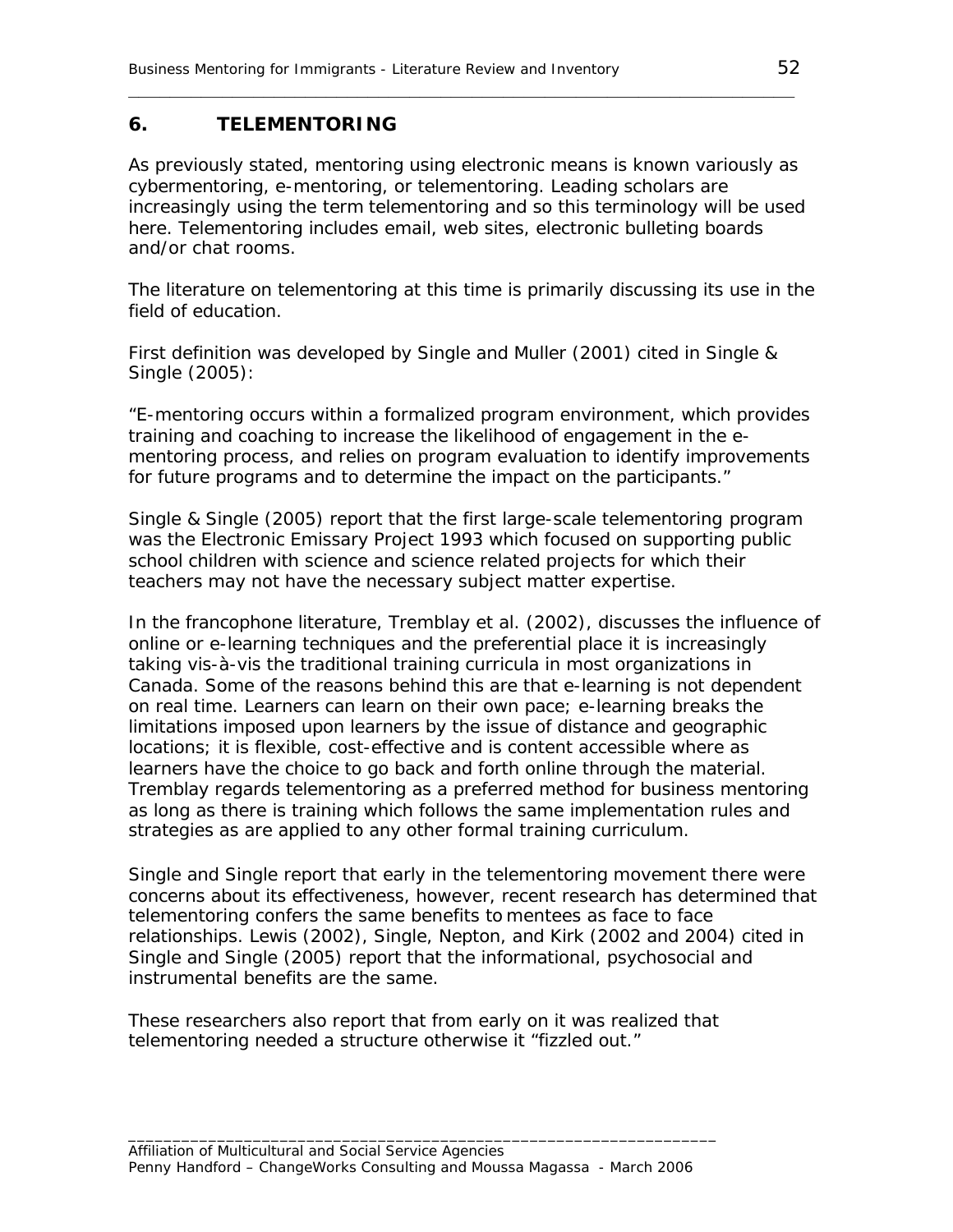# **Example 6: Online matching at IBM\***

**\_\_\_\_\_\_\_\_\_\_\_\_\_\_\_\_\_\_\_\_\_\_\_\_\_\_\_\_\_\_\_\_\_\_\_\_\_\_\_\_\_\_\_\_\_\_\_\_\_\_\_\_\_\_\_\_\_\_\_\_\_\_\_\_**

IBM has a web site for employees interested in mentoring.

The site contains an online tool through which employees can register either as mentors or mentees. The tool shows both mentors and mentees which individuals are a good match for them. Once the match is made it is registered on the site.

Mentors and mentees may identify each other informally but must register on the site if they enter into a mentoring relationship with each other.

The web site also contains information about mentoring and an agreement form.

Once the match is made the mentor and mentees are expected to manage the relationship themselves. However, there are Mentoring Advisors in IBM locations across the country who can provide information and assistance if required.

\* Information provided by Susan Jones, Career Coach, Careernet Team, Susan is responsible for IBM's Mentoring Program for Canada,. March 2006

## **Characteristics of Telementoring**

Mihram (Undated) states that the characteristics of a telementoring program are:

- Measurable learning objectives;
- Administrative and technical support;
- Training of mentors and proteges;
- Facilitating or coaching of the relationships;
- Occurs within a formalized program environment; and
- Annual program assessment.

### **Advantages of Telementoring**

The advantages according to Mihram are that telementoring:

- Provides a flexible communication environment independent of time and space, allowing for asynchronous exchanges;
- Allows attenuation of status differences;
- Allows thoughtful responses;
- Is an excellent enhancement to offline (face to face) programs;
- Brings mentors and proteges together for long, in depth, productive, and mutually benefiting dialogue when logistical reasons prevent face to face meetings;
- Enhances students' reading, writing and online research skills; and
- Is a "safe" learning environment programs have reported that students will discuss subjects on line that they are not comfortable talking about face to face.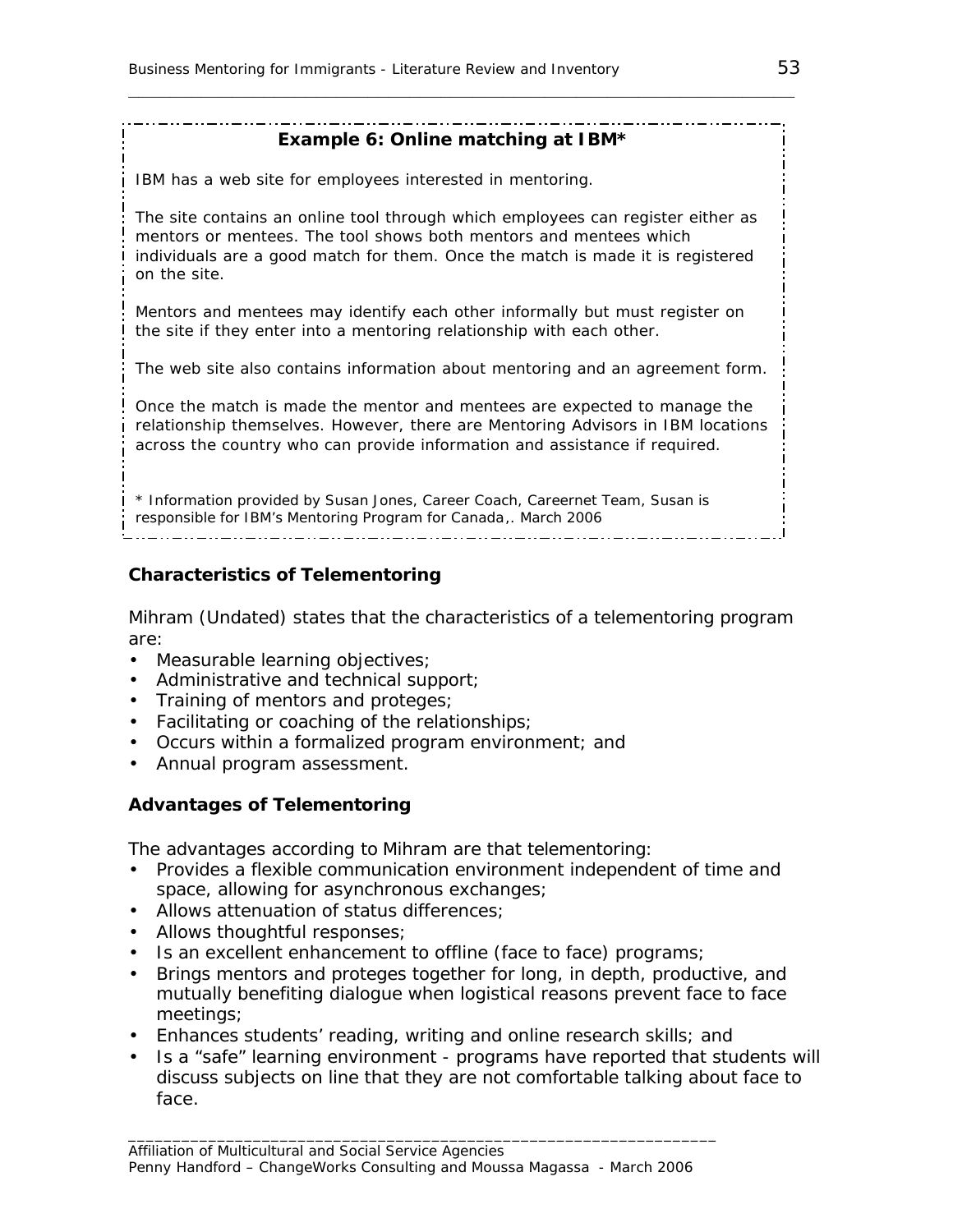Single and Single (2005) identify the two primary benefits of telementoring which are not present in face to face mentoring as impartiality and interorganizational connections:

**\_\_\_\_\_\_\_\_\_\_\_\_\_\_\_\_\_\_\_\_\_\_\_\_\_\_\_\_\_\_\_\_\_\_\_\_\_\_\_\_\_\_\_\_\_\_\_\_\_\_\_\_\_\_\_\_\_\_\_\_\_\_\_\_**

- *Impartiality:* According to Single and Single there is benefit in the fact that the mentor has no vested interest in the mentee's choices or ulterior motives for mentoring. This allows telementoring relationships to develop to the point where there is trust and openness. This can promote frank and meaningful professional exchanges which might not have occurred in a face to face situation.
- *Interorganizational Connections*: Interorganizational connections refer to the expansion of the mentees networks which result from being mentored by someone outside their established networks and where geography is not a limitation.

For Robinson (2005) one of the most significant advantages of telementoring is that it provides time for reflection. There is "the ability to read, reflect, and respond since the communication is taking place in an asynchronous format."

Robinson also thinks that people may be more frank in telementoring situations as they are not getting non verbal clues which might cause them to censor what they say.

Kasprisin (2005) believes that an advantage of telementoring is that chat rooms, which are informal interactions and which operate in real time, provide opportunities for creating community.

In the francophone literature, Légaré (2005), in her doctoral thesis, argues that telementoring is an interpersonal relationship of support and learning that is positively perceived by youth and which can have a positive impact on their academic perseverance and self confidence.

### **Possible Drawbacks to Telementoring**

According to Mihram (Undated) the possible drawbacks to telementoring are:

- It is deceptively simple in concept and unexpectedly difficult *to do well* over an extended amount of time; and
- It needs to be carefully planned, well staffed, and sufficiently funded (planning, prompting, supporting, consulting suggesting, formative evaluations, trouble shooting).

Both Gordon et al. (2005) and Robinson (2005) report that the lack of structure is not for everyone. Gordon et al., quotes comments such as:

- "difficult to get motivated".
- need for "someone to help me… stay focused".

Telementoring appears to require self-directed people.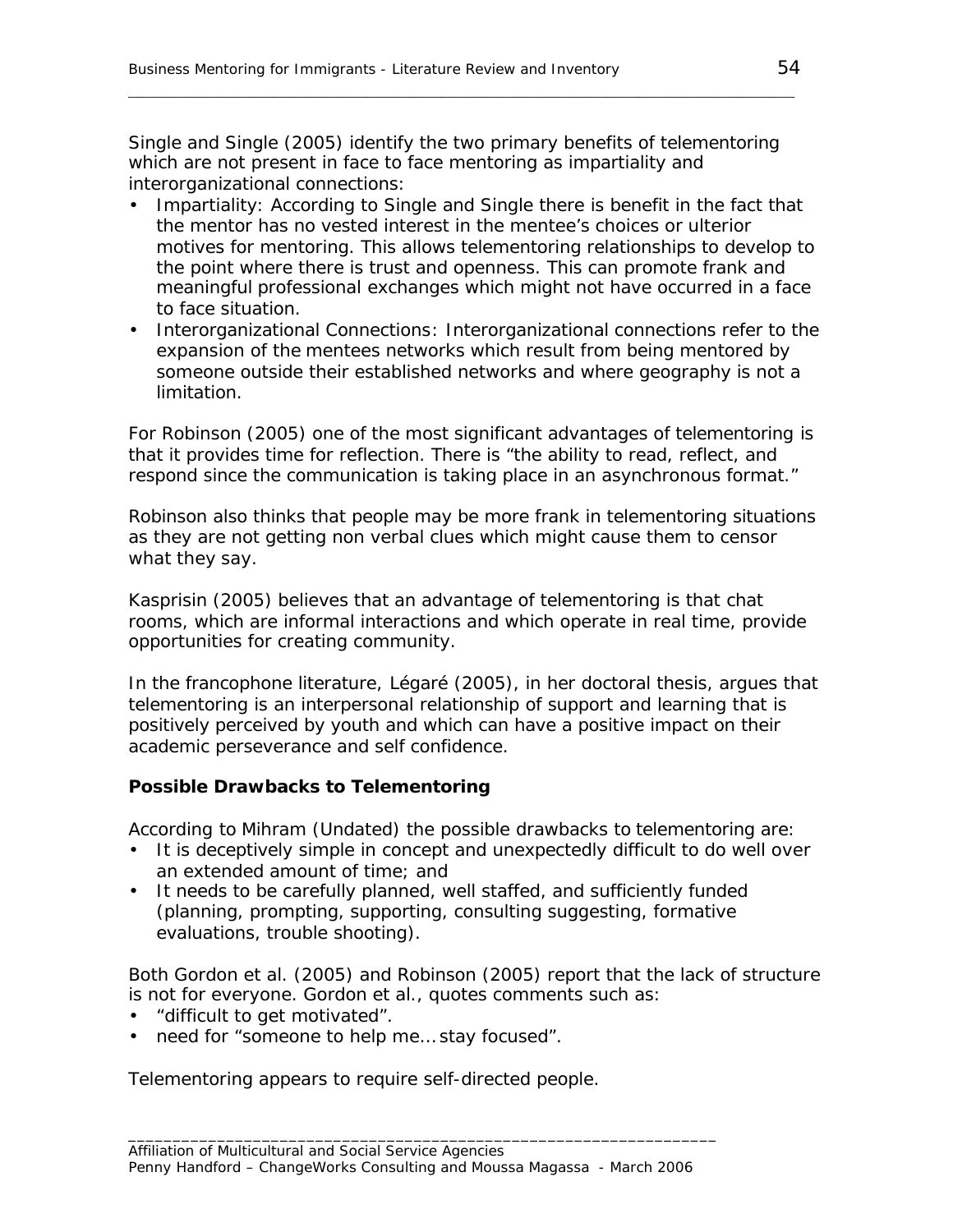Robinson also points out the need for computer skills and typing skills may be a challenge for some people.

**\_\_\_\_\_\_\_\_\_\_\_\_\_\_\_\_\_\_\_\_\_\_\_\_\_\_\_\_\_\_\_\_\_\_\_\_\_\_\_\_\_\_\_\_\_\_\_\_\_\_\_\_\_\_\_\_\_\_\_\_\_\_\_\_**

Légaré (2005) research into a trail program for youth called Cybermentorat Academos, encountered a couple of barriers. These were a shortage of mentors and the mentors' lack of commitment to responding in a timely fashion to messages. These factors contributed to the frustration of the mentee.

#### **Needs Assessments**

Kasprisin (2005) states that, before any telementoring program is started, a needs assessment must be conducted. A needs assessment should:

- Identify technological access and abilities;
- Identify and manage expectations; and
- Identify training needs.

### **Importance of Training**

As stated above, Tremblay et al. (2002) regard telementoring as a preferred method for business mentoring as long as there is training which follows the same implementation rules and strategies as are applied to any other formal training curriculum.

Tremblay also says that E-learning techniques pose a great challenge to traditional learning methods:

- they confront the traditional role of the instructor from being a conceptexpert forced to become someone with also expertise in practice or knowledge implementation; and
- they challenge the learner to take their responsibility for their own learning.

Some aspects of a telementoring training program are:

- defined training objectives of the training;
- clear process quidelines;
- based on sound research;
- genuinely takes into account all the voices;
- incorporates feedback from all the project stakeholders;
- acknowledges that there needs to be extra time allowed to develop a culture of knowledge;
- does not to try to do more with less resources.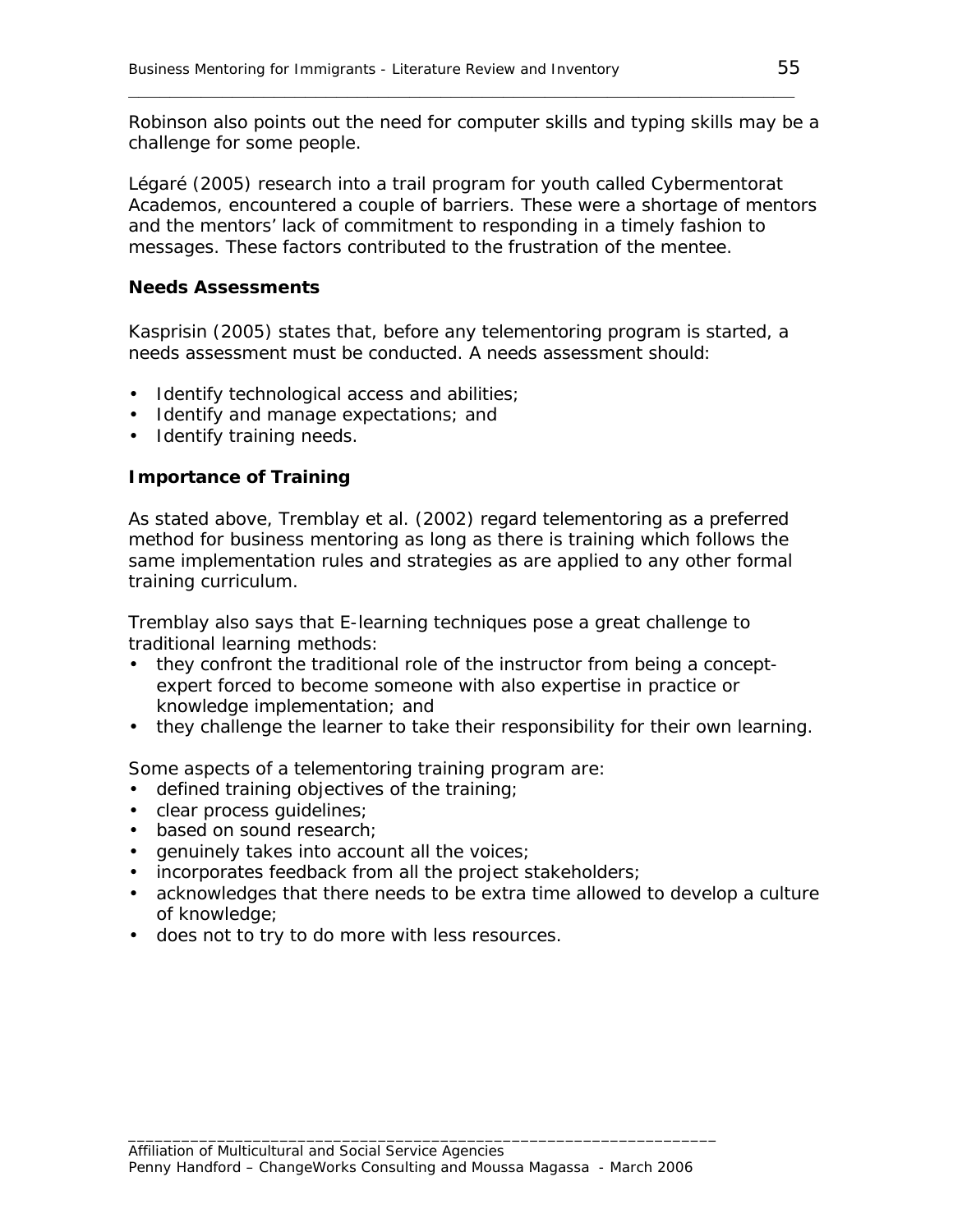# **Example 7: Canadian Youth Business Foundation (CYBF) Entre Nous: Online Training**

**\_\_\_\_\_\_\_\_\_\_\_\_\_\_\_\_\_\_\_\_\_\_\_\_\_\_\_\_\_\_\_\_\_\_\_\_\_\_\_\_\_\_\_\_\_\_\_\_\_\_\_\_\_\_\_\_\_\_\_\_\_\_\_\_\_\_**

The *Canadian Youth Business Foundation* (Canadian Youth Business Foundation, 2003) *Mentorship program,* based in Toronto, is a face-to-face mentoring program. Mentors are made available to CYBF loan clients only and are a mandatory component of CYBF's financing program

#### **Mentees**

Entrepreneurs between the ages of 18 to 34 years who have a loan with CYBF.

## **Mentors**

Mentors have to be:

- experienced entrepreneur/business professional with solid reputation and strong business acumen;
- effective communicator and advisor;
- available for in person meetings with entrepreneur;
- able to contribute at least 4 hours of time monthly.

CYBF mentors and entrepreneurs typically reside in the same community and meet in person to undergo an extensive online training program called Entre Nous.

The Program revolves around four guiding principles:

- relational matching;
- quality relationships;
- sustainability;
- a sense of belonging and ownership for both entrepreneurs and mentors.

### Pilot Project for Aboriginal People

Beginning January 2005, CYBF launched a partnership with Aboriginal Business Canada (ABC) and Canadian Executive Services Organization (CESO) to deliver a new pilot program for young Aboriginal entrepreneurs in Saskatchewan, Manitoba and Southern Ontario. The program plans to deliver financial aid, mentoring and extensive mentor/entrepreneur training to a total of 60 Aboriginal entrepreneurs and mentors over the course of two years.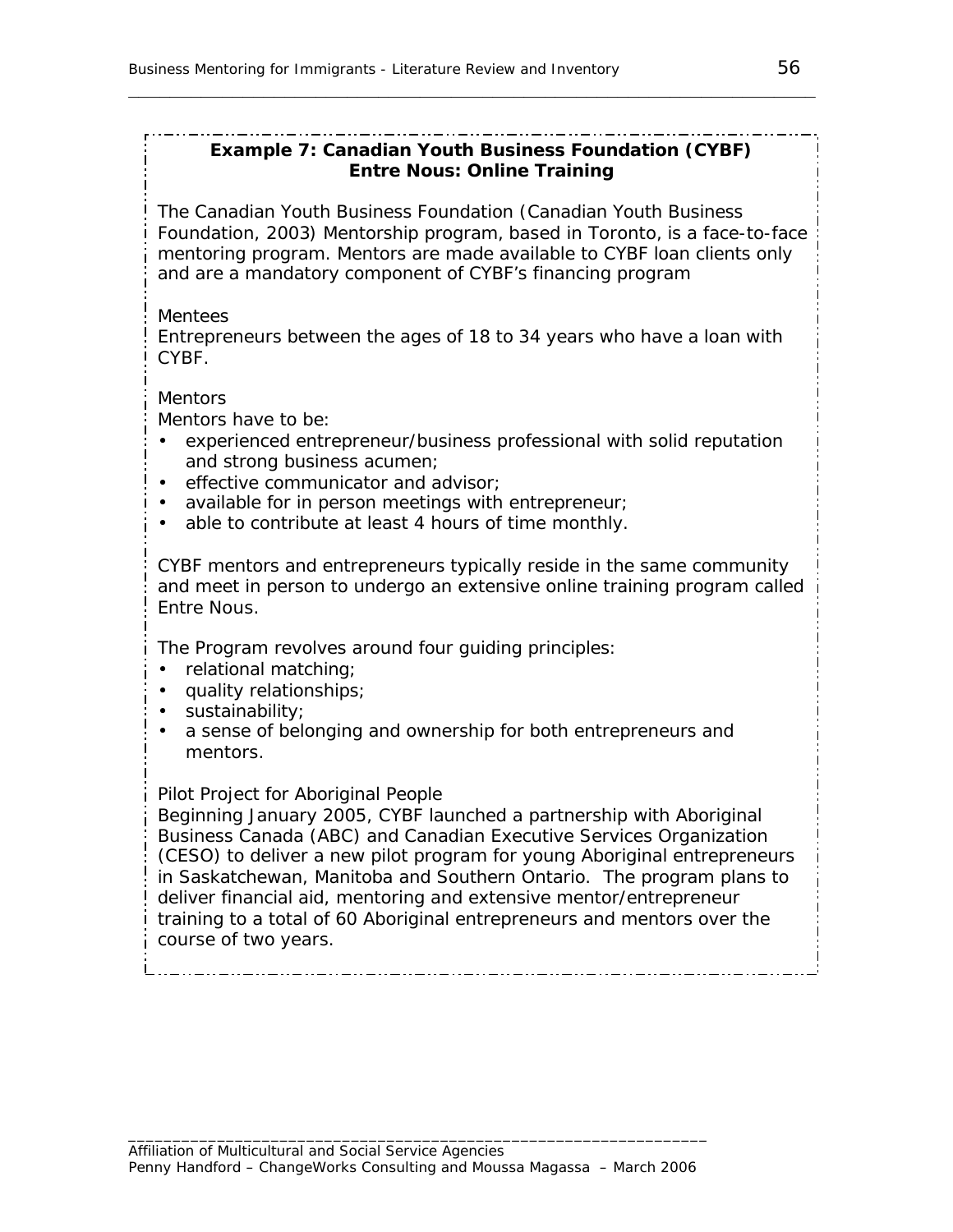## **Example 8: Telementoring Immigrant Youth - Québec Québec Pluriel and Corporation Educacentre de Bois-de-Boulogne (CÉB) Academos Telementoring Program**

**\_\_\_\_\_\_\_\_\_\_\_\_\_\_\_\_\_\_\_\_\_\_\_\_\_\_\_\_\_\_\_\_\_\_\_\_\_\_\_\_\_\_\_\_\_\_\_\_\_\_\_\_\_\_\_\_\_\_\_\_\_\_\_\_\_\_**

### **Using a Telementor**

Québec pluriel is a project initiated by the Québec Ministère de l'Emploi et de la Solidarit*é* Sociale in collaboration with other provincial government departments and non-profit organizations, such as l'Hirondelle- L'Hirondelle - Services d'accueil et d'intégration des immigrants; Carrefour jeunesse-emploi Bourassa-Sauvé ; Black Community resource Centre ; Centre génération emploi ; Intégration jeunesse du Québec inc., and the Service d'orientation et d'intégration des immigrants au travail de Québec.

Québec pluriel aims to facilitate the integration of youth in the workforce. One of its partners, the Corporation Educacentre de Bois-de-Boulogne (CÉB) manages two mentoring programs. One of them is a telementoring program.

Young people can access a telementor while take the job search, socioprofessional integration and familiarization with Québec reality workshops. Then, once participants have completed all of the workshops, they will be matched with an individual mentor. See Example below

#### *The mentor:*

A mentor is a volunteer adult, prepared to abide by the rules set by the program. The mentor is usually expected to have a minimum of 5 years work experience in his field of expertise and a sense of commitment. Mentors are proven community members, come from all walks of life, from all racial, ethnic and social groups. They are expected to possess certain qualities and basic skills in communication, listening and a certain acceptance towards young people from visible minorities. They are also looked upon as someone who is able to focus on other people needs, and be "reliable, honest, openminded, able to talk about his work experience and respect the confidentiality of the mentoring relation."

#### The mentee:

The mentee is a young person who:

- is willing to learn and wanting to succeed professionally;
- has the ability to clarify his/her professional needs, questions and expectations and be able to communicate them;
- is open to receive advice from the mentor and accept the feedback;
- is able to challenge own assertions;
- can assume own learning and career development;
- respects the rules that govern the mentorship; and
- is respectful in human relations.

There is also a guide containing: an information sheet differentiating between the mentorship and other coaching techniques; a questionnaire containing a list of skills and attitudes which can help to determine the mentor/mentees profile; an evaluation form; a mentorship contract form between the mentor and the mentee; and a mentorship expectation sheet from both the mentor and the mentee.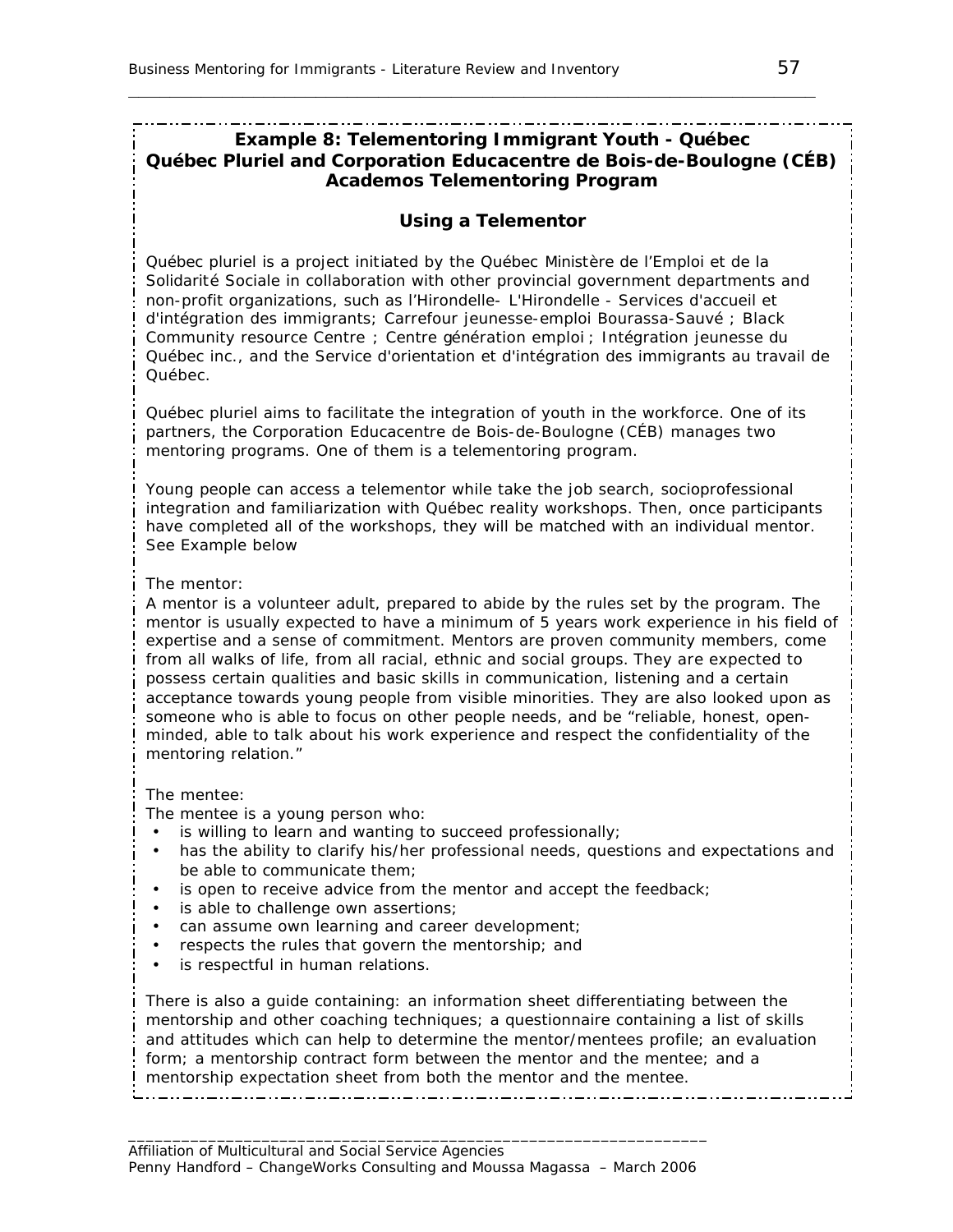# **6.1 IMPLICATIONS OF THE RESEARCH**

Telementoring has a number of advantages and may be an appropriate choice for immigrants with the necessary technical skills and sufficient English. Some immigrants with technological backgrounds may in fact prefer this option.

**\_\_\_\_\_\_\_\_\_\_\_\_\_\_\_\_\_\_\_\_\_\_\_\_\_\_\_\_\_\_\_\_\_\_\_\_\_\_\_\_\_\_\_\_\_\_\_\_\_\_\_\_\_\_\_\_\_\_\_\_\_\_\_\_**

As well, CIC has a policy of Regional Dispersion which encourages immigrants to locate away from the main Canadian cities and to settle in rural communities. Mentors in the appropriate professions will be in short supply in these communities. Telemetoring has great potential for connecting newcomers in outlying locations with mentors living in other parts of the country.

If resources can be found, Telementoring could occur under the Host program as the terms of the program could accommodate it.

In addition, telementoring could become a useful component of CIC's Portal Initiative which offers information to immigrants while they are still in their home country.

If telementoring is used it is important to:

- Conduct needs assessments; and
- Provide training

*SUGGESTIONS FOR CIC*

- Develop a telementoring program for immigrants with technological backgrounds and good English language skills.
- Develop a telementoring program for immigrants especially those who do not live in areas not currently served by Host programs.
- Develop a telementoring program for immigrants before they enter the country.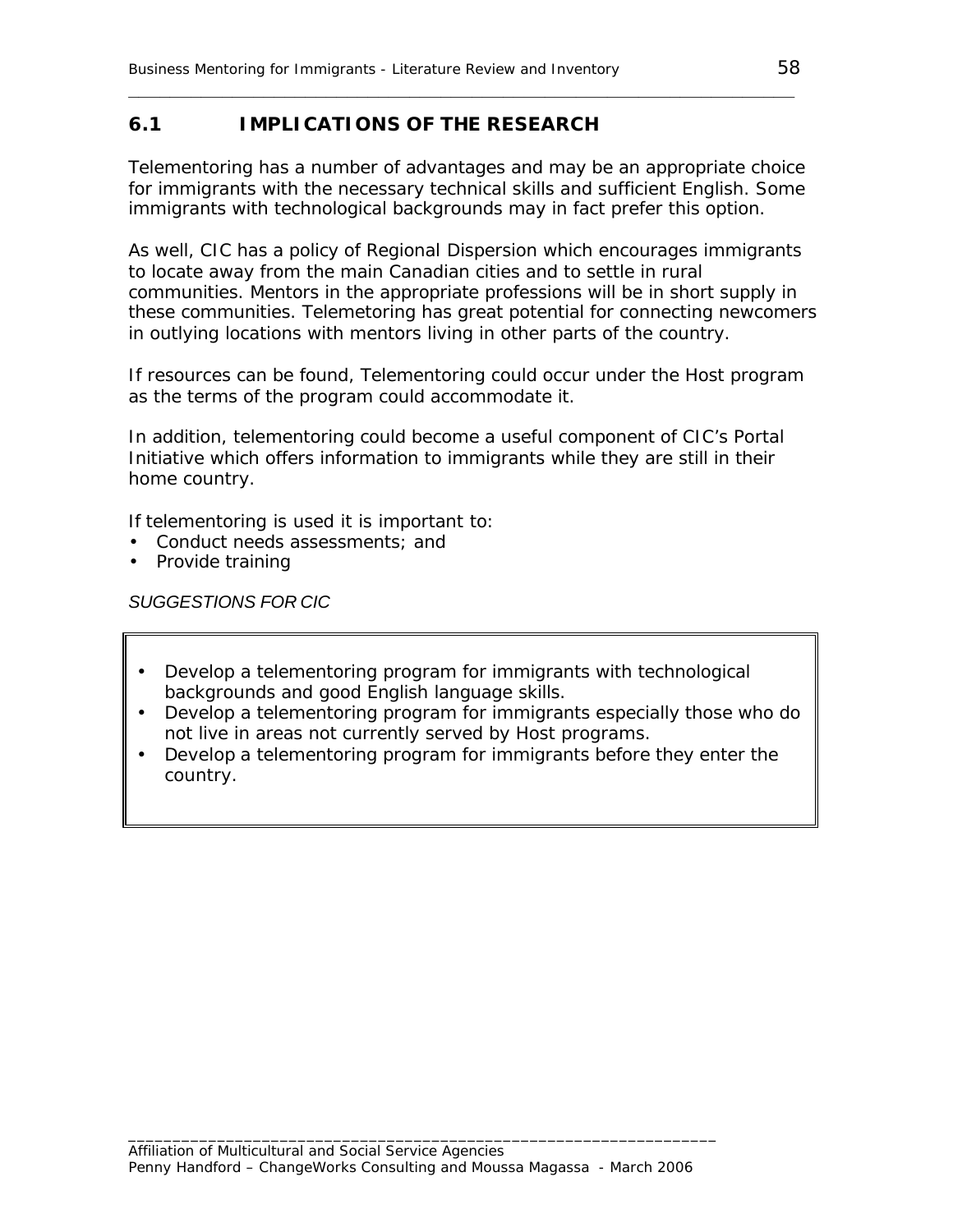# **7. THE QUÉBEC PERSPECTIVE ON MENTORING**

In Québec, business mentoring has a much more significant place in public policy than it does in English Canada.

**\_\_\_\_\_\_\_\_\_\_\_\_\_\_\_\_\_\_\_\_\_\_\_\_\_\_\_\_\_\_\_\_\_\_\_\_\_\_\_\_\_\_\_\_\_\_\_\_\_\_\_\_\_\_\_\_\_\_\_\_\_\_\_\_\_\_**

Business mentoring, in Québec, is regarded as a strategy to address the issues of replacing the "baby-boomer" generation and retaining their knowledge and skills for the younger generation. Jacques Parisien, a former president of the Montreal Board of Trade of Metropolitan Montreal (Chambre de Commerce du Montréal Métropolitain, 2004), states that mentoring is a dynamic model of transmission of knowledge from one generation to another.

### **Mentoring and the Labour market Integration of Immigrants**

Literature on Business Mentoring abounds in French Canada, and there are numerous organizations in Québec province that have, over the years, developed - or partnered to develop - and implemented business mentoring programs in the work place. Both governmental departments and community social services have been involved.

Many of the studies that have examined the question of immigrants and their integration into the workforce in Québec have attracted the attention of provincial government departments such as the Ministère de l'Immigration et des Communautés Culturelles (MICC) (which replaced the Ministère des Relations avec les Citoyens et de l'Immigration (MRCI)) and le Ministère de L'Education. They have also interested various non-governmental stakeholders. (Montes, 1996 and Aitken, 2005).

Consequently, over the years, various initiatives or propositions have been devised to address the needs of integrating immigrants and visible minorities into the employment market. These have often been policy driven from government side involving the *Minist*è*re des Relations avec les citoyens et de l'immigration (MRCI) and Minist*è*re de l'Emploi, de la Solidarité social et de la Famille (MESSF).*

Two documents constitute a specific engagement policy to integrate immigrant and other visible minorities in the Québec workforce. G*ood practices for visible minorities in Canadian workplaces* (Harish & Lawler, 2004) from the federal department of social development Canada, and the 2004 strategic planning report of the government of Québec *Fiche thématique sur l'Entente interministerielle pour favoriser l'intégration au marché du travail des immigrants et personnes appartenant aux minoritées visibles* (Gouvernement du Québec, 2004).

Some of the recommendations were related to the need for collaboration between the MICC, the MESSF, and other federal and provincial stakeholders. It was recommended that these stakeholders examine opportunities to blend together business mentoring and host programs as they apply to immigrants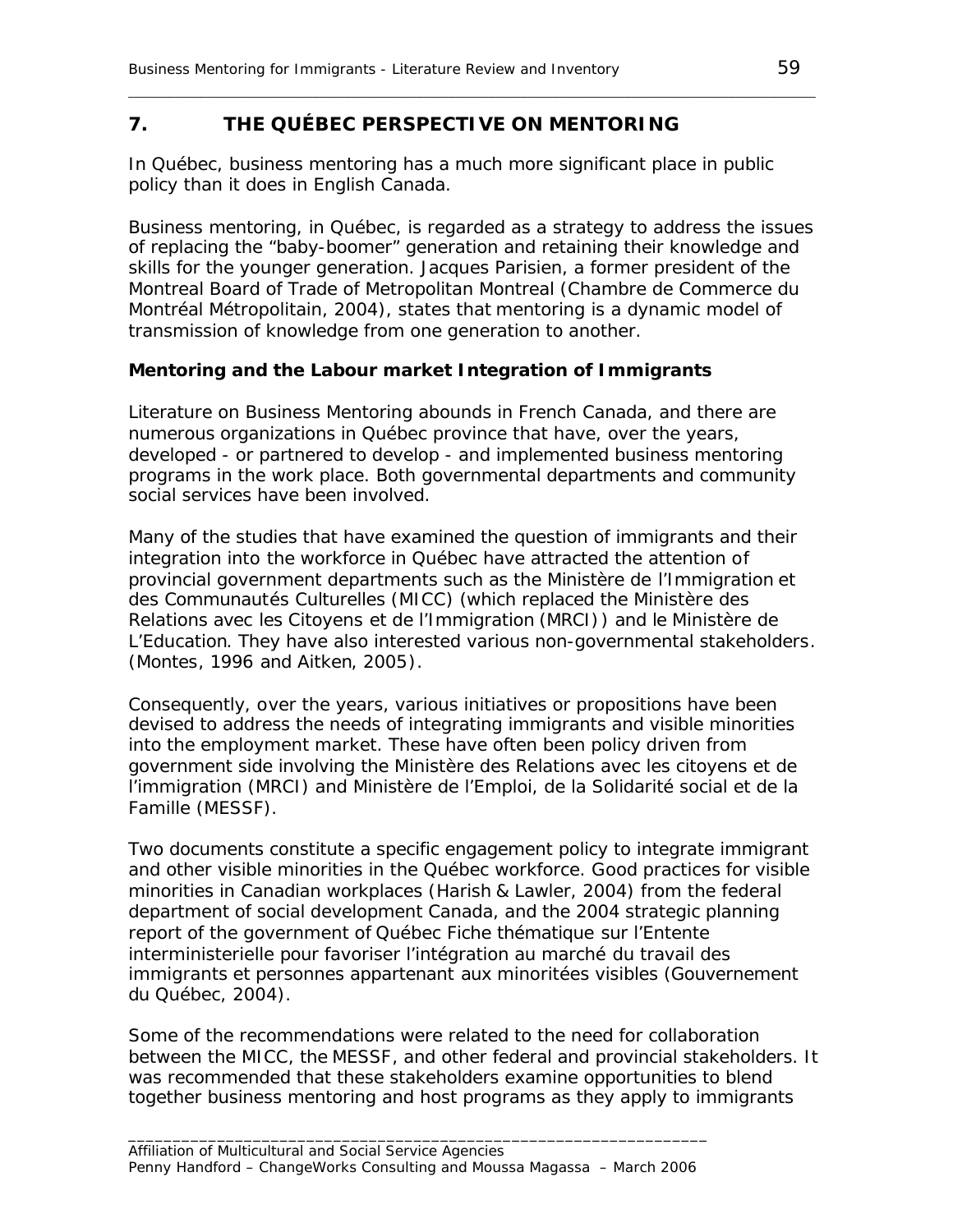and visible minorities' integration and access to employment and the workforce (Gouvernement du Québec, p.6-7).

**\_\_\_\_\_\_\_\_\_\_\_\_\_\_\_\_\_\_\_\_\_\_\_\_\_\_\_\_\_\_\_\_\_\_\_\_\_\_\_\_\_\_\_\_\_\_\_\_\_\_\_\_\_\_\_\_\_\_\_\_\_\_\_\_**

To attain these objectives, it was also recommended that there be provided intercultural training opportunities to the managers and the human resource personnel of the various stakeholders in the mentoring field. In addition, there were recommendations to create incentives to award and encourage good employers who contribute to facilitating immigrants and visible minorities' access to employment.

### **The benefits expected from the mentoring program**

Québec expects mentoring programs to have an impact in a broad social context.

Mentoring relationships, according to the summary report derived from the conference of the Colloque Mentorat Québec 2002 (LaFranchise, 2002) can help create solidarity between generations; contribute to a broader social cohesion; and impact on the economic situation of the region and of the whole society.

Mentoring programs can also present some concrete solutions to a number of societal problems such as:

- the issues of rural exodus of young people;
- the issues of intergenerational conflicts; and
- the problems of renewing and replacing the workforce by a younger group whom have benefited from the wisdom and expertise of the older ones.

The mentoring relationship is assumed to benefit all: the people involved, the organizing and coordinating organizations and the society at large.

# **Types of Mentoring Programs in Québec**

As in English speaking Canada, most of the mentoring programs in Québec are 1 to 1, formal, and face to face. There are also telementoring programs which have been discussed above. Organizations develop, implement, coordinate, and evaluate the relationships between the mentor and the mentee.

The summary report of the conference proceedings of Mentorat Québec in 2003 (Mentorat Québec, 2003), refer to a specific study done by Cuerrier (2001). Cuerrier looked at more than 94 mentoring programs in Canada which are also involved in the employment integration sector, *Le mentorat et le monde du travail: un modèle de référence.* For this purpose, she,

selected eighteen mentoring programs focused on career development and the labour market to constitute a sample that would be most representative of the Québec situation. Community groups, educational groups, entrepreneurship support organizations, private sector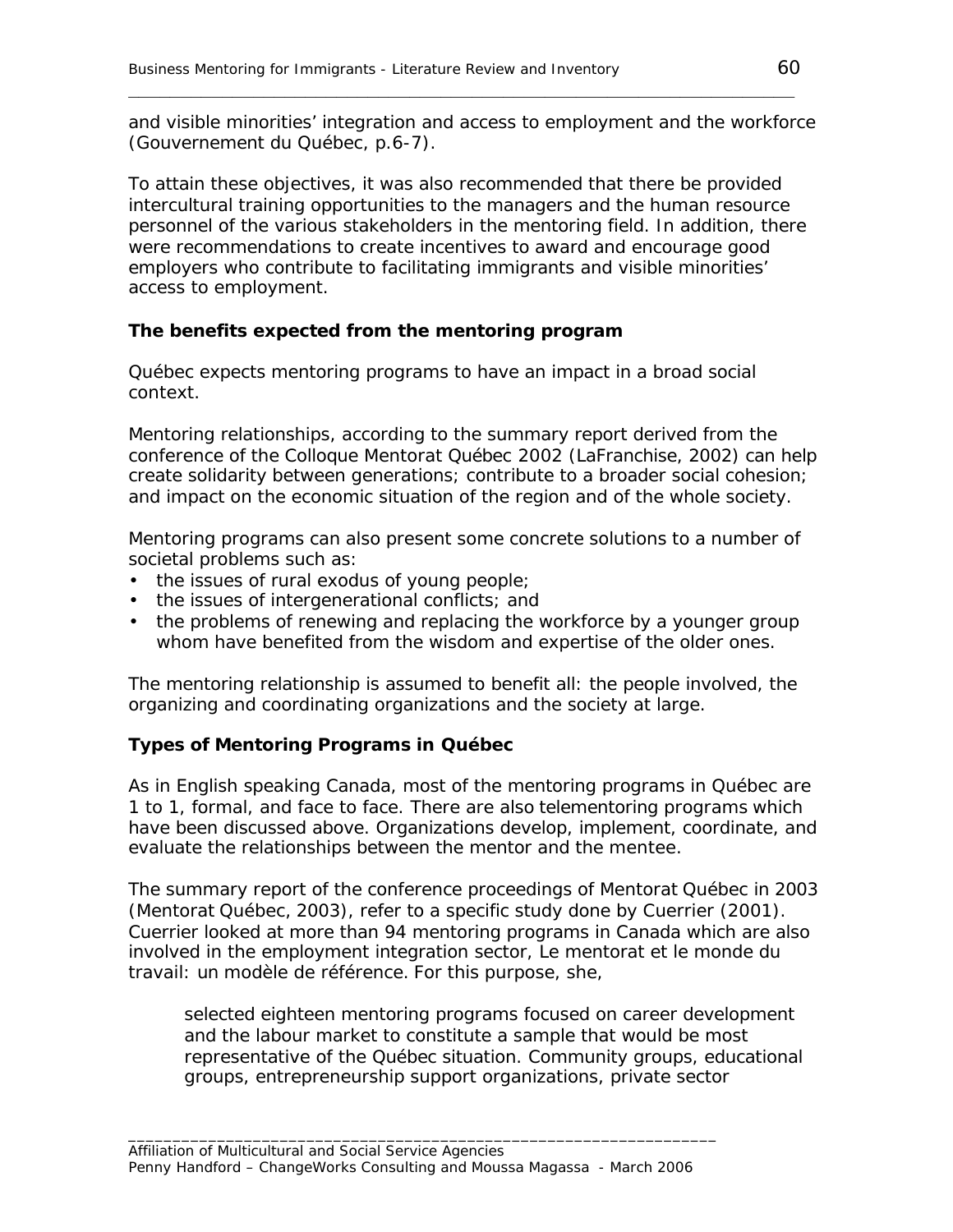businesses, and professional orders and associations operated these programs (Cuerrier, 2001).

**\_\_\_\_\_\_\_\_\_\_\_\_\_\_\_\_\_\_\_\_\_\_\_\_\_\_\_\_\_\_\_\_\_\_\_\_\_\_\_\_\_\_\_\_\_\_\_\_\_\_\_\_\_\_\_\_\_\_\_\_\_\_\_\_**

Cuerrier's study looked at the functioning of the mentoring programs, the role of the program coordinator, the follow up of the relationship, the model of training for the mentor, the mentee, and coordinators and the program evaluation models. The results pointed to a similarity among the various programs in the provinces in term of:

- concept definition;
- the resources available for the programs;
- the formal aspect of program management;
- the training; and
- the kind of evaluations.

Some of the main differences are that:

- some programs are rural and some urban; and
- some programs are internal to businesses, others recruit from the communities.

# **7.1 IMPLICATIONS OF THE RESEARCH**

The Québec government views business mentoring as a provincial strategy to ensure that information is passed from one generation to another. This engagement of the provincial government in business mentoring programs in general, and business mentoring programs for immigrants specifically, has important consequences. It ensures the credibility and significance of such programs and it raises the profile of the programs. As a result, there is less reliance on the local co-ordinator of the business mentoring program for immigrants to market the benefits to the local corporate and small business sectors.

This is a significant benefit because generally, Host program co-ordinators:

- do not speak "business language";
- are not familiar, or comfortable, with business culture;
- have difficulty articulating the benefits of mentoring immigrants to senior managers who are those with the power to encourage their employees to take advantage of these volunteer opportunities.

If a similar framework for mentoring programs for immigrants were adopted by the appropriate department of the federal government, the work of the program co-ordinator would be significantly easier and it is likely that the number of mentors would increase.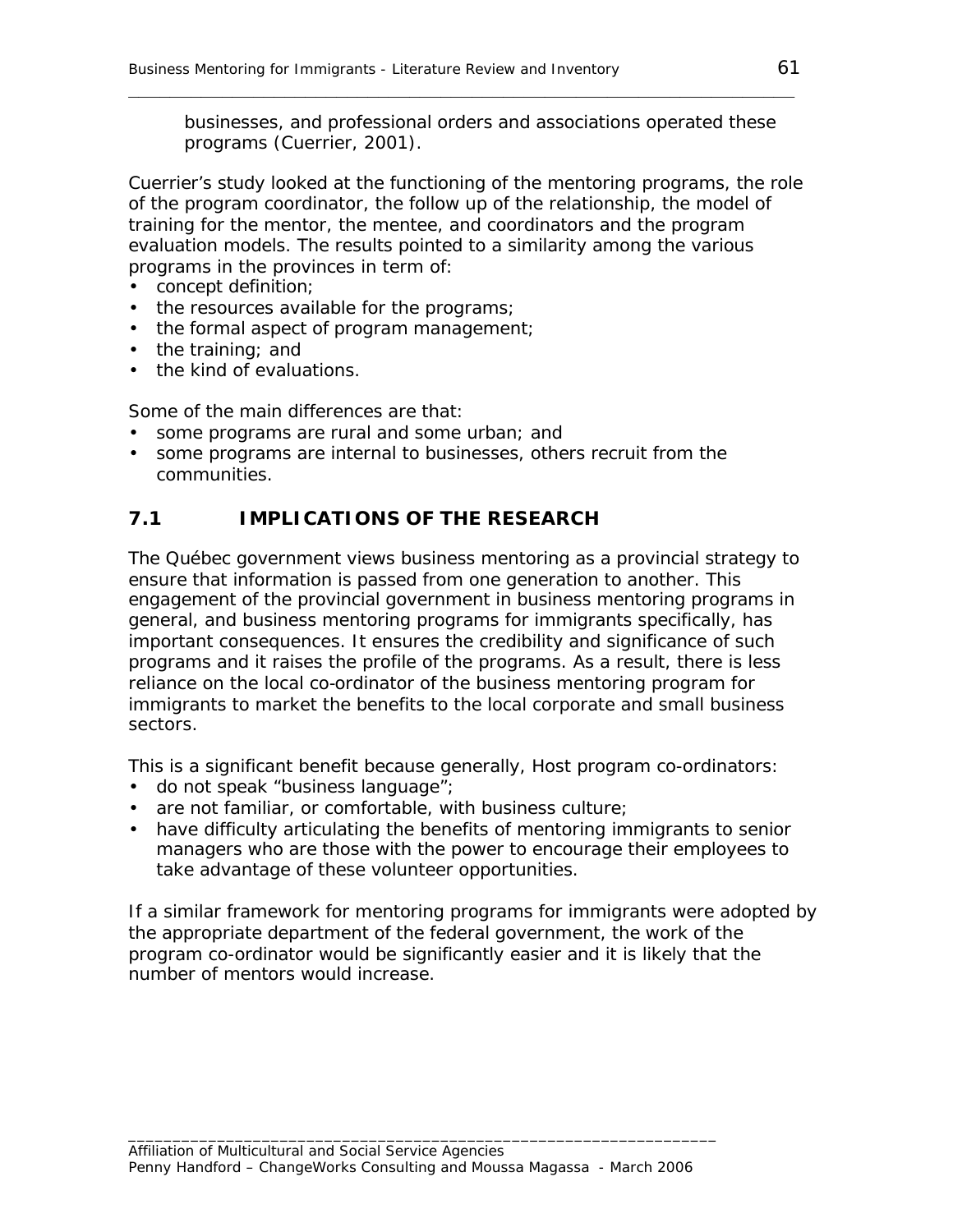#### *SUGGESTION FOR CIC:*

CIC may wish to encourage the appropriate federal government department to develop policies and procedures, similar to those in Québec, which would provide a national framework and societal context for business mentoring programs for immigrants.

**\_\_\_\_\_\_\_\_\_\_\_\_\_\_\_\_\_\_\_\_\_\_\_\_\_\_\_\_\_\_\_\_\_\_\_\_\_\_\_\_\_\_\_\_\_\_\_\_\_\_\_\_\_\_\_\_\_\_\_\_\_\_\_\_**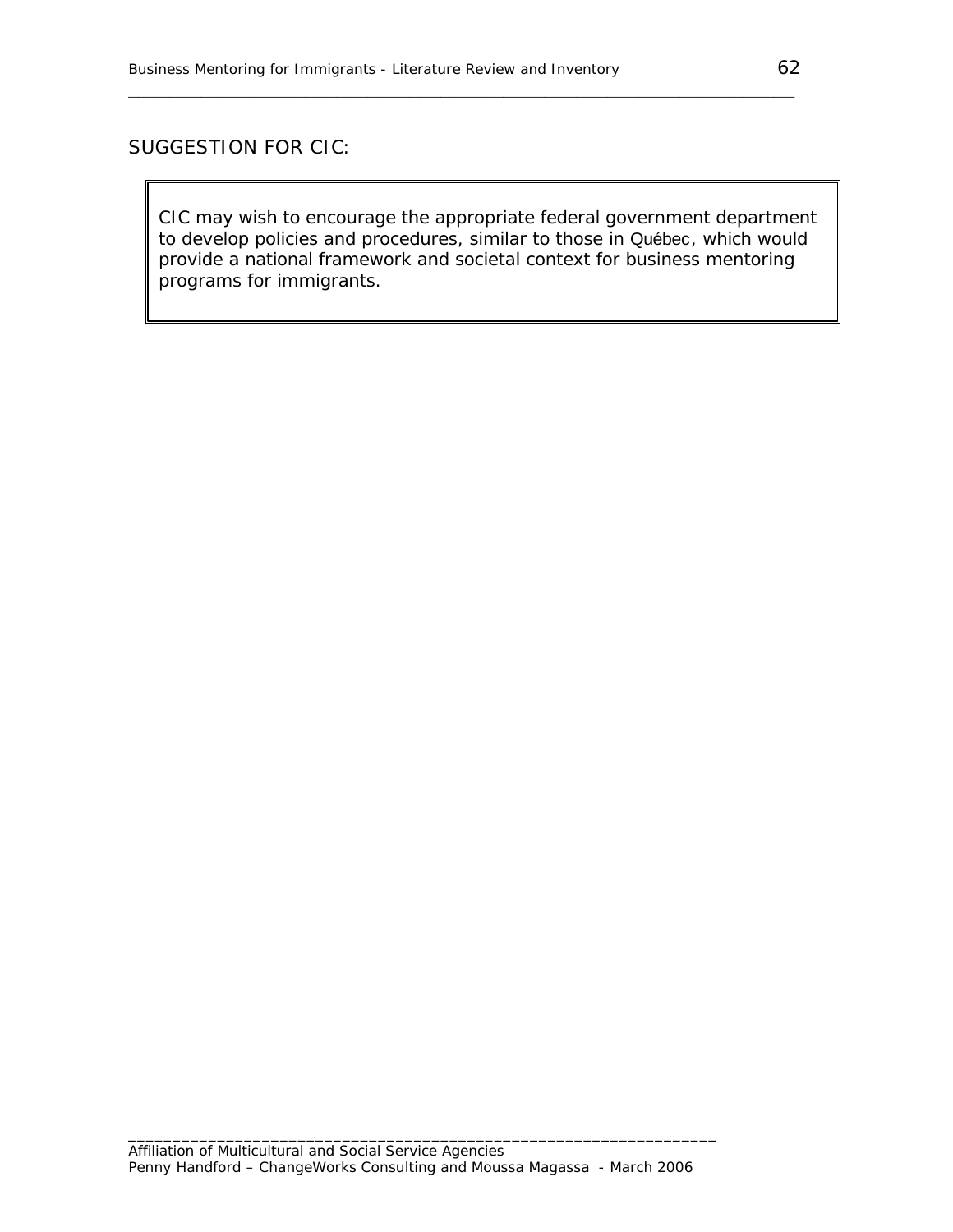# **Example 9: Québec - Program for Immigrants Le Comité d'adaptation de la main-d'oeuvre –Personnes Immigrantes (CAMO)**

**\_\_\_\_\_\_\_\_\_\_\_\_\_\_\_\_\_\_\_\_\_\_\_\_\_\_\_\_\_\_\_\_\_\_\_\_\_\_\_\_\_\_\_\_\_\_\_\_\_\_\_\_\_\_\_\_\_\_\_\_\_\_\_\_**

As stated above Québec pluriel is a project initatiated by the Québec Ministère de l'Emploi et de la Solidarit*é* Sociale in collaboration with other provincial government departments and non-profit organizations, such as l'Hirondelle- L'Hirondelle - Services d'accueil et d'intégration des immigrants; Carrefour jeunesse-emploi Bourassa-Sauvé ; Black Community resource Centre ; Centre génération emploi ; Intégration jeunesse du Québec inc., and the Service d'orientation et d'intégration des immigrants au travail de Québec.

Québec pluriel aims to facilitate the integration in the workforce. One of its partners, the Corporation Educacentre de Bois-de-Boulogne (CÉB) manages two mentoring programs. (One of them is a telementoring program. ??)

Each mentoring project is carried out in partnership with an organization specializing in employability or working with young people from cultural communities or visible minorities.

#### *Mentees*

Mentees are young people aged 16 to 24 who are visible minorities and young people aged 16 to 35 who are new arrivals to Québec (less than five years).

#### *Mentor*

Mentors are volunteer adults with a minimum of 5 years work experience in his/her field of expertise.

Partner organizations use the centre's mentor bank to pair up participants who have completed the job search, socioprofessional integration and familiarization with Québec reality workshops.

*Mentor recruitment, selection and training.* The CÉB offers mentor recruitment, selection and training.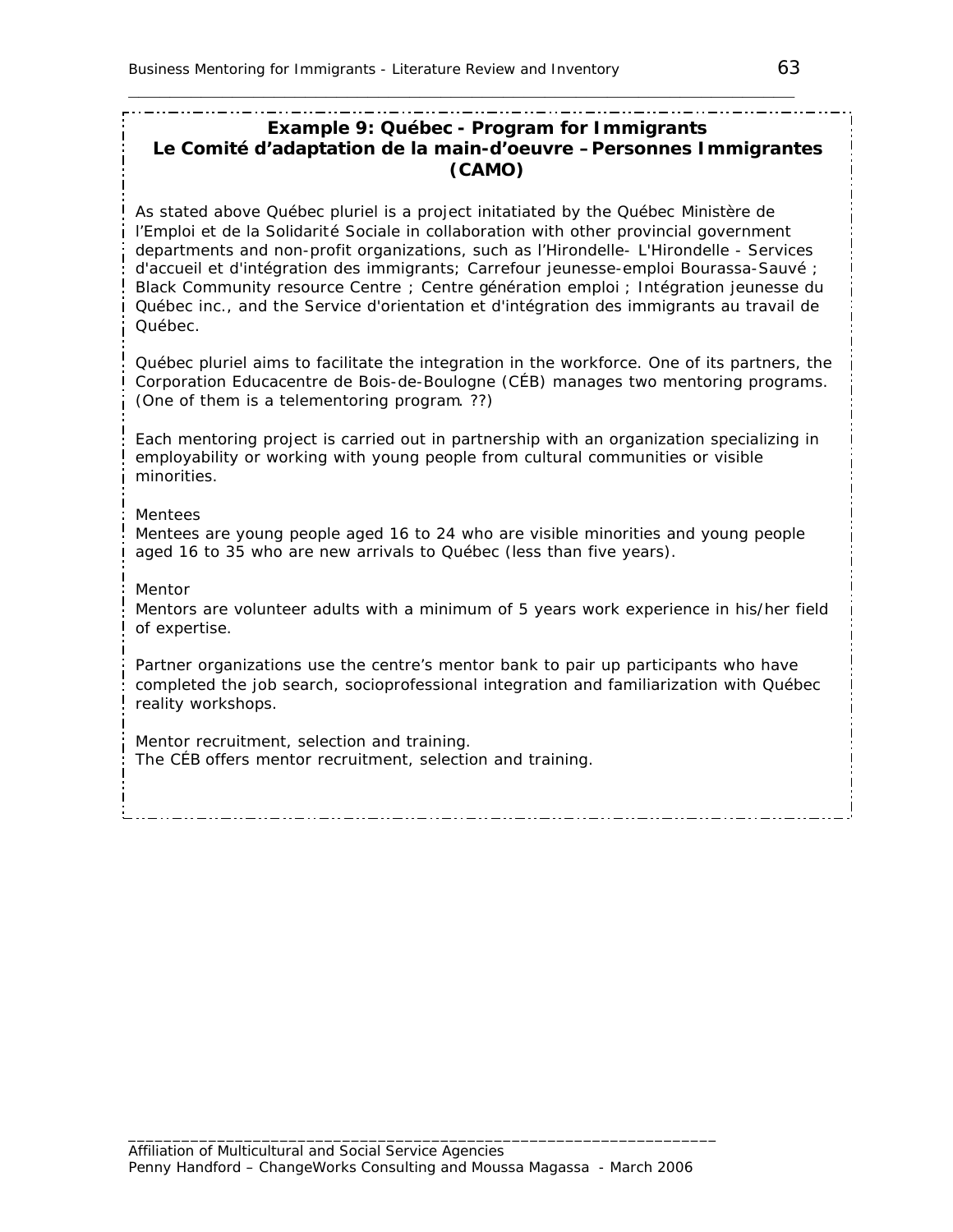# **Example 10: Québec– Program For Small Business Entrepreneurs La Fondation de l'Entrepreneurship**

**\_\_\_\_\_\_\_\_\_\_\_\_\_\_\_\_\_\_\_\_\_\_\_\_\_\_\_\_\_\_\_\_\_\_\_\_\_\_\_\_\_\_\_\_\_\_\_\_\_\_\_\_\_\_\_\_\_\_\_\_\_\_\_\_**

One of the most successful business mentoring programs in Québec is the *Mentorat d'Affaires* (Business mentoring) program at the Fondation de l'Entrepreneurship (La Fondation de l'Entrepreneurship, 2000). The program was started in an effort to create a program to support business sustainability, especially for young businesses which until then, had a life expectancy of less than 5 years in Québec.

#### *Mentors*

Mentors are usually volunteers, with many years of business management expertise; they are recognized for their personal achievements; they often have a large pool of skills and a network that they are eager to pass on and transfer to someone who is starting out. The Mentors have good listening and communication skills; are approachable; want to help and assist others; are trustworthy; and can contribute to a "transfer of business expertise" in order to help others to learn and avoid mistakes.

#### *Mentees*

The mentees are usually younger or new entrepreneurs, 60% are females and 55% are 35 years and under. They are drawn from all sectors of the economy in the province of Québec.

#### *Screening*

The Program *Mentorat d'affaires* is a formal model of mentoring model where the organization helps recruit, and screen both the mentor and the mentee. The relationship, although more instrumental than emotional, is viewed as also based on a human relationship (Tittley, p.4)

#### *Training and professional development:*

Mentees can assess a training guide online which gives an overview of the program, mentoring concepts and definitions, information about working with a mentor, a tool box for mentees and the overall administrative process to getting formerly registered in the program. There are also training resources for the coordinators of the mentorship program, at least 4 times a year through professional development days, conferences, workshops and peer learning events.

#### *Successes*

Over the years the *Mentorat d'affaires* has succeed in keeping afloat 75% of the companies who joined the program.

This program and its many local partners from the Québec economic development sectors (CLD, SADC, chambers of commerces, etc) has gained wide official recognition since its inception. It has made more than 700 mentorship matches and helped support and train more than 1300 new entrepreneurs and their businesses in all sectors province wide. The Program *Mentorat d'affaires* includes, province wide, more than 54 organizations who are involved in hosting business mentoring relationships.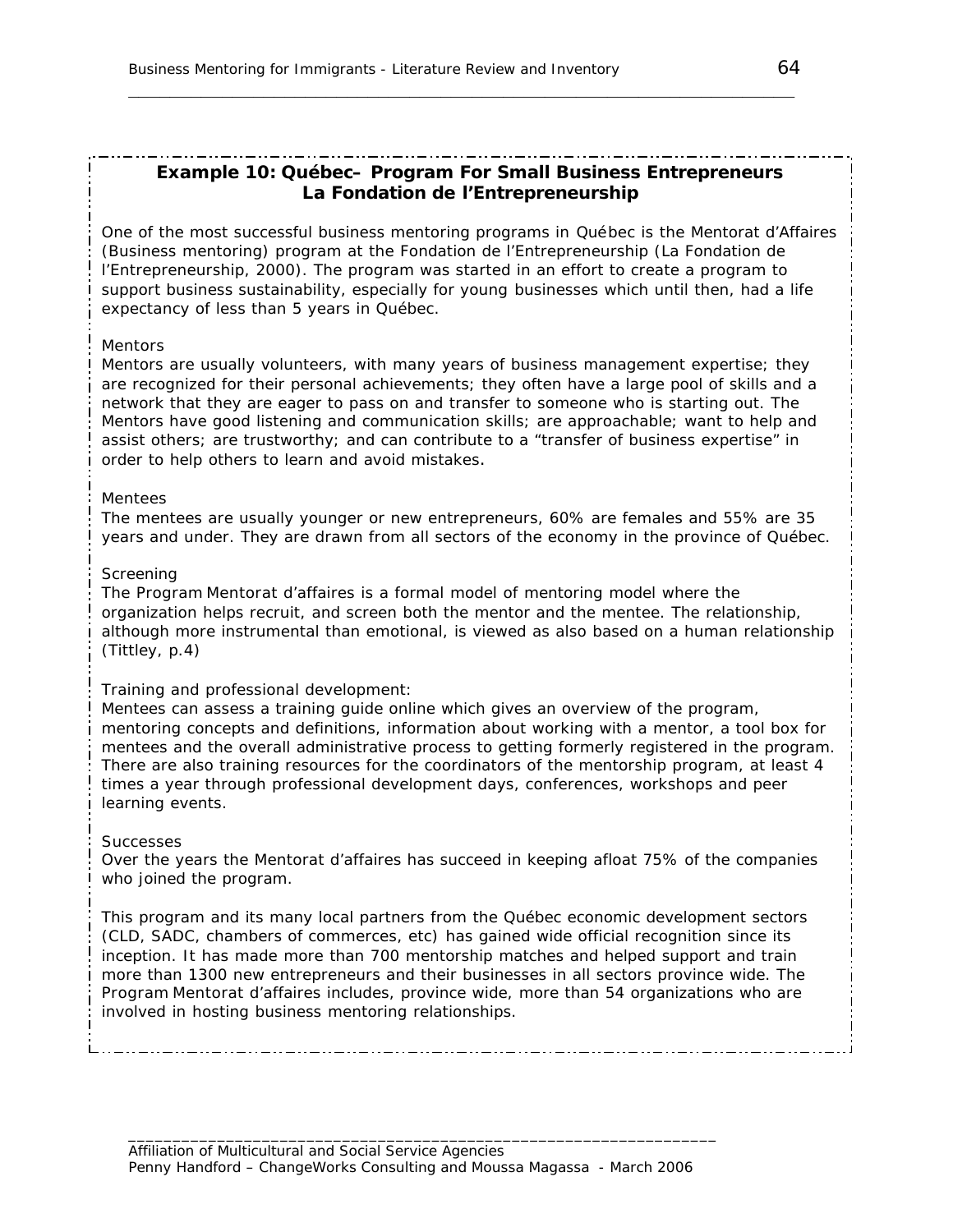## **Example 11: Québec - Program for Women Le Centre d'entrepreneuriat féminin du Québec**

*Le Centre d'entrepreneuriat féminin du Québec (CEFQ)*, created in 2005, is a structure championed by the Canada Economic Development which supports medium-sized enterprise (SME) in Québec. The objectives of the CEFQ are to "promote the start-up and development of enterprises managed by women; (and to) increase the rates of survival and success for their enterprises, both new and established" (Le Centre d'entrepreneuriat féminin du Québec, 2005).

The CEFQ is a non-profit organization, which supports women entrepreneurs, with various services including a mentoring service in French and English for new business start up.

*Mentees* Women entrepreneurs

*Mentors*

"Veteran businesswomen who closely support their mentees as guides, consultants and role-models. They provide the benefit of their experience as women entrepreneurs, and even their life experience to a certain degree. Mentors' services are voluntary, free and confidential. They are there over the long term, and provide mentees with new skills, while boosting their self-confidence, abilities and chances of successfully achieving their personal and professional goals".

The mentoring program at the CEFQ is a kind of peer support program defined as a "support tool for women entrepreneurs (*mentees*) to have access to other women on a province-wide scale… for getting advice and building skills".

*Matching*

Mentors and mentees are paired according to interest, need and field of expertise".

The WECQ (or CEFQ in French) also participates in the mentoring program of the *Fondation de l'entrepreneurship* and is the only accredited women's cell.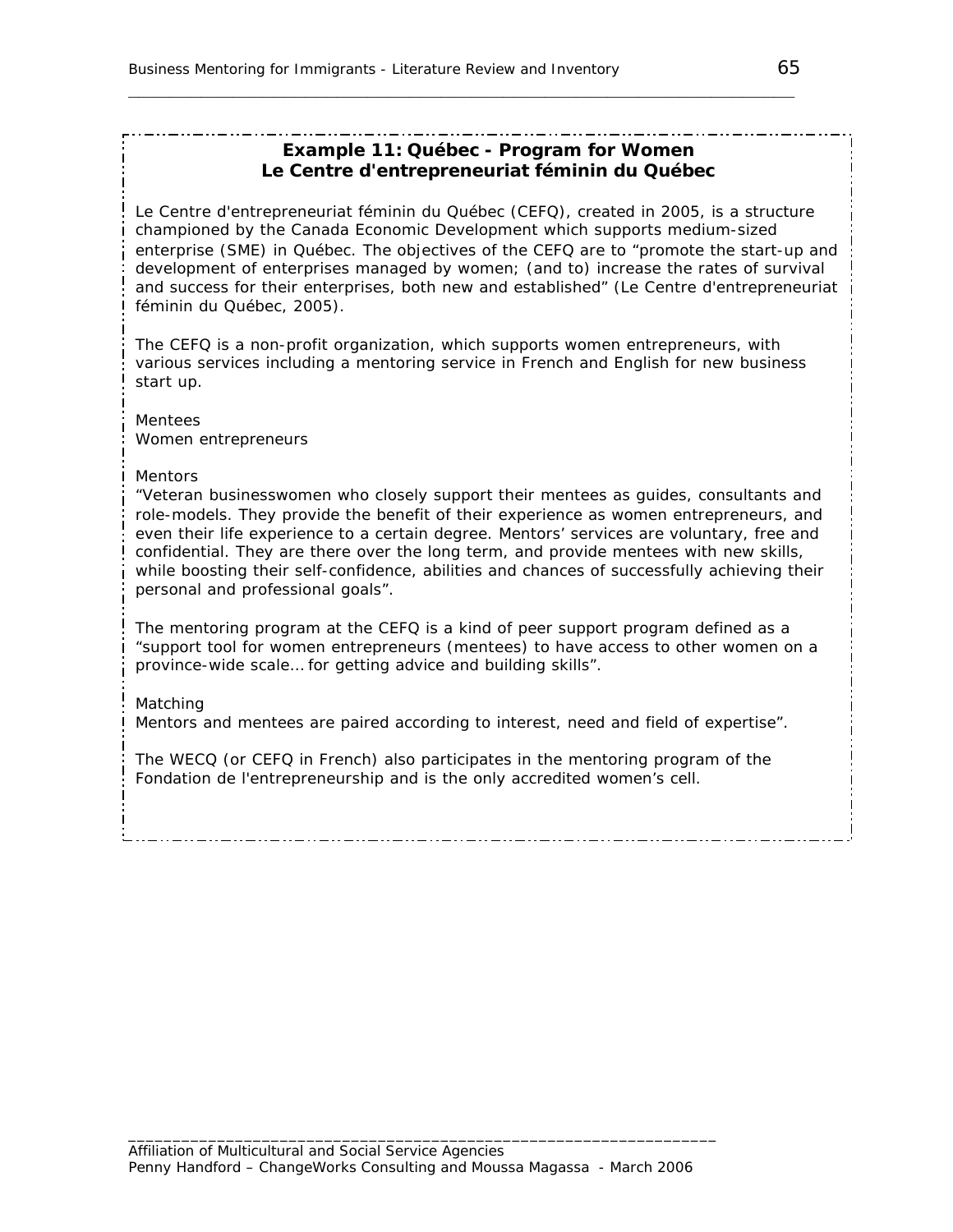### **Example 12: Québec Network of Mentoring Organizations Le Mentorat Québec**

**\_\_\_\_\_\_\_\_\_\_\_\_\_\_\_\_\_\_\_\_\_\_\_\_\_\_\_\_\_\_\_\_\_\_\_\_\_\_\_\_\_\_\_\_\_\_\_\_\_\_\_\_\_\_\_\_\_\_\_\_\_\_\_\_\_\_**

Le Mentorat Québec is a membership based network of organizations and people involved in advancing business mentoring in Québec.

Le Mentorat Québec creates networks and facilitates the sharing of, knowledge and strategy tools between practitioners and other stakeholders in the sector.

The purposes of Le Mentorat Québec are:

- facilitate networking
- facilitate the development of new ideas
- facilitate the sharing and transfer of expertise in the field between practitioners
- facilitate the sharing of information about new developments and research projects conducted in the field
- to organize business mentorship programs meeting in Québec

The network produces projects strategic plans and program evaluations report.

Every 18 months Le Mentorat Québec organizes a seminar which brings together people interested in managing mentoring programs.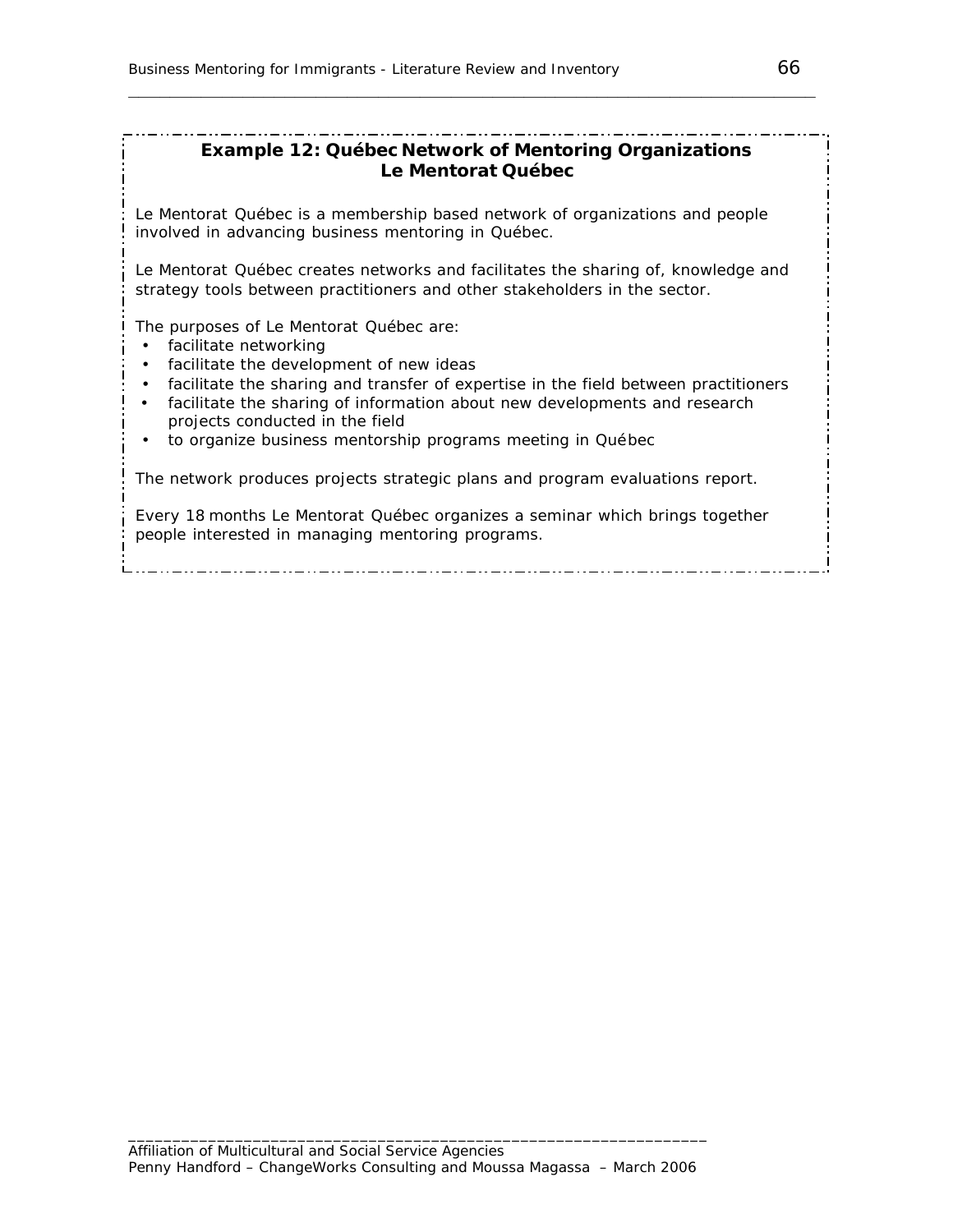## **8. MENTORING AND DIVERSITY**

Historically, there has been little research into cross-cultural mentoring, however research in the area is increasing.

**\_\_\_\_\_\_\_\_\_\_\_\_\_\_\_\_\_\_\_\_\_\_\_\_\_\_\_\_\_\_\_\_\_\_\_\_\_\_\_\_\_\_\_\_\_\_\_\_\_\_\_\_\_\_\_\_\_\_\_\_\_\_\_\_\_\_**

#### **Culture**

Rosinski (2003) states that:

"A group's culture is the set of unique characteristics that distinguishes its members from another group."

This definition encompasses both visible (behaviors, language, artifacts) and invisible manifestations (norms, values, and basic assumptions or beliefs).

People belong to multiple based on:

Geography and nationality, region, religion, ethnicity;

- Discipline: profession, education;
- Organizations: industry, corporation, union, function;
- Social life: family, friends, social class, clubs; and/or
- Gender and sexual orientation

The author of this report would add "age group" to this list.

According to Rosinski, personal identity can be viewed as a "personal and dynamic synthesis of multiple cultures." Behavior will typically vary depending on the group a person happens to be associating with at the time.

This approach has two important implications for mentoring in a cross cultural situation. First, that mentors must be aware of cultural differences and second that people can adopt a set of cultural values and norms without relinquishing another set of values and norms.

Norms refer to what is considered right, appropriate, and acceptable by the cultural group. Values are the ideals shared by that group. Norms and values vary cross-nationally, but they also vary by other cultural groups: corporate, professional, ethnic, age, class, and so on. To effectively mentor across national and even organizational cultures, mentors need to accept the relativity of their own norms and values, even the core ones like growth.

Rosinski notes that sometimes abstract norms have to be distinguished from real ones. For example, nondiscrimination could be the abstract norm (i.e., the right thing to do in principle). However, discrimination may be the real norm (i.e., the rule usually applied in practice).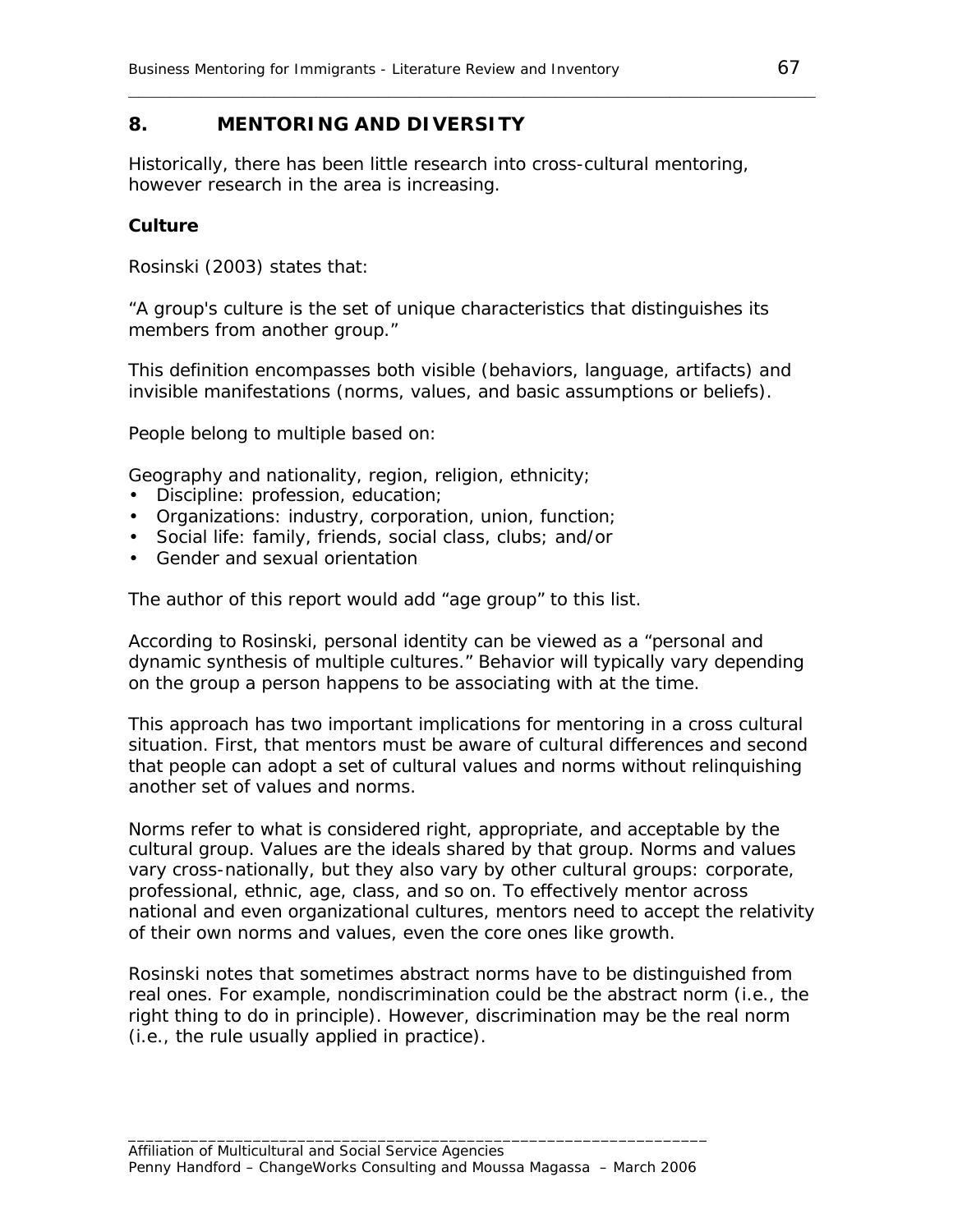#### **Relevant Dimensions of Culture**

Generally speaking, the dimensions of culture that could be expected to be particularly relevant to the mentoring relationship are age, social class, gender, sexual orientation, and ethno-cultural group.

**\_\_\_\_\_\_\_\_\_\_\_\_\_\_\_\_\_\_\_\_\_\_\_\_\_\_\_\_\_\_\_\_\_\_\_\_\_\_\_\_\_\_\_\_\_\_\_\_\_\_\_\_\_\_\_\_\_\_\_\_\_\_\_\_**

Kochan (2002) cited by Boschke (2001) states that the issues of ethnicity, gender, and social status were not as important as power, influence, compatibility, and commitment when considering creating mentoring pairs.

The researcher could not find any other literature exploring the affect on the mentoring relationship of age, social class, or sexual orientation. Therefore, this report will only consider ethno-cultural differences and gender.

#### **Gender**

Cross gender mentoring is a complicated issue and the literature is contradictory in some areas.

Bowman et al. (1999) report that women and men are equally likely to be mentees, however, mentors are more likely to be men.

Bowman cites Ragins and Cotton (1993) who report that although women anticipate more drawbacks to mentoring relationships than do men, senior women are as likely as senior men to *want to be* mentors. Therefore, Bowman et al. believe that the scarcity of women mentors is the result of the small numbers of women in senior positions rather than a reluctance on the part of women to be mentors.

In academia Berg and Ferber (1983) cited by Boschke (2001) found that students sought out mentors of the same gender – however because there is a small pool of women faculty available women students were often not able to find women mentors.

There are relatively few pairings of a senior woman and a junior man. Again, Bowman et al. attribute this to the small numbers of senior women rather than any attitudes or prejudices on the part of senior women.

#### **Does cross gender pairing make a difference?**

The research on cross gender pairings is contradictory. Boschke (2001) reports Drehelr et al. (1990) Ragins et al. (1994) Whitley et al. (1992) as finding no gender differences between career mentoring experience, intentions to mentor, amount of incidents, and costs associated with mentoring.

Similarly, Bowman et al. (1999) could find no differences between the type of help (instrumental and psychosocial) given by male and female mentors.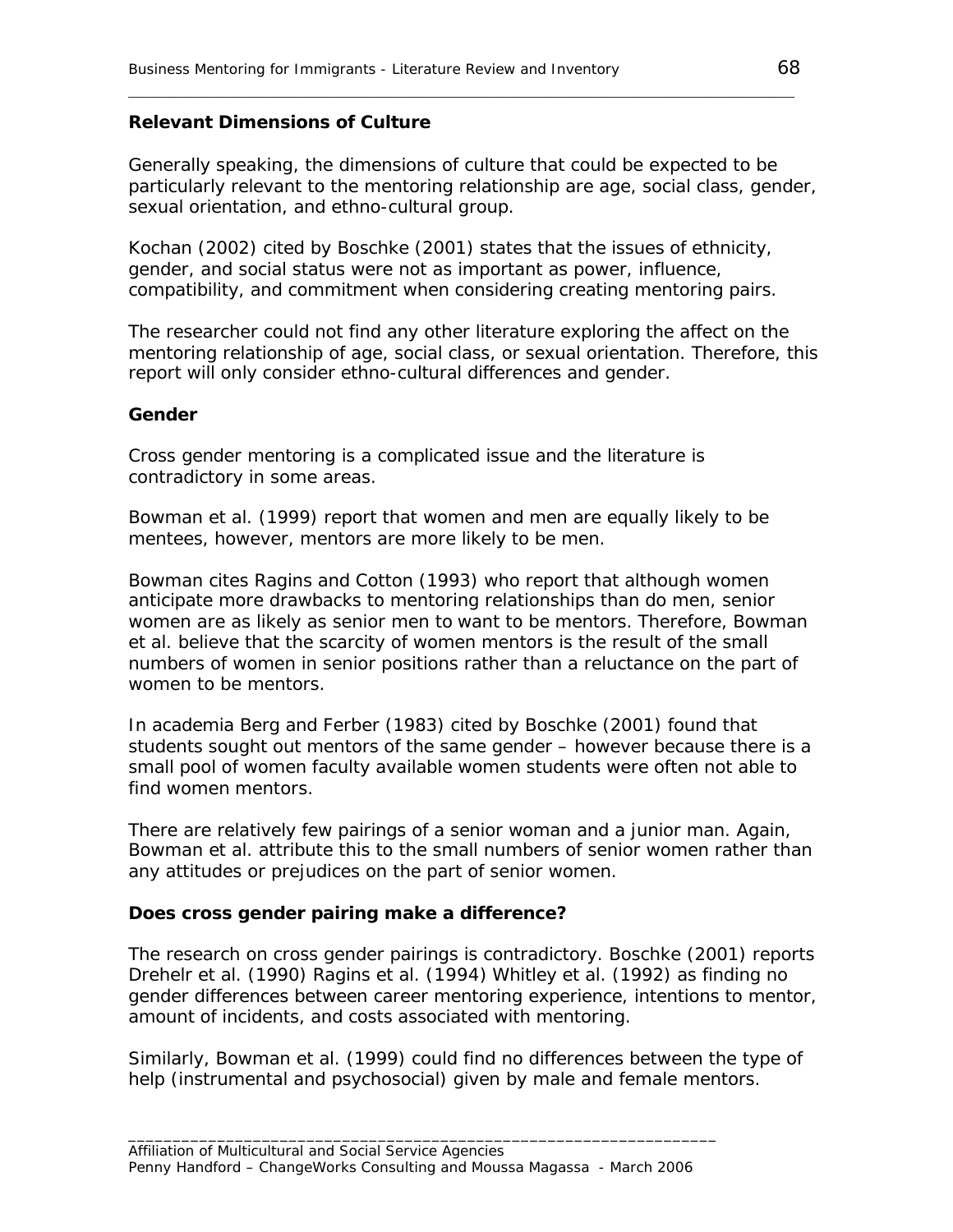On the other hand, Keyton and Kalbfleisch (1993) and Reich (1985) found that there were differences.

**\_\_\_\_\_\_\_\_\_\_\_\_\_\_\_\_\_\_\_\_\_\_\_\_\_\_\_\_\_\_\_\_\_\_\_\_\_\_\_\_\_\_\_\_\_\_\_\_\_\_\_\_\_\_\_\_\_\_\_\_\_\_\_\_**

Blake (1999) reports that most Black women respondents in a US study reported good experiences with both Black and White male mentors but much less so with White women.

Clearly, where cross-gender relationships might be especially detrimental is in their potential to lead to sexual involvement or the perception of others of sexual involvement. Significantly, Ragins and McFarlin (1990) cited by Bowman et al. found that in cross gender pairings both men and women reported that they avoided socializing with their other sex mentor after hours.

## **Does cross gender pairing affect the outcome?**

Bowman et al. (1999) report that in the past two decades the hypothesis that developmental relationships might differentially benefit women and men has not received empirical support.

However, Dreher and Cox 1996 found that MBAs who had had a mentor earned substantially higher salaries than other MBAs *but only if the mentor were a white male.* Female mentors and male mentors of colour brought no additions to income.

## **Ethno-cultural differences**

Bowman et al. (1999) state that although ethnicity alone does not determine one's qualifications as an excellent mentor, a body of literature suggests that cross-race mentor/mentee relationships are less beneficial than same-race relationships.

These authors make the point that the crucial element of mentorship, which spans ethno-cultural groups, is the *response of the mentor.* For example, if a mentee*,* discusses apparently discriminatory experiences and if the mentor's reaction is to convey the message that minorities are too sensitive to such issues, all further communication is likely to be affected. It will have become clear that the mentor will not honor certain parts of the mentees life experiences. Both members of the dyad lose.

Such behaviour on the part of the mentors is likely to be rooted in their own discomfort when the unfairness of the treatment of the mentee becomes apparent. To deal with this discomfort the mentor may blame the mentee or they may attempt to atone and apologize for the discriminatory behaviour of members of their own cultural group. Alternatively, they may simply avoid the discussion entirely.

The mentor needs to recognize and acknowledge with the mentee that such incidents do indeed occur. Steele (1997) cited in Bowman**,** discussing White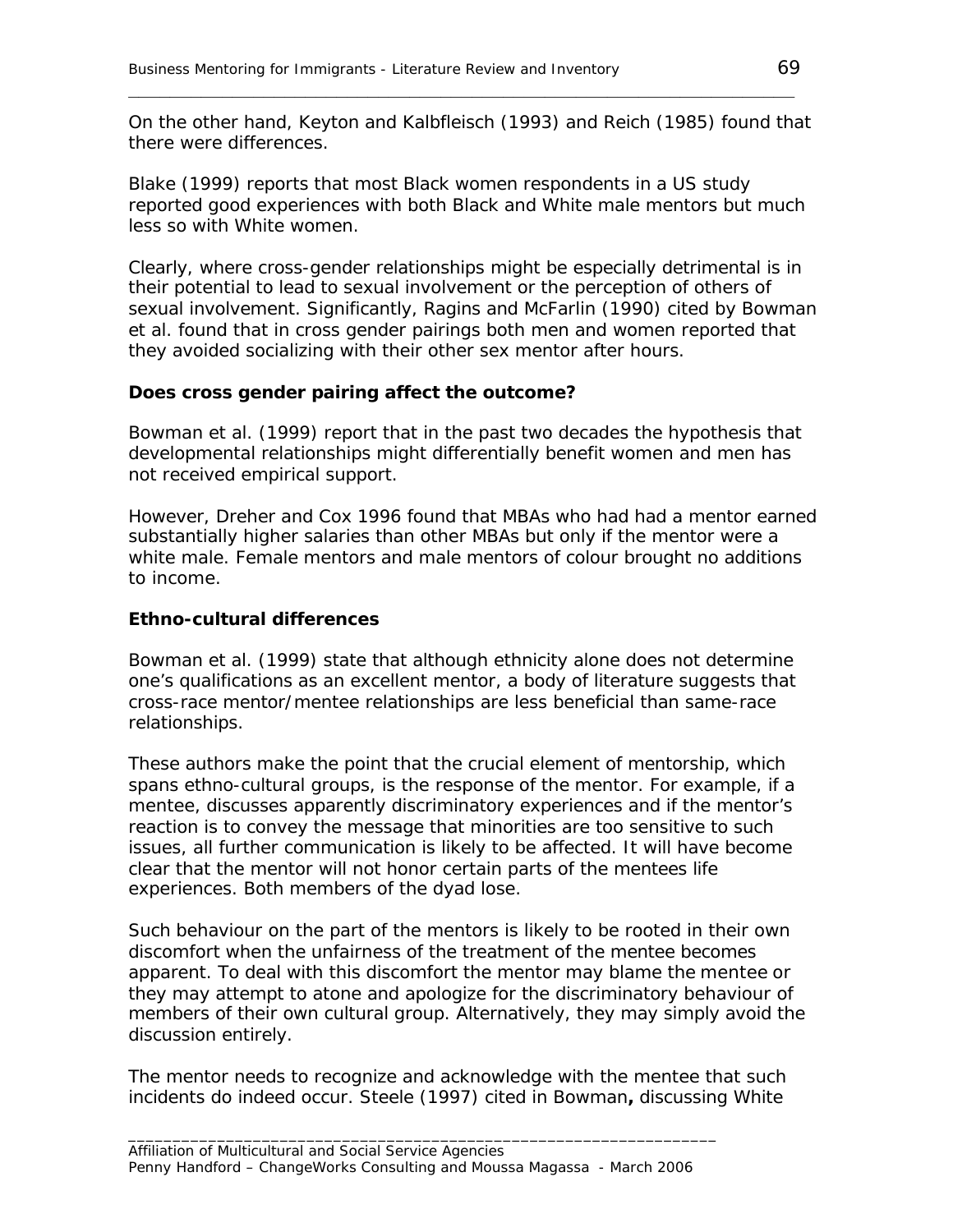people mentoring Black American students states that if the emotional issues (of discrimination etc.) are "too burdensome." It is "…most useful to emphasize instrumental help with tangible results, coupled with simple trust and optimism."

**\_\_\_\_\_\_\_\_\_\_\_\_\_\_\_\_\_\_\_\_\_\_\_\_\_\_\_\_\_\_\_\_\_\_\_\_\_\_\_\_\_\_\_\_\_\_\_\_\_\_\_\_\_\_\_\_\_\_\_\_\_\_\_\_**

Steele reports that an affirming adult relationship strategy was effectively used in a mentoring program for incoming minority students at the University of Michigan. The evaluation of this program showed that critical feedback was very effective when it was paired with optimism about their potential.

An especially useful strategy in helping minority mentees is to challenge them. Steele advises educators to select challenge over remediation. Giving challenging work conveys respect for (the student's) potential. Remedial work only reinforces that minority students are being viewed stereotypically, which can potentially and subtly harm their performance.

### **Example 9: An Illustration of the Challenge of Mentoring Across Ethno-Cultural Boundaries**

When discussing the situation of Asian Americans, Goto (1990) states that Asian Americans tend not to have mentors. She explains this in the following way:

Asian Americans may expect different types of mentor-like relationships which may discourage them from seeking, or recognizing, opportunities for developing mentoring relationships built on a western model. For example, in Japanese culture there is a mentor-like relationship between teacher (sensei) and student and between senior (sempai) and junior (kohai) peers. Chinese and Korean cultures have similar mentorlike roles: quan-bei and hou-bei refer to the same relationships in Korean culture. Dagei is the title of a "big brother" in Chinese culture and Hyung is used by a younger male to refer to an elder male in Korean culture. These roles tend to serve many of the functions of the Western mentor.

Culturally Asian mentor-like relationships differ from their Western counterparts in that they are much more formally hierarchical and they blur the distinctions between family and social ties. For example, formal language, formal titles, deference, and other forms of reverence are expected between student and teacher and even between junior and senior peers. Through relationships within families, Asian Americans learn the behaviours that are appropriate for non-familial relationships. They may come to rely on these like mentor relationships for career guidance and may not understand the need to pursue such relationships in work or school contexts.

Also, they may assume that those who are senior to them – who hold potentially mentor-like positions in relation to them – will automatically give them guidance and nurture the relationship. As mentees, they may not expect to have to seek such guidance and nurturance actively, holding instead the expectation that the person with the greater power will initiate these.

Effective mentoring programs might encourage Asian Americans students and workers to develop a situation specific strategy for behaving assertively.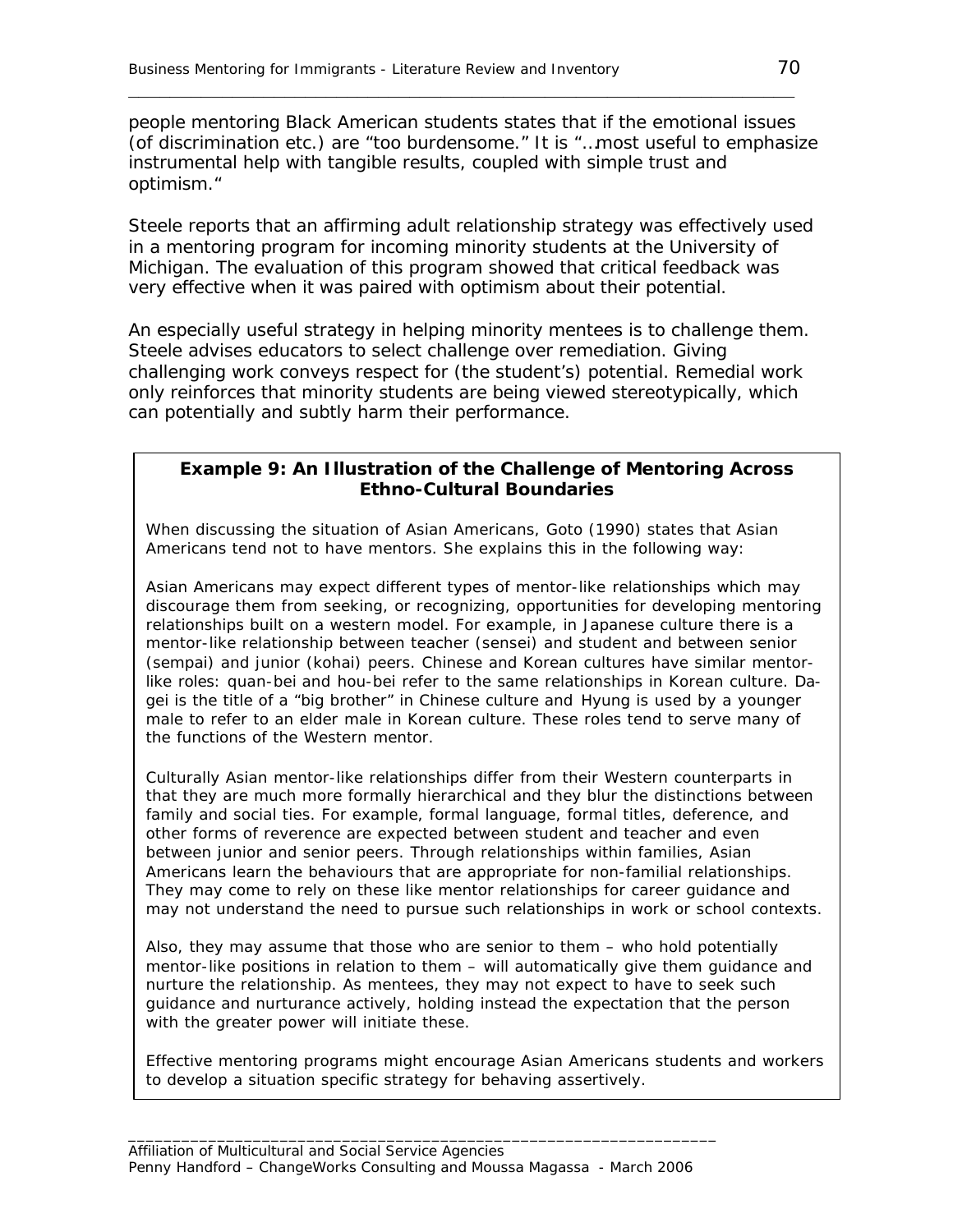### **Ethnocentricity**

Traditional mentoring can fall into the trap of adopting an ethnocentric view. Ethnocentrism is the assumption that one's own culture is central to all reality. There is no evil intent; it is simply a naïveté or a lack of awareness of culture.

**\_\_\_\_\_\_\_\_\_\_\_\_\_\_\_\_\_\_\_\_\_\_\_\_\_\_\_\_\_\_\_\_\_\_\_\_\_\_\_\_\_\_\_\_\_\_\_\_\_\_\_\_\_\_\_\_\_\_\_\_\_\_\_\_**

Ethnocentrism occurs in three forms: ignoring differences, evaluating them negatively, and downplaying their importance. In the experience of Rosinski (2003), the first form of ethnocentrism is rare among mentors, the second is not uncommon, and the third is frequent.

Rosinski (1999) compares ethnocentricity with ethnorelative approaches. Ethnorelative approaches can lead to synergy and creativity. For the Table 13 below, Rosinski (2003) cites Bennet, Milton. *Toward: A Developmental Model for Intercultural Sensitivity* (1993) and Rosinski, Phillippe. *Beyond Intercultural Sensitivity: Leveraging Cultural Differences* (1999)

| <b>ETHNOCENTRIC PITFALLS</b>                                                                                               | <b>ETHNORELATIVE APPROACHES</b><br><b>LEADING TO SYNERGY AND</b><br><b>CREATIVITY</b>                                                                                                                                                                  |
|----------------------------------------------------------------------------------------------------------------------------|--------------------------------------------------------------------------------------------------------------------------------------------------------------------------------------------------------------------------------------------------------|
| Ignore differences<br>Be physically or mentally<br>isolated/separated<br>Deny                                              | Recognize and accept differences<br>Acknowledge, appreciate,<br>understand<br>Acceptance is not equal to<br>$\bullet$<br>agreement or surrender<br>Acceptance needs to be instinctual<br>and emotional not just intellectual                           |
| Recognize differences but evaluate<br>them negatively<br>Denigrate others<br>Feel superior<br>Place others on a pedestal   | Adapt to difference<br>Move outside one's comfort zone<br>Empathy (temporary shift in<br>$\bullet$<br>perspective)<br>Adaptation is not the same as<br>adoption and assimilation                                                                       |
| Recognize differences but minimize<br>their importance<br>Trivialize<br>Fail to notice uniqueness - we<br>are all the same | Integrate difference<br>Hold different frames of reference<br>in mind<br>Analyze and evaluate situations<br>from different cultural<br>perspectives<br>Remain grounded in reality:<br>essential to avoid becoming<br>dazzled by too many possibilities |

| TABLE 13 ETHNOCENTRICITY AND ETHNORELATIVISM |
|----------------------------------------------|
|                                              |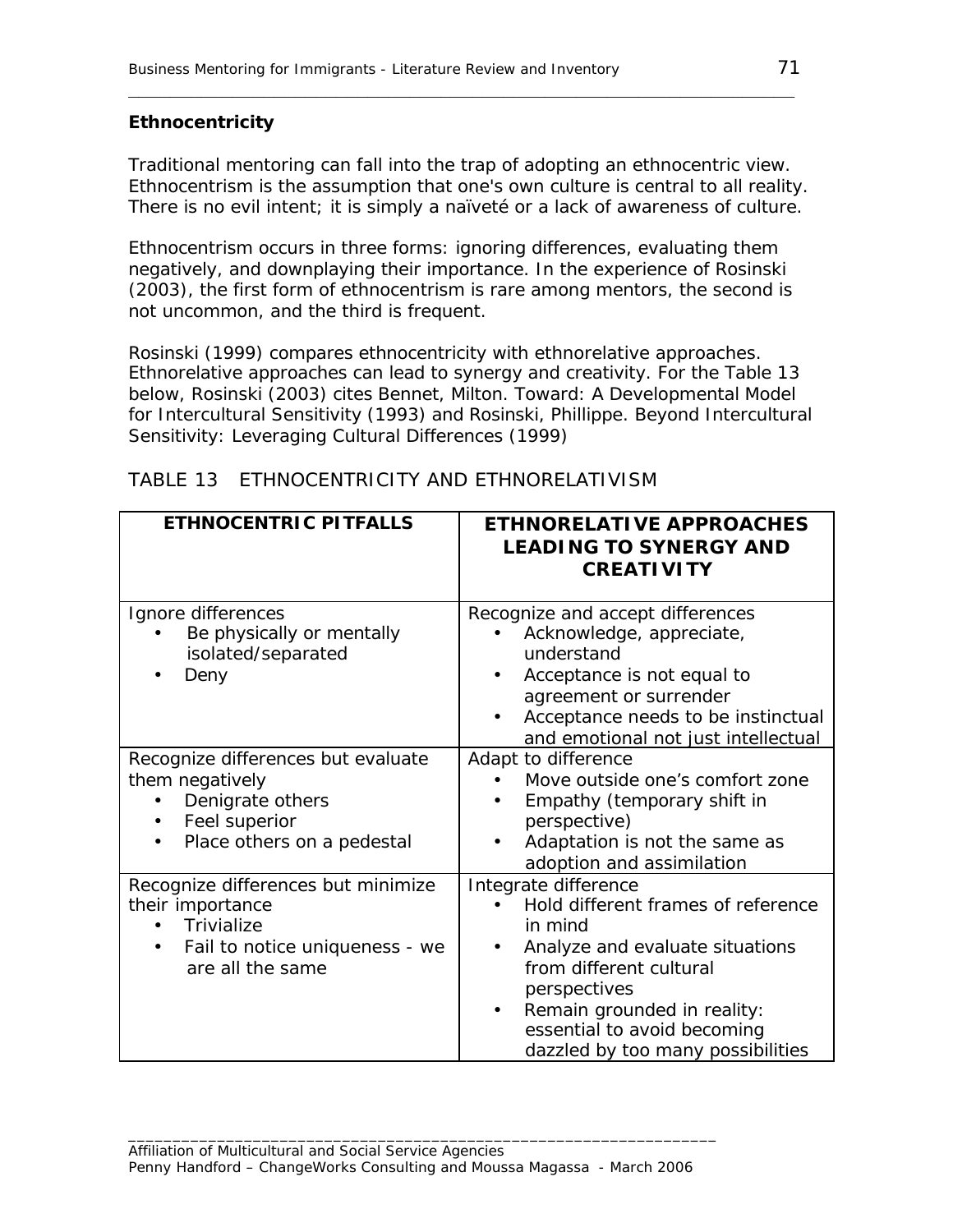| Leverage differences            |
|---------------------------------|
| Make the most of differences    |
| strive for synergy              |
| • Proactively look for gems in  |
| different cultures              |
| Achieve unity through diversity |

As an antidote to ethnocentricity, Rosinski recommends adopting a cultural framework which provides language which the mentor and mentee can use to discuss any ethno-cultural differences they might encounter. Rosinski proposes the Cultural Orientations Framework set out in Table 14.

## *TABLE 14 A CULTURAL ORIENTATIONS FRAMEWORK*

| <b>Categories</b>                    | <b>Dimensions</b>        | <b>Description</b>                                                                                                                                                                                                                                                              |
|--------------------------------------|--------------------------|---------------------------------------------------------------------------------------------------------------------------------------------------------------------------------------------------------------------------------------------------------------------------------|
| Sense of Power and<br>Responsibility | Control/Harmony/Humility | Control: People have a<br>determinant power and<br>responsibility to forge the life<br>they want.<br>Harmony: Strive for balance and<br>harmony with nature.<br>Humility: Accept inevitable<br>natural limitations.                                                             |
| Time Management<br>Approaches        | Scarce/Plentiful         | Scarce: Time is a scarce<br>resource. Manage it carefully!<br>Plentiful: Time is abundant.<br>Relax!                                                                                                                                                                            |
|                                      | Monochronic/Polychronic  | Monochronic: Concentrate on<br>one activity and/or relationship<br>at a time.<br>Polychronic: Concentrate<br>simultaneously on multiple tasks<br>and/or relationships.                                                                                                          |
|                                      | Past/Present/Future      | Past: Learn from the past. The<br>present is essentially a<br>continuation or a repetition of<br>past occurrences.<br>Present: Focus on the "here and<br>now" and short-term benefits.<br>Future: Have a bias toward long-<br>term benefits. Promote a far-<br>reaching vision. |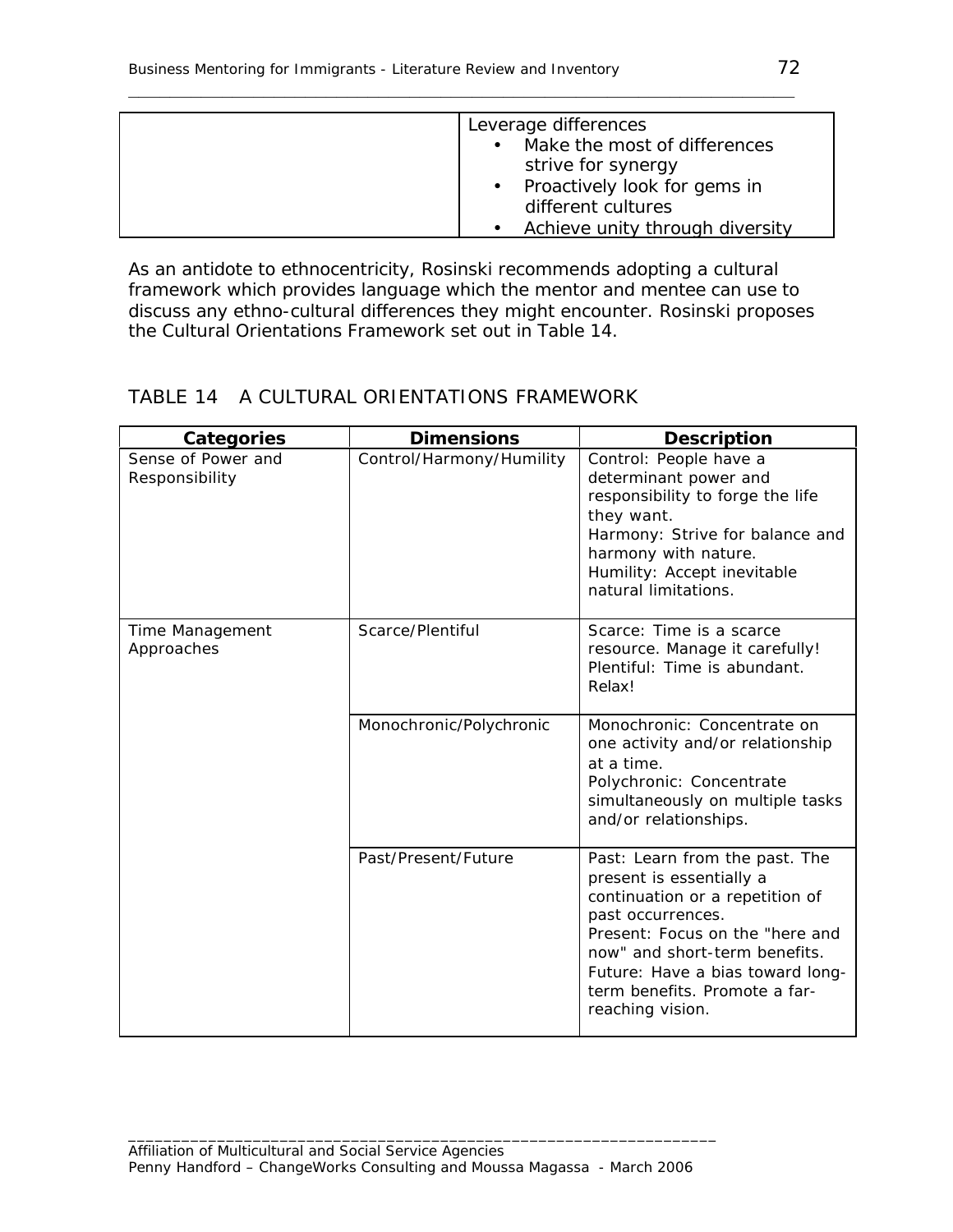| Definitions of Identity and<br>Purpose        | Being/Doing                    | Being: Stress living itself and<br>the development of talents and<br>relationships.<br>Doing: Focus on<br>accomplishments and visible<br>achievements.                                                                                                                                                                                                     |
|-----------------------------------------------|--------------------------------|------------------------------------------------------------------------------------------------------------------------------------------------------------------------------------------------------------------------------------------------------------------------------------------------------------------------------------------------------------|
|                                               | Individualistic/Collectivistic | Individualistic: Emphasize<br>individual attributes and<br>projects.<br>Collectivistic: Emphasize<br>affiliation with a group.                                                                                                                                                                                                                             |
| Organizational<br>Arrangements                | Stability/Change               | Stability: Value a static and<br>orderly environment. Encourage<br>efficiency through systematic<br>and disciplined work. Minimize<br>change and ambiguity,<br>perceived as disruptive.<br>Change: Value a dynamic and<br>flexible environment. Promote<br>effectiveness through<br>adaptability and innovation.<br>Avoid routine, perceived as<br>boring. |
|                                               | Competitive/Collaborative      | Competitive: Promote success<br>and progress through<br>competitive stimulation.<br>Collaborative: Promote success<br>and progress through mutual<br>support, sharing of best<br>practices and solidarity.                                                                                                                                                 |
| Notions of Territory and<br><b>Boundaries</b> | Protective/Sharing             | Protective: Protect yourself by<br>keeping personal life and<br>feelings private (mental<br>boundaries), and by minimizing<br>intrusions in your physical space<br>(physical boundaries).<br>Sharing: Build closer<br>relationships by sharing your<br>psychological and physical<br>domains.                                                              |
| <b>Communication Patterns</b>                 | High Context/ Low Context      | High Context: Rely on implicit<br>communication. Appreciate the<br>meaning of gestures, posture,<br>voice, and context.<br>Low Context: Rely on explicit<br>communication. Favor clear and<br>detailed instructions.                                                                                                                                       |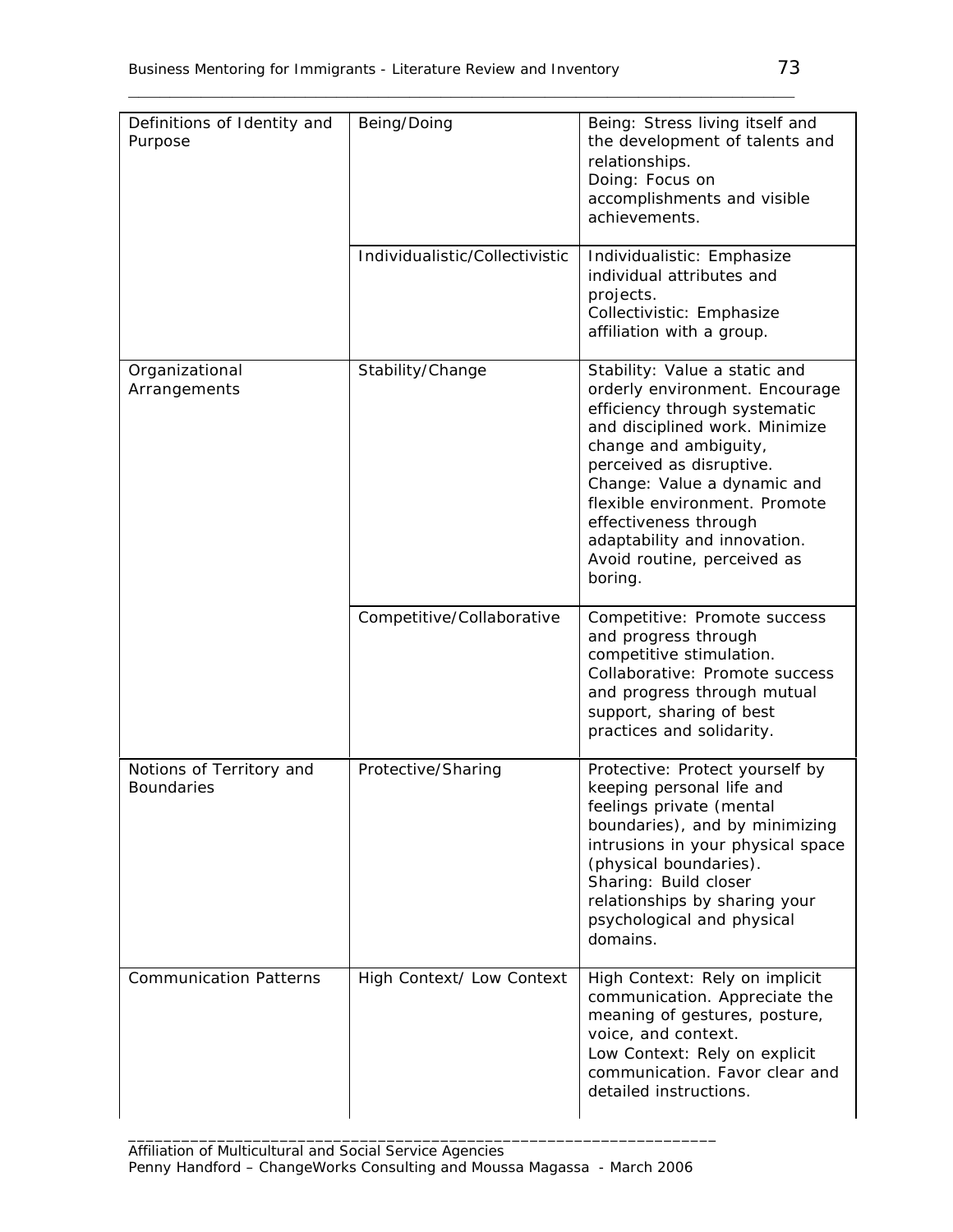|                   | Direct/Indirect     | Direct: In a conflict or with a<br>tough message to deliver, get<br>your point across clearly at the<br>risk of offending or hurting.<br>Indirect: In a conflict or with a<br>tough message to deliver, favor<br>maintaining a cordial<br>relationship at the risk of<br>misunderstanding.                 |
|-------------------|---------------------|------------------------------------------------------------------------------------------------------------------------------------------------------------------------------------------------------------------------------------------------------------------------------------------------------------|
|                   | Affective/Neutral   | Affective: Display emotions and<br>warmth when communicating.<br>Establishing and maintaining<br>personal and social connections<br>is key.<br>Neutral: Stress conciseness,<br>precision, and detachment when<br>communicating.                                                                            |
|                   | Formal/Informal     | Formal: Observe strict protocols<br>and rituals.<br>Informal: Favor familiarity and<br>spontaneity.                                                                                                                                                                                                        |
| Modes of Thinking | Deductive/Inductive | Deductive: Emphasize concepts,<br>theories, and general principles.<br>Then, through logical reasoning,<br>derive practical applications and<br>solutions.<br>Inductive: Start with<br>experiences, concrete situations,<br>and cases. Then, using intuition,<br>formulate general models and<br>theories. |
|                   | Analytical/Systemic | Analytical: Separate a whole into<br>its constituent elements. Dissect<br>a problem into smaller chunks.<br>Systemic: Assemble the parts<br>into a cohesive whole. Explore<br>connections between elements<br>and focus on the whole system.                                                               |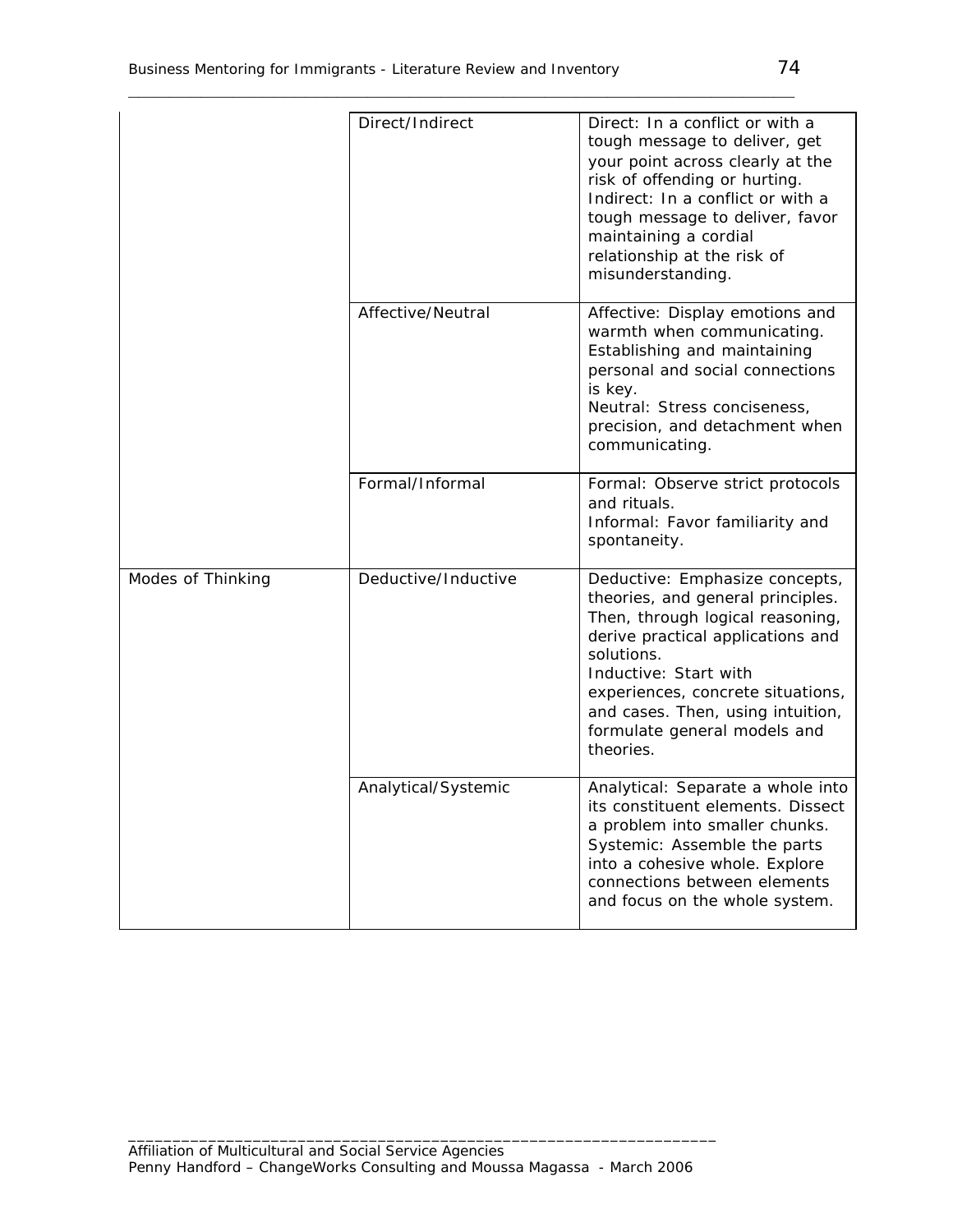## **8.1 IMPLICATIONS OF THE RESEARCH**

The complexities of making appropriate cross-cultural matches, in the context of a business mentoring program for immigrants, are significant.

**\_\_\_\_\_\_\_\_\_\_\_\_\_\_\_\_\_\_\_\_\_\_\_\_\_\_\_\_\_\_\_\_\_\_\_\_\_\_\_\_\_\_\_\_\_\_\_\_\_\_\_\_\_\_\_\_\_\_\_\_\_\_\_\_\_\_**

### **Adopting one culture does not necessarily mean giving up another**

The work of Rosinski (2003) shows that people can adopt a set of cultural values and norms without relinquishing another set of values and norms. So people can adopt the values and norms of the Canadian labour market and apply them in that context while retaining their ethno-cultural values and norms which they apply at home, with friends and so on.

#### **Important to distinguish between abstract norms and real norms**

Sometimes abstract norms have to be distinguished from real ones. For example, nondiscrimination could be the abstract norm (i.e., the right thing to do in principle). However, discrimination may be the real norm (i.e., the rule usually applied in practice).

### **Importance of ethnicity and gender**

Some researchers say that the issues of ethnicity, gender, and social status are not as important as power, influence, compatibility, and commitment when considering creating mentoring pairs.

#### **Gender**

The research on the issue of gender and mentoring is contradictory and confusing. Clearly, where cross-gender relationships might be especially detrimental is in their potential to lead to sexual involvement or the perception of others of sexual involvement. The research shows that in cross gender pairings both men and women reported that they avoided socializing with their other sex mentor after hours.

#### **Ethno-cultural differences**

The concept of mentoring in other cultures is different from that Canada and particularly different from the concept being adopted in the immigrant-serving sector.

Some researchers state that although ethnicity alone does not determine an individual's qualifications as an excellent mentor, a body of literature suggests that cross-race mentor/mentee relationships are less beneficial than same-race relationships.

At the same time, however, salaries of those who are mentored by white men are significantly higher than those mentored by women or visible minority men.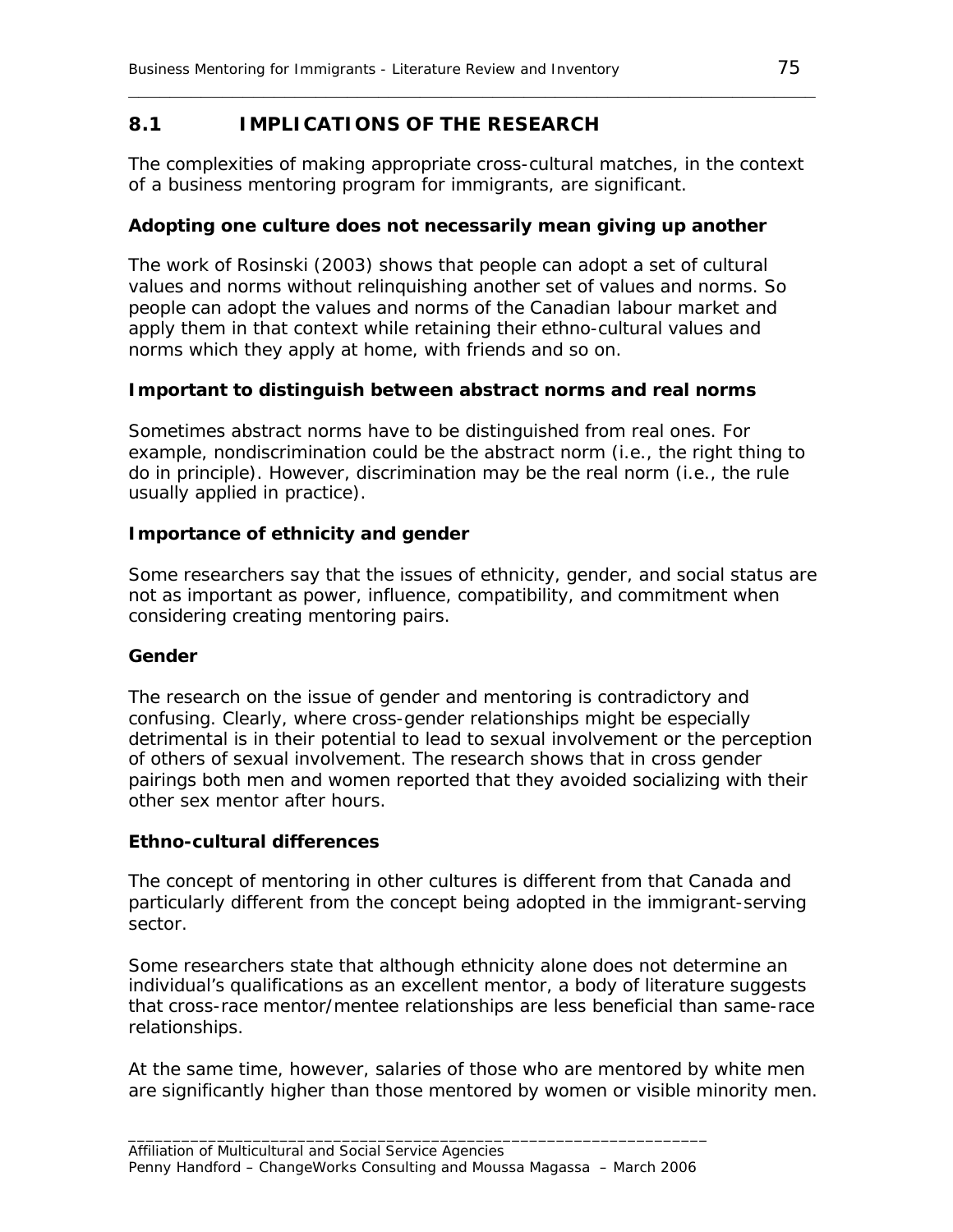#### **Response of the mentor**

A crucial element of how cross gender and cross race affect the outcome, is the attitude of the mentor. Of importance are:

**\_\_\_\_\_\_\_\_\_\_\_\_\_\_\_\_\_\_\_\_\_\_\_\_\_\_\_\_\_\_\_\_\_\_\_\_\_\_\_\_\_\_\_\_\_\_\_\_\_\_\_\_\_\_\_\_\_\_\_\_\_\_\_\_**

- an accepting and validating attitude
- an optimistic approach to challenges, even critical feedback is effective when it is paired with optimism about the mentees potential
- giving the mentee challenges rather than viewing them as people who need remedial work

It is important for the mentor to avoid the trap of ethnocentrism - the assumption that one's own culture is central to all reality. Ethnocentrism occurs in three forms: ignoring differences, evaluating them negatively, and down playing their importance.

Rather than viewing them as a detriment, cross cultural experience should be recognized as a rich opportunity for the mentor to learn about another culture and to help the mentee to turn cultural differences into an advantage in their search for employment.

A framework such as the Cultural Orientations Framework presented above can assist people to avoid the trap of ethnocentricity.

As well, the UBC Centre for Intercultural Communication offers a Certificate in Intercultural Studies. The Centre, in collaboration with ISS, is piloting an adapted version of the certificate with volunteers and clients in the ISS Host program. In Phase 2 of this project, it will be useful to have a discussion with the Centre and ISS to learn if this training program could be adapted to a business mentoring program for immigrants.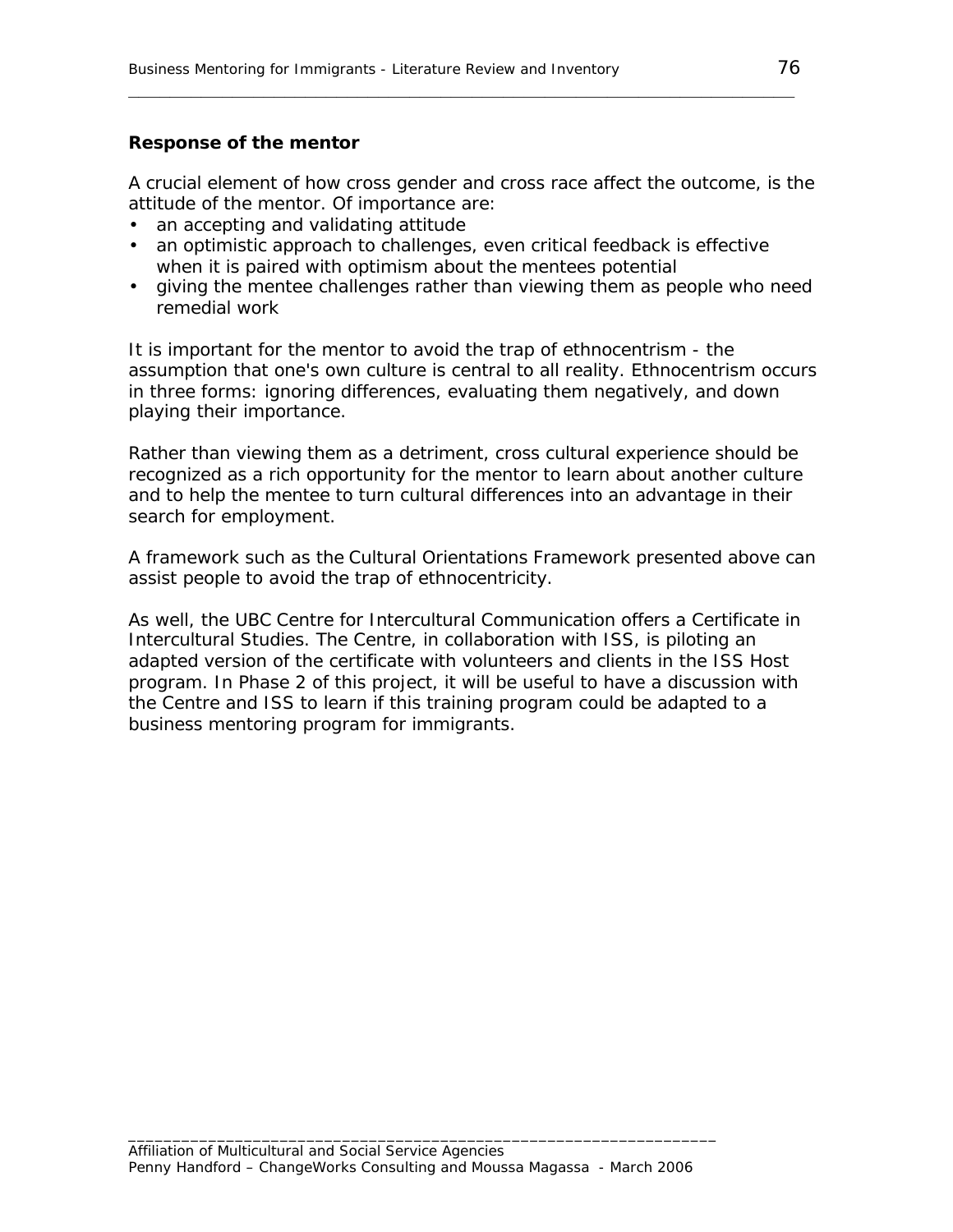# *SUGGESTED PROGRAM GUIDELINES 4: MENTORING AND DIVERSITY*

**\_\_\_\_\_\_\_\_\_\_\_\_\_\_\_\_\_\_\_\_\_\_\_\_\_\_\_\_\_\_\_\_\_\_\_\_\_\_\_\_\_\_\_\_\_\_\_\_\_\_\_\_\_\_\_\_\_\_\_\_\_\_\_\_\_\_**

## *Training for the Mentor and Mentee*

Training for the mentor and mentee should include:

- a discussion of norms and values, stressing that people can have more than one set of norms and values
- development of an understanding of one's own cultural norms and values as they apply to the workplace.
- discussion about the difference between ethnocentrism and ethnorelativism
- adopting a tool, such as Rosinski's cultural orientations framework, which gives the dyad a structure and language with which to discuss their cultural differences as especially as they apply to employment.

### *Training for the Mentor*

Training for the mentor should include:

- developing an understanding that the mentor's attitude makes a critical difference.
- Important attitudes are:
	- an accepting and validating attitude;
	- an optimistic approach to challenges, even critical feedback is effective when it is paired with optimism about the mentees potential; and
	- giving the mentee challenges rather than viewing them as people who need remedial work.

### *Cross Gender Pairings*

Because of possible misconceptions and to avoid inappropriate conduct, cross gender pairs should agree that they will not socialize together unless they are in a group.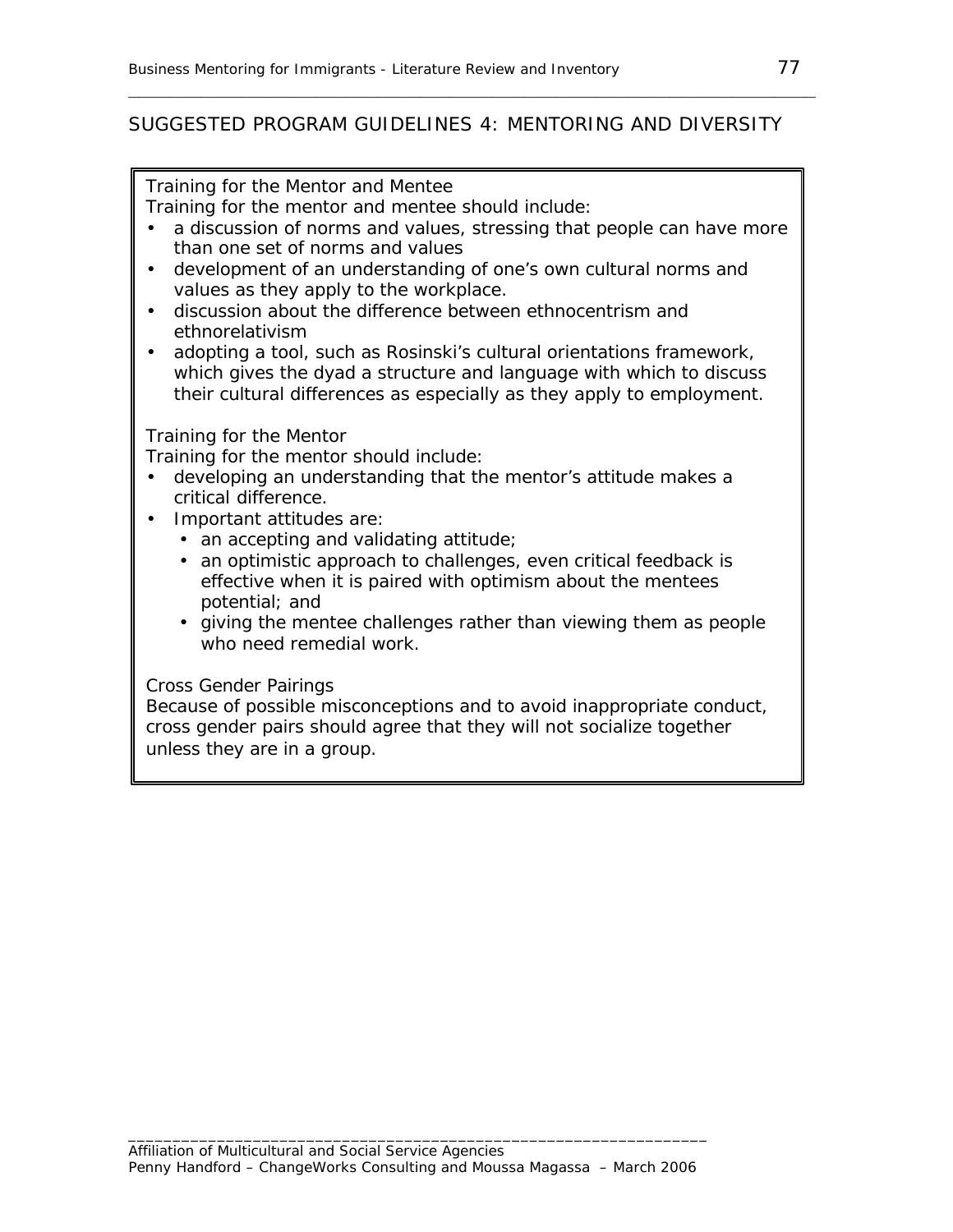## **9. MENTORING IS AN ADULT LEARNING ACTIVITY**

Boschke (2001) discusses the fact that mentoring is an adult learning activity and should reflect the principles of adult learning. Boschke quotes the underlying principles of adult education described by Brookfield (1986). These are that:

**\_\_\_\_\_\_\_\_\_\_\_\_\_\_\_\_\_\_\_\_\_\_\_\_\_\_\_\_\_\_\_\_\_\_\_\_\_\_\_\_\_\_\_\_\_\_\_\_\_\_\_\_\_\_\_\_\_\_\_\_\_\_\_\_\_\_**

- participation is voluntary;
- effective practice is characterized by respect for the learners self worth;
- learning should be a co-operative and collaborative journey between learner and facilitator;
- practice is at the centre of effective facilitation;
- one aim of facilitation is to support a spirit of critical reflection on professional, personal and political life; and
- another aim of facilitation is the nurturing of self directed empowered adults in work and society.

# **9.1 IMPLICATIONS OF THE RESEARCH**

It seems self-evident that a business mentoring program for immigrants should be built on the principles of adult learning.

## *SUGGESTED PROGRAM GUIDELINES 5: PRINCIPLES OF ADULT LEARNING*

A business mentoring program for immigrants should be built upon the principles of adult learning.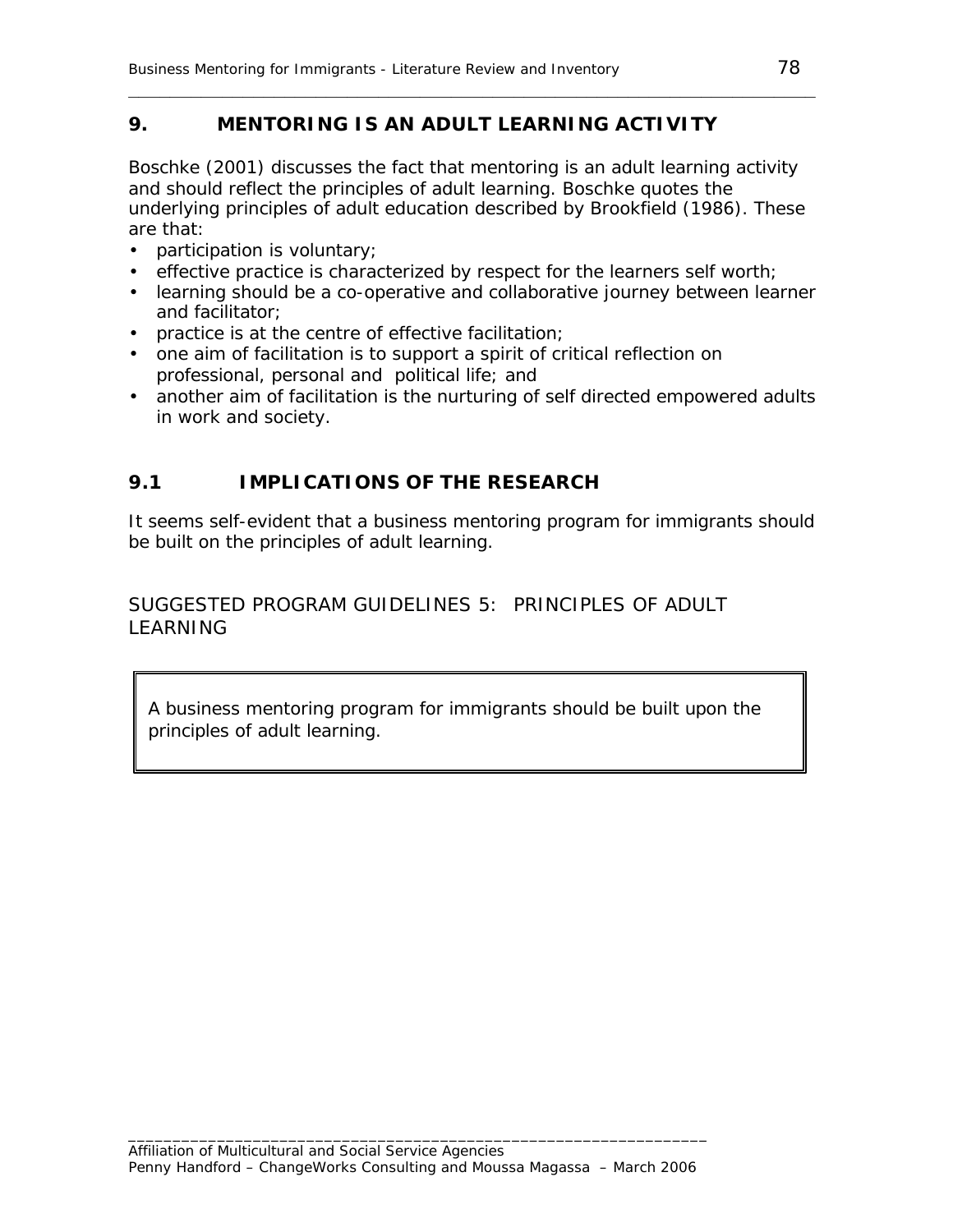## **10. MENTORING PROGRAMS ARE VOLUNTEER PROGRAMS**

Mentoring programs are volunteer programs and so benefit from the knowledge and experience gained by the voluntary sector in Canada.

**\_\_\_\_\_\_\_\_\_\_\_\_\_\_\_\_\_\_\_\_\_\_\_\_\_\_\_\_\_\_\_\_\_\_\_\_\_\_\_\_\_\_\_\_\_\_\_\_\_\_\_\_\_\_\_\_\_\_\_\_\_\_\_\_\_\_**

Volunteering refers to actions taken by people of their own free will in shaping their communities. It is "active citizenship"; people accepting responsibility for, and participating in, civic affairs; and it is people helping others, both formally and informally. Volunteering is a hallmark of Canadian civic society, rooted in citizenship and social responsibility and shaped by our concern for and obligation to one another.

Volunteer Canada has produced the Canadian Code of Volunteer Involvement which sets out the standards for volunteer involvement. These are:

- The board of directors and senior management acknowledge and support the vital role of volunteers in achieving the organization's purpose or mission.
- Policies and procedures are adopted by the organization to provide a framework that defines and supports the involvement of volunteers.
- A qualified person is designated to be responsible for the volunteer program.
- A clearly communicated screening process is consistently applied.
- Volunteer assignments address the purpose of the organization and involve volunteers in meaningful ways- reflecting their various abilities, needs and backgrounds.
- Volunteer recruitment and selection reaches out to devise sources of volunteers.
- Volunteers receive an orientation to the organization, its policies and procedures, and receive training their volunteer assignment.
- Volunteers receive appropriate levels of supervision according to their task and are given regular opportunities to give and receive feedback.
- Volunteers are welcomed and treated as valuable and integral members of the organization's human resources.
- The contributions of volunteers are regularly acknowledged with formal and informal recognition methods.

Drawing from various sources, Handford (2003) sets out the best practices for Volunteer Programs. These can be found in Table 15 Commonly Accepted Best Practices for Volunteer Programs.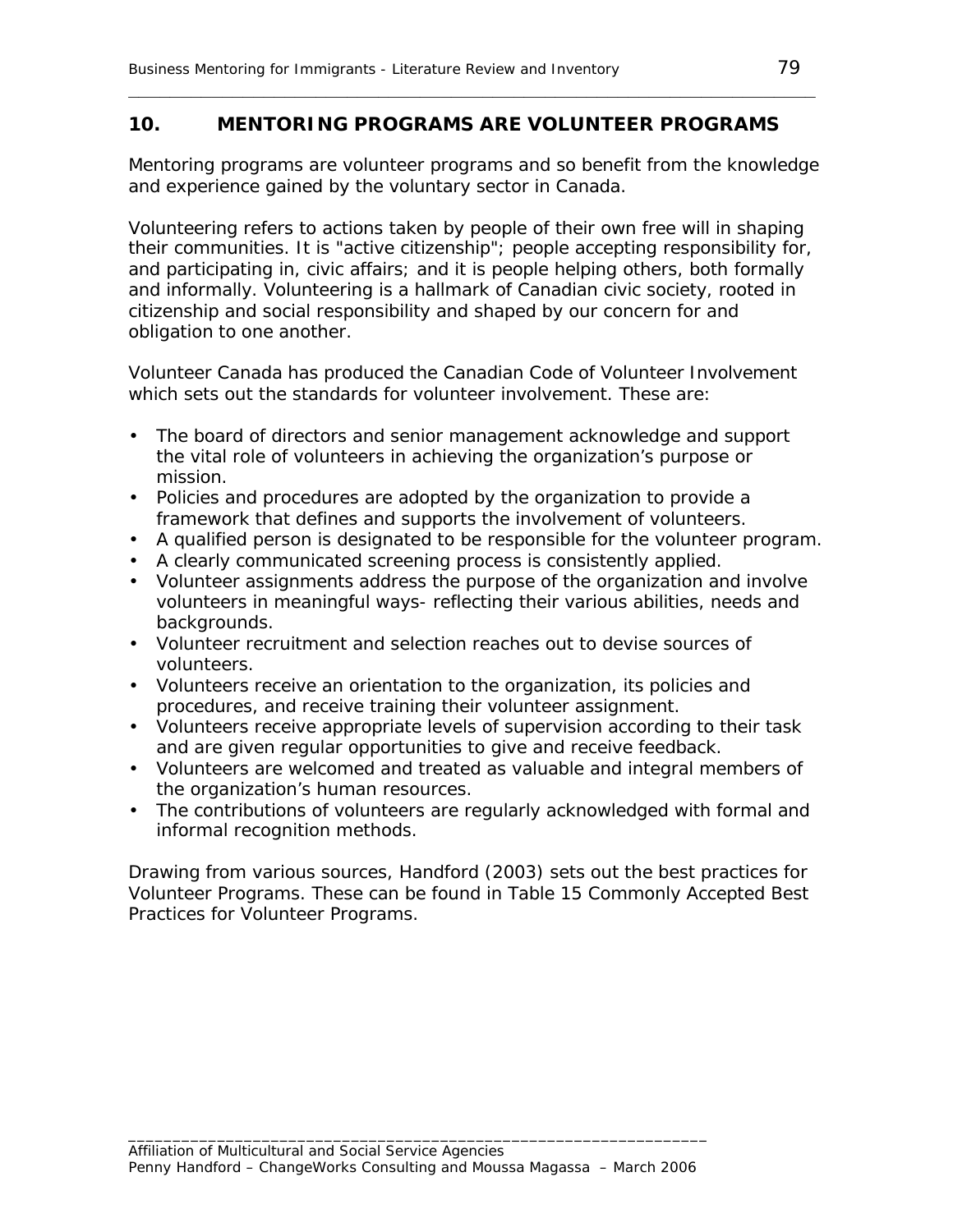| Area                                     | <b>Best Practices</b>                                                                                                                                                                                                                                                                                                                                                                                                                                                                                                                                                                                                                                                                                                                                                                                                          |
|------------------------------------------|--------------------------------------------------------------------------------------------------------------------------------------------------------------------------------------------------------------------------------------------------------------------------------------------------------------------------------------------------------------------------------------------------------------------------------------------------------------------------------------------------------------------------------------------------------------------------------------------------------------------------------------------------------------------------------------------------------------------------------------------------------------------------------------------------------------------------------|
| <b>Planning and</b>                      | A well-planned and organized volunteer program has the following<br>components:                                                                                                                                                                                                                                                                                                                                                                                                                                                                                                                                                                                                                                                                                                                                                |
| Organization                             | A Mission Statement that answers the question, "why does the<br>$\bullet$<br>volunteer program exist?"<br>A Vision Statement that answers the question, "what will the<br>$\bullet$<br>future be like because of the volunteer program?"<br>A Needs Assessment that answers the question, "what needs<br>$\bullet$<br>will the volunteer program address?"<br>Goals and Objectives that answer the question, "what will be<br>$\bullet$<br>the impact of the volunteer program?"<br>Outcome measurements that answer the question, "how do we<br>$\bullet$<br>know that the program is achieving its goals and objectives?"<br>Financial, In-kind and Human Resources that answer the<br>$\bullet$<br>question, "how will the program be sustained?"                                                                           |
|                                          | Investments in Staff that answer the question, "how are the<br>$\bullet$<br>paid staff prepared to work with and manage volunteers?"<br>Volunteer Job Descriptions that answer the question, "what will<br>$\bullet$<br>volunteers do?"                                                                                                                                                                                                                                                                                                                                                                                                                                                                                                                                                                                        |
| <b>Policies and</b><br><b>Procedures</b> | It is important to have policies and procedures for volunteer<br>management because they:<br>Connect the volunteer program to the larger organization and<br>$\bullet$<br>its mission.<br>Provide structure for sound management.<br>$\bullet$<br>Formalize decisions that are made.<br>$\bullet$<br>Ensure continuity over time and promotes equity and<br>$\bullet$<br>standardization.<br>Articulate the importance of volunteers and provide an ongoing<br>$\bullet$<br>element of volunteer recognition.<br>Contribute to increased volunteer satisfaction, productiveness,<br>$\bullet$<br>and retention.                                                                                                                                                                                                                |
|                                          | The types of written policies that should be developed are:<br>Statements of belief/position/values of organization.<br>$\bullet$<br>Mechanisms for managing risk (e.g., insurance coverage,<br>background checks).<br>Rules to specify expectations, regulations, and guides to action<br>(e.g. confidentiality, time, and training commitments, customer<br>service).<br>Aids to program effectiveness (e.g., personnel policies)<br>modified for the volunteer program.<br>Types of policies that should be in place:<br>Organizational - broad, general statements (e.g., beliefs,<br>values, mission of organization as a whole).<br>General - policies about the volunteer program (e.g., why it<br>٠<br>exists, what constitutes a volunteer, etc.).<br>Specific - policies within the volunteer program (e.g., specify |

## *TABLE 15 BEST PRACTICES FOR VOLUNTEER PROGRAMS*

**\_\_\_\_\_\_\_\_\_\_\_\_\_\_\_\_\_\_\_\_\_\_\_\_\_\_\_\_\_\_\_\_\_\_\_\_\_\_\_\_\_\_\_\_\_\_\_\_\_\_\_\_\_\_\_\_\_\_\_\_\_\_\_\_\_\_**

what to do).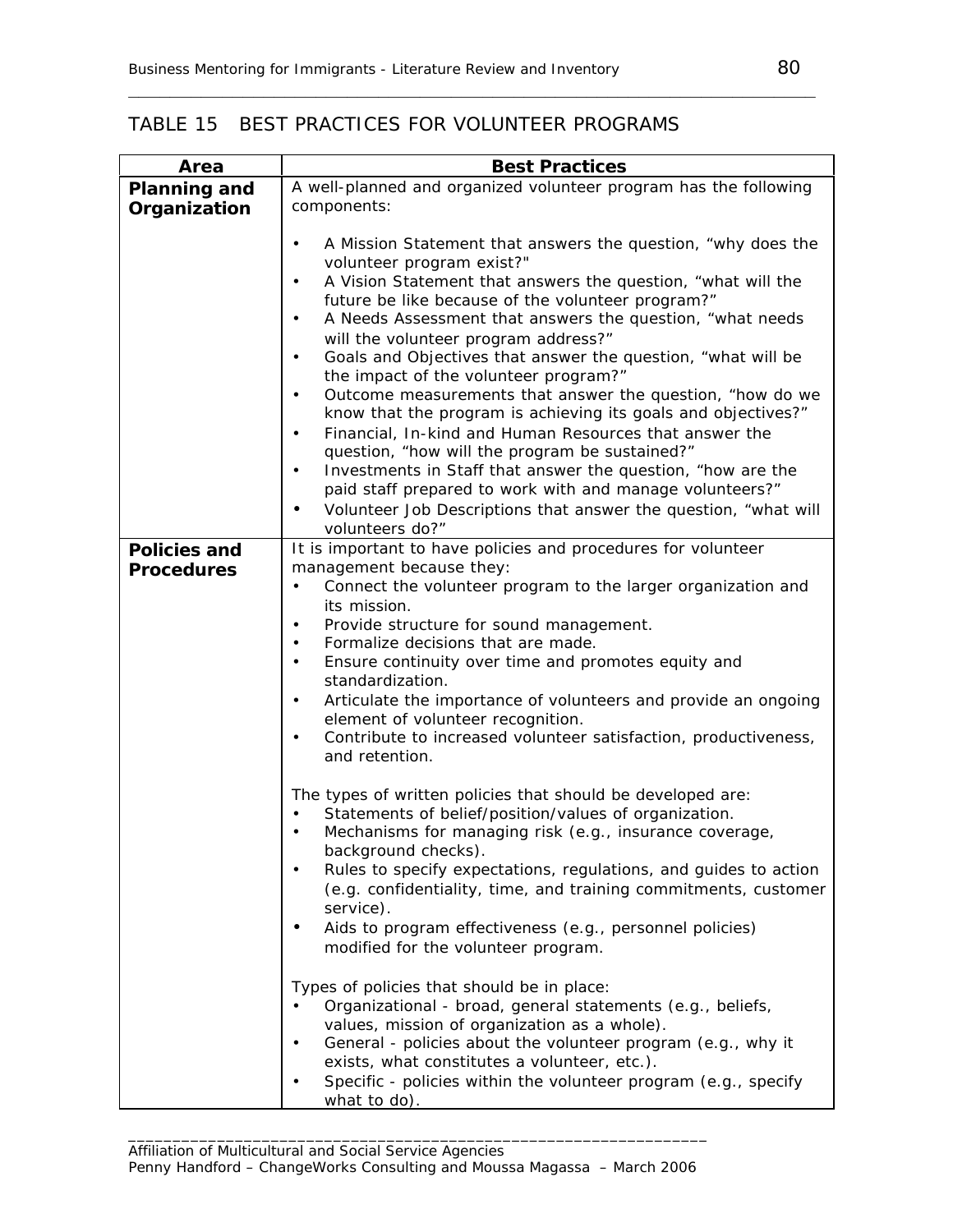| <b>Volunteer</b>   | A good recruitment strategy includes:                                                                                             |
|--------------------|-----------------------------------------------------------------------------------------------------------------------------------|
| <b>Recruitment</b> | Recruitment Messages tailored to the volunteers being                                                                             |
|                    | sought. Each message should identify:                                                                                             |
|                    | The specific need (of the clients and/or the<br>$\bullet$                                                                         |
|                    | organization).                                                                                                                    |
|                    | How the volunteer can alleviate the need.<br>$\bullet$                                                                            |
|                    | The benefits to the volunteer.<br>$\bullet$                                                                                       |
|                    | Recruitment Strategies that will be either non-targeted or<br>$\bullet$                                                           |
|                    | targeted.                                                                                                                         |
|                    | Non-targeted recruitment means looking for people with<br>$\bullet$                                                               |
|                    | general skills (e.g. for a community clean up project).                                                                           |
|                    | Targeted recruitment means looking for people with<br>$\bullet$                                                                   |
|                    | specific skills (e.g. carpentry skills).                                                                                          |
|                    | Recruitment Processes that acknowledge that:<br>$\bullet$                                                                         |
|                    | People are more likely to volunteer when they feel they<br>$\bullet$<br>are being asked to get involved personally.               |
|                    | People need to be asked repeatedly.<br>$\bullet$                                                                                  |
|                    | Generally, ongoing recruitment is most effective.<br>$\bullet$                                                                    |
|                    | Peers are the most effective recruiters.                                                                                          |
|                    | Recruitment for Diversity that includes:                                                                                          |
|                    | Considering other components of diversity in addition to<br>٠                                                                     |
|                    | race and ethnicity, such as age, gender, education,                                                                               |
|                    | income levels, religious beliefs, physical abilities, and                                                                         |
|                    | skills.                                                                                                                           |
|                    | Creating a group of paid staff and volunteers that reflect                                                                        |
|                    | the demographics of the community.                                                                                                |
|                    | Recruiting volunteers from the population being served.<br>$\bullet$                                                              |
|                    | A deliberate and strategic outreach to youth, seniors,<br>$\bullet$                                                               |
|                    | and people with disabilities.                                                                                                     |
|                    | Recruiting techniques should be varied. For example:                                                                              |
|                    | Mass media -- print and broadcast<br>$\bullet$                                                                                    |
|                    | Public speaking<br>$\bullet$                                                                                                      |
|                    | Outreach to membership or professional organizations<br>$\bullet$<br>Slide shows                                                  |
|                    | $\bullet$<br>Videotapes<br>٠                                                                                                      |
|                    | Direct mail<br>$\bullet$                                                                                                          |
|                    | Articles in local newspapers and newsletters of other                                                                             |
|                    | organizations                                                                                                                     |
|                    | Referrals from individuals associated with your<br>$\bullet$                                                                      |
|                    | organization                                                                                                                      |
|                    | Volunteer Center referrals and volunteer fairs<br>$\bullet$                                                                       |
|                    | Internet web-sites                                                                                                                |
| <b>Selection</b>   | Screening takes place at every level of volunteer-program                                                                         |
| Screening,         | coordinator interaction. Making the match initially involves using a                                                              |
| Interviewing       | series of screening techniques that allow the organization and the                                                                |
| and Placement      | volunteer to get to know each other and decide whether and how to                                                                 |
|                    | best work together. However, this is just the beginning and the                                                                   |
|                    | screening process also occurs during orientation and training,<br>support and monitoring and evaluation phases of the volunteer's |
|                    | involvement.                                                                                                                      |
|                    |                                                                                                                                   |
|                    | <b>Initial Contact</b>                                                                                                            |
|                    | This is the first step in the process of determining the fit between a                                                            |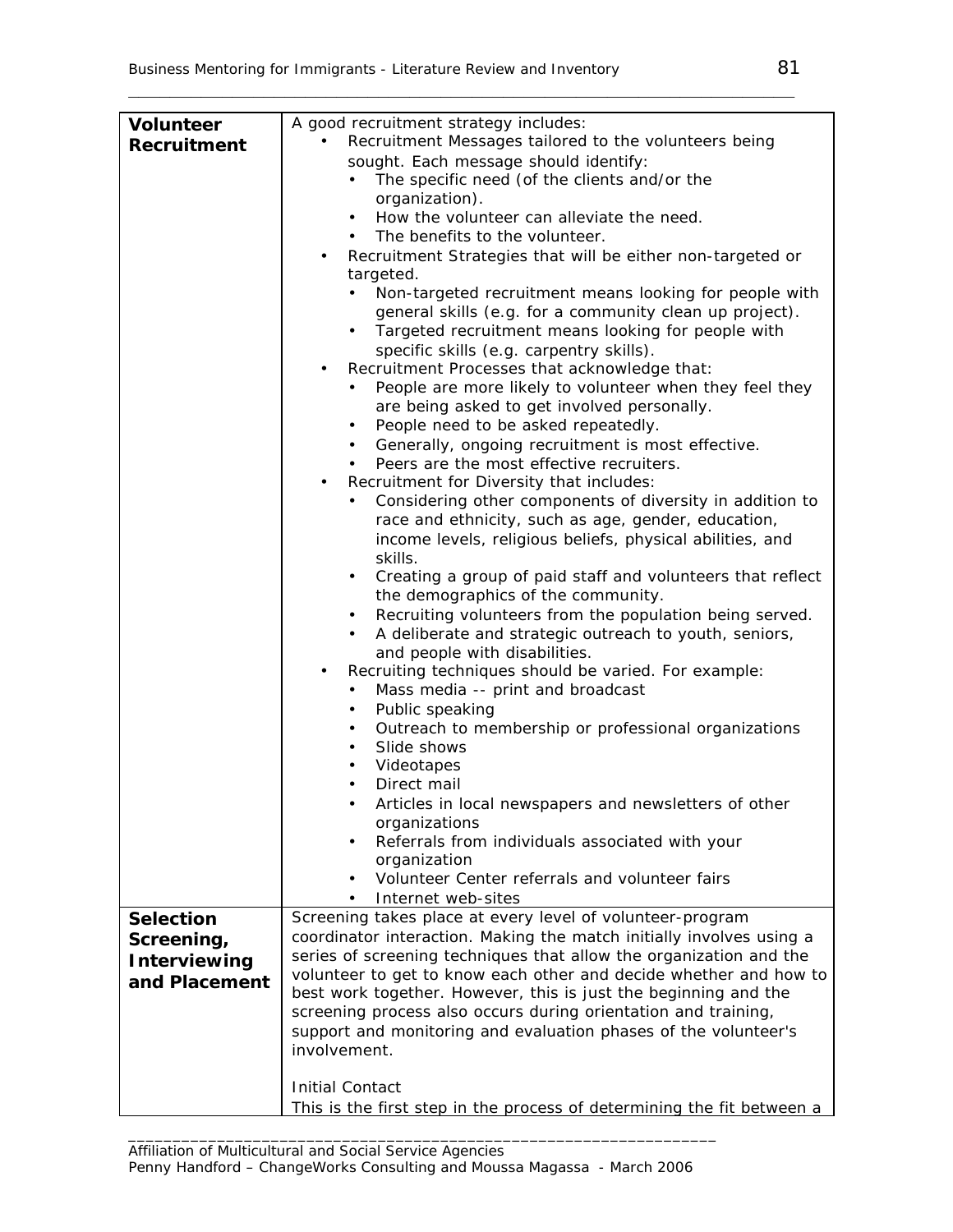| potential volunteer and your program. The contact may be by<br>telephone, in person, or on-line. The purpose of the initial contact<br>is twofold:<br>To provide some basic information about the agency and the                                                                                                                                                                                                                                                                                                    |
|---------------------------------------------------------------------------------------------------------------------------------------------------------------------------------------------------------------------------------------------------------------------------------------------------------------------------------------------------------------------------------------------------------------------------------------------------------------------------------------------------------------------|
| volunteer opportunities available to the potential volunteer.<br>To get a general idea of what the volunteer is interested in<br>doing and why he/she wishes to volunteer in the<br>organization.                                                                                                                                                                                                                                                                                                                   |
| <b>Application Form</b><br>The prospective volunteer should complete an application for the<br>position for which he or she is applying. Volunteer applications may<br>be very simple or extremely detailed, depending on the volunteer<br>position involved.                                                                                                                                                                                                                                                       |
| <i>Interview</i><br>If, after reviewing the form, the person seems suitable, an<br>interview should take place. A face-to-face interview provides an<br>opportunity for a more detailed discussion of the agency's mission,<br>vision, and goals, as well as the volunteer's interests, motivations,<br>and needs. It may be appropriate for the volunteer to be<br>interviewed by more than one person on staff or by volunteers. The<br>interview is the opportunity to learn about the potential<br>volunteer's: |
| Knowledge, skills, and experience pertinent to requirements<br>$\bullet$<br>of the volunteer position;<br>Preferences or aversions to specific tasks or types of<br>$\bullet$<br>assignments;<br>Schedule and availability;<br>$\bullet$<br>Willingness/ability to make the necessary time commitment;<br>$\bullet$<br>and<br>Willingness/ability to meet other agency expectations.                                                                                                                                |
| <b>Background Checks</b><br>Depending on the nature of the agency, the clients served, and the<br>work to be done by volunteers, additional screening may be<br>required. Screening tools may include:<br>Personal and/or employment references<br>Criminal background checks<br>Fingerprinting<br>$\bullet$<br>Driving records checks<br>٠<br>Substance abuse tests<br>$\bullet$<br>Physical examinations                                                                                                          |
| Placement<br>Every effort should be made to place the volunteer in a position<br>that provides a good match between the skills and interests<br>identified during the screening process and the duties to be<br>performed. Sometimes, even with appropriate support and training,<br>the first placement may not be the best match. Flexibility is<br>required and other positions may be tried that provide a better fit.<br>Some applicants will not be suited at all to the agency.                              |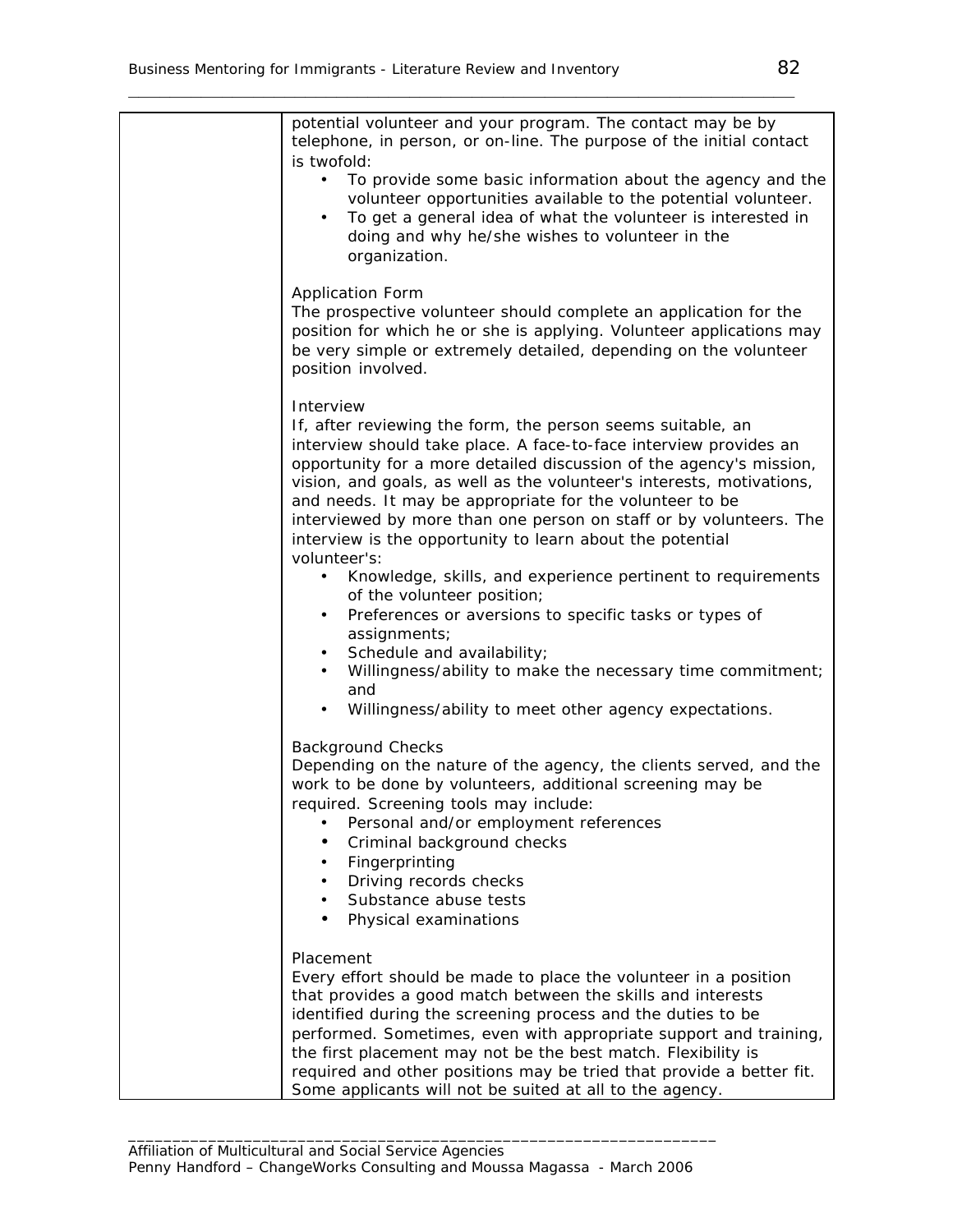| <b>Orientation</b>                | Initial orientation and training prepares volunteers to perform their                                                                                                                                                                                                                                                                                                                                                                                                                                                                                                                                                                                                         |
|-----------------------------------|-------------------------------------------------------------------------------------------------------------------------------------------------------------------------------------------------------------------------------------------------------------------------------------------------------------------------------------------------------------------------------------------------------------------------------------------------------------------------------------------------------------------------------------------------------------------------------------------------------------------------------------------------------------------------------|
| and Training                      | duties efficiently and effectively. Volunteers who understand what                                                                                                                                                                                                                                                                                                                                                                                                                                                                                                                                                                                                            |
|                                   | is expected of them do a better job and feel more satisfied.                                                                                                                                                                                                                                                                                                                                                                                                                                                                                                                                                                                                                  |
|                                   | Orientation<br>Orientation to the agency helps volunteers see their service within<br>the context of the organization. Even the most menial tasks can<br>become meaningful if presented in such a way that the volunteer<br>understands how the task fits. Orientation is typically provided by<br>the professional volunteer manager and includes the following<br>topics:<br><b>Agency Overview</b><br>$\bullet$<br>Culture and Language of the Organization<br>$\bullet$<br><b>Facilities and Staff</b><br>$\bullet$<br>Volunteer Program Policies and Procedures (including check<br>$\bullet$<br>in procedures and record keeping)                                       |
|                                   | To ensure understanding of and compliance with program policies<br>and procedures, each volunteer should be provided with a written<br>resource in the form of a volunteer handbook, orientation packet,<br>or other reference guide.                                                                                                                                                                                                                                                                                                                                                                                                                                         |
|                                   | Training<br>Training gives volunteers the direction and skills necessary to carry<br>out assigned tasks. In general, training should be:<br>Specific to the requirements of the volunteer position.<br>$\bullet$<br>Geared to the skill level of the volunteer.<br>$\bullet$<br>On-going and address needs identified by both volunteer<br>and supervisor.<br>Periodically evaluated to determine if it is on track.<br>$\bullet$                                                                                                                                                                                                                                             |
|                                   | Training is also a form of recognition and serves to keep a<br>volunteer motivated, committed, and performing the quality of<br>service expected by the organization. Sending a volunteer to a<br>special class or conference can be a reward for service, even if the<br>class is not directly related to the volunteer's assignment but is of<br>broad interest to your organization, such as CPR training, public<br>speaking, conflict resolution, or team building.                                                                                                                                                                                                      |
| <b>Supervision</b><br>and Support | Volunteers need support to perform their duties. They should have<br>a designated supervisor to whom they can turn for advice,<br>guidance, encouragement, and feedback. The supervisor should<br>provide:<br>Sufficient orientation to the organization;<br>$\bullet$<br>Clear and appropriate expectations;<br>Proper training and equipment;<br>Evaluation of performance, and<br>$\bullet$<br>Regular reinforcement and recognition.<br>While many of the principles of supervision are the same for paid or<br>unpaid staff, managing volunteers effectively takes special effort to<br>see that volunteers' need for satisfaction with their assigned duties<br>is met. |
| <b>Volunteer</b>                  | Volunteers add value to an organization; evaluating their                                                                                                                                                                                                                                                                                                                                                                                                                                                                                                                                                                                                                     |
|                                   | performance is one way to quantify their contributions toward                                                                                                                                                                                                                                                                                                                                                                                                                                                                                                                                                                                                                 |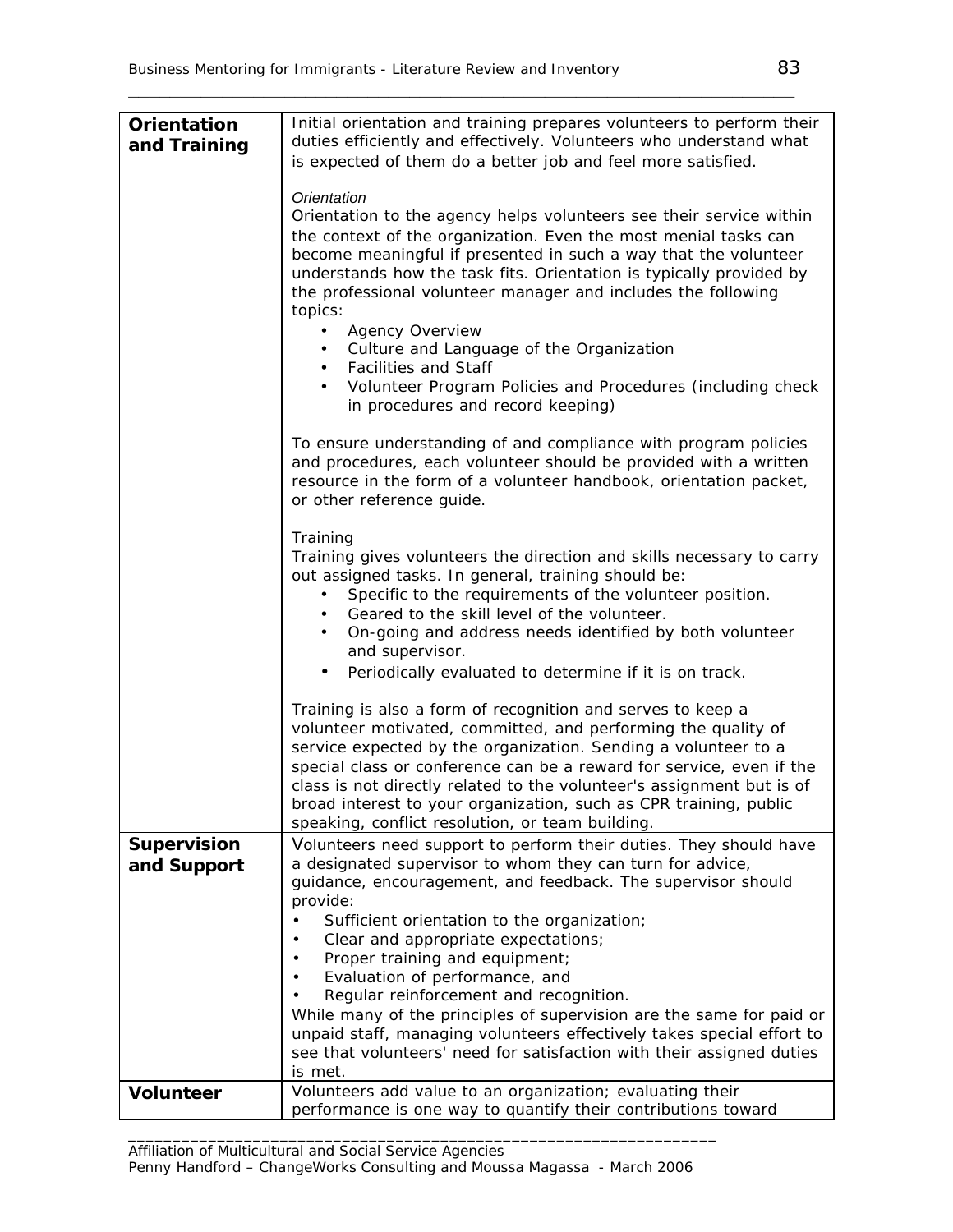| achieving the mission of the organization. The volunteer's<br>supervisor should conduct periodic evaluations to give volunteers<br>feedback on how they are performing assigned duties and tasks<br>and meeting current objectives. These evaluations also give the<br>administrator and the supervisor opportunities to set new goals for<br>the volunteer, identify additional training needs the volunteer may<br>have, and determine the effectiveness of the volunteer program<br>procedures. In some cases, the volunteer's performance may be<br>below standard and the volunteer should be either reassigned to a<br>more appropriate task or asked to leave.                                                                                                                                                                                                                                                       |
|-----------------------------------------------------------------------------------------------------------------------------------------------------------------------------------------------------------------------------------------------------------------------------------------------------------------------------------------------------------------------------------------------------------------------------------------------------------------------------------------------------------------------------------------------------------------------------------------------------------------------------------------------------------------------------------------------------------------------------------------------------------------------------------------------------------------------------------------------------------------------------------------------------------------------------|
| Understanding volunteers' motivations and remaining sensitive to<br>their needs are essential to retaining volunteers. People's reasons<br>for volunteering can differ dramatically and personal motivations<br>can change over time. Two-way communication is the key to<br>success.                                                                                                                                                                                                                                                                                                                                                                                                                                                                                                                                                                                                                                       |
| Some strategies for keeping abreast of a volunteer's satisfaction<br>include:<br>Regularly sharing new developments in the program, the<br>$\bullet$<br>organization, and the field.<br>Periodically soliciting the volunteer's suggestions about the<br>$\bullet$<br>program.<br>Finding out what the volunteer likes most about her/his<br>٠<br>volunteer assignment and, if necessary, moving her/him to a<br>position that includes more of what they enjoy.<br>Promoting exceptional volunteers to more responsible<br>$\bullet$<br>positions, thereby creating a "career path" for the volunteers. A<br>volunteer for an event, for example, might be recruited to<br>become a volunteer for a sustained position and eventually be<br>placed on the board of directors.<br>Providing a newsletter to volunteers to keep them informed of                                                                             |
| additional volunteer opportunities.<br>Recognition is how an organization tells volunteers that their efforts<br>are important. Expressing thanks for donated time, energy, and<br>expertise makes volunteers feel valued and appreciated. Praising<br>individual volunteers, as well as the group, is a key volunteer<br>retention strategy.                                                                                                                                                                                                                                                                                                                                                                                                                                                                                                                                                                               |
| Evaluation should be tailored to the organization's capacity to<br>evaluate. There are two basic types of evaluation. Formative<br>program evaluation is used to monitor ongoing program<br>effectiveness and to manage activity. It guides mid-year (or mid-<br>project) adjustments and provides mid-year data for a year-end<br>report. Summative program evaluation is a year-end (or project-<br>end) report that includes results, strengths, weaknesses,<br>recommendations, and future plans.<br>To measure program outcomes or attainment of program<br>objectives, it is necessary to systematically collect and record<br>baseline data in the early stages of planning. This data reveals how<br>things were before the volunteer program went into effect. Once a<br>baseline is established, data should be collected that will show<br>changes in behaviours, skills, or attitudes of the people affected by |
|                                                                                                                                                                                                                                                                                                                                                                                                                                                                                                                                                                                                                                                                                                                                                                                                                                                                                                                             |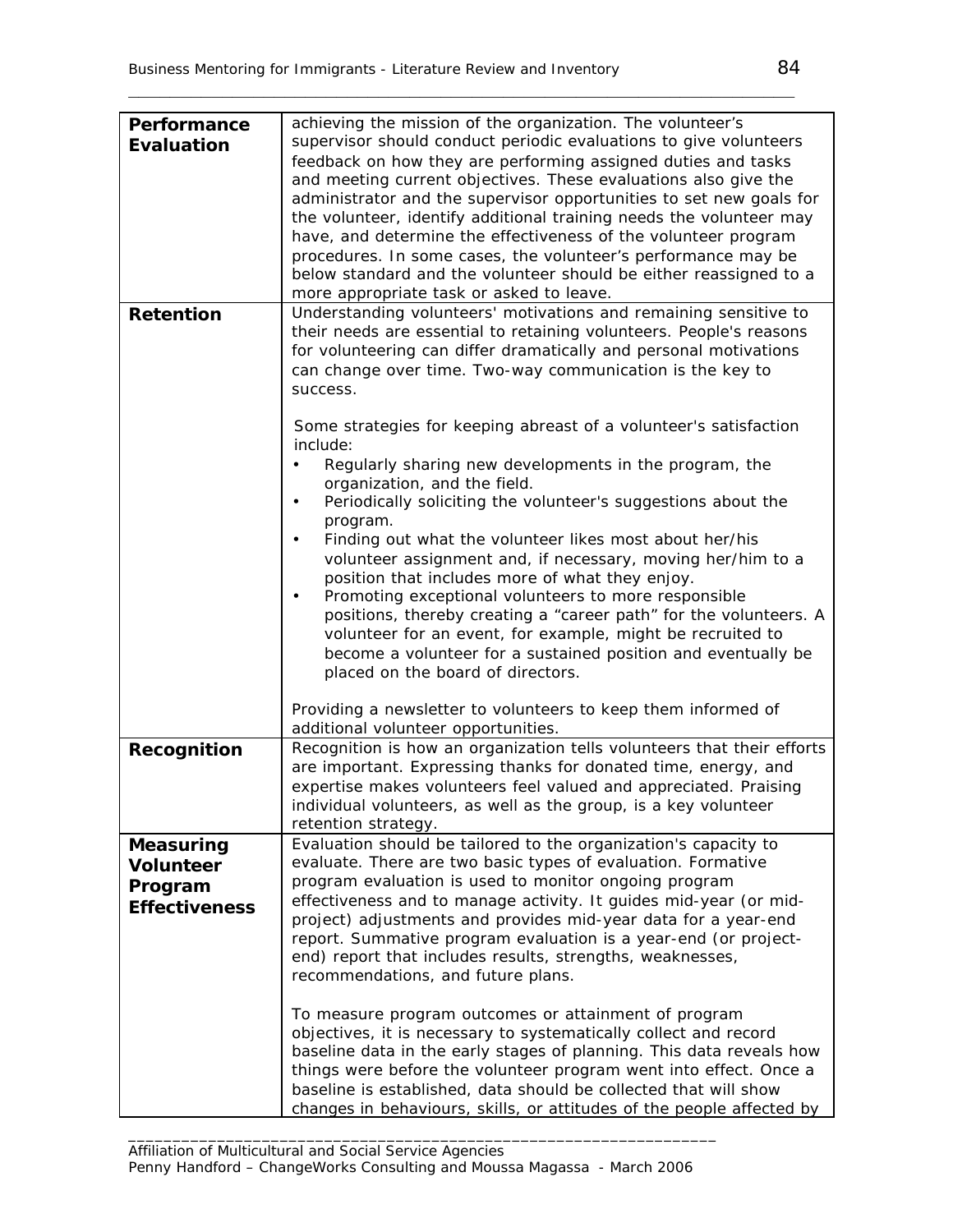| the volunteer program and the added value the program brings.                                                                                                                                                                                                                          |
|----------------------------------------------------------------------------------------------------------------------------------------------------------------------------------------------------------------------------------------------------------------------------------------|
| Data will be both quantitative and qualitative. Evaluation<br>instruments should be developed based on the:<br>Program goals and objectives;<br>Group targeted for evaluation;<br>Activities to be evaluated; and<br>$\bullet$<br>Resources available for implementing the evaluation. |
|                                                                                                                                                                                                                                                                                        |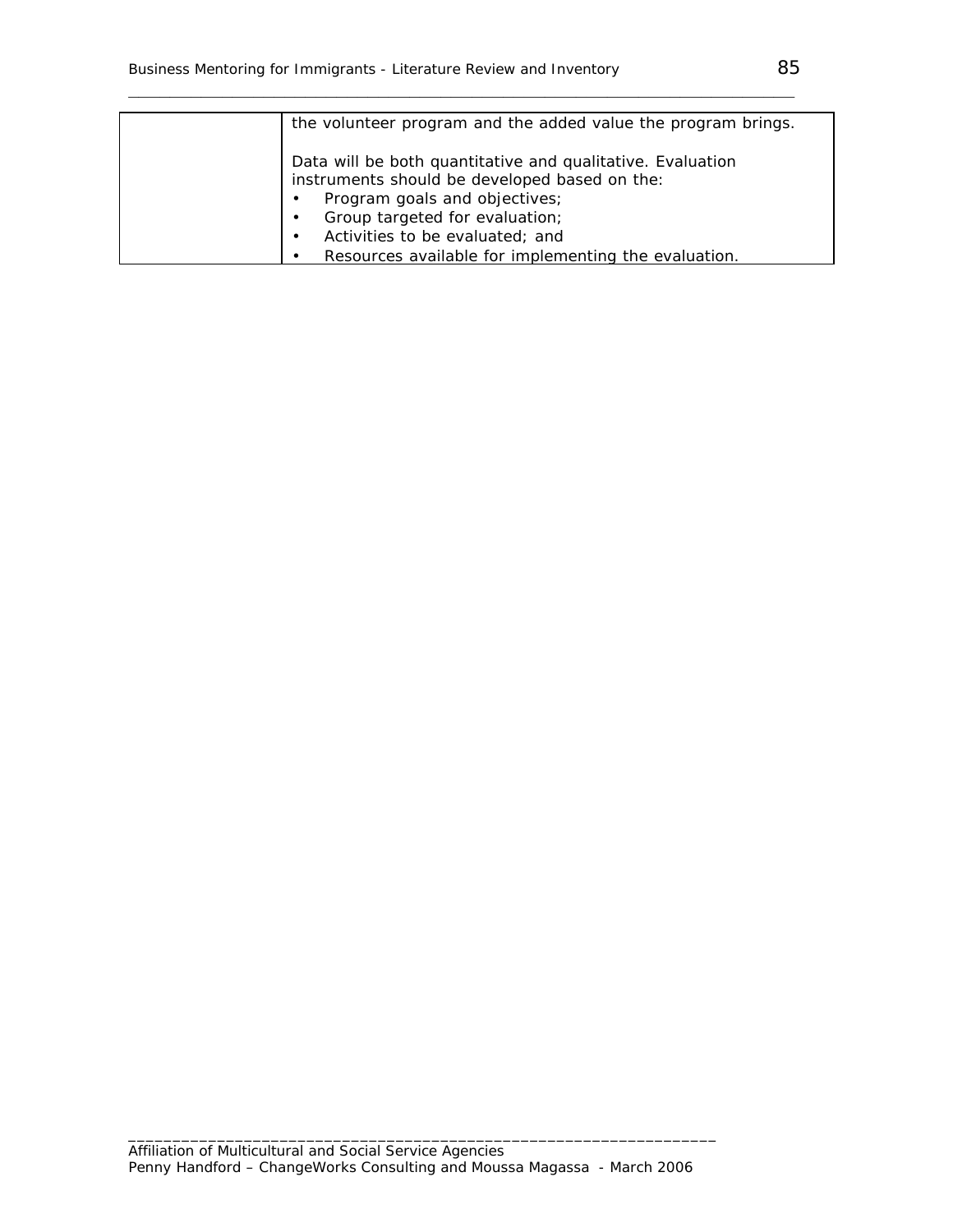# **10.1 IMPLICATIONS OF THE RESEARCH**

Again, it seems self evident that a business mentoring program for immigrants should follow established best practices for volunteer programs.

**\_\_\_\_\_\_\_\_\_\_\_\_\_\_\_\_\_\_\_\_\_\_\_\_\_\_\_\_\_\_\_\_\_\_\_\_\_\_\_\_\_\_\_\_\_\_\_\_\_\_\_\_\_\_\_\_\_\_\_\_\_\_\_\_**

## *SUGGESTED PROGRAM GUIDELINES 6: ADOPTING THE BEST PRACTICES OF VOLUNTEER PROGRAMS*

Importance of Best Practices for Volunteer Programs:

A business mentoring program for immigrants should adopt the established best practices for volunteer programs.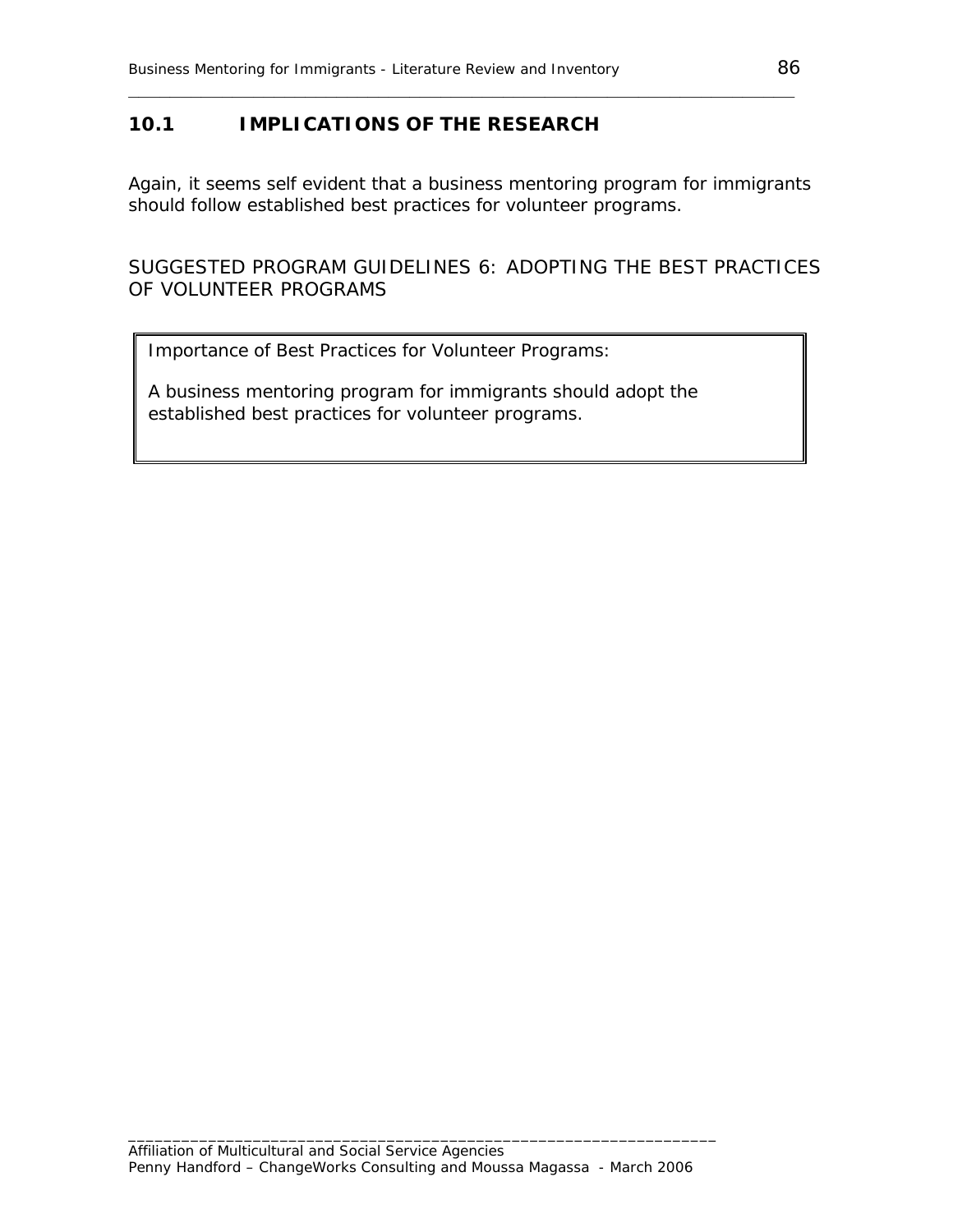# **11. ROLE OF BUSINESS SECTOR**

As part of a research project into possible improvements to the Host program in British Columbia conducted by Handford (2003), Leadership Vancouver volunteers organized two focus groups and conducted seven interviews. The focus groups consisted of either current participants in the Leadership Vancouver program or graduates of past programs. The interviews were conducted with human resources or other administrative personnel from the Sheraton Vancouver, Wall Centre Hotel, the Delta Pinnacle, Sun Peaks Delta Resort, BC Biomedical Laboratories, the BC Chamber of Commerce, Credential Financial, Ernst & Young LLP and Borden Ladner Gervais LLP.

**\_\_\_\_\_\_\_\_\_\_\_\_\_\_\_\_\_\_\_\_\_\_\_\_\_\_\_\_\_\_\_\_\_\_\_\_\_\_\_\_\_\_\_\_\_\_\_\_\_\_\_\_\_\_\_\_\_\_\_\_\_\_\_\_**

Relevant findings were that:

- In general, companies are becoming aware of the growing importance of considering immigrants as both consumers and employees. Some companies are developing sophisticated strategies
- There is an increased awareness of the private sector about the responsibility of corporations to "give back" to their communities. Many participants indicated that their company had already developed a policy on corporate social responsibility or said that such a policy was under development
- Business felt that they could:
	- Support employees to volunteer with the Host program.
	- Introduce immigrants to the workplace if liability issues can be resolved.
	- Provide mini workshops on topics such as banking or writing a resume that is appropriate for the industry.
- Representatives of the private sector also appeared willing to look at other ways to introduce newcomers to the workplace if the challenges put in place by Workers Compensation Board (WCB), employment standards and liability could be addressed.

What was most encouraging about the responses of the private sector was the general good will that was exhibited. The representatives of the sector who took part in this research were open to looking at the development of relationships between immigrant serving agencies and themselves. In addition, as the focus groups unfolded, some of the participants from the private sector who had not previously given the issue much thought became engaged in the question and produced some very appropriate ideas for ways in which the two sectors could work together.

## **The Mentoring Partnership**

The Mentoring Partnership demonstrates the role the business sector can play. As previously stated, one of the partnering groups in the Mentoring Partnership is corporations. Corporate Partners are involved in recruiting mentors and promoting the practice of mentoring. The actions of each partner are different but may include: engaging employees or members to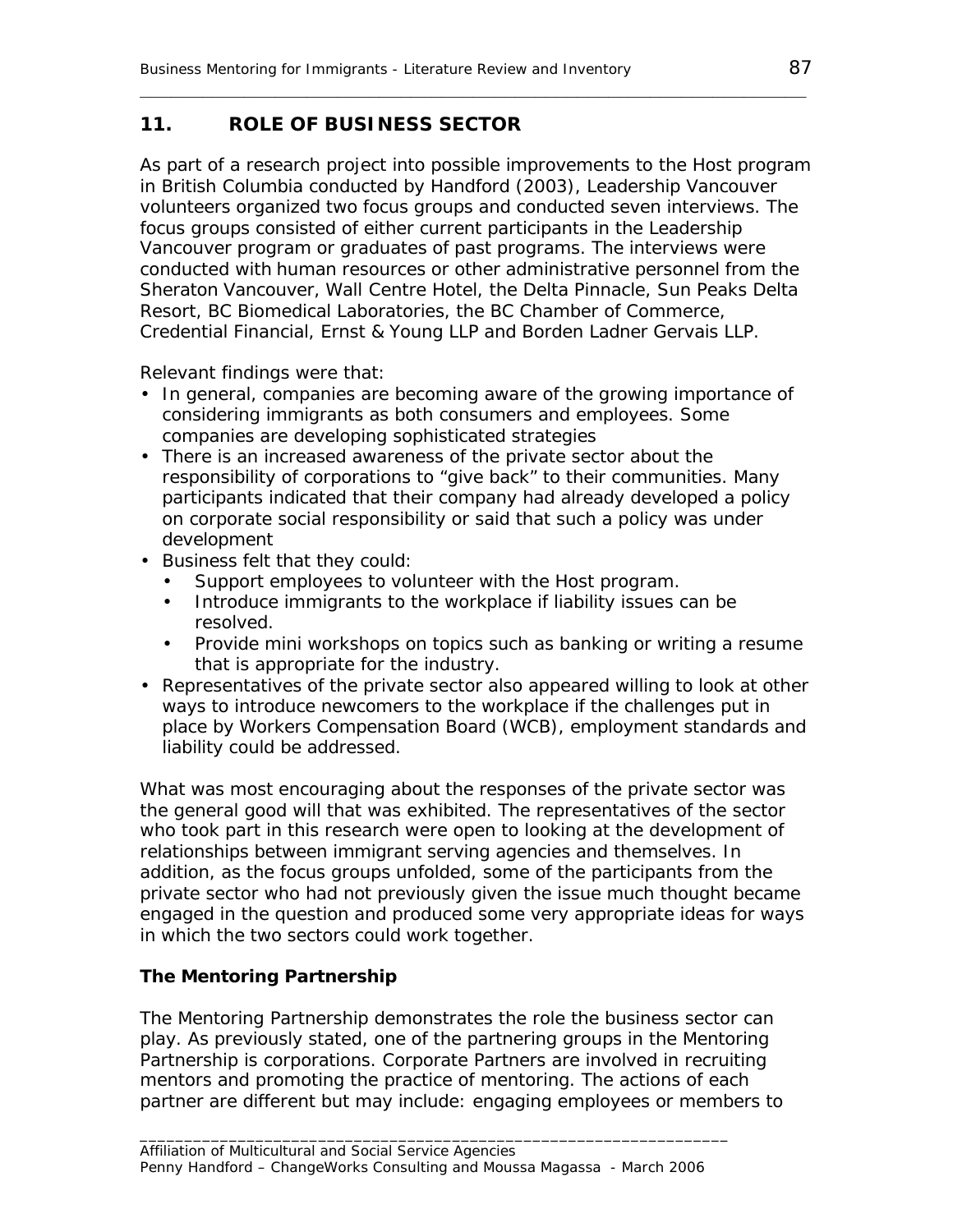become mentors; marketing The Mentoring Partnership internally to employees or members; or hosting orientation events for the mentors from the partner organization.

**\_\_\_\_\_\_\_\_\_\_\_\_\_\_\_\_\_\_\_\_\_\_\_\_\_\_\_\_\_\_\_\_\_\_\_\_\_\_\_\_\_\_\_\_\_\_\_\_\_\_\_\_\_\_\_\_\_\_\_\_\_\_\_\_**

Unfortunately, in some cases the corporate partner has failed to deliver the promised number of mentors, in fact some have not produced any. TRIEC has had to tell these partners that if they do not follow through on their commitments they will no longer be able to be part of the partnership.

# **11.1 IMPLICATIONS OF THE RESEARCH**

The research conducted by Handford (2003), along with the experience of The Mentoring Partnership and some of the programs in Québec, indicate that a strategic approach to business concerning the potential for partnerships with business mentoring programs for immigrants could achieve very positive results.

One of the requirements which will be important when marketing this program to business people will be the ability to clearly articulate the benefits to the business and to individual business mentors.

Some benefits to business are:

- Opportunity to demonstrate corporate social responsibility;
- Building the capacity of the employees of the organization to understand other cultures and to get to know people from other cultures;
- Enriching the lives of employees who participate and so increasing job satisfaction, loyalty, and retention; and
- Accessing a pool of talented individuals eager to work.

Some benefits to the individuals who participate are:

- Cross-cultural training opportunities provided by the program;
- In-depth learning about how other cultures view business;
- Opportunity to pass on knowledge and wisdom to people who are very eager to learn;
- Opportunity to "give back" to the community; and
- An enjoyable, rewarding, and interesting experience

However, it will be the actual experience of the business and mentor that will make decide whether mentors will return to mentor again. Given the challenge of recruiting mentors, a high retention rate of committed, experienced, and loyal, mentors will greatly enhance the chances of the program's success. The Mentoring Partnership has a remarkable 80% of mentors returning to mentor for a second and third time.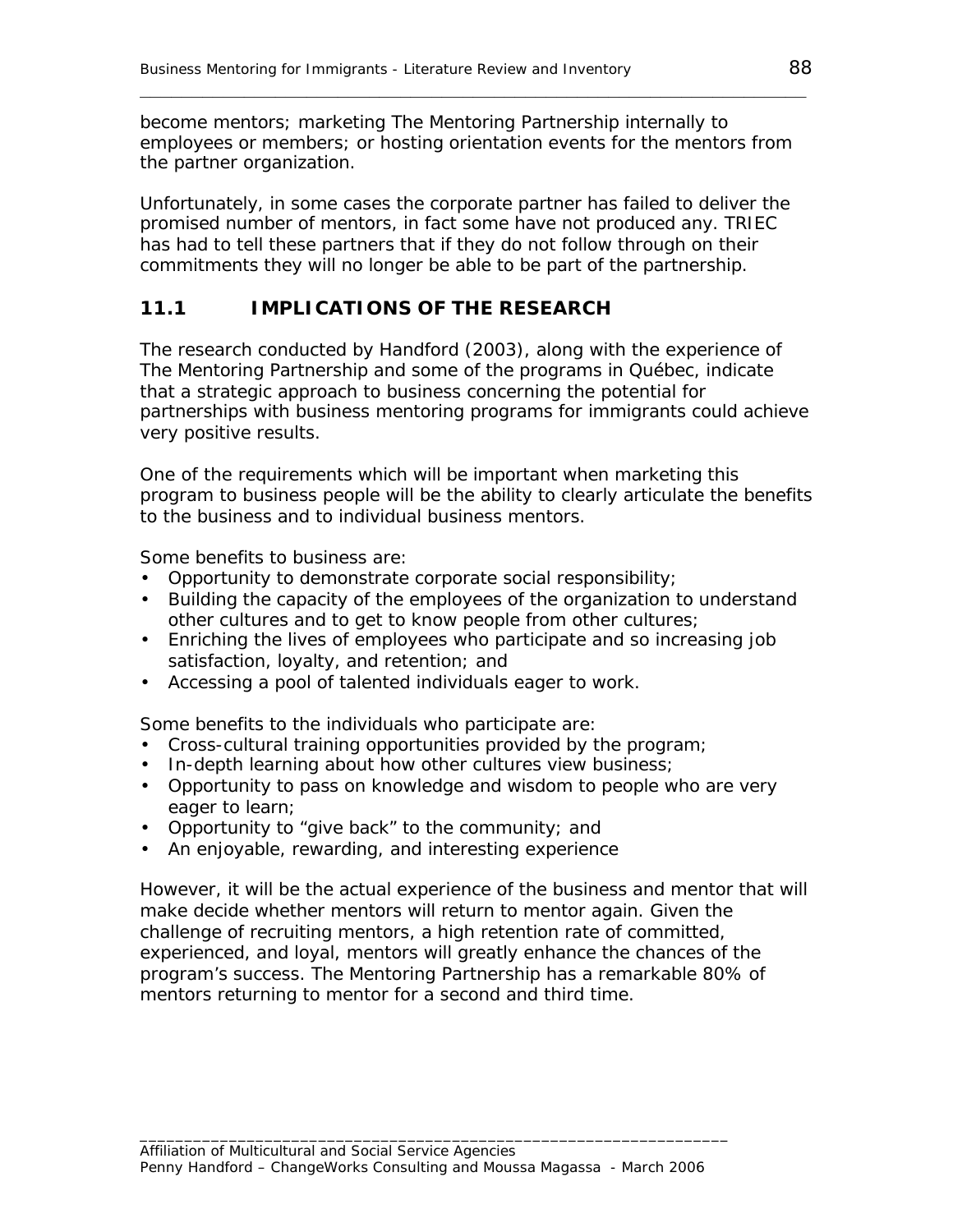## *SUGGESTED PROGRAM GUIDELINES 7: ROLE OF BUSINESS*

#### Business as Partners:

Business should be seen as a partner in a business mentoring program for immigrants.

**\_\_\_\_\_\_\_\_\_\_\_\_\_\_\_\_\_\_\_\_\_\_\_\_\_\_\_\_\_\_\_\_\_\_\_\_\_\_\_\_\_\_\_\_\_\_\_\_\_\_\_\_\_\_\_\_\_\_\_\_\_\_\_\_**

#### Government Policies:

The federal government should develop policies and procedures, similar to those in Québec, which would provide a framework and societal context for business mentoring programs for immigrants.

#### Benefits:

The benefits of the program to both business and individual mentees should be clearly articulated to them. Suggested benefits include:

*For business*

- Opportunity to demonstrate corporate social responsibility.
- Building the capacity of the employees of the organization to understand other cultures and to get to know people from other cultures.
- Enriching the lives of employees who participate and so increasing job satisfaction, loyalty and retention.
- Accessing a pool of talented individuals eager to work.

### *For individuals*

- Cross cultural training opportunities provided by the program.
- In-depth learning about how other cultures view business.
- Opportunity to pass on knowledge and wisdom to people who are very eager to learn.
- Opportunity to "give back" to the community.
- An enjoyable, rewarding, and interesting experience.

The Experience of The Mentor:

It is important to make the mentoring experience as rewarding as possible so that mentors will want to continue.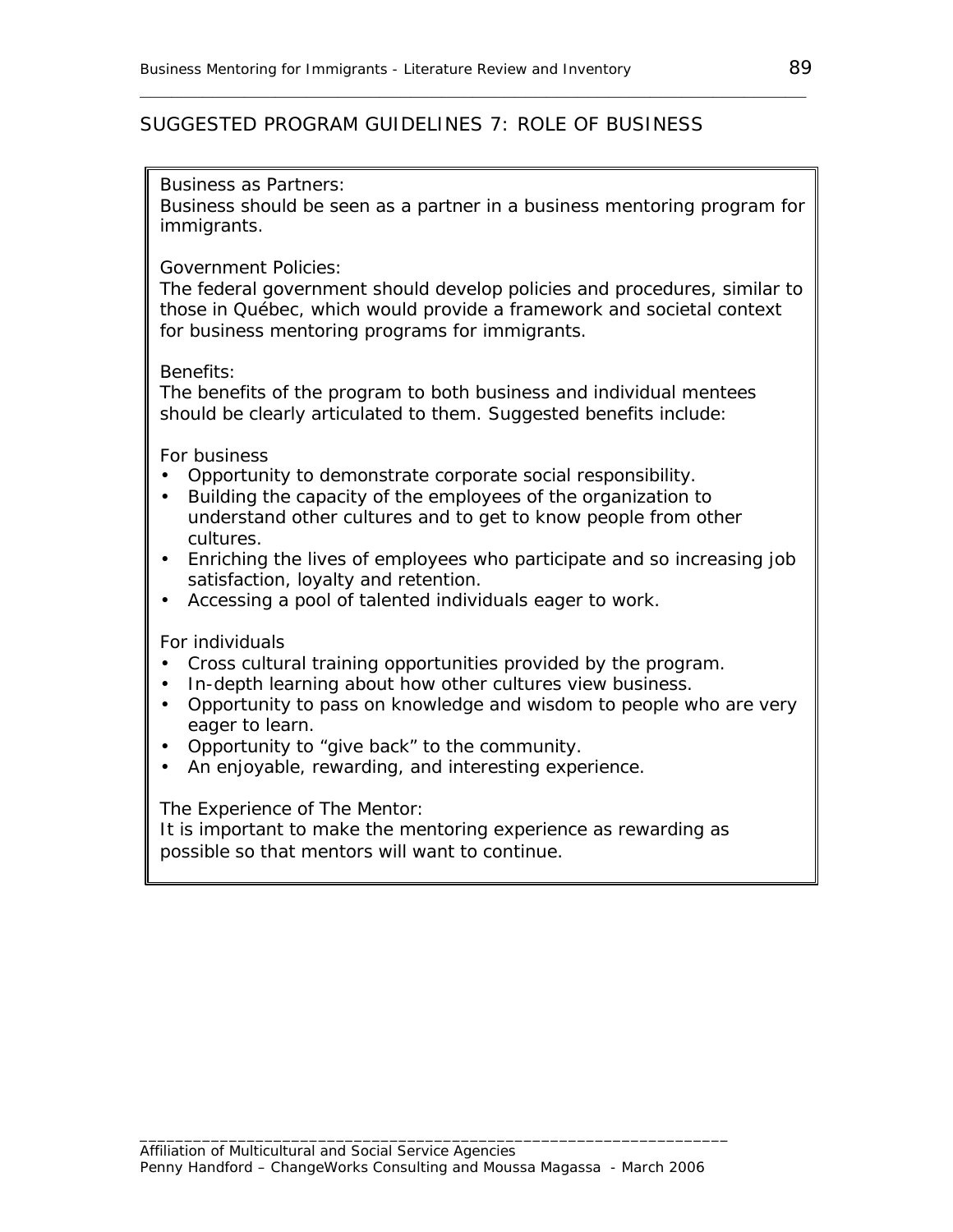## **12. MODELS AND ACTIVITIES FOR A BUSINESS MENTORING PROGRAMS FOR IMMIGRANTS**

At the conclusion of the literature search and inventory development, four models and a number of different features were emerged which merit consideration when developing a business mentoring program for immigrants delivered through the Host program.

**\_\_\_\_\_\_\_\_\_\_\_\_\_\_\_\_\_\_\_\_\_\_\_\_\_\_\_\_\_\_\_\_\_\_\_\_\_\_\_\_\_\_\_\_\_\_\_\_\_\_\_\_\_\_\_\_\_\_\_\_\_\_\_\_**

# **12.1 MODELS**

## **Goals and objectives**

The goal of each of these models is to integrate newcomers into the Canadian labour market, in the area of their expertise, as quickly as possible.

The objectives of each of the program include:

- building immigrants' social capital and understanding of the Canadian labour market; and
- reducing barriers to employment by reducing racial stereotypes through increased cross cultural understanding.

## **Principles and practices of the models**

Each of these models appears to reflect the principles of adult learning.

As well, they appear to embrace the best practices for volunteer programs discussed in this report.

### **Duration**

Each of these models involves short term mentoring relationships of between 4 to 6 months

### **Mentors and mentees**

Each of these programs matches newcomers with professional, technical and vocational training and experience outside of Canada with mentors who have (as far as possible) a similar field of expertise and a number of years employment in the Canadian labour market.

### **Program Activities**

Each of these models include the following program activities:

- Marketing the mentoring opportunity to the business sector;
- Screening the potential mentors;
- Training mentors;
- Providing support to mentors;
- Screening mentees;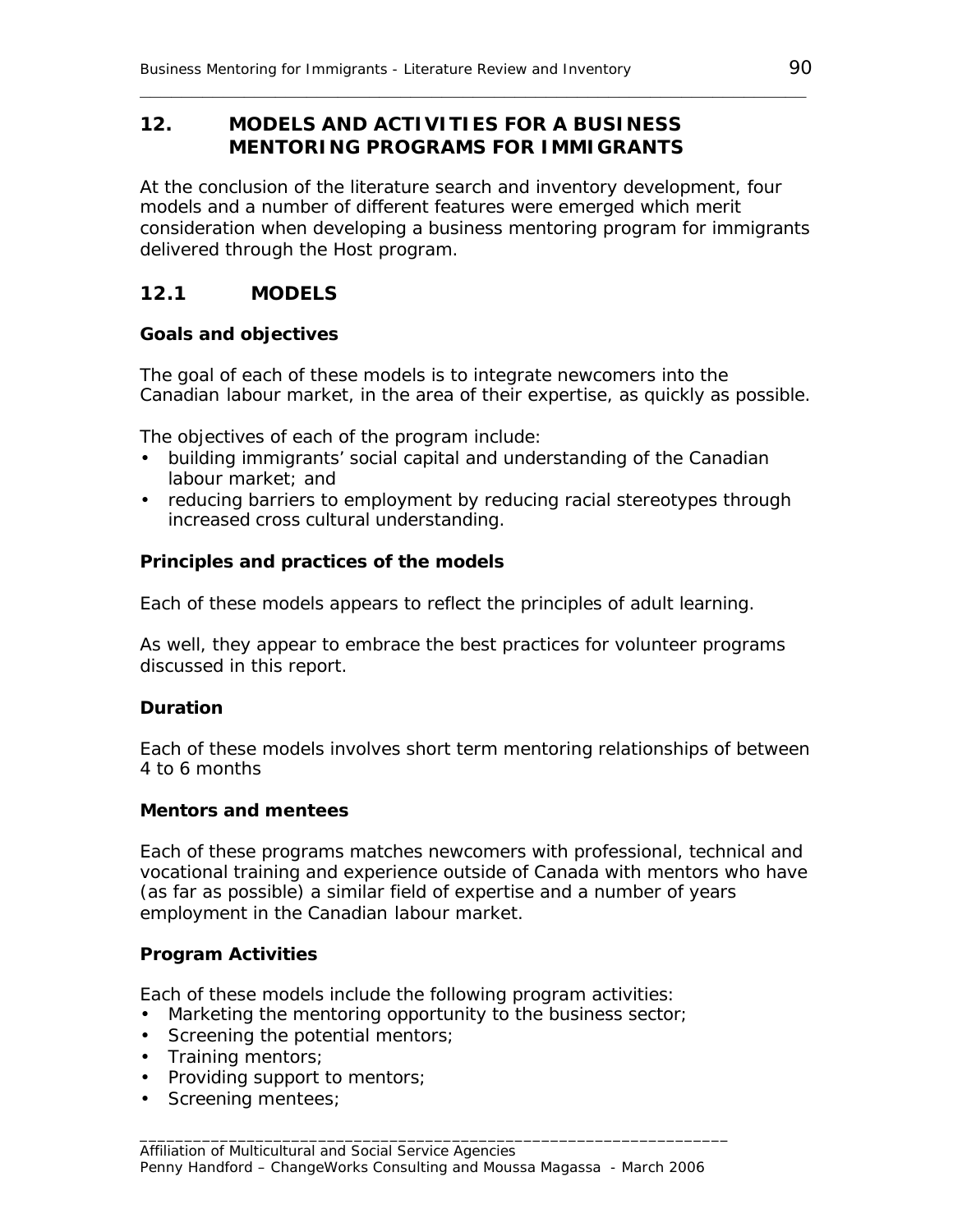- Training mentees:
- Providing support to mentees;
- Providing some structure to the mentoring relationship;
- Monitoring the mentoring relationship and offering support and advice if the relationship runs into challenges; and

• Evaluating the program.

### **Organizational Structure**

The difference between the four models lies in the organization structure of the program. The names of different organizational structures outlined below are awkward but are descriptive. The organizational structures are as follows:

#### *Multiple Partnership Model*

The Mentoring Partnership program is an example of this organizational structure. In this model:

- There are a number of partners. The Mentoring Partnership program includes: non-profit immigrant and refugee settlement organizations, TRIEC, and corporate partners.
- The tasks of the recruitment of mentors are carried out by some of the partner organizations. TRIEC and corporate partners carry out these tasks in the Mentoring Partnership program.
- The tasks of mentee selection, training, matching, monitoring and evaluating relationships are carried out by different partner organization(s). Community partners carry out these tasks in the Mentoring Partnership program.

### *Single Deliverer/Single Department Model/Single Individual Model*

ANC's program is an example of this organizational structure. In this model:

- There is a single organization involved.
- A single department of the organization is involved.
- A single individual in the department is responsible for all the functions: recruitment of mentors, mentee selection, training, matching, monitoring, and evaluating relationships. The program coordinator carries out these functions in the ANC program.

#### *Single Deliverer/Single Department/Multiple Individuals Model*

During the short timeframe for this project, an example of this model was not identified. Hypothetically, in this model:

- There is a single organization involved.
- A single department of the organization is involved.
- An individual (or group of individuals) in the department carries out the function of recruiting mentors. Another individual (or group of individuals) is responsible for mentee selection, training, matching, monitoring, and evaluating relationships.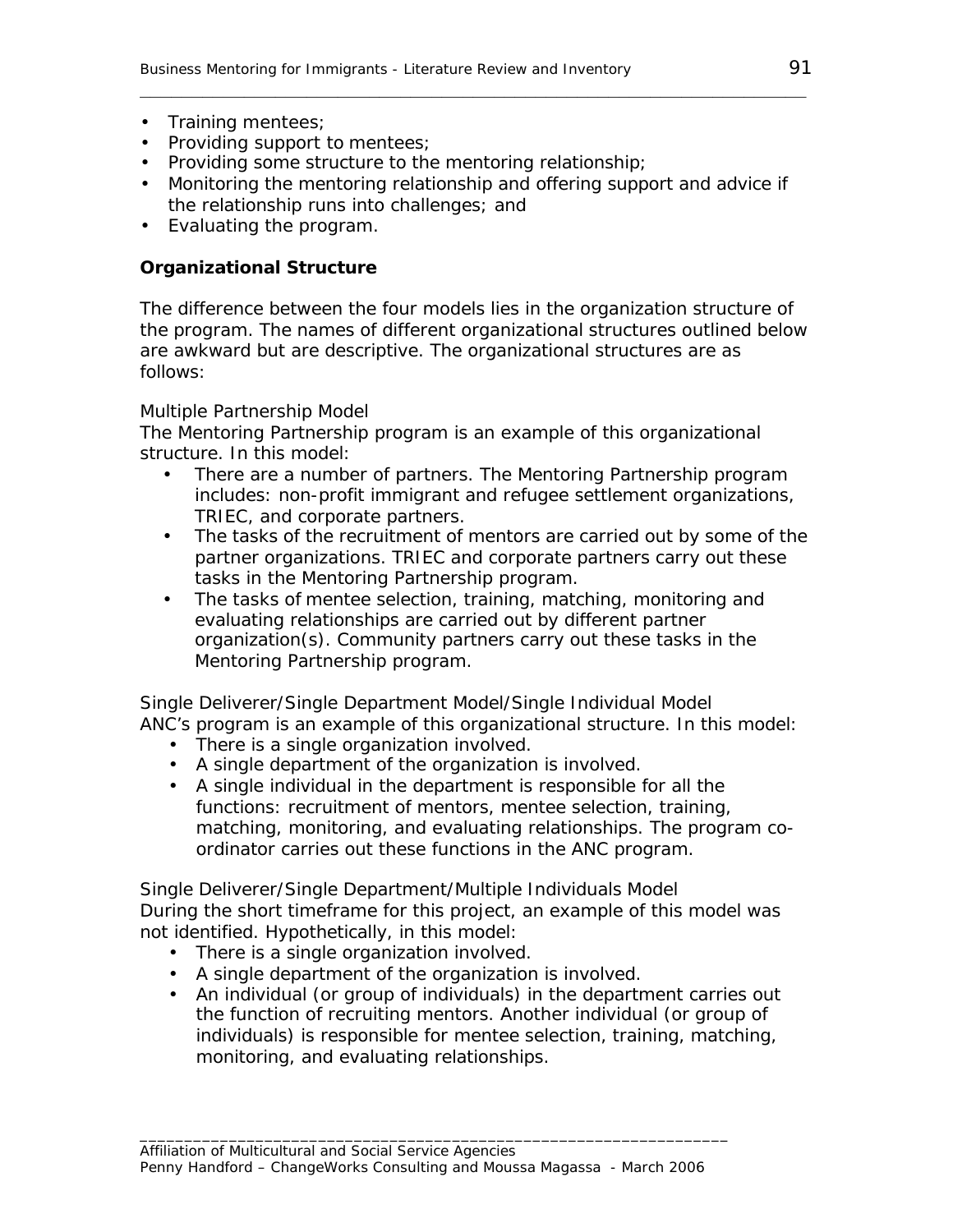#### *Single Deliverer /Multiple Department Model*

During the short timeframe for this project, an example of this model was not identified, however, an Advisory Committee member made a good case for it. Hypothetically, in this model:

**\_\_\_\_\_\_\_\_\_\_\_\_\_\_\_\_\_\_\_\_\_\_\_\_\_\_\_\_\_\_\_\_\_\_\_\_\_\_\_\_\_\_\_\_\_\_\_\_\_\_\_\_\_\_\_\_\_\_\_\_\_\_\_\_**

- There is a single organization involved.
- There are more than one departments involved.
- An individual (or group of individuals) in one department (the department with expertise in labour market integration) carries out the function of recruiting mentors.
- Another individual (or group of individuals) in another department (the department in which the Host program is placed) is responsible for mentee selection, training, matching, monitoring and evaluating relationships.

It is possible to place these models on a continuum of organizational complexity.



### **Comparing the Models.**

Some initial thoughts about how these models may compare to one another can be found in Table 16 below.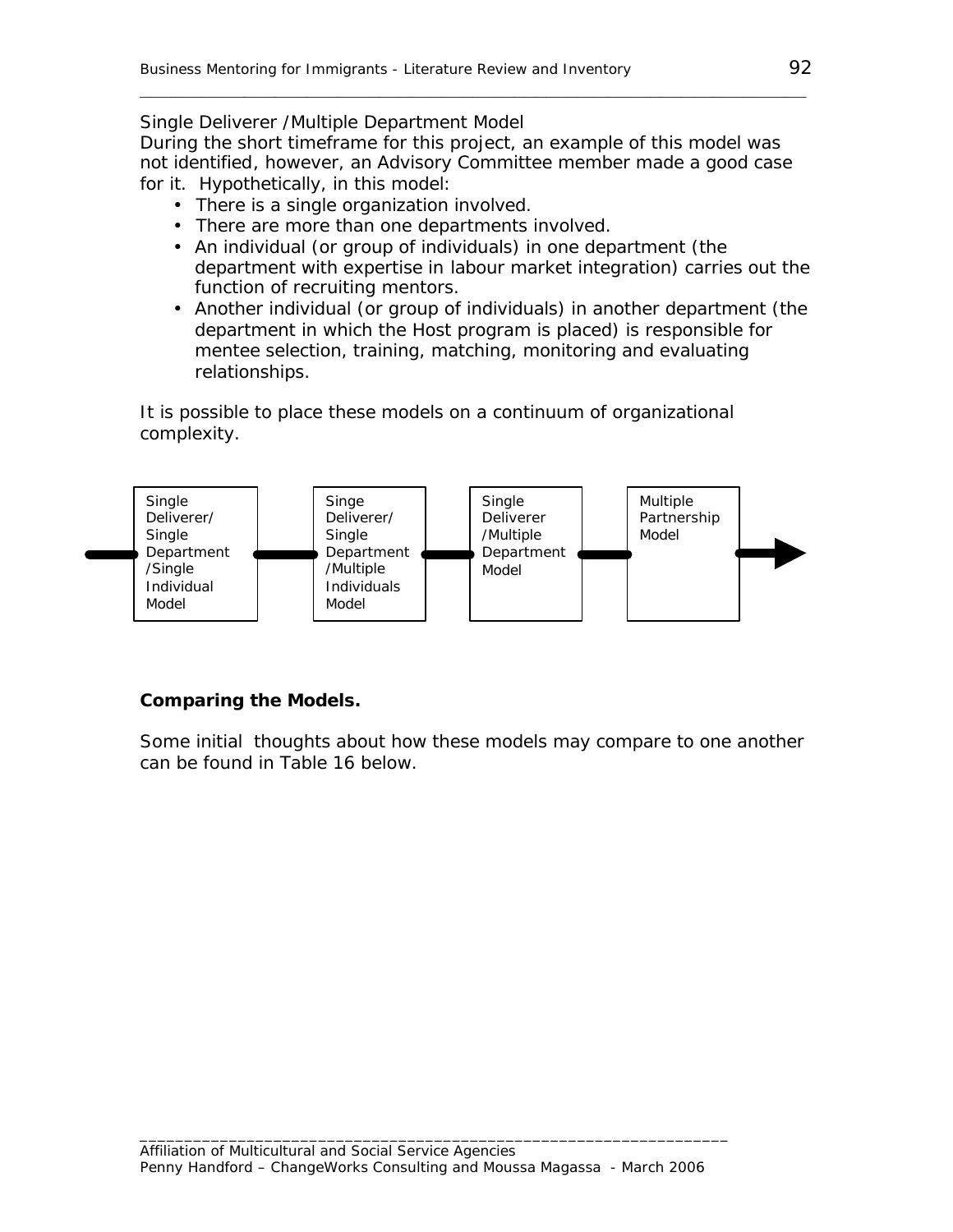## *TABLE 16 COMPARISON OF MODELS - SOME THOUGHTS*

**\_\_\_\_\_\_\_\_\_\_\_\_\_\_\_\_\_\_\_\_\_\_\_\_\_\_\_\_\_\_\_\_\_\_\_\_\_\_\_\_\_\_\_\_\_\_\_\_\_\_\_\_\_\_\_\_\_\_\_\_\_\_\_\_**

|                                                           | Single Deliverer/<br>Single<br>Department<br>/Single<br>Individual Model | Singe Deliverer/<br>Single<br>Department/<br>Multiple<br><b>Individuals</b><br>Model | Single Deliverer<br>/Multiple<br>Department<br>Model | <b>Multiple</b><br>Partnership<br>Model |
|-----------------------------------------------------------|--------------------------------------------------------------------------|--------------------------------------------------------------------------------------|------------------------------------------------------|-----------------------------------------|
| Newcomers'                                                |                                                                          |                                                                                      |                                                      |                                         |
| labour market<br>needs are met                            |                                                                          |                                                                                      |                                                      |                                         |
| One person<br>has to have<br>very different<br>skill sets | Yes                                                                      | <b>No</b>                                                                            | <b>No</b>                                            | <b>No</b>                               |
| Mentor<br>recruiter                                       |                                                                          |                                                                                      |                                                      |                                         |
| Has easy<br>access to                                     |                                                                          |                                                                                      |                                                      |                                         |
| business                                                  |                                                                          |                                                                                      |                                                      |                                         |
| networks                                                  |                                                                          |                                                                                      |                                                      |                                         |
| Complexity of<br>administration                           |                                                                          |                                                                                      |                                                      |                                         |
| Cost                                                      |                                                                          |                                                                                      |                                                      |                                         |
|                                                           |                                                                          |                                                                                      |                                                      |                                         |
| Number of                                                 |                                                                          |                                                                                      |                                                      |                                         |
| funding<br>partners                                       |                                                                          |                                                                                      |                                                      |                                         |
| needed                                                    |                                                                          |                                                                                      |                                                      |                                         |
| Probable                                                  |                                                                          |                                                                                      |                                                      |                                         |
| benefit to cost                                           |                                                                          |                                                                                      |                                                      |                                         |

## **12.2 PROGRAM GUIDELINES IDENTIFIED IN PHASE 1**

A summary of the suggested program guidelines identified in Phase 1 can be found in Table 17 below.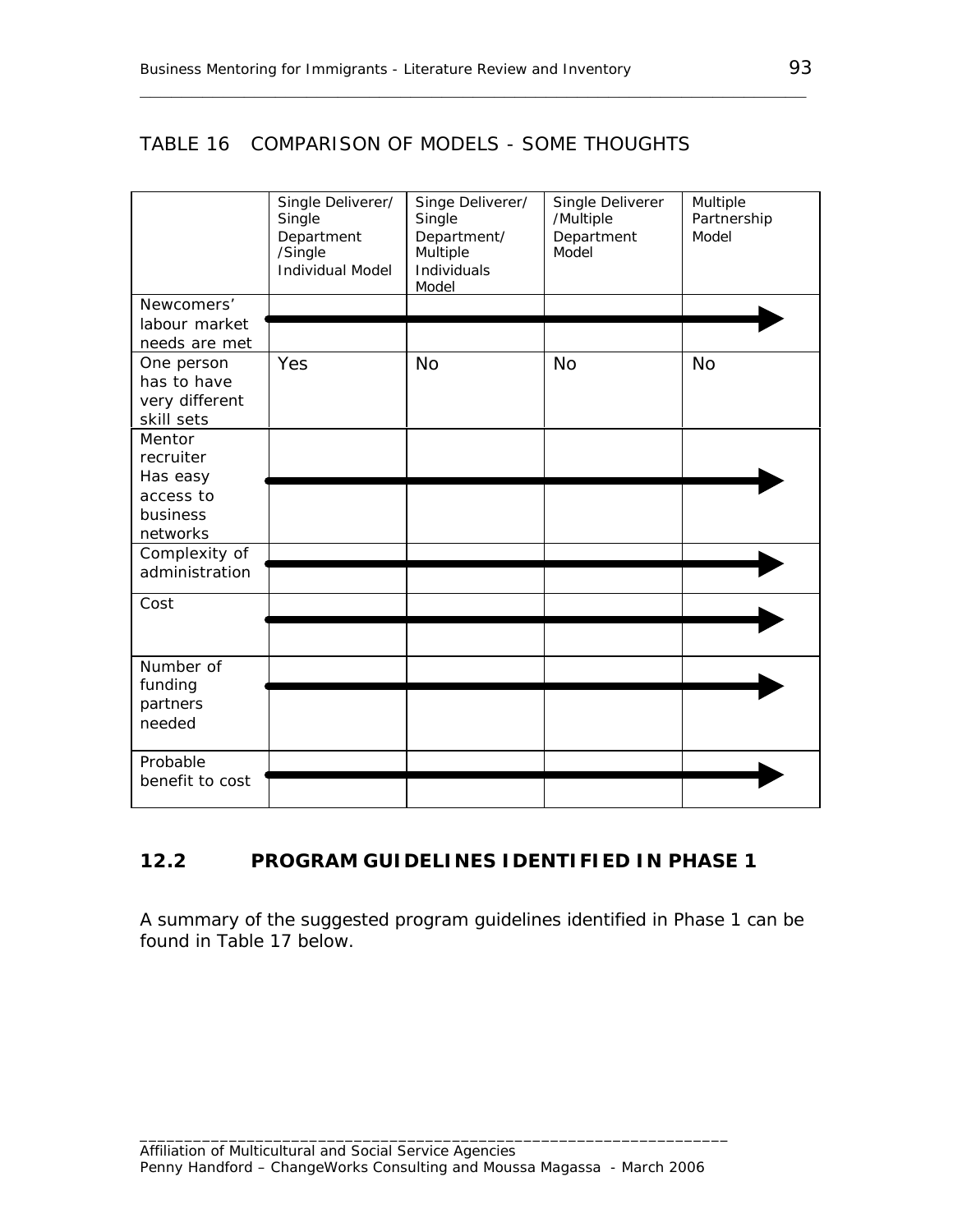# *Table 17 SUGGESTED PROGRAM GUIDELINES*

|                                                                                                                | <b>Suggested Program Guidelines</b>                                                                                                                                                                                                                                                                                                                                                                                                                                                                                                                                                                                                                                                                                                                                                                                                                                                                                                                |
|----------------------------------------------------------------------------------------------------------------|----------------------------------------------------------------------------------------------------------------------------------------------------------------------------------------------------------------------------------------------------------------------------------------------------------------------------------------------------------------------------------------------------------------------------------------------------------------------------------------------------------------------------------------------------------------------------------------------------------------------------------------------------------------------------------------------------------------------------------------------------------------------------------------------------------------------------------------------------------------------------------------------------------------------------------------------------|
| Word "mentor"                                                                                                  | Someone who can explain the system but is not in a position to                                                                                                                                                                                                                                                                                                                                                                                                                                                                                                                                                                                                                                                                                                                                                                                                                                                                                     |
|                                                                                                                | champion the mentee                                                                                                                                                                                                                                                                                                                                                                                                                                                                                                                                                                                                                                                                                                                                                                                                                                                                                                                                |
| Program<br><b>Definition of</b><br><b>Mentor</b>                                                               | A person with successful experience with the Canadian labour<br>market who is eager to share and transfer her/his knowledge and<br>skills to immigrants or refugees in Canada. This is based on a<br>personal motivation to help and support the newcomer to develop<br>and achieve her/ his personal and professional objectives.                                                                                                                                                                                                                                                                                                                                                                                                                                                                                                                                                                                                                 |
| <b>Role of Mentor</b>                                                                                          | The role of the mentor is to explain the system.<br>$\bullet$<br>The mentor is not expected to act as a "champion" for the<br>$\bullet$<br>mentee.<br>In varying degrees, there will be a focus on informational,<br>$\bullet$<br>instrumental and psychosocial issues. The mentor<br>is expected to:<br>• provide the mentee with as much information as possible in<br>order to assist the mentee to find employment for which he<br>or she is trained and capable; and<br>may offer emotional support to the mentee if it seems<br>appropriate                                                                                                                                                                                                                                                                                                                                                                                                  |
| <b>Goals of the</b><br><b>Mentoring</b><br>Relationship                                                        | The mentor and mentee will agree to goals for their relationship and<br>these goals will be consistent with the goals of the business<br>mentoring program.                                                                                                                                                                                                                                                                                                                                                                                                                                                                                                                                                                                                                                                                                                                                                                                        |
| <b>Role of Program</b><br>Co-ordination<br>and the of Role<br>of Building<br>Corporate<br><b>Relationships</b> | Wherever possible the functions of role of program co-ordination and<br>of the role of building corporate relationships these two roles should<br>be separated.                                                                                                                                                                                                                                                                                                                                                                                                                                                                                                                                                                                                                                                                                                                                                                                    |
| <b>Marketing the</b><br>Program to<br><b>Business</b>                                                          | The benefits of the program to both business and individual mentees<br>should be clearly articulated to them.<br>For business:<br>Opportunity to demonstrate corporate social responsibility<br>$\bullet$<br>Building the capacity of the employees of the organization to<br>$\bullet$<br>understand other cultures and to get to know people from other<br>cultures<br>Enriching the lives of employees who participate and so<br>$\bullet$<br>increasing job satisfaction, loyalty and retention<br>Accessing a pool of talented individuals eager to work<br>$\bullet$<br>For individuals<br>Cross cultural training opportunities provided by the program<br>$\bullet$<br>In-depth learning about how other cultures view business<br>Opportunity to pass on knowledge and wisdom to people who are<br>very eager to learn<br>Opportunity to "give back" to the community<br>$\bullet$<br>An enjoyable, rewarding, and interesting experience |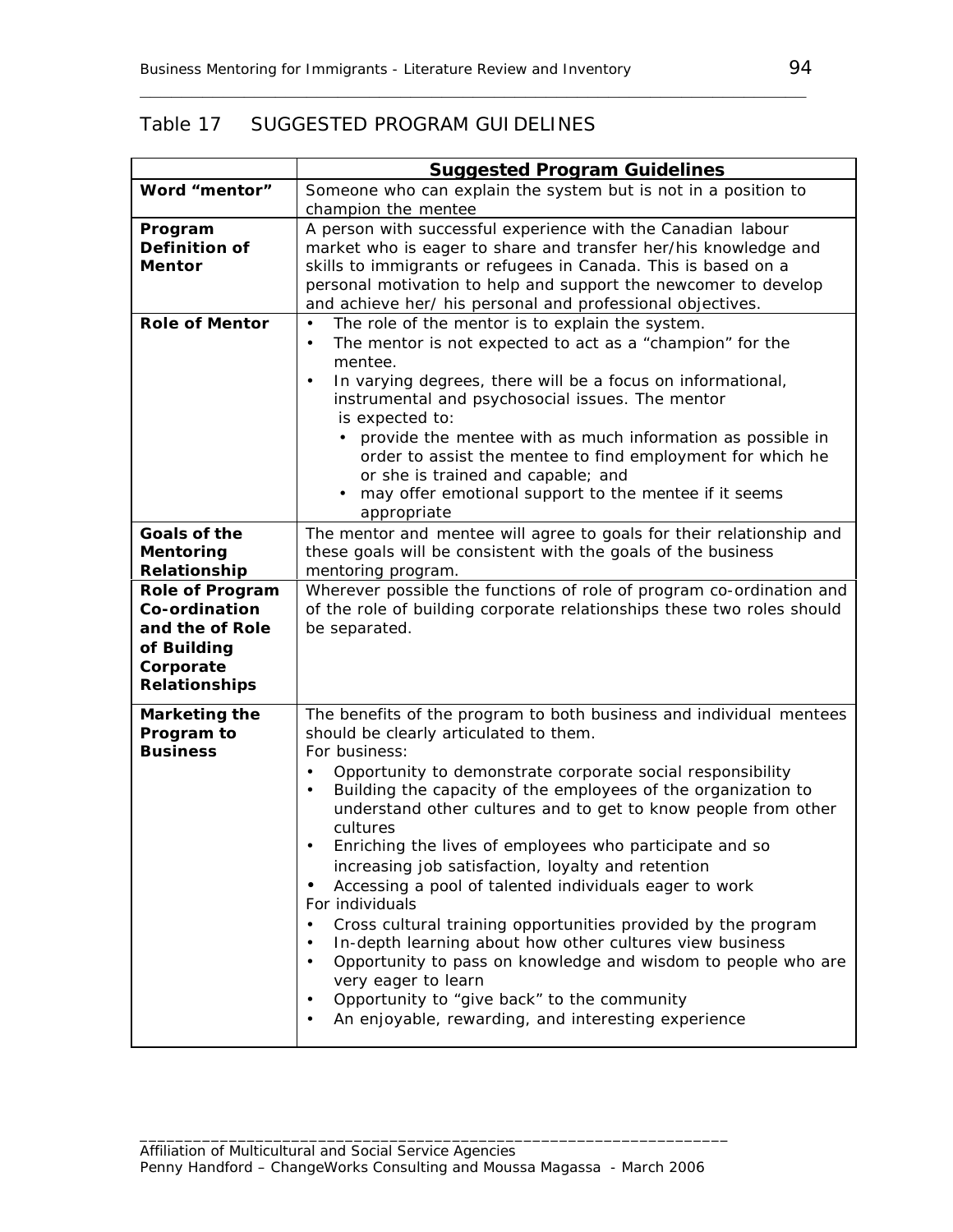| Selection of        | Characteristics to look for are: listening and communication skills,                                             |
|---------------------|------------------------------------------------------------------------------------------------------------------|
| <b>Mentors</b>      | objectivity, influence, patience, honest/trustworthy, self confidence,                                           |
|                     | people oriented, common sense, openness, leadership qualities,                                                   |
|                     | vision, understanding, caring, nurturing, common interests,                                                      |
|                     | affirming attitude, virtue, generativity, humility, respect of the other                                         |
|                     | person's world views and values, and sense of responsibility.                                                    |
|                     | Other relevant factors are: areas of interest, geographic proximity,                                             |
|                     | values and work styles, the expertise of the mentor, and, to some                                                |
|                     | extent, the successful functioning of the mentor in his or her                                                   |
|                     | personal life.                                                                                                   |
|                     |                                                                                                                  |
| Matching            | Whenever possible, ways should be found to give the mentor and                                                   |
|                     | mentee the opportunity to select each other.                                                                     |
|                     | When matching the mentor and the mentee, it will be important to                                                 |
|                     | understand what similarities are significant to the mentor and                                                   |
|                     | mentee. If it is possible, it is preferable to match an older mentor                                             |
|                     | with a younger mentee                                                                                            |
| <b>Training for</b> | It is important:                                                                                                 |
| <b>Mentors and</b>  | that the mentor and mentee understand that the focus of the<br>$\bullet$                                         |
| <b>Mentees</b>      | mentoring relationship is that the mentee will learn about the                                                   |
|                     | Canadian labour market;                                                                                          |
|                     | to discuss the primarily "information giving" and "advising"<br>$\bullet$                                        |
|                     | nature of the role of the mentor and the boundaries to this role;                                                |
|                     | to discuss the fact that the mentor could be younger, less<br>$\bullet$                                          |
|                     | educated, and less experienced than the mentee;                                                                  |
|                     | to discuss norms and values, stressing that people can have<br>$\bullet$                                         |
|                     | more than one set of norms and values;                                                                           |
|                     | to development of an understanding of the individual's own<br>$\bullet$                                          |
|                     | cultural norms and values as they apply to the workplace;<br>to discuss the difference between ethnocentrism and |
|                     | $\bullet$<br>ethnorelativism; and                                                                                |
|                     | to adopt a tool, such as Rosinski's cultural orientations<br>$\bullet$                                           |
|                     | framework, which gives the dyad a structure and language with                                                    |
|                     | which to discuss their cultural differences                                                                      |
| <b>Training for</b> | It is important:                                                                                                 |
| <b>Mentors</b>      | that the importance of frequent information sharing is explained;                                                |
|                     | the relational, reflective and reciprocal dimensions of the                                                      |
|                     | mentoring relationship is explained;                                                                             |
|                     | that the mentor understands the importance of his/her attitude.<br>$\bullet$                                     |
|                     | It is helpful to:                                                                                                |
|                     | have an accepting and validating attitude;                                                                       |
|                     | have an optimistic approach to challenges, even critical                                                         |
|                     | feedback is effective when it is paired with optimism about                                                      |
|                     | the mentees potential; and                                                                                       |
|                     | give the mentee challenges rather than viewing them as                                                           |
|                     | people who need remedial work                                                                                    |
| <b>Retention</b>    | It is important to make the mentoring experience as rewarding as                                                 |
|                     | possible so that mentors will want to continue.                                                                  |
|                     |                                                                                                                  |
| Supporting the      | Providing some structure for the interactions between mentors is                                                 |
| Relationship        | important.                                                                                                       |
| <b>Monitoring</b>   | Positive and unhelpful behaviours should be routinely observed.                                                  |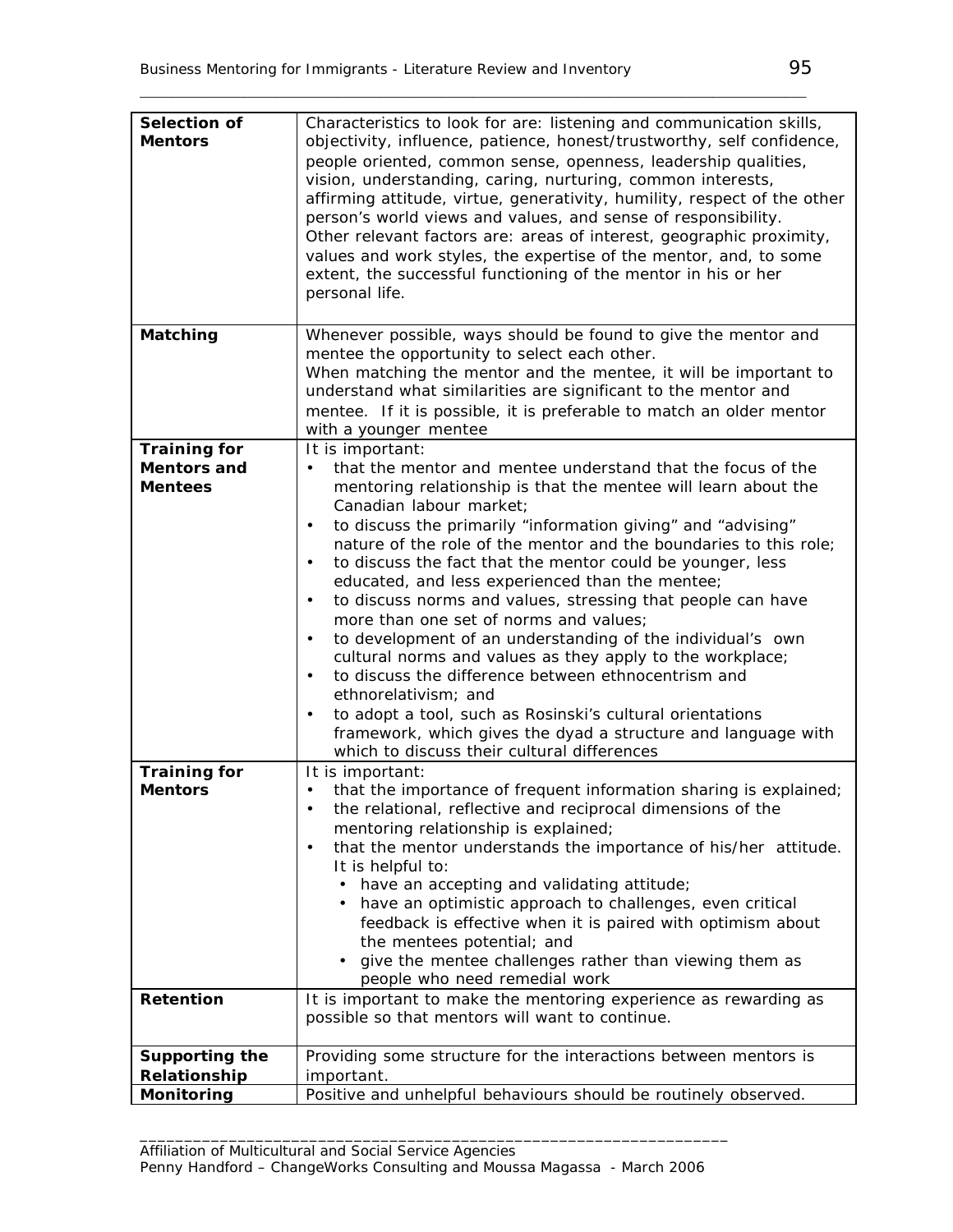|                        | Positive behaviours should be reinforced and unhelpful behaviors           |
|------------------------|----------------------------------------------------------------------------|
|                        | should be discussed with a view to encouraging behavioural change.         |
|                        |                                                                            |
|                        | The dimensions of relationship, reflection, and reciprocity could form     |
|                        | part of a framework for monitoring.                                        |
| Workplace              | The mentor and mentee will meet, at least some of the time, at the         |
|                        | mentors workplace. (This will depend on the resolution of liability        |
|                        | issues.)                                                                   |
| <b>Placement of</b>    | It will be important to locate business mentoring programs in              |
| Program                | organizations with successful labour market integration programs (or       |
|                        | in partnerships which contain them) in order to ensure that                |
|                        | newcomers receive the labour market integration support they need.         |
| <b>Group Mentoring</b> | Mixed groups of mentors and mentees could be used as both a                |
|                        | primary strategy and also as an adjunct to one-to-one mentoring            |
| <b>Telementoring</b>   | The results of this literature search support:                             |
|                        | Developing a telementoring program for immigrants with                     |
|                        | technological backgrounds who may prefer this option.                      |
|                        | Developing a telementoring program for immigrants especially<br>$\bullet$  |
|                        | those who do not live in areas not currently served by Host                |
|                        | programs.                                                                  |
|                        | Developing a telementoring program for immigrants before they<br>$\bullet$ |
|                        | enter the country.                                                         |
| <b>Public Policy</b>   | CIC may wish to encourage the appropriate federal government               |
|                        | department to develop policies and procedures, similar to those in         |
|                        | Québec, which would provide a framework and societal context for           |
|                        | business mentoring programs for immigrants.                                |
|                        |                                                                            |

## **Phase 2**

These models and suggested guidelines will be further explored in Phase 2 of this project. Phase 2 will involve:

- identifying further examples of the models;
- interviewing key informants to gather more information;
- "fleshing out" the models;
- identify new guidelines, accept or reject guidelines suggested in this report;
- holding focus groups for discussion and examination of the models and guidelines identified in Phase 1;
- conducting key informant interviews for further discussion and examination of the models and guidelines identified in Phase 1;
- Examine liability factors;
- Identification of approximately three models based on:
	- the benefits to immigrants and mentors;
	- applicability in different settings;
	- risk/liability factors; and
- Identification and development of guidelines for the implementation of each model.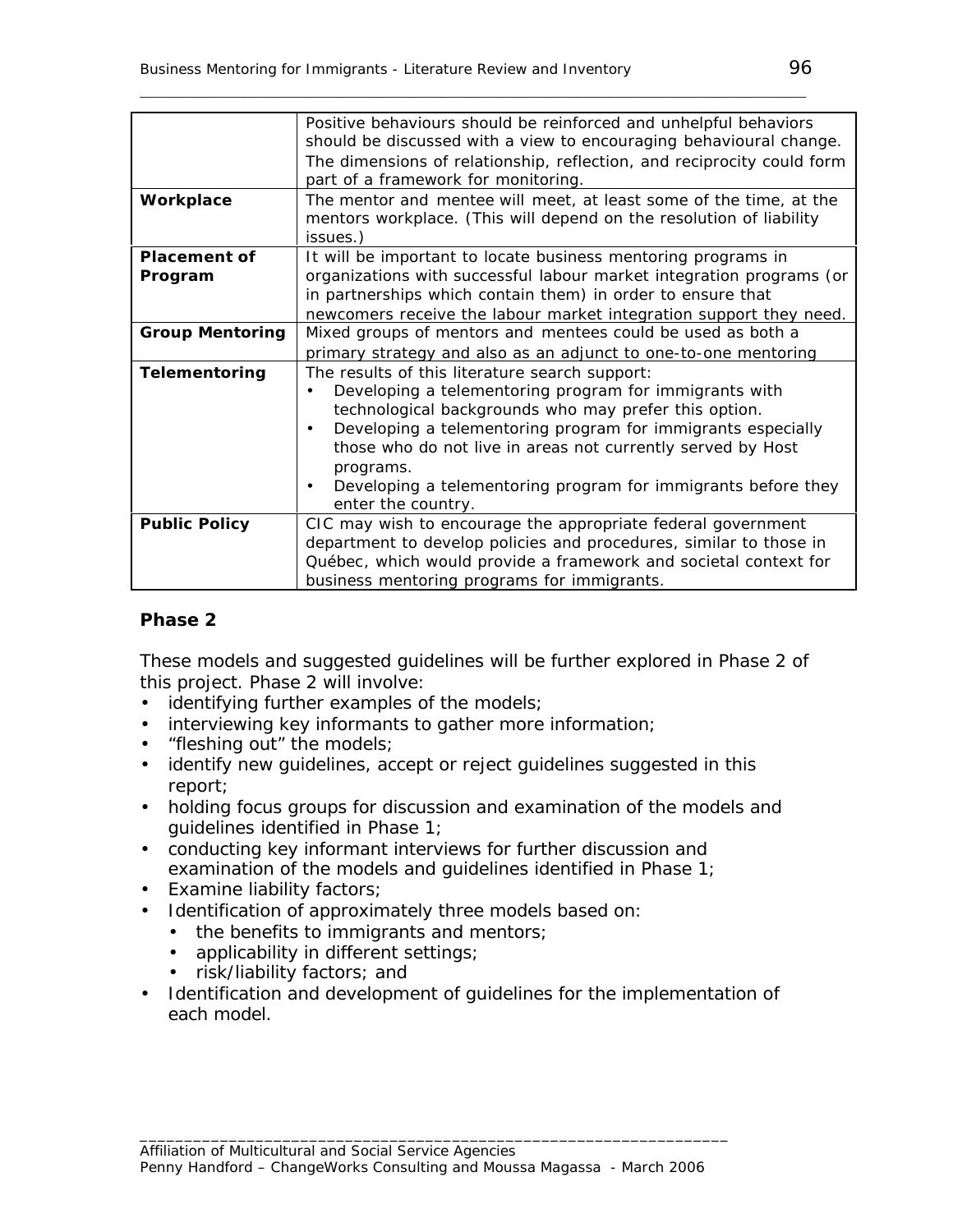# **13. RISKS AND LIABILITIES**

Legal liability for an injury or other harm turns on the specific and sometimes unique facts of a particular unfortunate circumstance. And the potential unfortunate circumstances are virtually endless, which makes absolute pronouncements about risk and liabilities impossible.

**\_\_\_\_\_\_\_\_\_\_\_\_\_\_\_\_\_\_\_\_\_\_\_\_\_\_\_\_\_\_\_\_\_\_\_\_\_\_\_\_\_\_\_\_\_\_\_\_\_\_\_\_\_\_\_\_\_\_\_\_\_\_\_\_**

Despite this qualification, many of the programs described in this review appear to be low risk and to create little or no significant likelihood of harm and liability flowing to the government or the non-profit agencies, businesses and individual mentors involved.

But two areas where potential liability requires close consideration are site visits by program participants and the giving of advice by volunteer mentors.

#### Site Visits:

Site visits can be problematic if they involve exposing program participants to unusual risks. A visit to an industrial plant or a construction project by a foreign trained engineer or trades person would be examples. An injury to a participant caused by the negligence of an employer or the employer's staff could result in liability for the employer. If the non-profit agency coordinating the program contributed to the negligence that causes an injury, it too could be held liable for that harm. Depending on the circumstances, the government could also become entangled in litigation and be held partially responsible if it contributed to the harm.

Site visits to less hazardous settings will of course pose less risk. Meeting at the office of an engineering firm or at a public place, in contrast, would generally not be a dangerous activity, and the potential for injury and liability would be inconsequential.

### Giving Advice:

There are potential risks for mentors giving advice to program participants. If i) a volunteer mentor is part of a program that involves the giving of advice, ii) the mentor has or appears to have special skills or knowledge, iii) it is foreseeable that the program participant will rely on that advice; and iv) the participant does in fact rely on the advice and suffers a harm, then the mentor could be held to be negligent and liable for that harm. Liability of this kind can arise where a lawyer, accountant or other professional gives incorrect advice to a client. It can also arise if the advisor is a volunteer rather than a paid professional.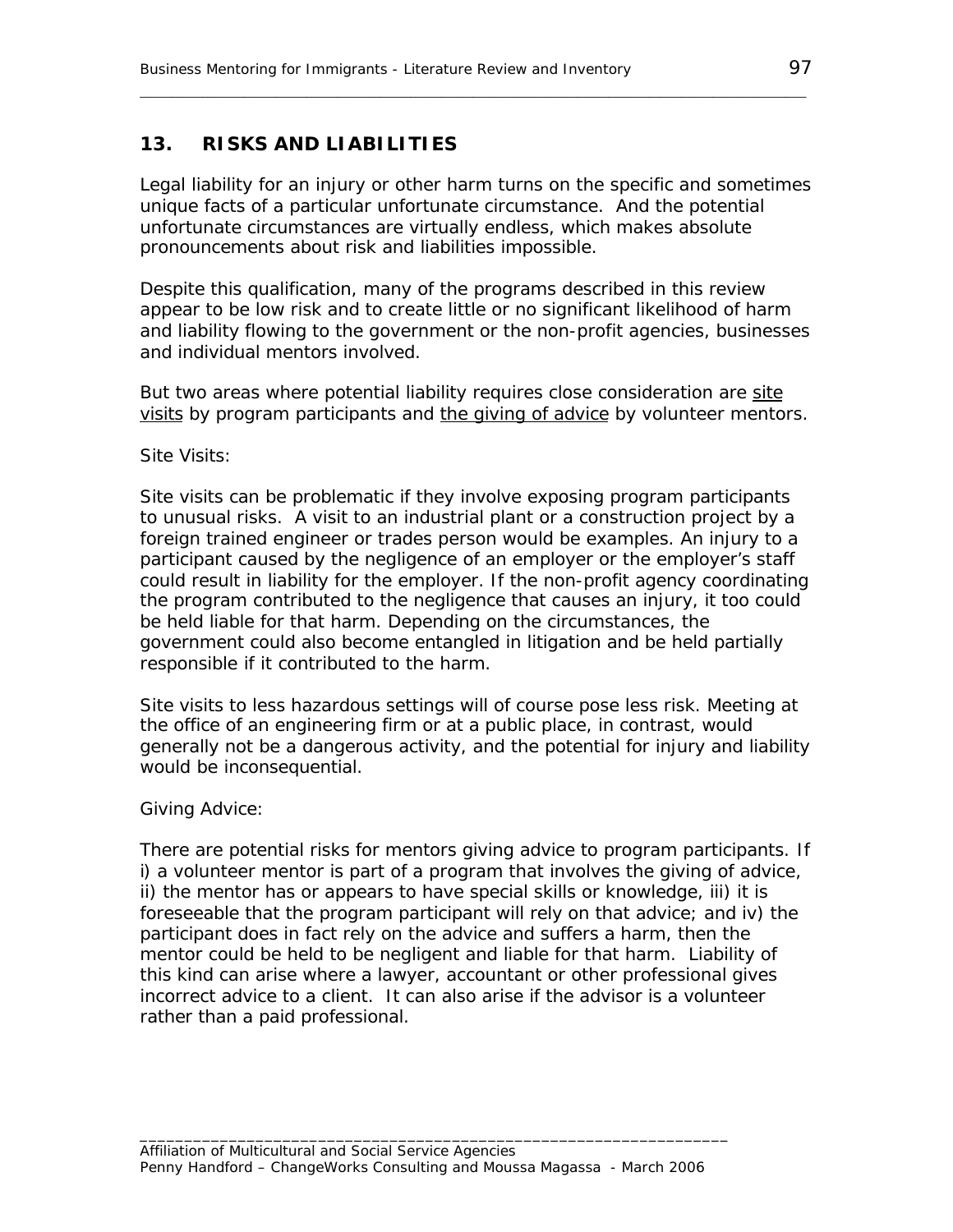Managing and Reducing Risk:

Risks inherent in more dangerous site visits can be managed by ensuring that the visits are conducted in accordance with the safety standards required on such sites. Employers must comply with safety legislation, regulations, rules, and standards in these settings. With site visits, these standards would need to be strictly followed to reduce the risk of injuries and the resulting liability.

**\_\_\_\_\_\_\_\_\_\_\_\_\_\_\_\_\_\_\_\_\_\_\_\_\_\_\_\_\_\_\_\_\_\_\_\_\_\_\_\_\_\_\_\_\_\_\_\_\_\_\_\_\_\_\_\_\_\_\_\_\_\_\_\_**

The risks of giving advice can be managed by mentors staying away from specific advice relating to taxation, immigration law or other similar matters like a professional advisor. Mentors should of course be particularly careful not to give specific advice in areas beyond their fields of knowledge. If instead mentors share their work and life experiences and general wisdom with program participants, they can avoid possible negligence claims of this kind. Clear program policy statements to this end can be adopted and made part of the mentor and participant orientation process and can form part of an overall program risk management policy.

Another way to manage and reduce risk is to have participants expressly, and in an informed way, assume the risks of the program activities in advance. Potential risks can be explained to participants and they can be required to sign clear waivers and releases to protect the mentors, employers, the non-profit agencies and the government in relation to the program. There may be issues of communication, understanding and whether the assumption of risk is adequately informed. These concerns can be addressed in part at least by careful explanation, translation if needed and opportunities to seek independent legal advice. Documentation of this kind does not provide absolute protection from potential liability, but it is prudent and can be helpful in reducing the exposure of those delivering the program.

Insurance is of course another way to deal with potential risks. It is possible that the existing insurance coverage held by employers, non-profit agencies and even individual mentors delivering the program will provide protection against possible claims arising from this program. Additional coverage may also be needed, and the cost of additional coverage weighed against the risk. This will need to be explored carefully as the design and implementation of the program progresses and its details become clear.

Finally, the potential for the government to assume the risks associated with the program should be examined. Some form or indemnification or inclusion of those delivering the program within government liability coverage may be possible. There appear to be precedents for this form of protection in other analogous situations.

These options will be examined and assessed in more detail in Phase 2 of this Project as the program details come into sharper focus.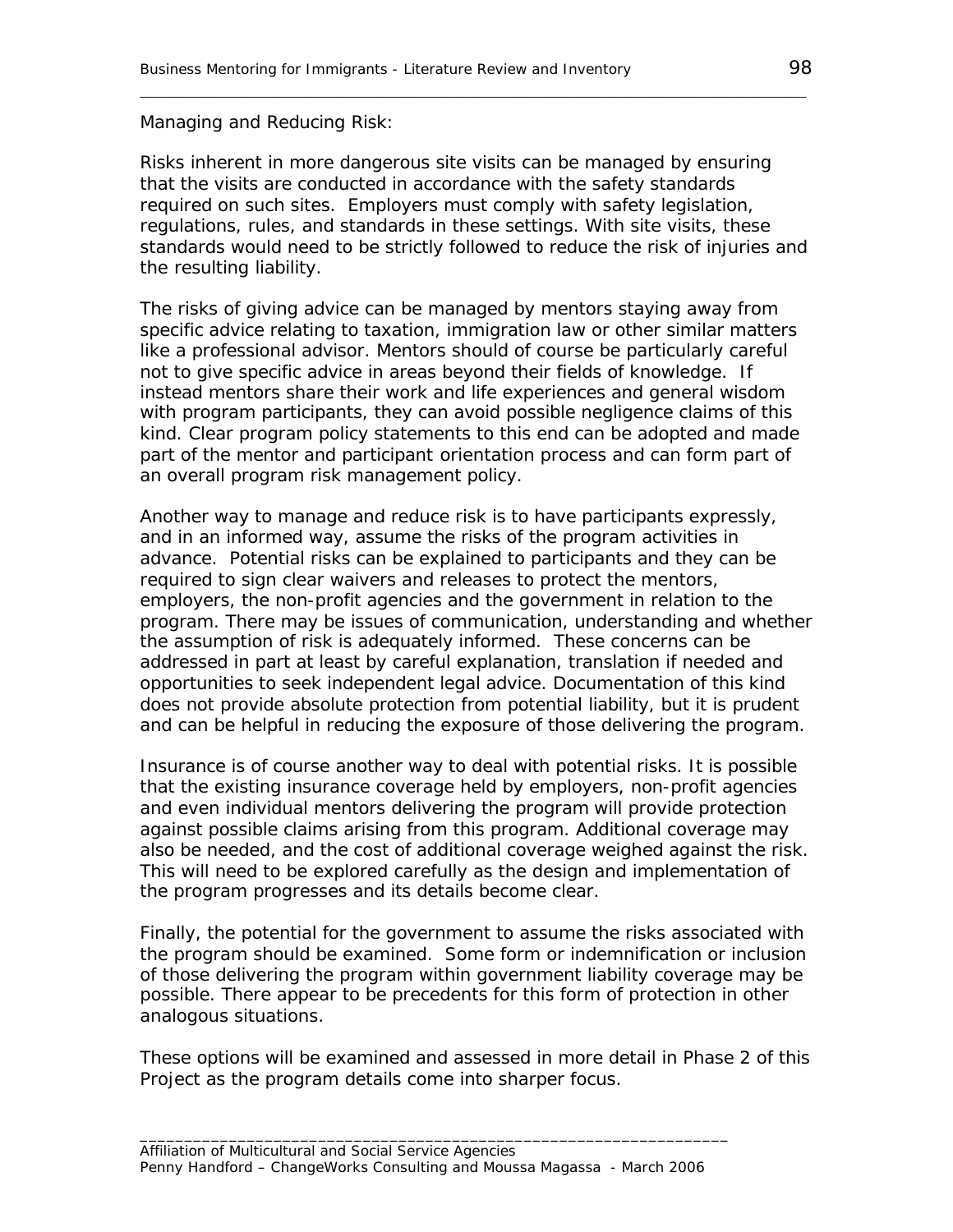## **14. APPENDICES**

These inventories contain programs with features which may be applicable to a business mentoring program for immigrant delivered through the Host program and identified within the timeframe of this project.

## **APPENDIX 1 INVENTORY OF PROGRAMS FOR IMMIGRANTS**

**\_\_\_\_\_\_\_\_\_\_\_\_\_\_\_\_\_\_\_\_\_\_\_\_\_\_\_\_\_\_\_\_\_\_\_\_\_\_\_\_\_\_\_\_\_\_\_\_\_\_\_\_\_\_\_\_\_\_\_\_\_\_\_\_**

#### **PROGRAMS FOR IMMIGRANT ADULTS**

| Program<br>Operated by                                                                            | Location                           | <b>Mentees</b>                                                                                                         | <b>Mentors</b>                                                      | Peer<br>mentoring | Group<br>Mentoring | <b>Tele</b><br>mentoring | <b>Comments</b>                                                                                                                                                                                                                                                                       |
|---------------------------------------------------------------------------------------------------|------------------------------------|------------------------------------------------------------------------------------------------------------------------|---------------------------------------------------------------------|-------------------|--------------------|--------------------------|---------------------------------------------------------------------------------------------------------------------------------------------------------------------------------------------------------------------------------------------------------------------------------------|
| Toronto<br>Regional<br>Immigrant<br><b>Employment</b><br>Council<br>(TRIEC)                       | Toronto.<br>Peel & York<br>Ontario | Skilled<br>immigrants                                                                                                  | Established<br>professionals<br>who share the<br>same<br>occupation | <b>No</b>         | <b>No</b>          | <b>No</b>                | Corporate Partners recruit<br>$\bullet$<br>mentors<br>Community agencies refer<br>mentees                                                                                                                                                                                             |
| <b>Career Edge</b><br><b>Career Bridge</b><br>program -<br>part of TRIEC<br>Internship<br>Program | Toronto,<br>Ontario                | internationally<br>qualified<br>professionals                                                                          | Employees in<br>business<br>hosting the<br>intern                   |                   |                    |                          | Once host business is<br>$\bullet$<br>accepted, internships<br>posted on web site<br>In addition to mentoring,<br>$\bullet$<br>host business provides<br>financial compensation and<br>regular feedback<br>Mentor training programs<br>$\bullet$<br>offered for host<br>organizations |
| Association<br>for New<br><b>Canadians</b><br><b>Mentoring</b><br>Link                            | St. John's,<br>Newfoundl<br>and    | Educated<br>outside of<br>Canada with<br>credentials<br>and English<br>language at<br><b>Benchmark</b><br>Level 6 or 7 | Working<br>professionals                                            |                   |                    |                          | 2 hours is spent on the<br>$\bullet$<br>job per week<br>Another 2 hours on the<br>$\bullet$<br>phone/email or over<br>coffee                                                                                                                                                          |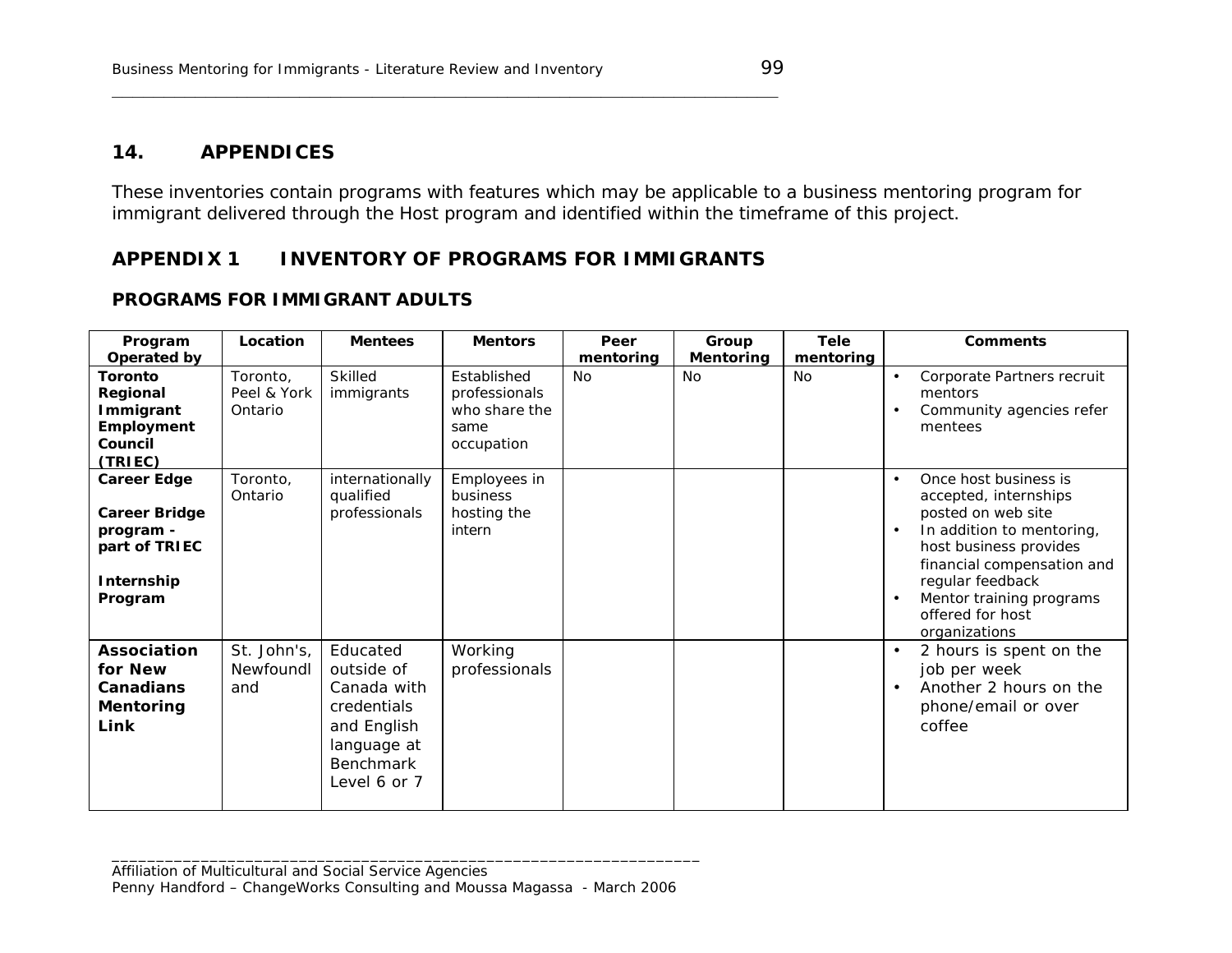#### **PROGRAMS FOR IMMIGRANT ADULTS CONTINUED**

| Program                                                                                           | Location                                 | <b>Mentees</b>                                                                                 | <b>Mentors</b>                                                                                       | Peer      | Group            | <b>Tele</b> | <b>Comments</b>                                                                                                                                                                                                           |
|---------------------------------------------------------------------------------------------------|------------------------------------------|------------------------------------------------------------------------------------------------|------------------------------------------------------------------------------------------------------|-----------|------------------|-------------|---------------------------------------------------------------------------------------------------------------------------------------------------------------------------------------------------------------------------|
| Operated by                                                                                       |                                          |                                                                                                |                                                                                                      | mentoring | <b>Mentoring</b> | mentoring   |                                                                                                                                                                                                                           |
| <b>St Michael's</b><br><b>Hospital and</b><br>Community<br><b>Partners</b>                        | Toronto<br>and<br>across<br>Ontario      | Internationally<br>trained<br>professionals<br>in health<br>except<br>physicians and<br>nurses | Employees at<br>St Michael's<br>Hospital from<br>the same<br>profession                              |           |                  |             | Various partner agencies<br>select mentees                                                                                                                                                                                |
| <b>CARE</b> for<br><b>Nurses</b>                                                                  | Toronto,<br>Ontario                      | Internationally<br>educated<br>nurses                                                          | Professional<br>nurses                                                                               |           |                  |             | Focus of program on assisting<br>$\bullet$<br>newcomers to write Canadian<br>exams.<br>Only moderately successful,<br>$\bullet$<br>now looking at other models                                                            |
| <b>Skills for</b><br>Change                                                                       | Toronto,<br>Ontario                      | Internationally<br>trained<br>professionals<br>in a variety of<br>professions                  | Employed<br>professionals<br>in the same<br>field                                                    |           |                  |             | Skills for Change offers<br>training in mentoring                                                                                                                                                                         |
| <b>Multicultural</b><br><b>Helping</b><br><b>House Society</b><br><b>Bamboo</b><br><b>Network</b> | Vancouver,<br><b>British</b><br>Columbia | Training<br>and/or work<br>experience in<br>a profession<br>or trade<br>outside<br>Canada      | A professional<br>or<br>tradesperson<br>with<br>experience<br>working in<br>Canada in<br>their field |           |                  |             | Corporate/Organizational<br>Partners with staff working as<br>professionals or tradespersons<br>Recruit mentors within<br>$\bullet$<br>their organization<br>Provide possible job<br>$\bullet$<br>shadowing opportunities |
| <b>SUCCESS Job</b><br>Mentoring<br>Program                                                        | Vancouver,<br><b>British</b><br>Columbia | Skilled<br>immigrant                                                                           | Canadian<br>trained<br>professional -<br>3 years<br>practical<br>experience in<br>the profession     |           |                  |             | The total duration of the<br>$\bullet$<br>Program is 8 - 16 hours,<br>divided into 2-4 sessions<br>Incentives include -<br>$\bullet$<br>updates on mentees<br>progress, plaque, name of<br>company on brochures           |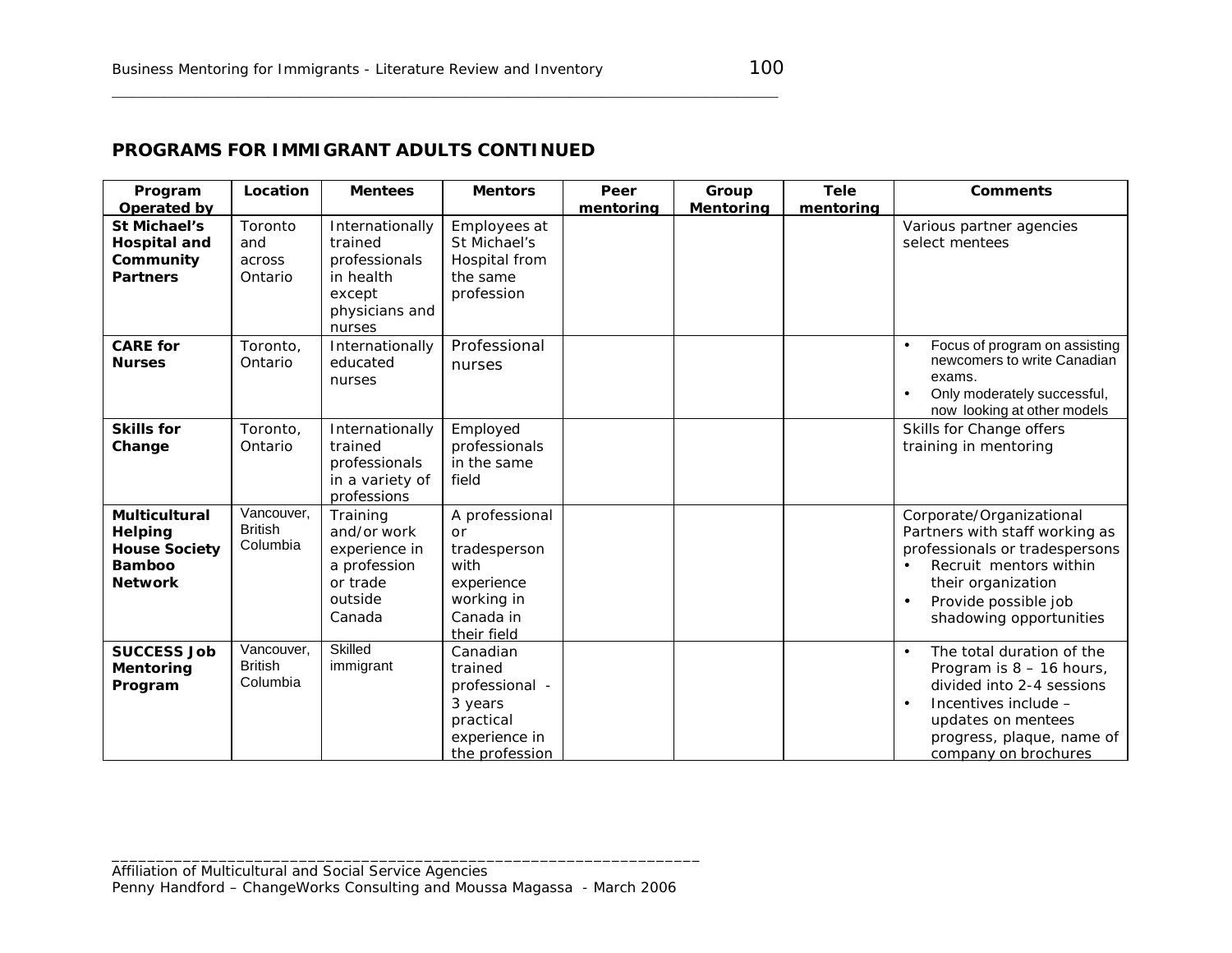#### **PROGRAMS FOR IMMIGRANT ADULTS CONTINUED**

| Program                                 | Location | <b>Mentees</b>                                            | <b>Mentors</b> | Peer      | Group            | <b>Tele</b> | <b>Comments</b>                                                               |
|-----------------------------------------|----------|-----------------------------------------------------------|----------------|-----------|------------------|-------------|-------------------------------------------------------------------------------|
| Operated by                             |          |                                                           |                | mentoring | <b>Mentoring</b> | mentoring   |                                                                               |
| Programme                               | Ottawa,  | <b>Students</b>                                           | Canadians      | yes       |                  |             | To be eligible                                                                |
| de mentorat<br>at university            | Ontario  | from<br>Immigrants                                        |                |           |                  |             | for this<br>mentorship                                                        |
| of Ottawa-<br><b>Faculty of</b><br>Law. |          | and refugees<br>communities<br>and common<br>law partners |                |           |                  |             | program,<br>students need<br>to be registered<br>students in civic<br>law and |
|                                         |          |                                                           |                |           |                  |             | graduate<br>studies.                                                          |

#### **PROGRAMS FOR IMMIGRANT WOMEN**

| Program                                                                          | Location            | <b>Mentees</b>                                                   | <b>Mentors</b>                  | Peer      | Group     | Tele      | <b>Comments</b>                                              |
|----------------------------------------------------------------------------------|---------------------|------------------------------------------------------------------|---------------------------------|-----------|-----------|-----------|--------------------------------------------------------------|
| Operated by                                                                      |                     |                                                                  |                                 | mentoring | Mentoring | mentoring |                                                              |
| Youth in<br><b>Motion</b><br><b>New Horizons</b><br><b>Mentorship</b><br>Program | Calgary,<br>Alberta | Young<br>educated<br>women who<br>have<br>recently<br>immigrated | Experienced<br>local<br>mentors |           |           |           | Also provides in-class training<br>and a paid work placement |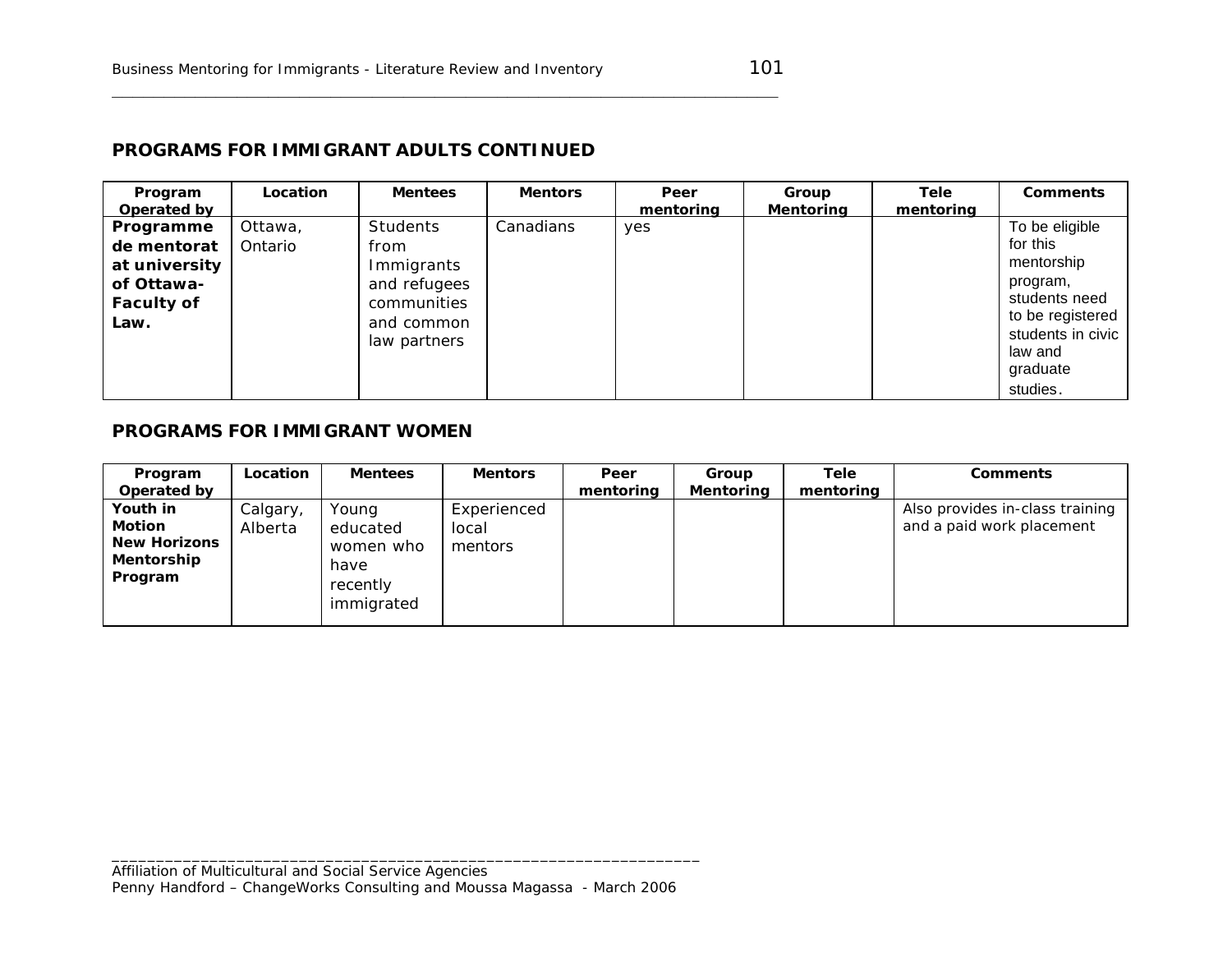#### **PROGRAMS FOR IMMIGRANT YOUTH**

| Program<br>Operated by                                                | Location | <b>Mentees</b>                                                                                                                                                               | <b>Mentors</b>                                                                                                     | Peer<br>mentorina | Group<br>Mentorina | <b>Tele</b><br>mentoring | <b>Comments</b> |
|-----------------------------------------------------------------------|----------|------------------------------------------------------------------------------------------------------------------------------------------------------------------------------|--------------------------------------------------------------------------------------------------------------------|-------------------|--------------------|--------------------------|-----------------|
| Corporation<br>Educacentre<br>de Bois-de-<br><b>Boulogne</b><br>(CÉB) | Québec   | Young people<br>aged 16 to 24<br>who are<br>visible<br>minorities and<br>young people<br>aged 16 to 35<br>who are new<br>arrivals to<br>Québec (less<br>than five<br>years). | Mentors are<br>expected to<br>have a<br>minimum of 5<br>years work<br>experience in<br>their field of<br>expertise |                   |                    |                          |                 |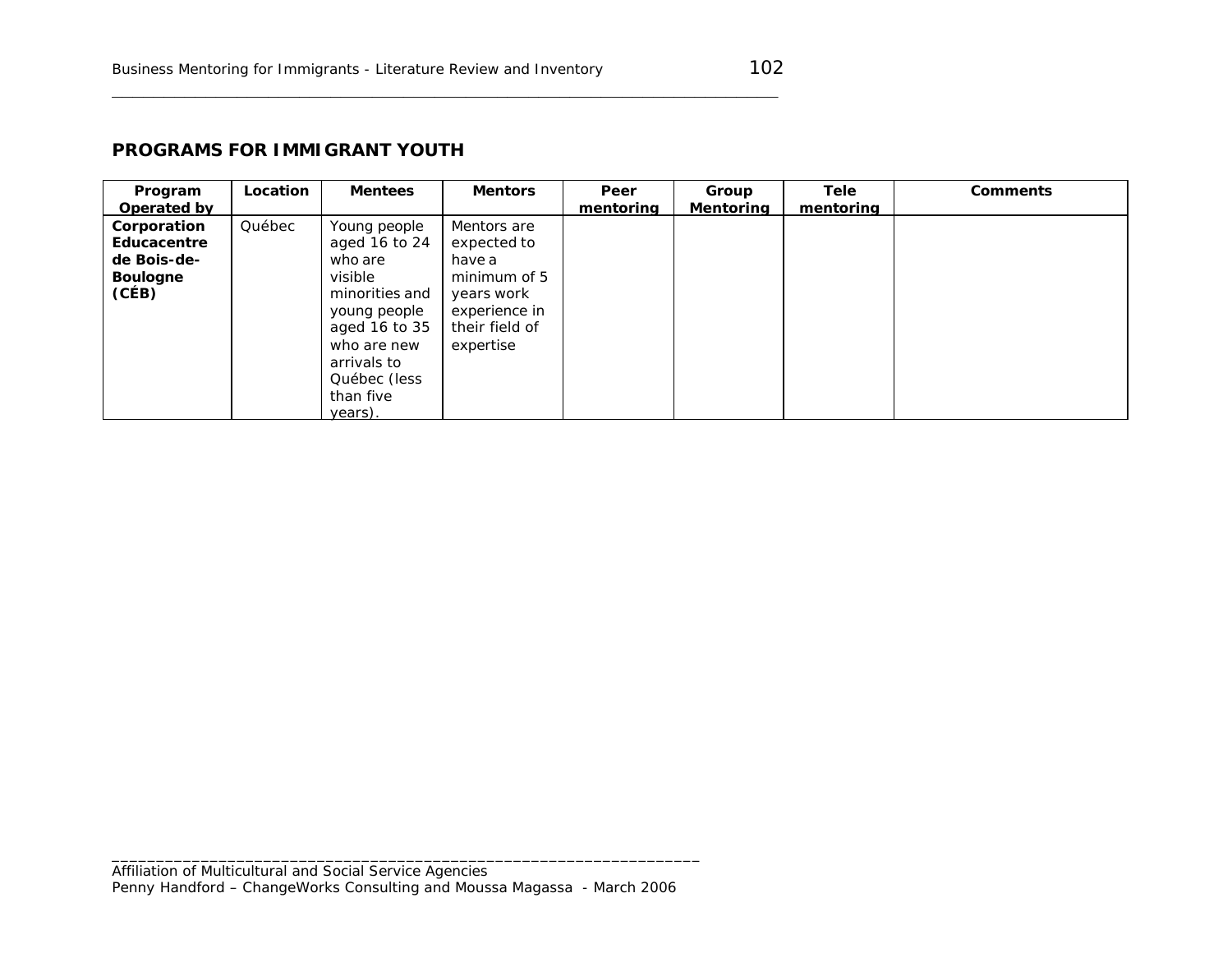| o esta                             |  |
|------------------------------------|--|
| ×<br>۰.<br>I<br>۰.<br>.,<br>v<br>× |  |

## **APPENDIX 2 INVENTORY OF PROGRAMS FOR WOMEN**

**\_\_\_\_\_\_\_\_\_\_\_\_\_\_\_\_\_\_\_\_\_\_\_\_\_\_\_\_\_\_\_\_\_\_\_\_\_\_\_\_\_\_\_\_\_\_\_\_\_\_\_\_\_\_\_\_\_\_\_\_\_\_\_\_**

| Program<br>Operated by                                                                                                         | Location                                   | <b>Mentees</b>                                                                    | <b>Mentors</b>                      | Peer<br>mentoring           | Group<br>Mentoring        | <b>Tele</b><br>mentoring       | <b>Comments</b>                                                                                                                                                          |
|--------------------------------------------------------------------------------------------------------------------------------|--------------------------------------------|-----------------------------------------------------------------------------------|-------------------------------------|-----------------------------|---------------------------|--------------------------------|--------------------------------------------------------------------------------------------------------------------------------------------------------------------------|
| Women's<br><b>Enterprise</b><br>Centre                                                                                         | 5 locations<br>in BC                       |                                                                                   |                                     | Women in<br><b>Business</b> | 6 per group<br>8 meetings |                                | \$125 per person                                                                                                                                                         |
| Women and<br><b>Rural Economic</b><br><b>Development</b><br>Entrepreneuri-<br>al Training for<br><b>Rural Youth</b><br>(ENTRY) | Stratford,<br>Ontario                      | Women<br>18 - 30 yrs                                                              | Not stated                          |                             |                           |                                | Combined with instruction<br>and counselling                                                                                                                             |
| <b>Step Ahead</b><br>One on One                                                                                                | Toronto,<br>Ontario                        | Women<br>entrepreneurs<br>- annual sales<br>\$100,000<br>- in business 2<br>years | Established<br>women in<br>business |                             |                           | 4 hr<br>workshop<br>each month | \$750 per person<br>$\bullet$<br>Also provide a package<br>$\bullet$<br>of business planning<br>computer software<br>Broke away from<br>$\bullet$<br>program run by BDBC |
| <b>YWCA</b><br>Mentorship<br>Program                                                                                           | Vancouver.<br><b>British</b><br>Columbia   | Young women<br>from local<br>secondary<br>schools                                 | Professional<br>women               |                             |                           | Once a<br>month<br>Jan-May     |                                                                                                                                                                          |
| <b>Women</b><br><b>Entrepreneurs</b><br>Οf<br>Saskatchewan<br>Inc.                                                             | Regina &<br>Saskatoon,<br>Saskatche<br>wan | Young women<br>& girls                                                            | Not stated                          |                             |                           |                                | Promotes entrepreneurship<br>as a viable career option.                                                                                                                  |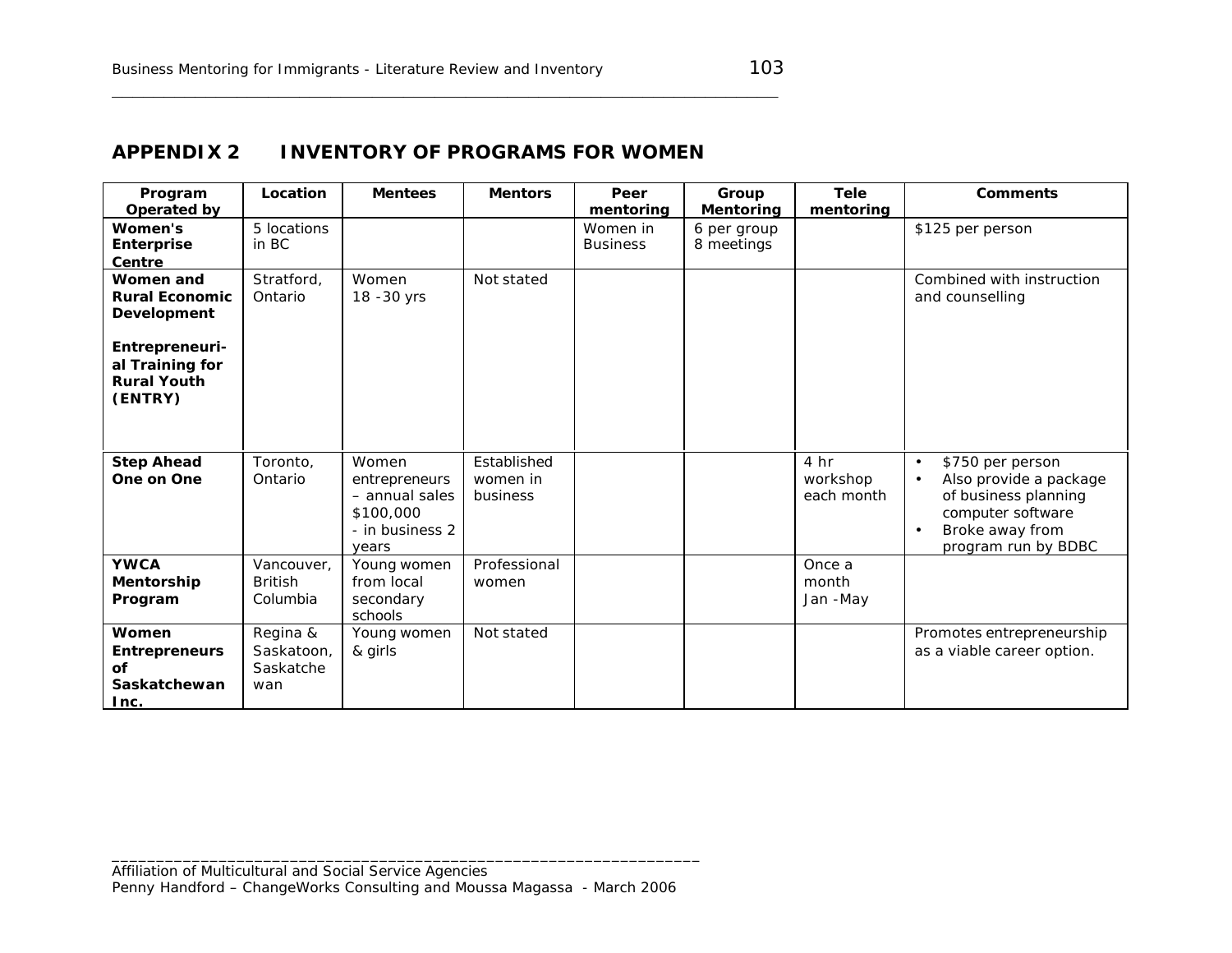#### **PROGRAMS FOR WOMEN CONTINUED**

| Program                                                        | Location            | <b>Mentees</b>                                                        | <b>Mentors</b>                              | Peer      | Group                                  | <b>Tele</b>                                | <b>Comments</b>                                                                                                                                                                                                                                      |
|----------------------------------------------------------------|---------------------|-----------------------------------------------------------------------|---------------------------------------------|-----------|----------------------------------------|--------------------------------------------|------------------------------------------------------------------------------------------------------------------------------------------------------------------------------------------------------------------------------------------------------|
| Operated by                                                    |                     |                                                                       |                                             | mentoring | Mentoring                              | mentoring                                  |                                                                                                                                                                                                                                                      |
| Alberta<br>Women's<br><b>Science</b><br><b>Network</b>         | Calgary,<br>Alberta | Young women                                                           | Women in<br>science                         |           |                                        |                                            | Also provide job shadowing,<br>conferences, and other<br>events                                                                                                                                                                                      |
| Webgrrls                                                       | Toronto,<br>Ontario | Women<br>working in, or<br>studying<br>digital media<br>and girls     | Women<br>working in<br>the digital<br>media | Yes       |                                        | Mother -<br>daughter<br>Internet<br>circle | Adult program -<br>$\bullet$<br>Emphasis of the<br>mentoring is on learning<br>- mentors and partners<br>often change roles<br>Program for young girls<br>- Emphasis on showing<br>what opportunities are<br>available to them in the<br>IT industry |
| Women in<br><b>Motion</b><br>Opportunities<br><b>Unlimited</b> | Toronto,<br>Ontario | Young women<br>16-29 yrs who<br>are at risk                           | Not stated                                  |           | Events and<br>Interactive<br>workshops |                                            | Goal of the three programs<br>to assist the girls and<br>women to return to school or<br>gain employment                                                                                                                                             |
| <b>LinkIT</b><br>Step UP and<br>Lead!                          |                     | Women<br>transitioning<br>into IT<br>industry<br>High school<br>girls |                                             |           |                                        |                                            |                                                                                                                                                                                                                                                      |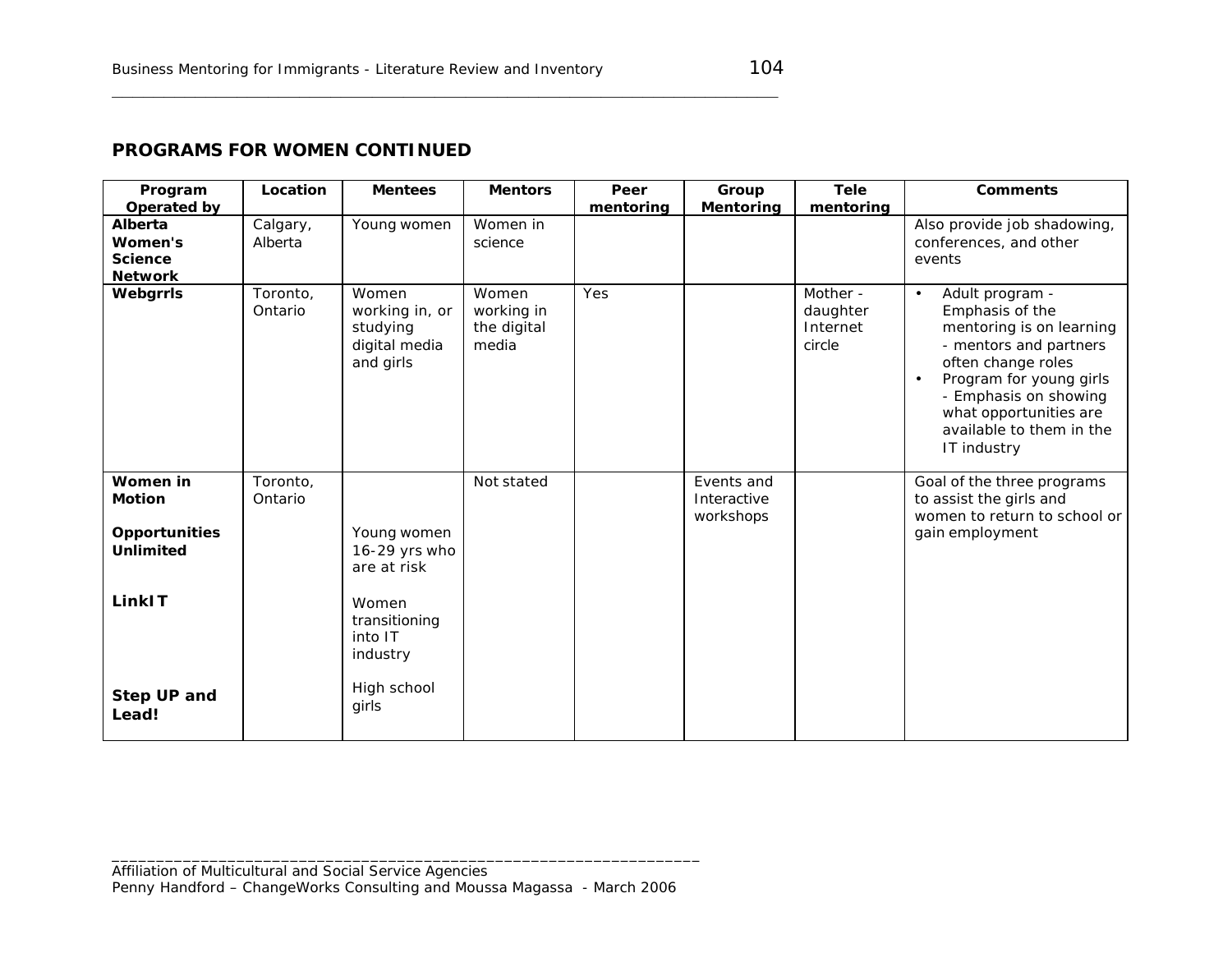#### **PROGRAMS FOR WOMEN CONTINUED**

| Program                                                                                                                      | Location                                                 | <b>Mentees</b>                                                                               | <b>Mentors</b>                                                             | Peer                                                      | Group                                    | <b>Tele</b>                                                                                                                                | <b>Comments</b>                                                 |
|------------------------------------------------------------------------------------------------------------------------------|----------------------------------------------------------|----------------------------------------------------------------------------------------------|----------------------------------------------------------------------------|-----------------------------------------------------------|------------------------------------------|--------------------------------------------------------------------------------------------------------------------------------------------|-----------------------------------------------------------------|
| Operated by                                                                                                                  |                                                          |                                                                                              |                                                                            | mentoring                                                 | <b>Mentoring</b>                         | mentoring                                                                                                                                  |                                                                 |
| <b>Youth in Motion</b><br><b>Opportunities</b><br><b>Unlimited</b>                                                           | Toronto,<br>Oakville<br>Ontario &<br>Calgary,<br>Alberta | Unemployed<br>Young women<br>at risk<br>between the<br>ages of 16<br>and 30,                 | Kind, caring,<br>supportive<br>with a<br>passion for<br>assisting<br>youth |                                                           |                                          |                                                                                                                                            | Also provides in-class<br>training and a paid work<br>placement |
| <b>Canadian Women</b><br>for<br><b>Communications</b><br>(CWC)<br><b>Global Mentoring</b><br>Program                         | 12<br>Chapters<br>across<br>Canada                       | Women<br>interested in<br>communicatio<br>ns industry<br>who are<br>members of<br><b>CWC</b> | Senior<br>member of<br>communicati<br>ons industry                         |                                                           |                                          |                                                                                                                                            | Focus on coaching, and<br>leadership development.               |
| <b>Minerva</b><br><b>Foundation for</b><br><b>BC Women</b><br><b>Helping Women</b><br>Work Mentor/<br><b>Protege Program</b> | Vancouver,<br><b>British</b><br>Columbia                 | Professional<br>35 and 55<br>years old re-<br>entering<br>workforce                          | Professional<br>business<br>women in<br>Minerva<br>database                |                                                           | Option to<br>join<br>mentoring<br>groups |                                                                                                                                            |                                                                 |
| Vancouver<br><b>Island Women's</b><br><b>Business</b><br><b>Network</b>                                                      | Victoria,<br><b>British</b><br>Columbia                  | Not stated                                                                                   | Not stated                                                                 | Women in<br>business<br>meet in<br>groups once<br>a month |                                          | • Material e-<br>mailed to<br>group<br>members<br>weekly<br>$\bullet$ e-mail<br>discussion is<br>encouraged<br>between the<br>entire group |                                                                 |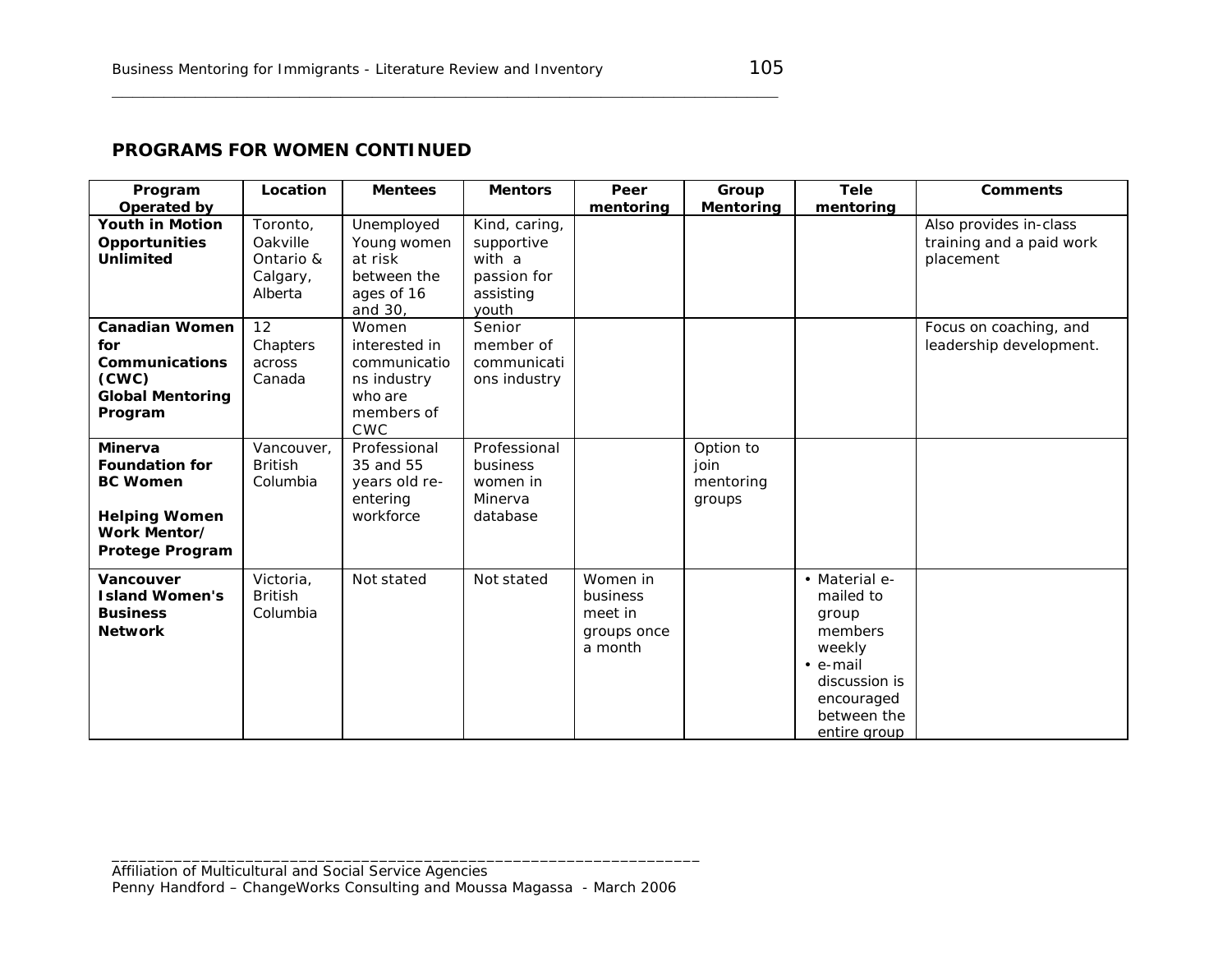#### **PROGRAMS FOR WOMEN CONTINUED**

| Program         | Location  | <b>Mentees</b> | <b>Mentors</b> | Peer          | Group     | <b>Tele</b> | <b>Comments</b>             |
|-----------------|-----------|----------------|----------------|---------------|-----------|-------------|-----------------------------|
| Operated by     |           |                |                | mentoring     | Mentorina | mentoring   |                             |
| <b>Femmes</b>   | Montreal, | Students and   | Seniors and    | Peer groups   |           |             | The mentoring relationship  |
| regroupées en   | Québec    | Women in non   | other women    | have a        |           |             | is regarded as a            |
| options non     |           | traditional    | profession     | collective    |           |             | relationship between a      |
| traditionnelles |           | professional   | with more      | project such  |           |             | "helper" and a "helpee",    |
| (FRONT)         |           | careers        | experience     | as studying   |           |             | and a relation of exchange. |
|                 |           |                | and seniority  | rights, union |           |             |                             |
|                 |           |                |                | rules and     |           |             |                             |
|                 |           |                |                | collective    |           |             |                             |
|                 |           |                |                | sharing of    |           |             |                             |
|                 |           |                |                | educational   |           |             |                             |
|                 |           |                |                | resources     |           |             |                             |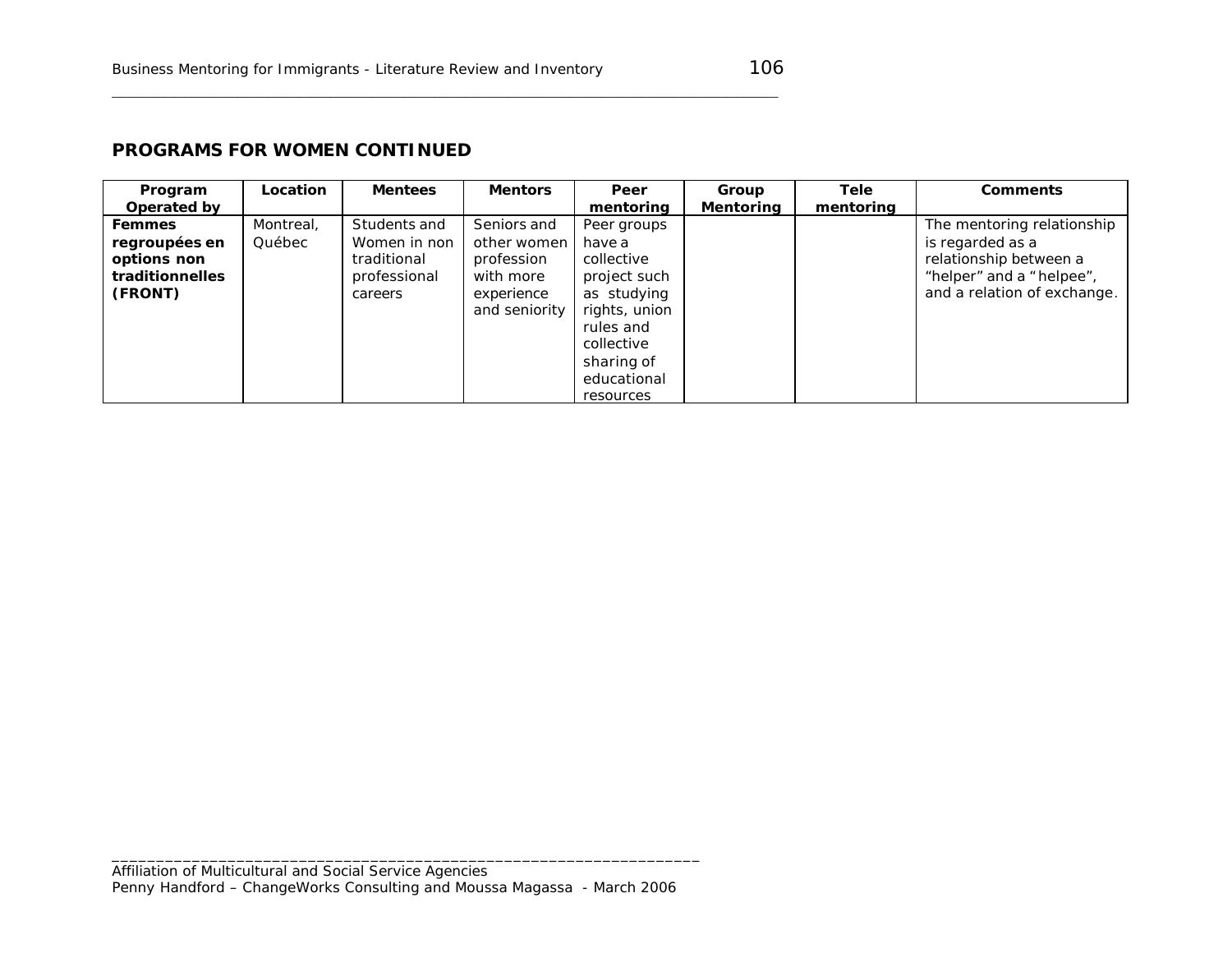# **APPENDIX 3 INVENTORY OF PROGRAMS FOR YOUTH**

**\_\_\_\_\_\_\_\_\_\_\_\_\_\_\_\_\_\_\_\_\_\_\_\_\_\_\_\_\_\_\_\_\_\_\_\_\_\_\_\_\_\_\_\_\_\_\_\_\_\_\_\_\_\_\_\_\_\_\_\_\_\_\_\_**

| Program               | Location      | <b>Mentees</b> | <b>Mentors</b> | Peer            | Group            | <b>Tele</b>  | <b>Comments</b>                    |
|-----------------------|---------------|----------------|----------------|-----------------|------------------|--------------|------------------------------------|
| Operated by           |               |                |                | mentoring       | <b>Mentoring</b> | mentoring    |                                    |
| <b>The Young</b>      | Chapters      |                |                | <b>Business</b> |                  |              |                                    |
| <b>Entrepreneurs</b>  | across        |                |                | owners          |                  |              |                                    |
| Association           | Canada        |                |                | under           |                  |              |                                    |
|                       |               |                |                | 35yrs           |                  |              |                                    |
|                       |               |                |                | meet            |                  |              |                                    |
|                       |               |                |                | monthly         |                  |              |                                    |
| Canadian              | Calgary       | Youth          | Respected      |                 |                  | Networking   | Mentors work with youth            |
| Youth                 | Toronto       | 18-34 yrs      | local business |                 |                  | via Internet | from the start-up through          |
| <b>Business</b>       | St John's     |                | person         |                 |                  |              | the first three years of           |
| <b>Foundation</b>     |               |                |                |                 |                  |              | business operation                 |
|                       |               |                |                |                 |                  |              |                                    |
| Canadian              | London        | Youth          | Respected      |                 |                  | Networking   | Mentoring combined with            |
| Youth                 | (Ontario)     | 18-34 yrs      | local business |                 |                  | via Internet | micro-loans                        |
| <b>Business</b>       | area - plans  |                | person         |                 |                  |              |                                    |
| <b>Foundation</b>     | to expand to  |                |                |                 |                  |              | Hope to achieve a 75               |
|                       | 60 different  |                |                |                 |                  |              | percent success rate               |
|                       | communities   |                |                |                 |                  |              |                                    |
| Sheridan              | Oakville,     | Students in    | Not stated     |                 |                  |              | Associated with a 29 week          |
| College               | Ontario       | Post Graduate  |                |                 |                  |              | fast track college program         |
|                       |               | Entrepreneur-  |                |                 |                  |              |                                    |
|                       |               | ship Program   |                |                 |                  |              | Students spend 2 weeks on          |
|                       |               |                |                |                 |                  |              | site at the mentor's place         |
|                       |               |                |                |                 |                  |              | of business.                       |
| <b>Association of</b> | Chapters      | University and | Experienced    |                 |                  |              | Through start up and               |
| Collegiate            | across        | college        | entrepreneurs  |                 |                  |              | planning stages of business        |
| <b>Entrepreneurs</b>  | Canada -      | educated       |                |                 |                  |              | venture                            |
|                       | based in      | people who     |                |                 |                  |              |                                    |
|                       | Unioversities | want to start  |                |                 |                  |              |                                    |
|                       |               | businesses     |                |                 |                  |              |                                    |
| Chrysler              | Windsor       | Students at St | Mentor from    |                 |                  |              | Student work 2 days a<br>$\bullet$ |
| Canada and            | Ontario       | Claire's       | auto plant     |                 |                  |              | week with mentor                   |
| <b>St Clair</b>       |               | College        |                |                 |                  |              | Guarantees Chrysler a              |
| College               |               |                |                |                 |                  |              | pool of trained workers            |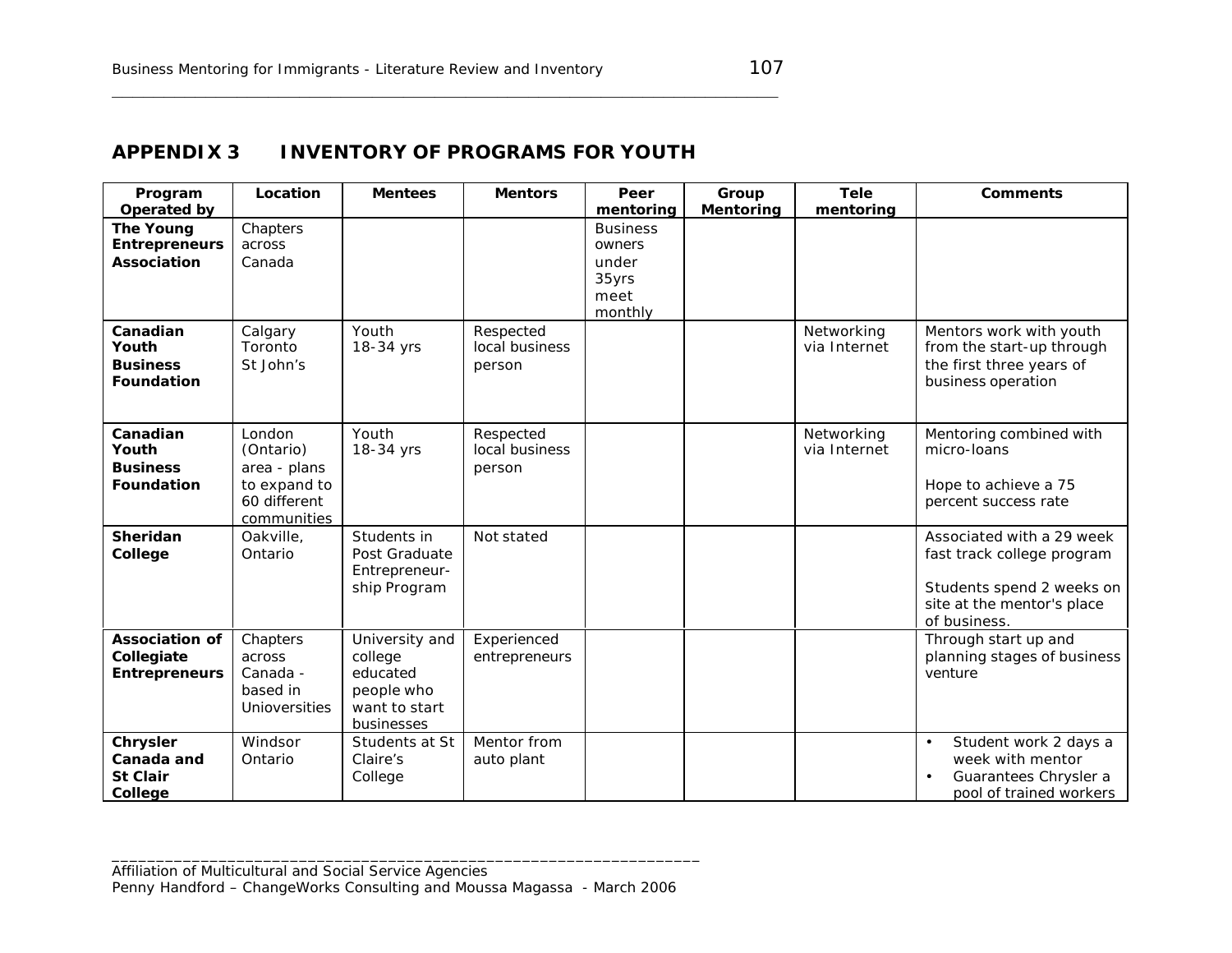## **PROGRAMS FOR YOUTH CONTINUED**

| Program                                                                                                                                               | Location                                 | <b>Mentees</b>                                                                                  | <b>Mentors</b>                                                                         | Peer      | Group            | <b>Tele</b>                                                                                             | <b>Comments</b>                                                                                                                                                                                                             |
|-------------------------------------------------------------------------------------------------------------------------------------------------------|------------------------------------------|-------------------------------------------------------------------------------------------------|----------------------------------------------------------------------------------------|-----------|------------------|---------------------------------------------------------------------------------------------------------|-----------------------------------------------------------------------------------------------------------------------------------------------------------------------------------------------------------------------------|
| Operated by<br>CIBC, Big<br><b>Brothers and</b><br><b>Sisters of</b><br>Canada,<br><b>YMCA</b><br><b>Youth Vision</b><br>Scholarship<br>Program       | Canada -<br>wide                         | Grade 10<br><b>Students</b><br>involved with<br><b>Big Brothers</b><br>and Sisters of<br>Canada | Intern<br>program with<br><b>YMCA</b>                                                  | mentoring | <b>Mentoring</b> | mentoring                                                                                               | Financial and mentor<br>support provided through<br>to the completion of<br>student's post-secondary<br>education                                                                                                           |
| Canadian<br><b>Federation of</b><br>Independent<br>business<br><b>Experience</b><br>Canada                                                            | Canada -<br>wide                         | 18-29 year<br>olds making<br>transition<br>from school/<br>university to<br>work                | Mentor from<br>the<br>community<br>working in<br>same field but<br>not same<br>company |           |                  |                                                                                                         | Youths are given a two-<br>week training in Ottawa,<br>then go to a six-month<br>work placement outside<br>their home province.<br>There they have a work<br>supervisor, a home host,<br>and a mentor from the<br>community |
| University of<br>Calgary<br>Haskayne<br><b>School of</b><br><b>Business with</b><br>partners such<br>as<br><b>Calgary Hotel</b><br><b>Association</b> | Calgary,<br>Alberta                      | <b>Students</b>                                                                                 | Experienced<br>business<br>personnel<br>from various<br>of industries                  |           |                  |                                                                                                         |                                                                                                                                                                                                                             |
| Vancouver<br><b>Board of</b><br><b>Trade</b><br><b>Leaders of</b><br><b>Tomorrow</b>                                                                  | Vancouver,<br><b>British</b><br>Columbia | Students in<br>final year of<br>post<br>secondary<br>studies                                    | Mentors from<br>the business<br>community                                              |           |                  | Mentors have<br>continual access<br>to a web-based<br>resource bank<br>for mentorship<br>tips and tools | Mentors attend a<br>mandatory orientation                                                                                                                                                                                   |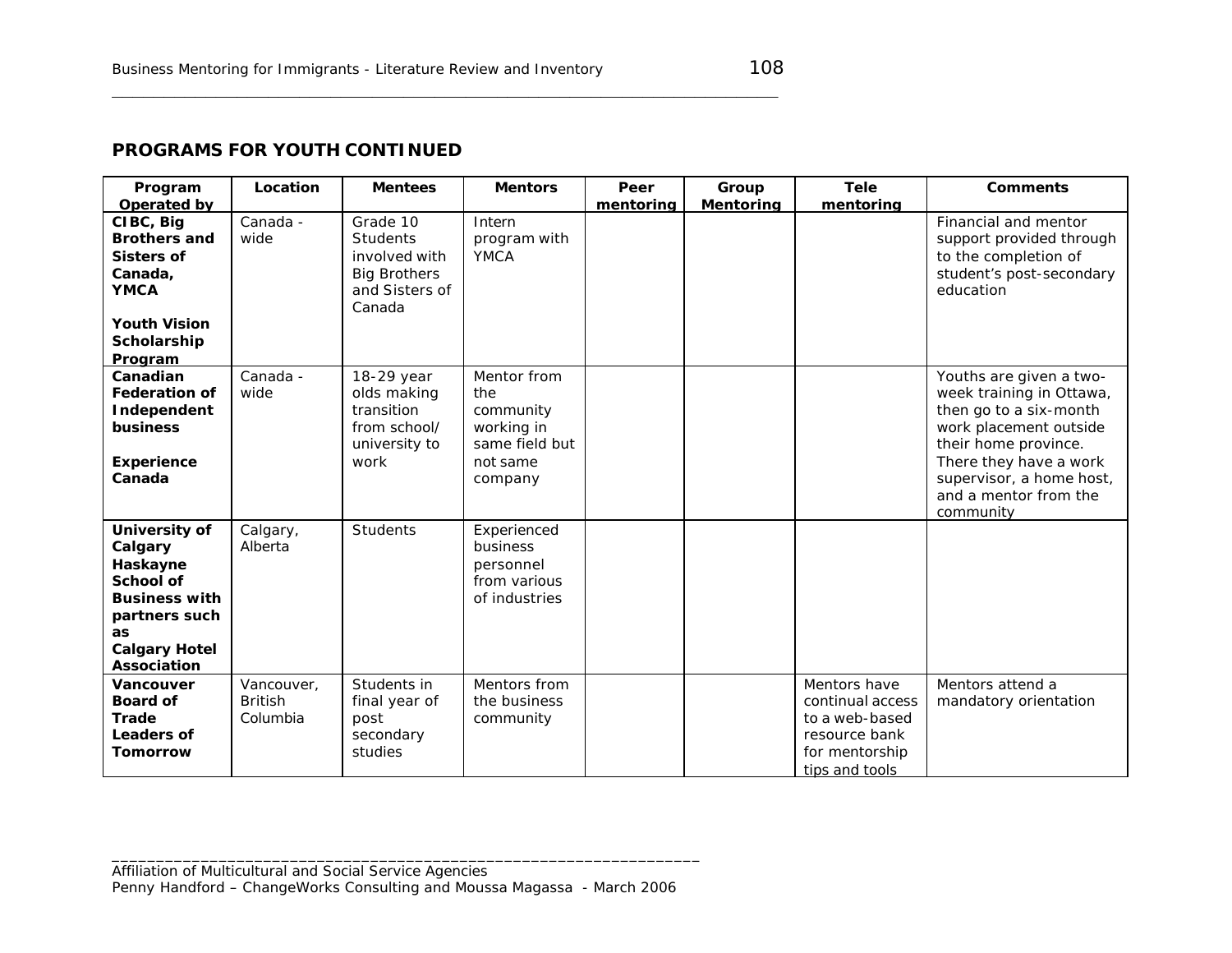## **PROGRAMS FOR YOUTH CONTINUED**

| Program<br>Operated by                                                                            | Location                                                                                            | <b>Mentees</b>                                            | <b>Mentors</b>                                                                                                                                                                                                 | Peer<br>mentoring | Group<br><b>Mentoring</b> | <b>Tele</b><br>mentoring     | <b>Comments</b>                                                                                                                                                                                                                                                         |
|---------------------------------------------------------------------------------------------------|-----------------------------------------------------------------------------------------------------|-----------------------------------------------------------|----------------------------------------------------------------------------------------------------------------------------------------------------------------------------------------------------------------|-------------------|---------------------------|------------------------------|-------------------------------------------------------------------------------------------------------------------------------------------------------------------------------------------------------------------------------------------------------------------------|
| La Fondation-<br>de<br>l'Entrepreneu<br>-rship                                                    | Québec                                                                                              | <b>New</b><br>entrepreneurs<br>usually 35<br>years        | People with<br><b>Business</b><br>Management<br>skills                                                                                                                                                         |                   |                           | Online training<br>resources | The Program Mentorat<br>d'affaires aims to<br>contribute, through the<br>assistance of mentors to<br>new entrepreneurs, to<br>the development<br>economic of new<br>businesses in the<br>province of Québec.                                                            |
| <b>The Canadian</b><br><b>Youth Business</b><br><b>Foundation</b><br><b>Mentorship</b><br>program | Toronto<br>And offered<br>in 60<br>different<br>locations,<br>reaching 970<br>local<br>communities. | Entrepreneurs<br>between the<br>ages of 18 to<br>34 years | Experienced<br>entrepreneurs<br>business<br>professionals                                                                                                                                                      |                   |                           |                              | Program aims to address<br>the underemployment<br>and unemployment of<br>young people, through a<br>system of loans assisted<br>by a mentorship<br>program.                                                                                                             |
| Le Centre<br>Ferasi de<br>mentorat du<br>québec pour le<br>programme<br>Forces/Extra              | Québec and<br>across<br>Canada                                                                      | Mid-career<br>health<br>professionals                     | A team of<br>mentors<br>$\bullet$ one with<br>expertise in<br>the field,<br>research<br>• one with<br>expertise in<br>teaching and<br>research.<br>$\bullet$ one with<br>expertise in<br>applied field<br>work |                   |                           |                              | The program objectives<br>are to provide<br>professionals with the<br>necessary skills to find<br>and apply the results of<br>academic research in<br>their daily work.<br>The program recruits 24<br>fellows annually who<br>attend a two-year<br>training curriculum. |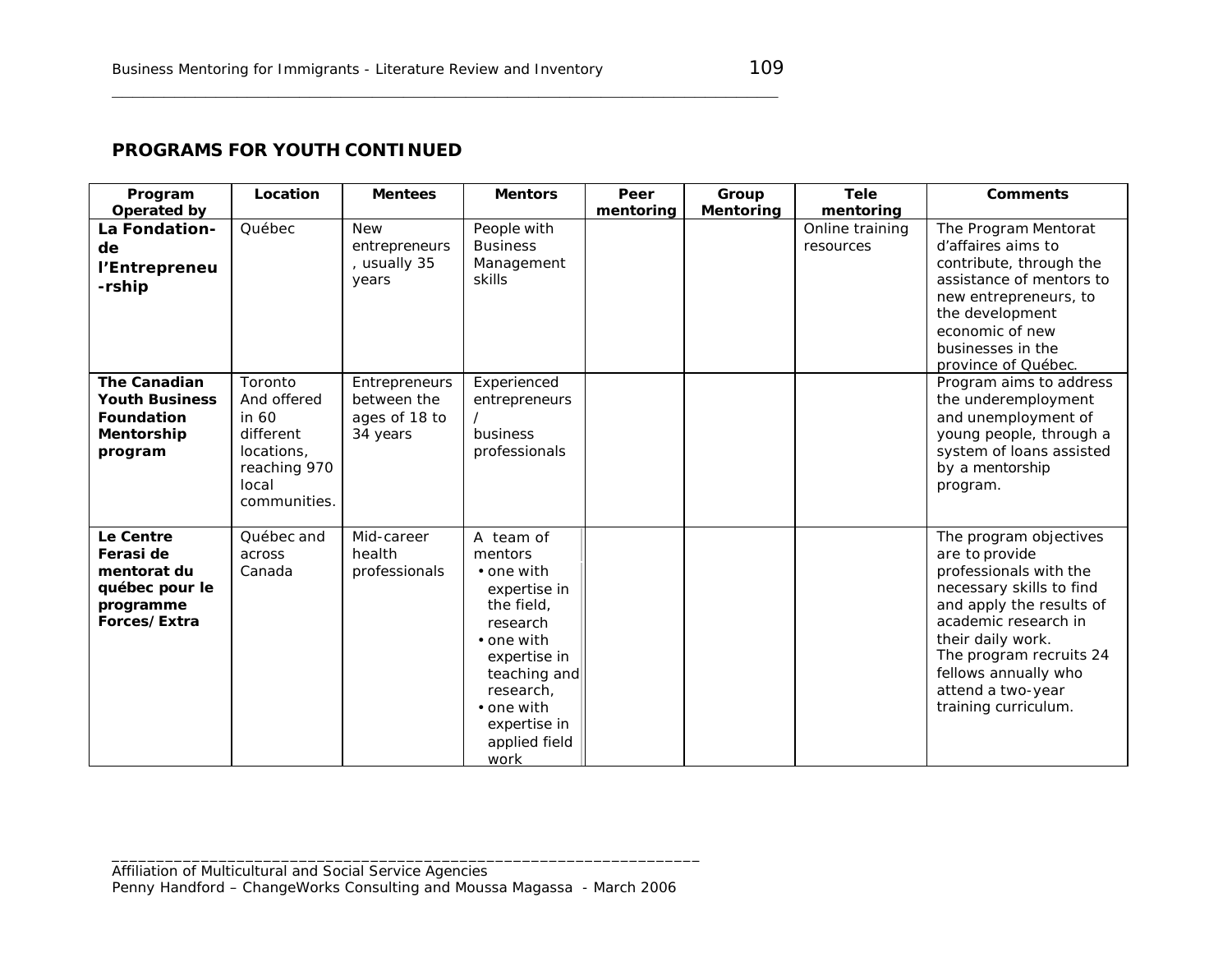## **PROGRAMS FOR YOUTH CONTINUED**

| Program                                                                                                                                                   | Location                                             | <b>Mentees</b>                                                                       | <b>Mentors</b>                                                    | Peer      | Group            | <b>Tele</b>                            | <b>Comments</b>                                                                                              |
|-----------------------------------------------------------------------------------------------------------------------------------------------------------|------------------------------------------------------|--------------------------------------------------------------------------------------|-------------------------------------------------------------------|-----------|------------------|----------------------------------------|--------------------------------------------------------------------------------------------------------------|
| Operated by<br>Le programme<br>de mentorat du<br><b>Bureau des</b><br><b>Anciennes et</b><br>Anciens du<br>Collège<br>Montmorency<br>de Laval<br>(BAACML) | Laval,<br>Québec                                     | College<br>graduates                                                                 | Professional<br>employees of<br>various services<br>and companies | mentorina | <b>Mentoring</b> | mentoring                              | Aims to help college<br>graduates to integrate in<br>the workforce with the<br>assistance of a mentor        |
| <b>B.C. Building</b><br>Corporation                                                                                                                       |                                                      |                                                                                      |                                                                   |           |                  |                                        |                                                                                                              |
| University of<br><b>Victoria</b><br><b>Generation Y</b>                                                                                                   | Victoria.<br><b>British</b><br>Columbia<br>Vancouver | <b>MBA</b> students<br>Low income<br>young people                                    | Volunteer<br>mentors from<br><b>BCBC</b>                          |           |                  |                                        |                                                                                                              |
| University of<br><b>Victoria MBA</b><br><b>Executive</b><br><b>Mentor</b><br>Program                                                                      | Victoria,<br><b>British</b><br>Columbia              | <b>MBA</b> students                                                                  | Local business<br>executives                                      |           |                  |                                        |                                                                                                              |
| University of<br><b>British</b><br>Columbia Tri-<br>Mentoring<br>Program                                                                                  | Vancouver,<br><b>British</b><br>Columbia             | • Senior<br>students<br>• Senior<br>students in<br>turn mentor<br>junior<br>students | Industry and<br>faculty<br>representatives                        |           |                  | Mentoring<br>Resource<br>Centre online |                                                                                                              |
| University of<br>Alberta & Epcor<br><b>Utilities Inc.</b>                                                                                                 | Edmonton,<br>Alberta                                 | <b>MBA</b> students                                                                  | Mentors from<br>HR Epcor<br>Industries                            |           |                  |                                        | • Mentors and mentees<br>meet 1 to 6 weeks for<br>1.5 hours<br>• Mentoring relationships<br>span 1to 3 years |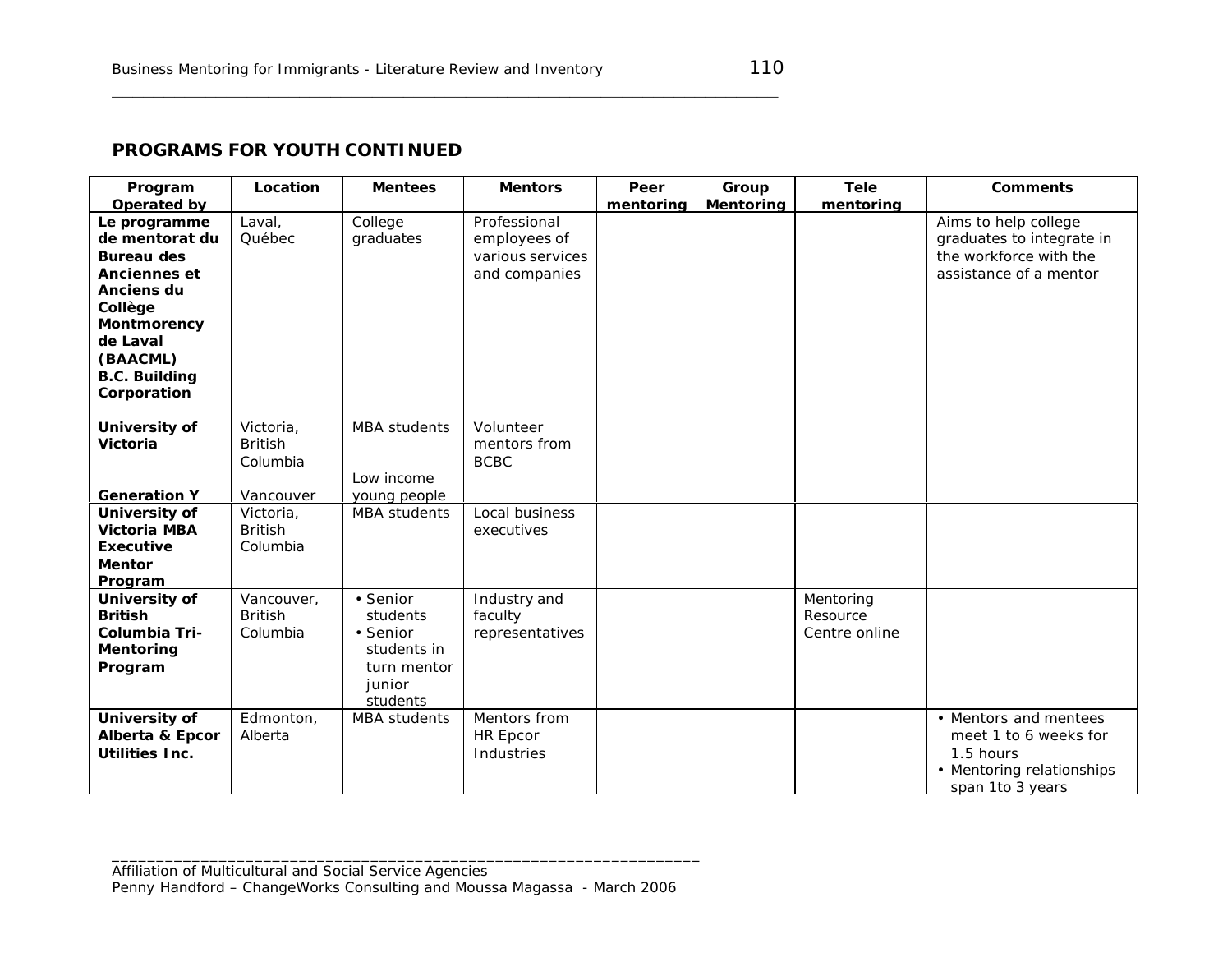## **PROGRAMS FOR YOUTH CONTINUED**

| Program<br>Operated by                                        | Location                     | <b>Mentees</b>                                                                                                                                       | <b>Mentors</b>                                                                                                             | Peer<br>mentoring | Group<br>Mentoring                                                                                             | <b>Tele</b><br>mentoring | <b>Comments</b>                                                                                                     |
|---------------------------------------------------------------|------------------------------|------------------------------------------------------------------------------------------------------------------------------------------------------|----------------------------------------------------------------------------------------------------------------------------|-------------------|----------------------------------------------------------------------------------------------------------------|--------------------------|---------------------------------------------------------------------------------------------------------------------|
| Pratt &<br>Whitney<br>Canada, Ltd.                            | Longueuil,<br>Québec         |                                                                                                                                                      |                                                                                                                            |                   |                                                                                                                |                          | Mentors are expected to<br>bring mentee to their<br>place of work                                                   |
| <b>Jeunes</b><br><b>Entrepreneurs</b><br><b>Youth at Risk</b> |                              | Youth in<br>schools across<br>Canada<br>interested in<br>careers in<br>technology<br>2 Youth who<br>have dropped<br>out of school<br><b>Students</b> | Employees<br>Employees                                                                                                     |                   | A mentor<br>works with<br>a team of<br>$3 - 4$<br>students                                                     |                          |                                                                                                                     |
| Coaching                                                      |                              |                                                                                                                                                      | Employees                                                                                                                  |                   |                                                                                                                |                          |                                                                                                                     |
| <b>Fording Coal</b><br>Ltd.                                   | Calgary,<br>Alberta          | Families and<br>high needs<br>students<br>Grades 7-9                                                                                                 | Employees                                                                                                                  |                   | Group<br>activities                                                                                            |                          | Primary goal is to help<br>students focus on future<br>careers and a healthy<br>place in the social<br>environment. |
| Xe-NOR Inc<br><b>[eXEcutives</b><br>from the<br>NORth]        | Saint-<br>Lambert.<br>Québec | Young<br>business<br>professionals<br>up to age 35                                                                                                   | Senior business<br>executives with<br>over 20 years of<br>experience at<br>the executive<br>levels within<br>organizations |                   | Mentees<br>are formed<br>into self-<br>directed<br>work teams<br>that meet<br>at least<br>four times<br>a year |                          | Xe-NOR is a learning<br>collaborative of senior<br>contract executives                                              |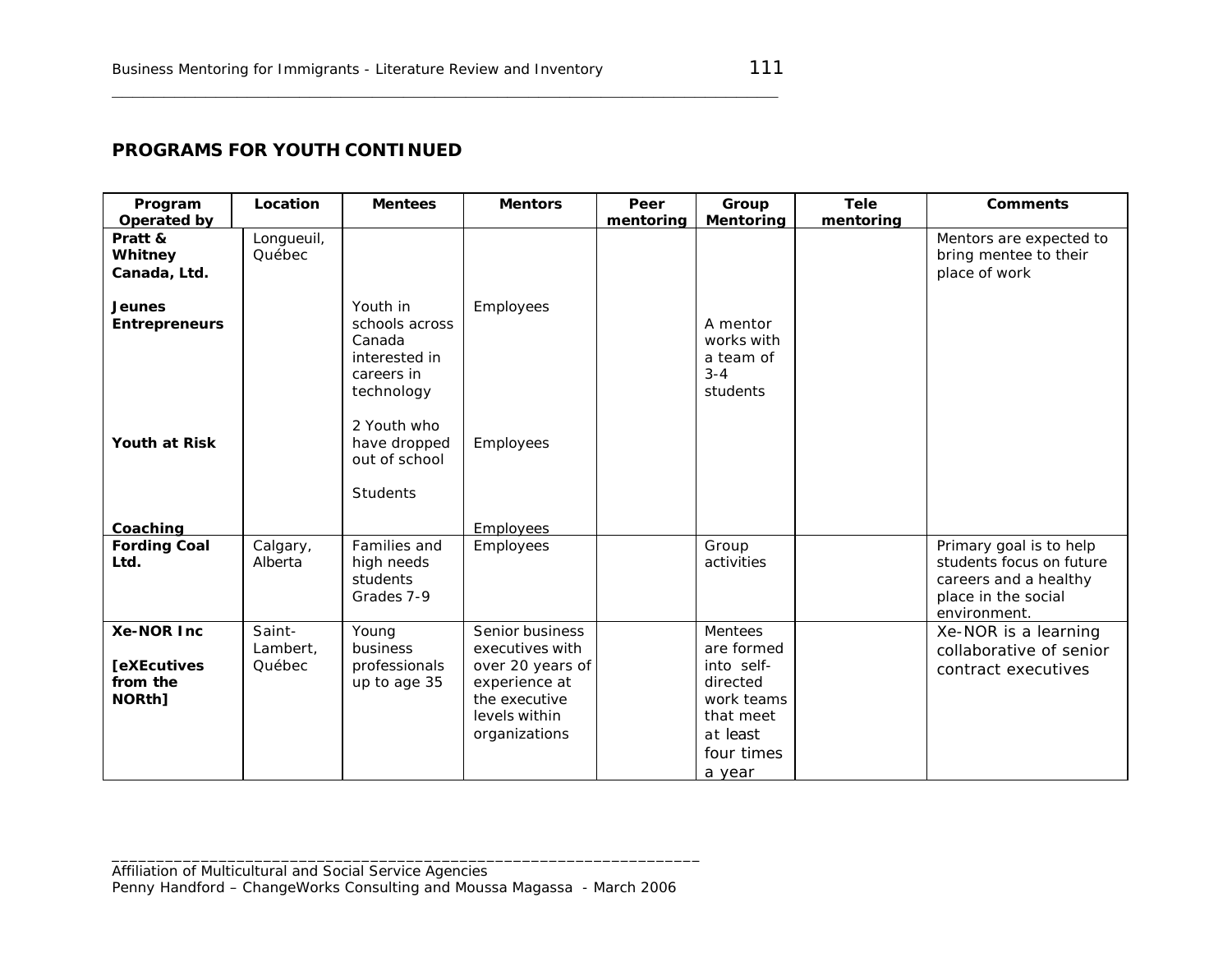## **PROGRAMS FOR YOUTH CONTINUED**

| Program                                                   | Location             | <b>Mentees</b>                                                                                       | <b>Mentors</b>                                                                                                   | Peer      | Group                                                                             | <b>Tele mentoring</b>                                                                                                                                                                      | <b>Comments</b>                                                                                                                                              |
|-----------------------------------------------------------|----------------------|------------------------------------------------------------------------------------------------------|------------------------------------------------------------------------------------------------------------------|-----------|-----------------------------------------------------------------------------------|--------------------------------------------------------------------------------------------------------------------------------------------------------------------------------------------|--------------------------------------------------------------------------------------------------------------------------------------------------------------|
| Operated by                                               |                      |                                                                                                      |                                                                                                                  | mentoring | Mentoring                                                                         |                                                                                                                                                                                            |                                                                                                                                                              |
| <b>YMCA of</b><br>Greater<br><b>Toronto</b>               | Toronto,<br>Ontario  |                                                                                                      |                                                                                                                  |           |                                                                                   |                                                                                                                                                                                            | Youth receive training in<br>a number of work life<br>areas.                                                                                                 |
| <b>Black</b><br><b>Achievers</b><br>Mentorship<br>Program |                      | Black youth,<br>ages 12-21                                                                           | Mentors who<br>have made<br>significant<br>contributions to<br>their<br>community<br>from a variety<br>of fields |           |                                                                                   |                                                                                                                                                                                            |                                                                                                                                                              |
| Internship<br>Program                                     |                      | Unemployed<br>or under-<br>employed<br>young<br>Canadians<br>between the<br>ages of 15<br>and 30     | Employee in the<br>federal<br>government<br>department in<br>which intern<br>placed                              |           |                                                                                   |                                                                                                                                                                                            |                                                                                                                                                              |
| Place aux<br>Jeunes du<br>Québec                          | Throughout<br>Québec | Young<br>entrepreneurs<br>from Québec<br>regions and<br>young<br>immigrants,<br>between 18<br>and 35 |                                                                                                                  |           | A<br>committee<br>of mentors<br>supervises<br>and<br>integrates<br>the<br>mentees | • An Internet site<br>will be<br>activated in the<br>near future:<br>Cybermentorat-<br>Établissement<br>en region.<br>This program<br>will partner<br>with<br>Cybermentar-<br>at, Academos | Place au Jeunes du<br>Québec is an<br>organization provincial<br>that focuses on issues<br>related to the regional<br>exodus of young adults<br>from Québec. |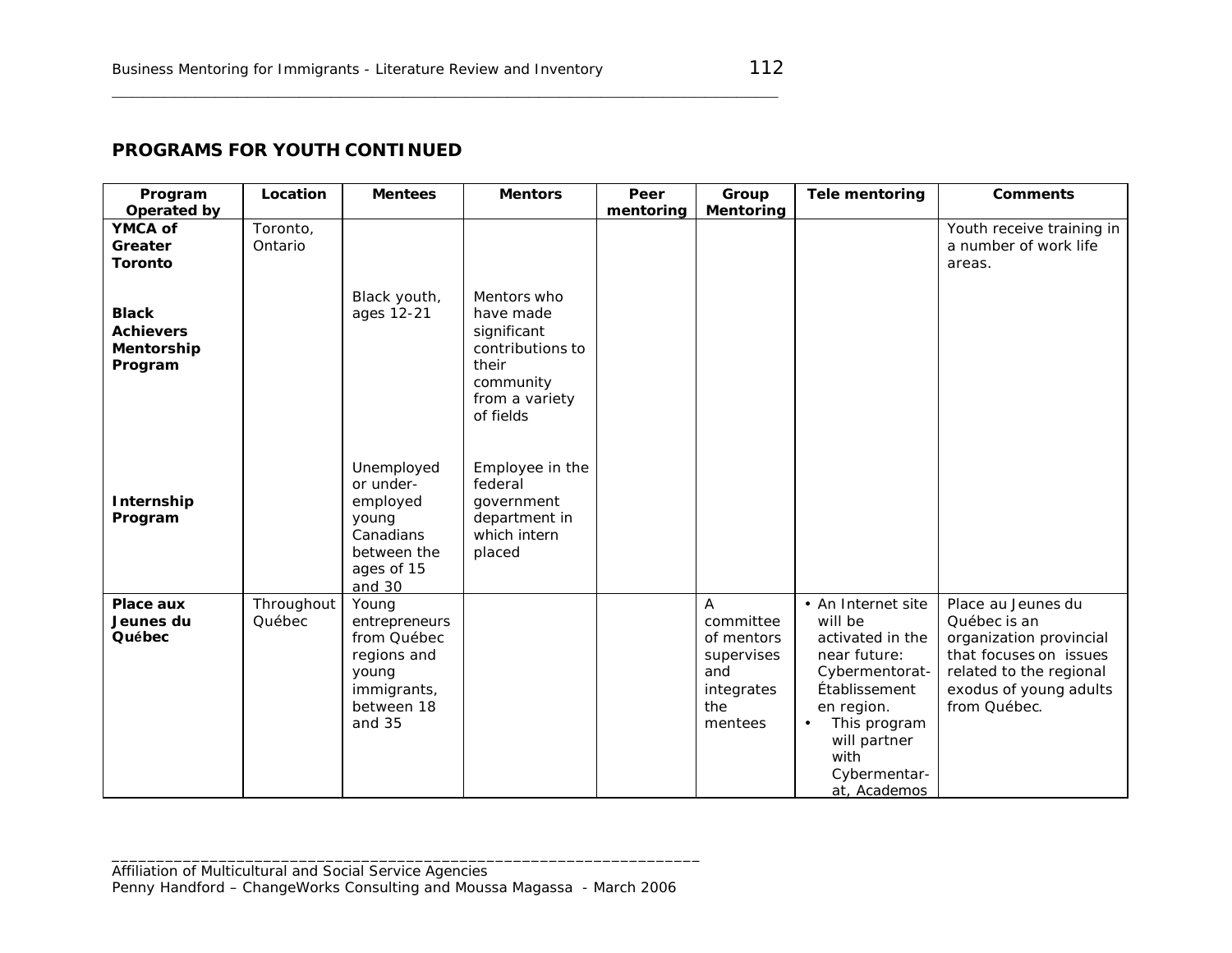## **APPENDIX 4 INVENTORY OF PROGRAMS FOR PEOPLE WITH DISABILITIES**

**\_\_\_\_\_\_\_\_\_\_\_\_\_\_\_\_\_\_\_\_\_\_\_\_\_\_\_\_\_\_\_\_\_\_\_\_\_\_\_\_\_\_\_\_\_\_\_\_\_\_\_\_\_\_\_\_\_\_\_\_\_\_\_\_**

| Program<br>Operated by                                                                                                                | Location                                                       | <b>Mentees</b>                                                                                           | <b>Mentors</b>                                    | Peer<br>mentoring | Group | <b>Tele</b><br>mentoring | <b>Comments</b>                                                                                                                                                                                                                                 |
|---------------------------------------------------------------------------------------------------------------------------------------|----------------------------------------------------------------|----------------------------------------------------------------------------------------------------------|---------------------------------------------------|-------------------|-------|--------------------------|-------------------------------------------------------------------------------------------------------------------------------------------------------------------------------------------------------------------------------------------------|
| Entrepreneurs with<br><b>Disabilities</b><br>Program<br>Administered by<br>Community<br><b>Futures</b><br>Development<br>Corporations | 90<br>programs<br>in Western<br>Canada                         | <b>Rural Western</b><br>Canadians<br>who have a<br>disability and<br>who want to<br>be self-<br>employed | Not stated                                        |                   |       |                          | Mentoring accompanied<br>by training and loans<br>Contact info available                                                                                                                                                                        |
| Career Edge                                                                                                                           | Toronto,<br>Ontario<br>Program<br>operates<br>across<br>Canada | University,<br>college and<br>high school<br>graduates<br>with<br>disabilities                           | Employees in<br>business<br>hosting the<br>intern |                   |       |                          | Once host business is<br>accepted, internships<br>posted on web site<br>In addition to mentoring,<br>host business provides<br>financial compensation<br>and regular feedback<br>Mentor training programs<br>offered for hosts<br>organizations |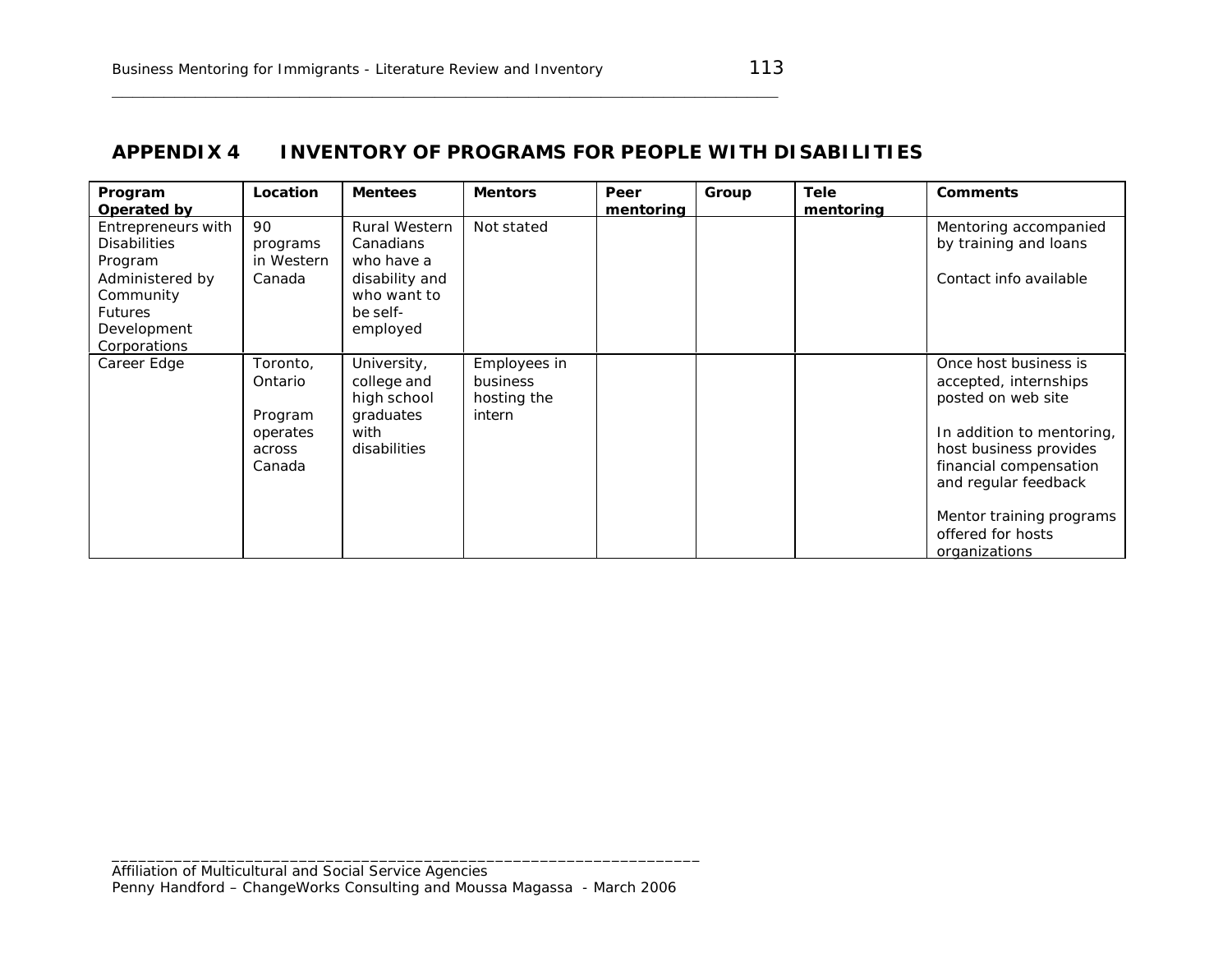# **ENGLISH BIBLIOGRAPHY**

Blake, Stacey. At the Cross Roads of Race and Gender: Lessons from the Mentoring Experiences of Professional Black Women. In *Murrell et al. Mentoring Dilemmas: Developmental Relationships within Multicultural Organizations.* Lawrence Erlbaum Associates 1999

**\_\_\_\_\_\_\_\_\_\_\_\_\_\_\_\_\_\_\_\_\_\_\_\_\_\_\_\_\_\_\_\_\_\_\_\_\_\_\_\_\_\_\_\_\_\_\_\_\_\_\_\_\_\_\_\_\_\_\_\_\_\_\_\_\_\_**

Birkett Morris, Ellen. Peer Mentoring can offer career boost, requires trust*. Business First of Louisville*. March 7 2003 Available March 2006 http://louisville.bizjournals.com/louisville/stories/2003/03/10/focus4.html?page  $=1$ 

Bowman, Sharon R., Kite, Mary E., Branscombe, Nyla R., & Williams Stacey. Developmental Relationships of Black Americans in the Academy. In *Murrell et al. Mentoring Dilemmas: Developmental Relationships within Multicultural Organizations.* Lawrence Erlbaum Associates 1999

Boschke, Sharon Lynn., Valuing Perspectives: A Grounded Theory of Mentoring In a Distance Education *Environment Thesis submitted to the Athabasca University governing Council in partial fulfillment of the requirements for the degree of Masters of Distance Education.* March 2001 Available March 2006 at http://library.athabascau.ca/thesis/bochke.pdf

Crosby Faye J., The Developing Literature on Developmental Relationships. Iin Murrell et al*. Mentoring Dilemmas: Developmental Relationships within Multicultural Organizations.* Lawrence Erlbaum Associates 1999

Cuerrier, Christine., *Le mentorat et le monde du travail : un modèle de reference.* 2001. Les Éditions de la Fondation de l'entrepreneurship, Québec. http://contactpoint.ca/cjcd/v2-n1/article2.pdf. Available March 2006.

Cuerrier, Christine., Le mentorat et le monde du travail au Canada : recueil des meilleures pratiques. 2003a. Québec, Les Éditions de la Fondation de l'entrepreneurship.

Dalton, G.W., Thompson, P., & Price, R.L. The Four Stages of Professional Careers: A New Look at Performance by Professionals *Organizational Dynamics.* 1977, 6.

Eby, Lillian T., Mcmanus, Stacey E., Simon, Shana A., & Russell, Joyce E. A. Proteges Perspective Regarding Negative Mentoring Experiences: The Development of Taxonomy *Journal of Vocational Behaviour.* 2000 57. Available March 2006 at http://homepages.wmich.edu/~weinreic/grn670/eby.pdf

Fritzberg, Gregory J., & Alemayehu, Aragaw. From Impersonal Policy To Personal Relationships—An Educational Researcher's Experience With Mentoring Analysis. In Kochan, Frances K. ed.*The Organizational and Human Dimensions*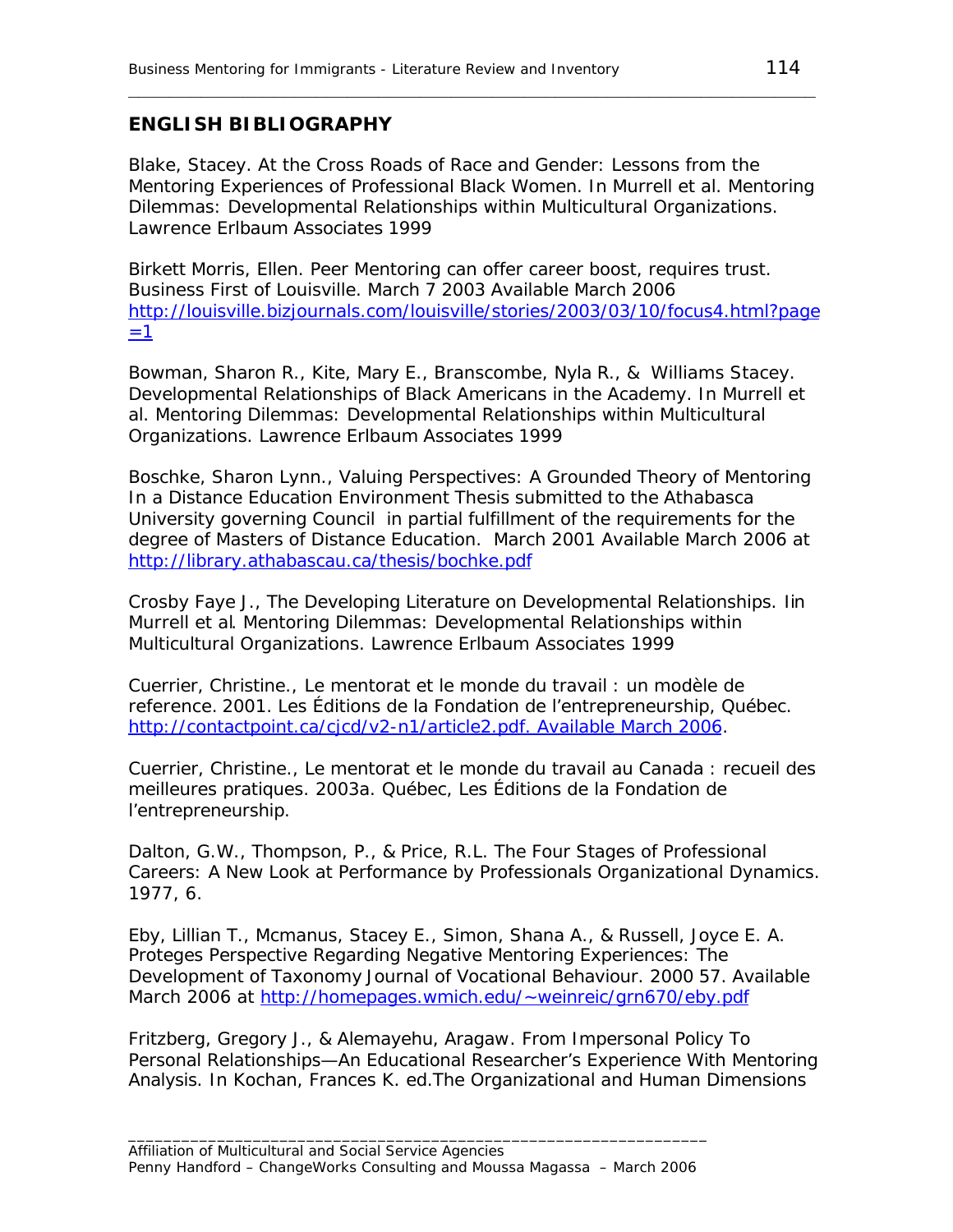*of Successful Mentoring Programs and Relationships.* Information Age Publishing 2002

**\_\_\_\_\_\_\_\_\_\_\_\_\_\_\_\_\_\_\_\_\_\_\_\_\_\_\_\_\_\_\_\_\_\_\_\_\_\_\_\_\_\_\_\_\_\_\_\_\_\_\_\_\_\_\_\_\_\_\_\_\_\_\_\_**

Gordon, Sue M., Edwards, Jenny., Brown, Gail., Finnigan, Fran A., Yancey, Victoria, Butler, Any y., Davis, Wanda D., & Stitt, Denise M. Effective Mentoring at a Distance: A Collaborative Study of an EdD Program. In Kochan, Frances K., & Pascarelli, Joseph T. ed. *Successful Telementoring Programs.* Information Age Publishing 2005

Goto, Sharon. Asian Americans and Developmental Relationships. in Murrell et al. *Mentoring Dilemmas: Developmental Relationships within Multicultural Organizations.* Lawrence Erlbaum Associates 1999

Handford, Penny. Community Bridging Programs Research Project. Affiliation of Multicultural Societies and Service Agencies of BC (AMSSA) 2003

Hoyt, Sandra K. Mentoring with Class: Connections between Social Class and Developmental Relationships in the Academy. In Murrell et al. *Mentoring Dilemmas: Developmental Relationships within Multicultural Organizations.* Lawrence Erlbaum Associates 1999

Kasprisin, Christina A., & Boyle Single, Peg. Identifying Essential Elements of Successful E-mentoring Programs through Needs Assessment. In Kochan, Frances K., & Pascarelli, Joseph T. ed. *Successful Telementoring Programs.* Information Age Publishing 2005

Kochan, Frances K. Examining the Organizational and Human Dimensions of Mentoring a Textual Data Analysis in Kochan, Frances K. ed.*The Organizational and Human Dimensions of Successful Mentoring Programs and Relationships.* Information Age Publishing 2002

Kram, Kathy E., Phases of the Mentor Relationship *Academy of Management Journal*. 1983 26, 4.

Kram. K.E. *Mentoring at Work*. Scott, Foresman. 1985.

LaFranchise, Nathalie., Le mentorat au Québec: son development, son avenir. Rapport de synthèse. 2002. Le Comite de suivi Mentorat Québec http://www.mentoratquébec.org/actes\_2002\_synthèse.pdf. Available March, 16, 2006.

MaGuire, Gail M., Do Race and Sex Affect Employees' Access to and help from Mentors? Insights From the Study of a large Corporation. In In Murrell et al. *Mentoring Dilemmas: Developmental Relationships within Multicultural Organizations.* Lawrence Erlbaum Associates 1999

Merriam, S., Mentors and Proteges: A critical review of the literature. *Adult Education Quarterly.* 33, 3.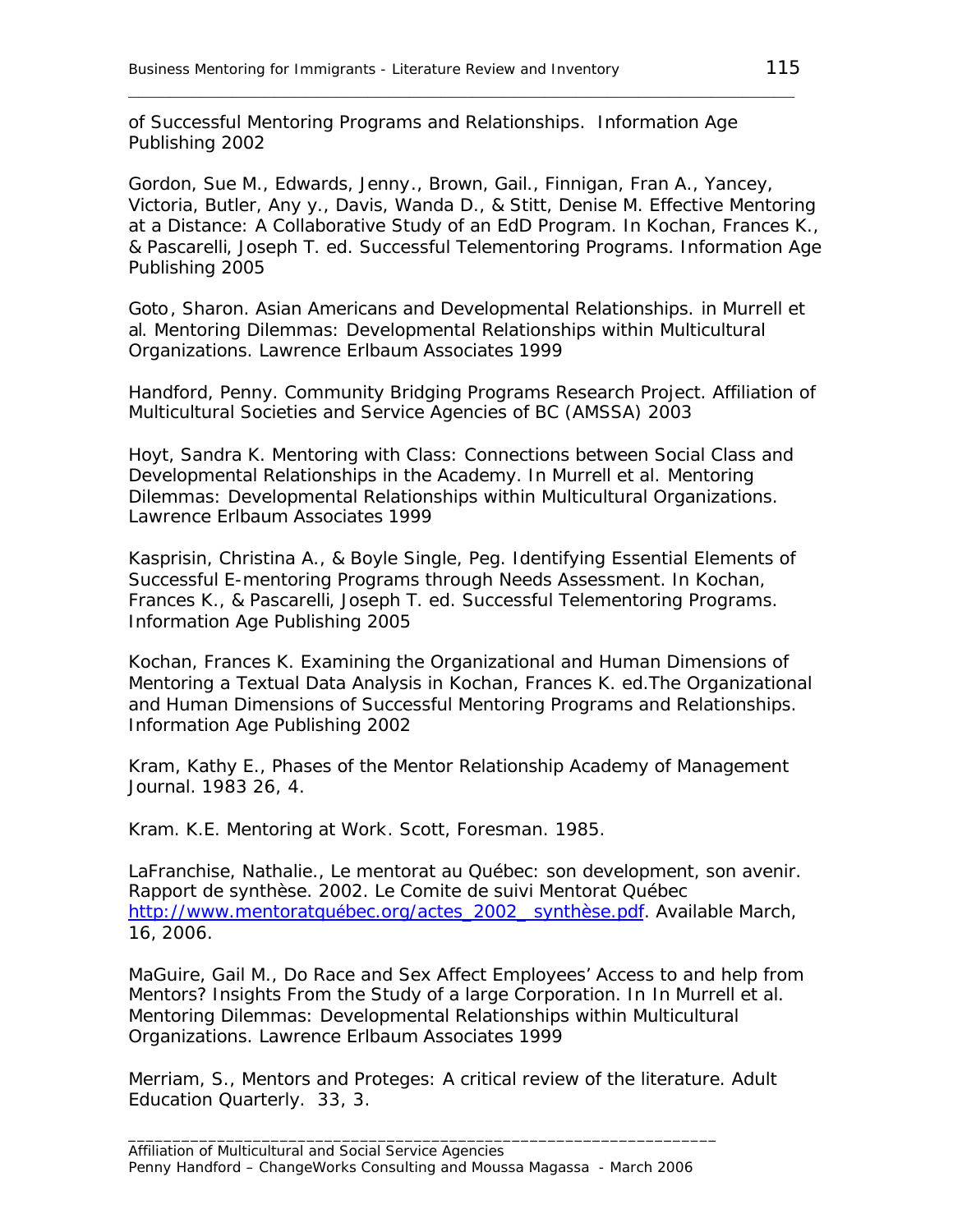McCambley, Ellen. Testing Theory by Practice in Murrell et al. *Mentoring Dilemmas: Developmental Relationships within Multicultural Organizations.* Lawrence Erlbaum Associates 1999

**\_\_\_\_\_\_\_\_\_\_\_\_\_\_\_\_\_\_\_\_\_\_\_\_\_\_\_\_\_\_\_\_\_\_\_\_\_\_\_\_\_\_\_\_\_\_\_\_\_\_\_\_\_\_\_\_\_\_\_\_\_\_\_\_**

Mincemoyer, Caludia C., & Thomson , Joan S Establishing Effective Mentoring Relationships for Individual and Organizational Success *Journal of Extension.* 1998 36, 2. Available March 2006 http://www.joe.org/joe/1998april/a2.html

ONeill, Regina M., Horton Sylvia, & Crosby Faye J. Gender issues in Developmental Relationships in Murrell et al. *Mentoring Dilemmas: Developmental Relationships within Multicultural Organizations.* Lawrence Erlbaum Associates 1999

Ragins, Belle Rose. Where Do We Go From Here and How Do We Get There? Methodological Issues In Conducting Research on Diversity and Mentoring Relationships. in Murrell et al. *Mentoring Dilemmas: Developmental Relationships within Multicultural Organizations.* Lawrence Erlbaum Associates 1999

Rickard, Kim. Mentors online: E-mentoring for Self Employed Professionals. In Kochan, Frances K., & Pascarelli, Joseph T. ed. *Successful Telementoring Programs.* Information Age Publishing 2005

Robinson, Evan T.,& Stolte, Scott, K. Online learning at Shenandoah University School of Pharmacy. In Kochan, Frances K., & Pascarelli, Joseph T. ed. *Successful Telementoring Programs.* Information Age Publishing 2005 Rosinski, Phillippe. *Coaching Across Cultures: New Tools for Leveraging National, Corporate, and Professional Differences*. Information Age Publishing 2003

Shapiro, E.C., Haseltine, F., & Rowe, M. Moving Up: Role Models, Mentors, and the Patron System *Sloan Management Review*. 1978 19.

Shenkman, Michael. Mentoring is the magic that works. *New Mexico Business Weekly.* Feb 28, 2003 Available March 2006

Single, Peg Boyle, & Single, Richard M. Mentoring and the Technological Revolution: How Face to Face Mentoring Sets the Stage for E-mentoring. In Kochan, Frances K., & Pascarelli, Joseph T. ed. *Successful Telementoring Programs.* Information Age Publishing 2005

## **Information on Web sites – Available March 2006**

EQ – Diversity and opportunity in creative industries (UK) Unit 12 Support learners by mentoring in the workplace (Employment NTO L14) Undated http://www.metier.org.uk/standards/adt\_level\_3/displayStandard.php?page=1 2#121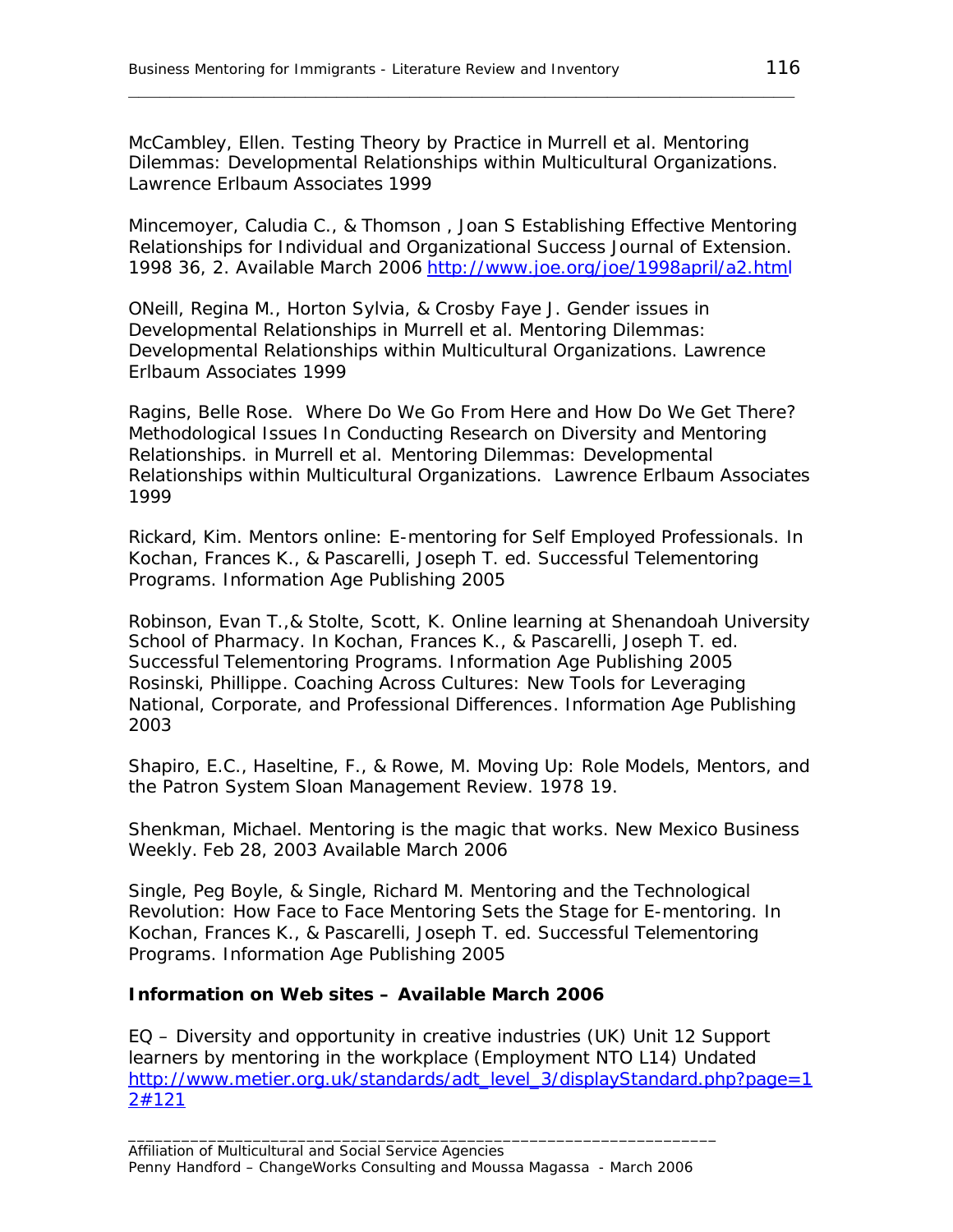Mason, Moya K. The Debate Over Coaching and Mentoring In Today's Workplace. Article on her web site 2006 http://www.moyak.com/researcher/resume/papers/var20mkm.html

Mentors.ca http://www.mentors.ca/mentorprograms.html

Mihram, David. E-mentoring (Telementoring, Cybementoring, Virtual Mentoring) Power Point presentation on University of Southern California web site Undated http://www.usc.edu/programs/cet/private/pdfs/usc/eMentoringsep04.pdf

**\_\_\_\_\_\_\_\_\_\_\_\_\_\_\_\_\_\_\_\_\_\_\_\_\_\_\_\_\_\_\_\_\_\_\_\_\_\_\_\_\_\_\_\_\_\_\_\_\_\_\_\_\_\_\_\_\_\_\_\_\_\_\_\_**

Peer Resources **www.peer.ca**

Canadian Code of Volunteer Involvement: Volunteer Canada http://www.volunteer.ca/volunteer/pdf/CodeEng.pdf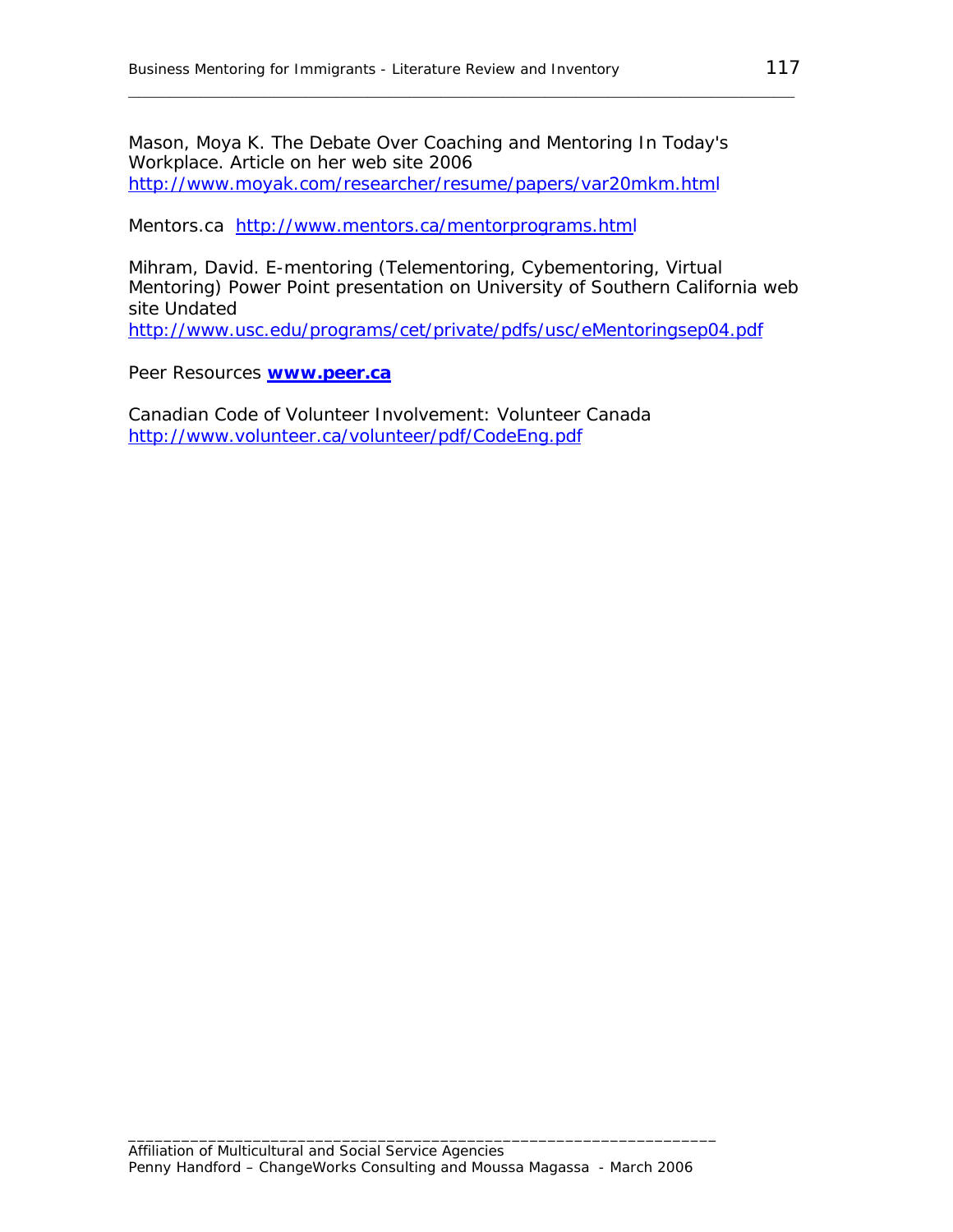# **FRENCH BIBLIOGRAPHY**

Academos. Programme de Cybermentorat, Academos. 2003. http://www.academos.qc.ca/ Available March 2006.

Aitken, Anne-Marie., Un changement de nom qui en dit long. *Vivre ensemble.* 2005. 13, 44. Available April 2006. http://www.revuerelations.gc.ca/ve/bulletins/2005/vol\_13\_no44/aitken.pdf.

**\_\_\_\_\_\_\_\_\_\_\_\_\_\_\_\_\_\_\_\_\_\_\_\_\_\_\_\_\_\_\_\_\_\_\_\_\_\_\_\_\_\_\_\_\_\_\_\_\_\_\_\_\_\_\_\_\_\_\_\_\_\_\_\_**

Bureau des Anciennes et Anciens du Collège Montmorency de Laval (BAACML). Programme de mentorat. 2003. http://www.baacml.org/activites/mentorat.htm. Available March 2006.

Canadian Youth Business Foundation. Mentoring. Welcome To Entre Nous 2003. http://www.mentoringyoungentrepreneurs.com/EntreNous/. rticle on its website. Available March 2006. www.mrci.gouv.qc.ca

Canadian Youth Business Foundation (CYBF) *Mentorship program.* http://www.cybf.ca/downloads/CYBF%20MentorshipSheet05.pdf Available, March 2006.

Chambre de commerce du Montréal métropolitain. *La Chambre s'engage dans le mentorat: Une voie privilégiée de transmission du savoir. Le Bulleting Electronic: La cite. Info enterprises. 2004.* (http://www.ccmm.qc.ca/asp/bulletin.asp?ID=21&item=120&lang=1&Rubrique =4970. Available March 2006.

Cuerrier, Christine., *Le mentorat et le monde du travail : un modèle de reference.* 2001. Les Éditions de la Fondation de l'entrepreneurship, Québec. http://contactpoint.ca/cicd/v2-n1/article2.pdf. Available March 2006.

Cuerrier, Christine., Le mentorat et le monde du travail au Canada : recueil des meilleures pratiques. 2003a. Québec, Les Éditions de la Fondation de l'entrepreneurship.

Femmes regroupées en options non traditionnelles (FRONT). Le mentorat à FRONT. Renommer une pratique déjà existante 2002. http://www.front.qc.ca/mentorat/index.shtml. Available March 2006.

FORCE/ EXTRA. Formation en recherche pour cadres qui exercent dans la santé: Guide sur les projets d'interventions et le mentorat. 2005. http://www.chsrf.ca/forces/pdf/Guide\_IPandM\_2005\_f.pdf. Available, March 2006.

Harish C. Jain and John Lawler. Good practices for visible minorities in Canadian workplaces. Social development Canada. 2004.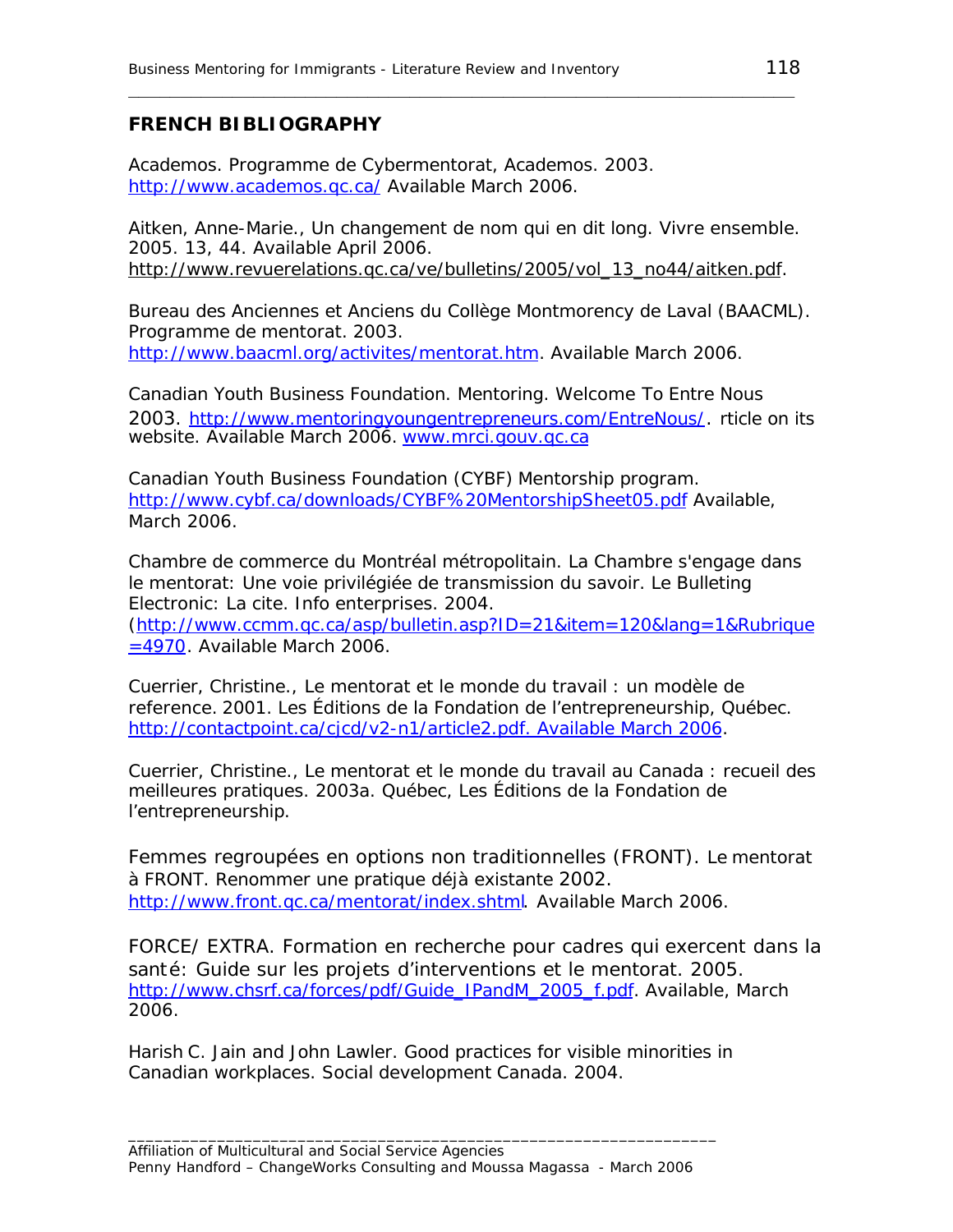http://www.sdc.gc.ca/en/lp/lo/lswe/we/special\_projects/RacismFreeInitiative/S ummaryGoodPractices.shtml. Available March 2006.

**\_\_\_\_\_\_\_\_\_\_\_\_\_\_\_\_\_\_\_\_\_\_\_\_\_\_\_\_\_\_\_\_\_\_\_\_\_\_\_\_\_\_\_\_\_\_\_\_\_\_\_\_\_\_\_\_\_\_\_\_\_\_\_\_**

LaFranchise, Nathalie., Le mentorat au Québec: son développement, son avenir. Rapport de synthèse. 2002. Le Comité de suivi Mentorat Québec. http://www.mentoratquébec.org/actes\_2002\_ synthèse.pdf. Available March, 16, 2006.

La Fondation de l'entrepreneurship. Service de mentorat. La toile Entrepreneuriale. 2000.

http://www.entrepreneurship.qc.ca/fr/accueil/mentorat.asp. Article on its website. Available March 2006.

Le Centre d'entrepreneuriat féminin du Québec. Le mentorat. 2005. http://www.rfaq.ca/pregenerate/cmsFrameMain\_EN\_CEFQ.html?Lang=EN&Pare ntID=CEFQ Available March 2006.

Le Centre d'entrepreneuriat féminin du Québec. WECQ's presentation: At the centre of women's power. 2005. http://www.rfaq.ca/pregenerate/cmsFrameMain\_EN\_CEFQ.html?Lang=EN&Pare ntID=CEFQ. Available March 2006.

Le Centre Ferasi. Le Centre Ferasi devient le centre de mentorat du Québec pour le programme FORCES/ EXTRA. 2004. http://www.ferasi.umontreal.ca/eng/07\_info/extra\_force.shtml. Available March 2006.

Le Comité d'adaptation de la main-d'oeuvre –Personnes Immigrantes (CAMO). La compétence au-delà de la différence. 2006. http://www.camo.qc.ca/index.php

Légaré, Catherine., Implémentation et évaluation du programme de cybermentorat Academos, visant à faciliter l'exploration professionnelle des étudiants de niveau secondaire et collégial. 2005. Université du Québec à montréal. Http://www.academos.qc.ca/doc/these\_clegare.pdf. Available, march 2006

Mentorat Québec. Le mentorat au Québec: consolider la pratique mentorale. Rapport de synthèse des actes du colloque. 2003. Sainte-Adele, Québec. http://www.mentoratquébec.org/actes\_2003\_synthese.pdf Available, March 2006

Mentorat Québec Pluriel. La diversité en action. Deux façons de participer. 2005. http://www.mentoratquébecpluriel.qc.ca/ Available March 2006.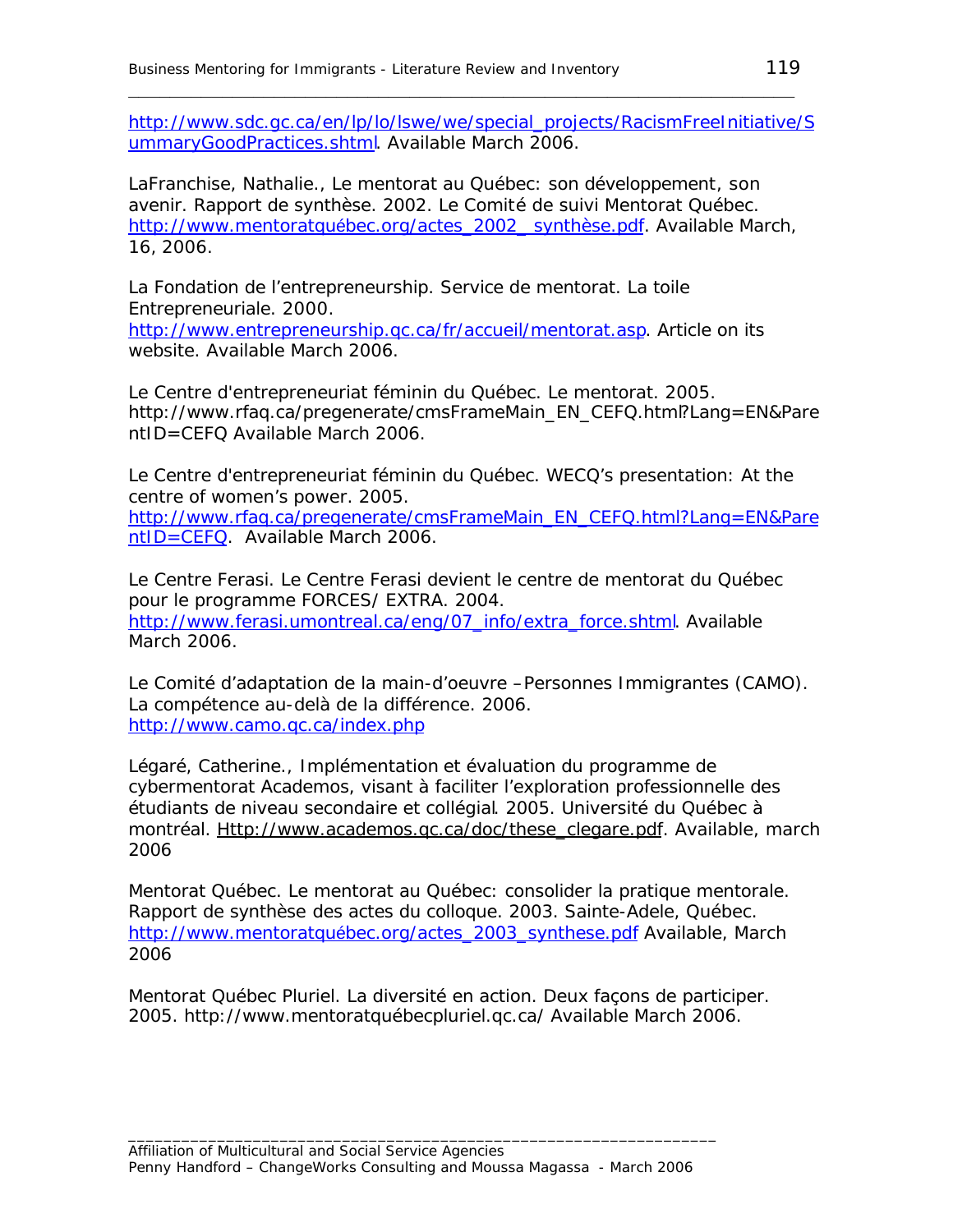*Ministère des Relations avec les citoyens et de l'immigration (MRCI)*. *Fiche thématique sur l'Entente interministérielle pour favoriser l'intégration au marché du travail des immigrants et personnes appartenant aux minorités visibles.* 2004. Gouvernement du Québec. Article on its website. Available March 2006. www.mrci.gouv.gc.ca

**\_\_\_\_\_\_\_\_\_\_\_\_\_\_\_\_\_\_\_\_\_\_\_\_\_\_\_\_\_\_\_\_\_\_\_\_\_\_\_\_\_\_\_\_\_\_\_\_\_\_\_\_\_\_\_\_\_\_\_\_\_\_\_\_**

Montes, Francisca with collaboration from Naciri, Lamiss., L'intégration et le maintien à l'emploi des personnes immigrantes. Etat de situation et recommendations visant a l'identification d'une stratégie d'intervention. 1996. http://www.camo-qc.ca/PDF/immigration\_et\_emploi.pdf. Available. March 2006.

Québec Pluriel. Guide sur le mentorat. La diversité en action. Un projet pour les jeunes de 16 à 24 ans issus de communautés culturelle ou de minorités visibles.

http://www.mentoratquébecpluriel.qc.ca/doc/SR\_québec\_pluriel\_guide\_mentor at.pdf. Available March 2006.

Tremblay, Diane-Gabrielle; Thellen, Stephane and Richer, Michel. Le teleapprentissage et le développement des compétences. Télé-université Université du Québec. 2002 (Novembre). http://www.teluq.uquébec.ca/chaireecosavoir/pdf/NRC02-2.pdf

## **Autres programmes de cybermentorat**

Academos http://academos.qc.ca

Cybermentors en ligne http://idclic.qc.ca/cybermentors/

Cyberpapy http://www.cyberpapy.com/

Electronic Emissary http://emissary.ots.utexas.edu/emissary/

FRONT (Femmes regroupées en options non traditionnelles) http://www.front.qc.ca/

HP Email Mentor Program http://mentor.external.hp.com/

Lawyer Mentoring Program on the WWW http://www.acjnet.org/discuss/mentor.html

MentorNet http://www.mentornet.net/